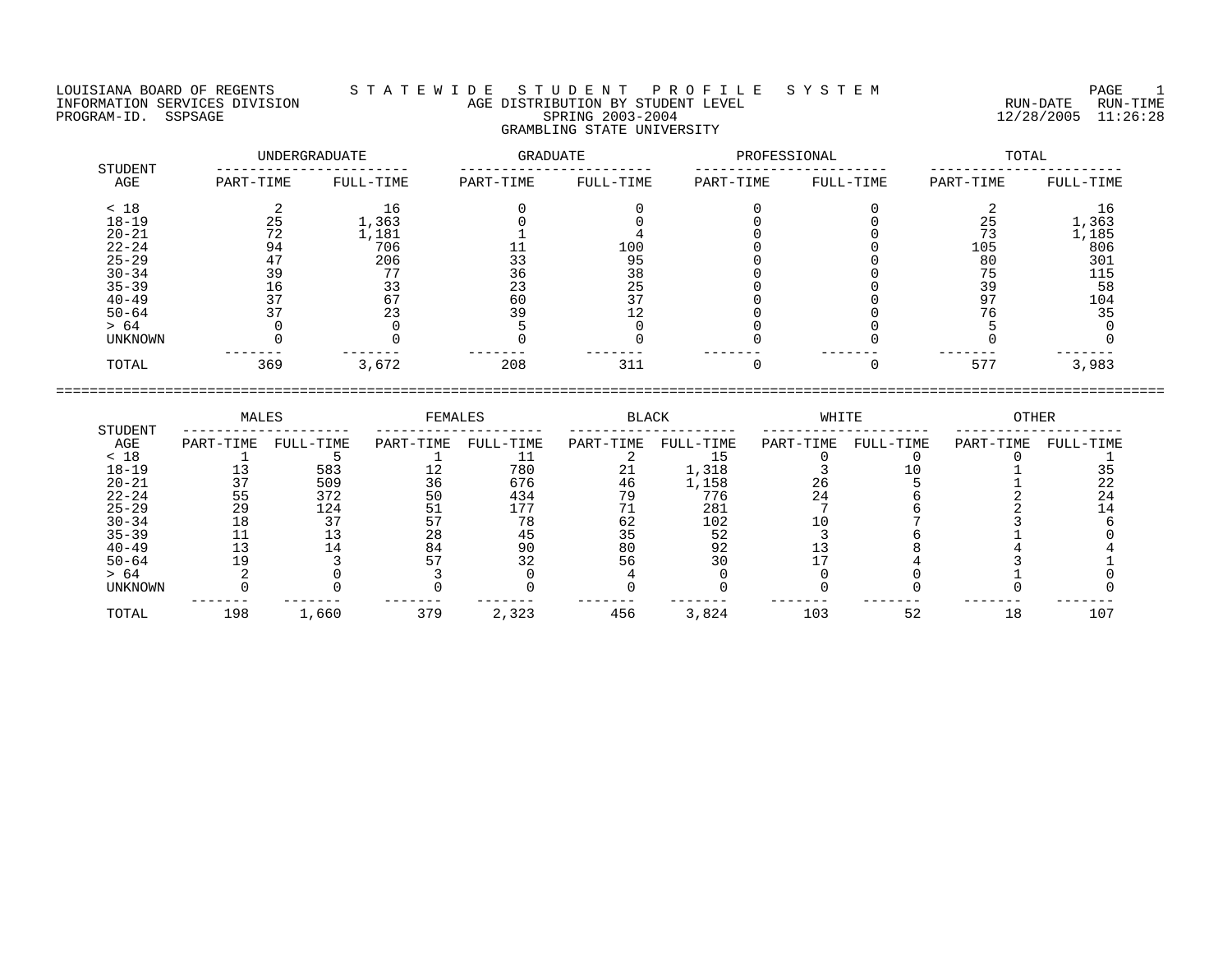LOUISIANA BOARD OF REGENTS STATEWIDE STUDENT PROFILE SYSTEM PAGE 2 INFORMATION SERVICES DIVISION CONSUMERTY AGE DISTRIBUTION BY STUDENT LEVEL THE RUN-DATE RUN-DATE RUN-TIME RUN-<br>PROGRAM-ID. SSPSAGE 11:26:28 PROGRAM-ID. SSPSAGE SPRING 2003-2004 12/28/2005 11:26:28 LOUISIANA TECH UNIVERSITY

| STUDENT        |           | UNDERGRADUATE | <b>GRADUATE</b> |           | PROFESSIONAL |           | TOTAL     |           |  |
|----------------|-----------|---------------|-----------------|-----------|--------------|-----------|-----------|-----------|--|
| AGE            | PART-TIME | FULL-TIME     | PART-TIME       | FULL-TIME | PART-TIME    | FULL-TIME | PART-TIME | FULL-TIME |  |
| < 18           |           | 30            |                 |           |              |           |           | 30        |  |
| $18 - 19$      |           | 2,716         |                 |           |              |           |           | 2,717     |  |
| $20 - 21$      | 219       | 2,550         |                 | 65        |              |           | 219       | 2,615     |  |
| $22 - 24$      | 336       | 1,111         | 65              | 482       |              |           | 401       | 1,593     |  |
| $25 - 29$      | 265       | 351           | 126             | 229       |              |           | 391       | 580       |  |
| $30 - 34$      | 154       | 138           | 122             | 99        |              |           | 276       | 237       |  |
| $35 - 39$      | 132       | 60            | 90              | 45        |              |           | 222       | 105       |  |
| $40 - 49$      | 128       | 89            | 168             | 79        |              |           | 296       | 168       |  |
| $50 - 64$      | 74        | 14            | 133             | 25        |              |           | 207       | 39        |  |
| > 64           | 205       |               |                 |           |              |           | 209       |           |  |
| <b>UNKNOWN</b> |           |               |                 |           |              |           |           |           |  |
| TOTAL          | 1,594     | 7,060         | 708             | 1,026     |              |           | 2,302     | 8,086     |  |

|                | MALES     |           | FEMALES   |           | <b>BLACK</b> |           | WHITE     |           | <b>OTHER</b> |           |
|----------------|-----------|-----------|-----------|-----------|--------------|-----------|-----------|-----------|--------------|-----------|
| STUDENT<br>AGE | PART-TIME | FULL-TIME | PART-TIME | FULL-TIME | PART-TIME    | FULL-TIME | PART-TIME | FULL-TIME | PART-TIME    | FULL-TIME |
| < 18           |           | 16        |           | 14        |              |           |           | 16        |              | 10        |
| $18 - 19$      | 35        | 1,302     | 38        | 1,415     | 18           | 450       | 48        | 2,085     |              | 182       |
| $20 - 21$      | 111       | L,414     | 108       | .,201     | 45           | 348       | 139       | 2,018     | 35           | 249       |
| $22 - 24$      | 196       | 965       | 205       | 628       | 77           | 222       | 246       | 988       | 78           | 383       |
| $25 - 29$      | 179       | 322       | 212       | 258       | 73           | 80        | 236       | 322       | 82           | 178       |
| $30 - 34$      | 102       | 98        | 174       | 139       | 70           | 48        | 171       | 136       | 35           | 53        |
| $35 - 39$      | 83        | 47        | 139       | 58        | 55           | 23        | 132       | 68        | 35           |           |
| $40 - 49$      | 100       | 57        | 196       | 111       | 89           | 33        | 165       | 114       | 42           | 21        |
| $50 - 64$      | 43        | 14        | 164       | 25        | 47           |           | 128       | 28        | 32           |           |
| > 64           | 63        |           | 146       |           |              |           | 176       |           | 28           |           |
| UNKNOWN        |           |           |           |           |              |           |           |           |              |           |
| TOTAL          | 914       | 4,236     | 1,388     | 3,850     | 479          | 1,217     | 1,449     | 5,776     | 374          | 1,093     |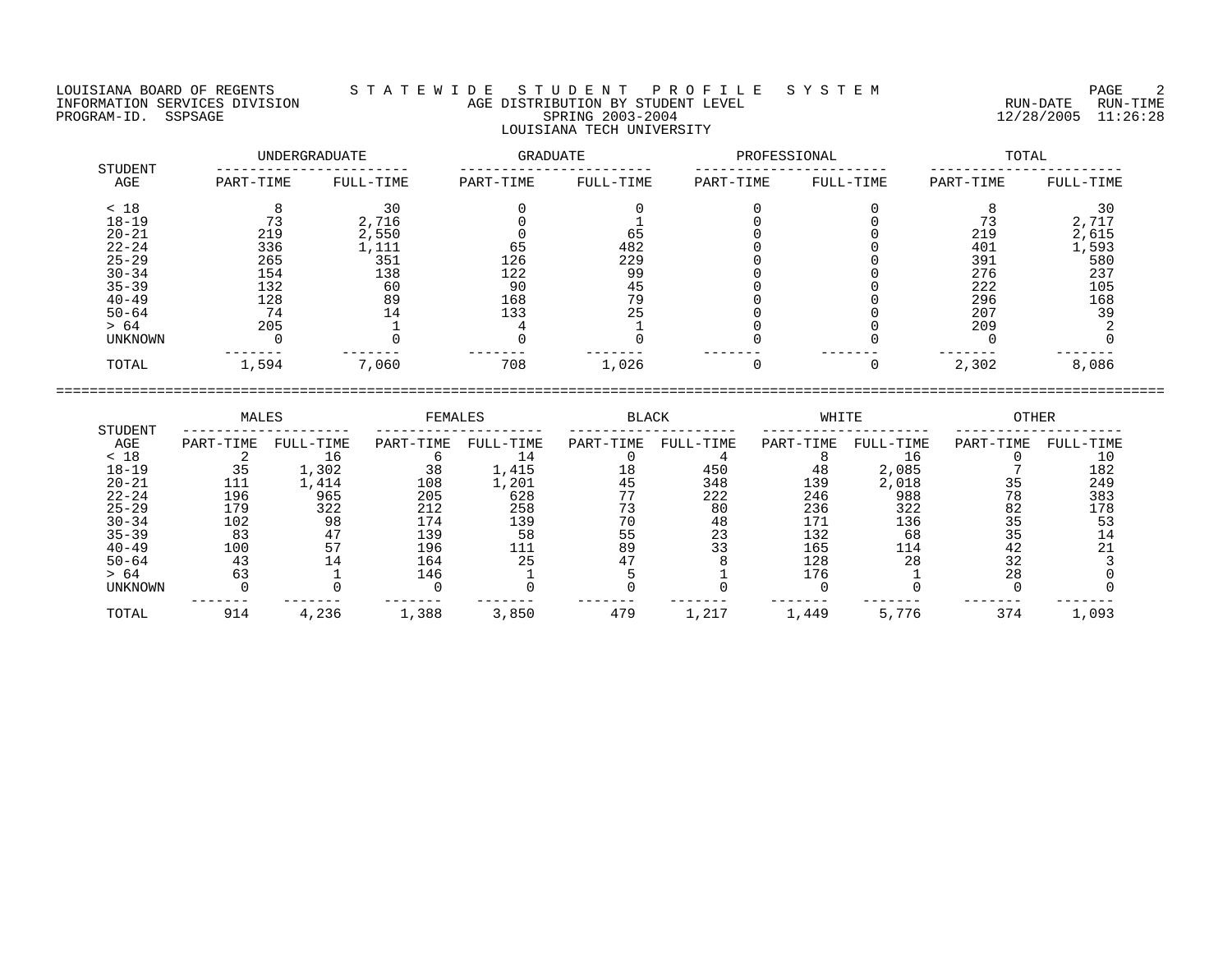## LOUISIANA BOARD OF REGENTS S T A T E W I D E S T U D E N T P R O F I L E S Y S T E M PAGE 3 INFORMATION SERVICES DIVISION AGE DISTRIBUTION BY STUDENT LEVEL RUN-DATE RUN-TIME PROGRAM-ID. SSPSAGE SPRING 2003-2004 12/28/2005 11:26:28 MCNEESE STATE UNIVERSITY

|                |           | UNDERGRADUATE | GRADUATE  |           | PROFESSIONAL |           | TOTAL     |           |  |
|----------------|-----------|---------------|-----------|-----------|--------------|-----------|-----------|-----------|--|
| STUDENT<br>AGE | PART-TIME | FULL-TIME     | PART-TIME | FULL-TIME | PART-TIME    | FULL-TIME | PART-TIME | FULL-TIME |  |
| < 18           |           | 19            |           |           |              |           | 71        | 19        |  |
| $18 - 19$      | 83        | 1,931         |           |           |              |           | 83        | 1,931     |  |
| $20 - 21$      | 160       | 1,708         |           |           |              |           | 161       | 1,715     |  |
| $22 - 24$      | 241       | 983           | 82        | 94        |              |           | 323       | 1,077     |  |
| $25 - 29$      | 230       | 479           | 133       | 105       |              |           | 363       | 584       |  |
| $30 - 34$      | 162       | 218           | 129       | 47        |              |           | 291       | 265       |  |
| $35 - 39$      | 114       | 117           | 92        | 29        |              |           | 206       | 146       |  |
| $40 - 49$      | 155       | 117           | 163       | 30        |              |           | 318       | 147       |  |
| $50 - 64$      | 61        | 20            | 63        |           |              |           | 124       | 35        |  |
| > 64           |           |               |           |           |              |           | 21        |           |  |
| <b>UNKNOWN</b> |           |               |           |           |              |           |           |           |  |
| TOTAL          | 1,285     | 5,592         | 676       | 327       |              |           | 1,961     | 5,919     |  |

|                | MALES     |           | FEMALES   |           | <b>BLACK</b> |           | WHITE     |           | OTHER     |           |
|----------------|-----------|-----------|-----------|-----------|--------------|-----------|-----------|-----------|-----------|-----------|
| STUDENT<br>AGE | PART-TIME | FULL-TIME | PART-TIME | FULL-TIME | PART-TIME    | FULL-TIME | PART-TIME | FULL-TIME | PART-TIME | FULL-TIME |
| < 18           |           | 10        | 44        |           |              |           | 62        |           |           |           |
| $18 - 19$      |           | 844       | 46        | 1,087     | 18           | 433       | 65        | 1,433     |           |           |
| $20 - 21$      |           | 733       | 100       | 982       | 43           | 282       | 114       | 1,328     |           | 105       |
| $22 - 24$      | 132       | 501       | 191       | 576       | 57           | 208       | 257       | 765       |           | 104       |
| $25 - 29$      | 133       | 253       | 230       | 331       |              | 105       | 269       | 399       |           | 80        |
| $30 - 34$      | 92        | 91        | 199       | -74       |              | 54        | 203       | 190       |           |           |
| $35 - 39$      | 58        | 45        | 148       | 101       | 42           | 33        | 147       | 107       |           |           |
| $40 - 49$      | 65        | 25        | 253       | 122       | 59           | 34        | 244       | 109       |           |           |
| $50 - 64$      | 25        |           | 99        |           | 26           |           | 91        | 28        |           |           |
| > 64           |           |           |           |           |              |           |           |           |           |           |
| UNKNOWN        |           |           |           |           |              |           |           |           |           |           |
| TOTAL          | 641       | 2,506     | 1,320     | 3,413     | 396          | 1,158     | 1,473     | 4,373     | 92        | 388       |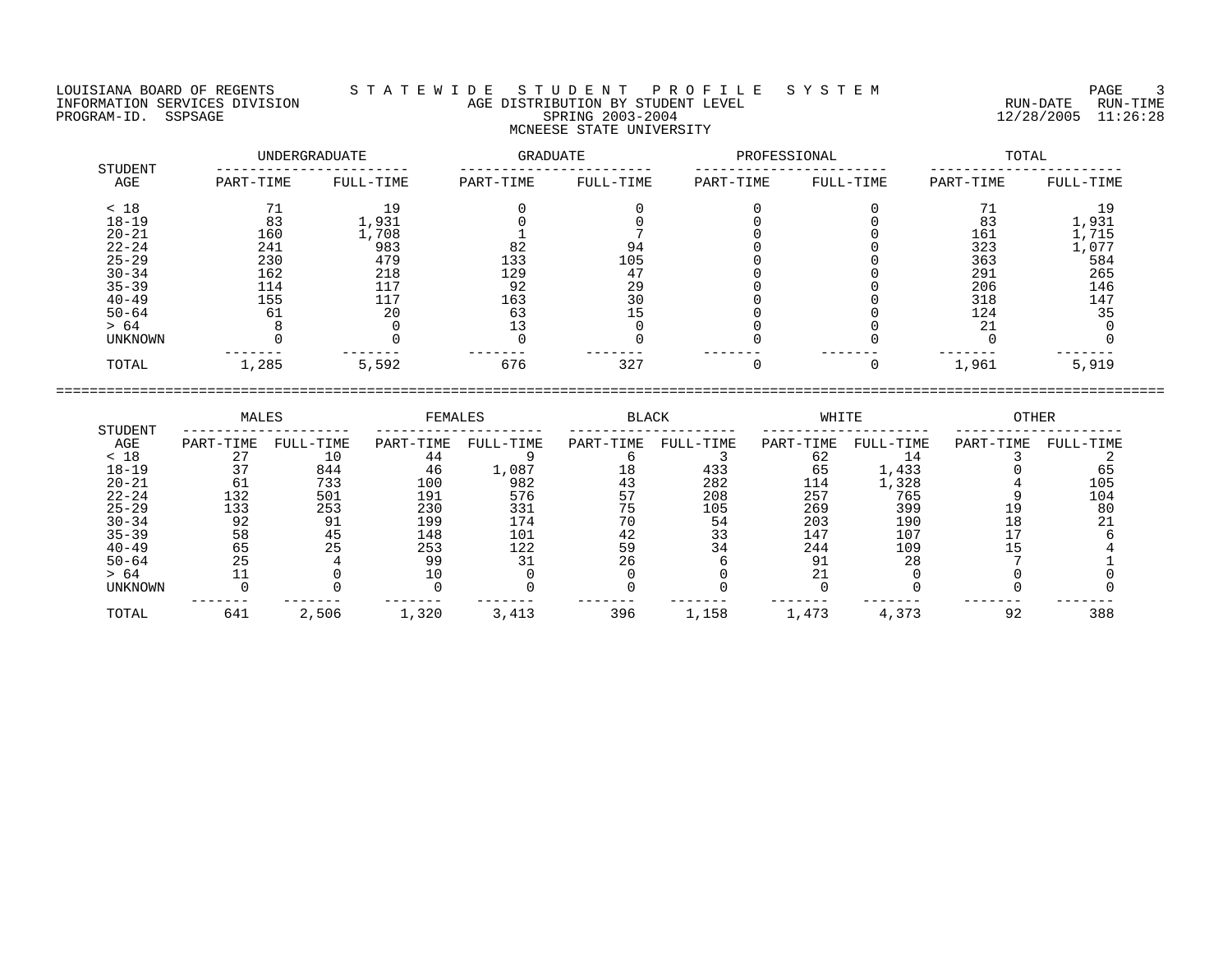LOUISIANA BOARD OF REGENTS S T A T E W I D E S T U D E N T P R O F I L E S Y S T E M PAGE 4 INFORMATION SERVICES DIVISION AGE DISTRIBUTION BY STUDENT LEVEL RUN-DATE RUN-TIME INFORMATION SERVICES DIVISION CONSUMERTY AGE DISTRIBUTION BY STUDENT LEVEL THE SUM PROGRAM-ID. SSPSAGE RUN-TIME<br>PROGRAM-ID. SSPSAGE SPRING 2003-2004 SPRING 2003-2004 NICHOLLS STATE UNIVERSITY

 UNDERGRADUATE GRADUATE PROFESSIONAL TOTAL STUDENT ----------------------- ----------------------- ----------------------- ----------------------- AGE PART-TIME FULL-TIME PART-TIME FULL-TIME PART-TIME FULL-TIME PART-TIME FULL-TIME < 18 9 23 0 0 0 0 9 23 18-19 60 1,712 0 0 0 0 60 1,712 20-21 143 1,500 2 3 0 0 145 1,503 22-24 238 836 85 69 0 0 323 905 25-29 232 365 158 33 0 0 390 398 30-34 155 189 107 14 0 0 262 203 35-39 127 93 79 4 0 0 206 97

40-49 149 115 107 8 0 0 256 123 50-64 34 19 35 2 0 0 69 21 > 64 3 0 3 0 0 0 6 0 UNKNOWN 0 0 0 0 0 0 0 0 ------- ------- ------- ------- ------- ------- ------- ------- TOTAL 1,150 4,852 576 133 0 0 1,726 4,985 ====================================================================================================================================

| STUDENT   | MALES     |           | FEMALES   |           | BLACK     |           | WHITE     |           | <b>OTHER</b> |           |
|-----------|-----------|-----------|-----------|-----------|-----------|-----------|-----------|-----------|--------------|-----------|
| AGE       | PART-TIME | FULL-TIME | PART-TIME | FULL-TIME | PART-TIME | FULL-TIME | PART-TIME | FULL-TIME | PART-TIME    | FULL-TIME |
| < 18      |           |           |           |           |           |           |           |           |              |           |
| $18 - 19$ | 24        | 654       | 36        | 1,058     | 12        | 373       | 45        | 1,231     |              | 108       |
| $20 - 21$ | 46        | 576       | 99        | 927       |           | 246       | 122       | 1,146     |              | 111       |
| $22 - 24$ | 99        | 416       | 224       | 489       | 35        | 130       | 271       | 695       |              | 80        |
| $25 - 29$ | 100       | 145       | 290       | 253       |           | 67        | 312       | 302       |              | 29        |
| $30 - 34$ | 69        | 53        | 193       | 150       | 6 L       | 47        | 188       | 138       |              | 18        |
| $35 - 39$ | 54        | 24        | 152       | 73        | 36        | 20        | 155       | 66        |              |           |
| $40 - 49$ | 54        |           | 202       | 92        | 39        | 18        | 198       | 93        |              |           |
| $50 - 64$ | 22        |           | 47        |           |           |           | 52        |           |              |           |
| > 64      |           |           |           |           |           |           |           |           |              |           |
| UNKNOWN   |           |           |           |           |           |           |           |           |              |           |
| TOTAL     | 474       | 1,916     | 1,252     | 3,069     | 267       | 912       | 1,354     | 3,703     | 105          | 370       |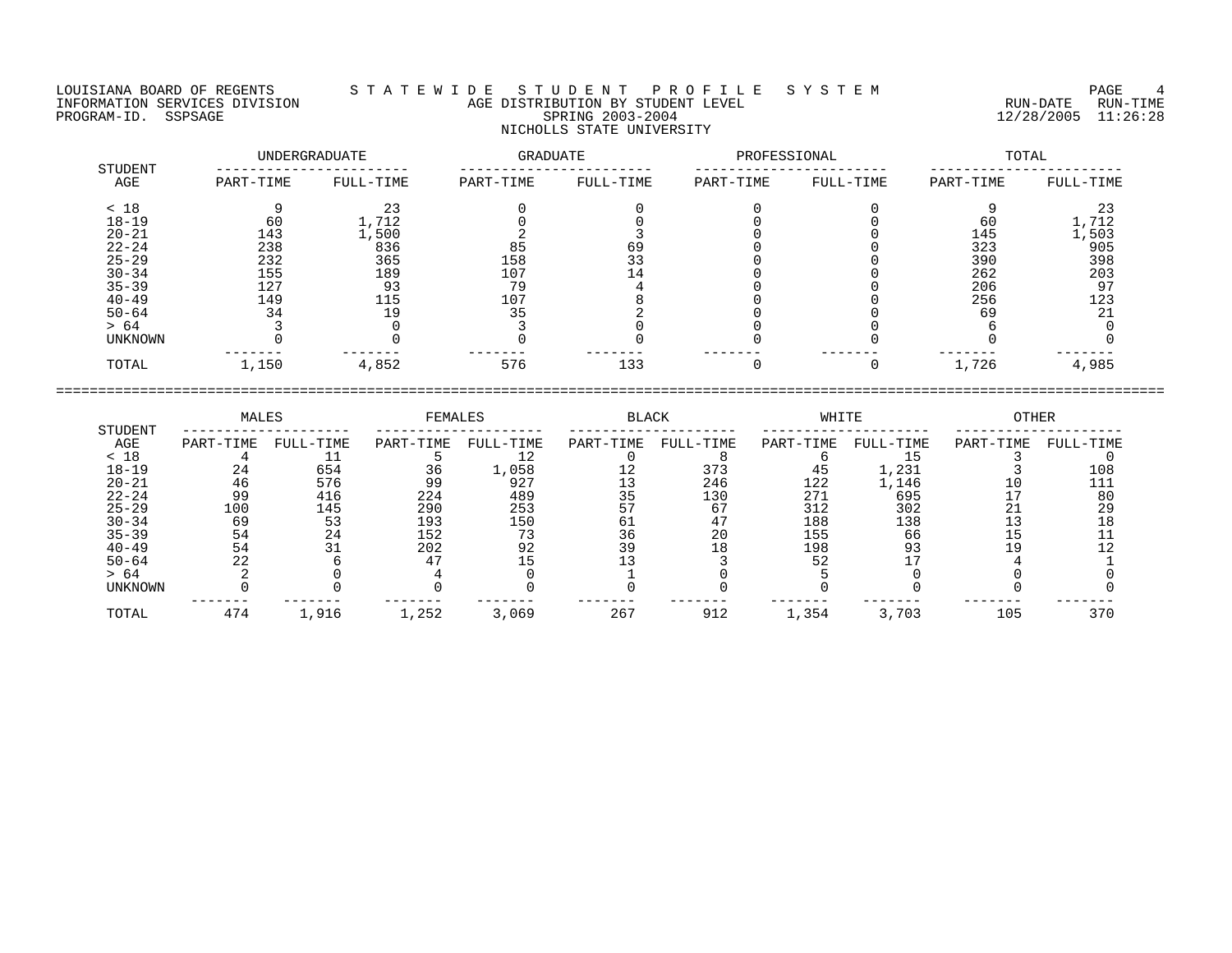LOUISIANA BOARD OF REGENTS S T A T E W I D E S T U D E N T P R O F I L E S Y S T E M PAGE 5 INFORMATION SERVICES DIVISION AGE DISTRIBUTION BY STUDENT LEVEL RUN-DATE RUN-TIME INFORMATION SERVICES DIVISION CONSUMERTY AGE DISTRIBUTION BY STUDENT LEVEL THE SUM PROGRAM-ID. SSPSAGE RUN-TIME<br>PROGRAM-ID. SSPSAGE SPRING 2003-2004 SPRING 2003-2004 UNIVERSITY OF LA. AT MONROE

 UNDERGRADUATE GRADUATE PROFESSIONAL TOTAL STUDENT ----------------------- ----------------------- ----------------------- ----------------------- AGE PART-TIME FULL-TIME PART-TIME FULL-TIME PART-TIME FULL-TIME PART-TIME FULL-TIME < 18 19 15 0 0 0 0 19 15 18-19 82 1,621 0 0 0 0 82 1,621 20-21 123 1,508 1 4 0 62 124 1,574 22-24 289 1,105 55 143 0 209 344 1,457 25-29 310 502 114 137 2 91 426 730 30-34 179 256 95 59 0 15 274 330 35-39 125 121 74 22 0 5 199 148 40-49 210 111 115 36 0 3 325 150 50-64 73 17 56 16 0 0 129 33

> 64 12 0 3 0 0 0 15 0 UNKNOWN 0 0 0 0 0 0 0 0 ------- ------- ------- ------- ------- ------- ------- ------- TOTAL 1,422 5,256 513 417 2 385 1,937 6,058 ====================================================================================================================================

|           | MALES     |           | FEMALES   |           | <b>BLACK</b> |           | WHITE     |           | <b>OTHER</b> |           |
|-----------|-----------|-----------|-----------|-----------|--------------|-----------|-----------|-----------|--------------|-----------|
| STUDENT   |           |           |           |           |              |           |           |           |              |           |
| AGE       | PART-TIME | FULL-TIME | PART-TIME | FULL-TIME | PART-TIME    | FULL-TIME | PART-TIME | FULL-TIME | PART-TIME    | FULL-TIME |
| < 18      |           |           |           |           |              |           |           |           |              |           |
| $18 - 19$ |           | 536       | 52        | 1,085     | 24           | 455       | 54        | 1,105     |              |           |
| $20 - 21$ | 48        | 547       | 76        | 1,027     | 42           | 365       | 79        | 1,115     |              | 94        |
| $22 - 24$ | 118       | 582       | 226       | 875       | 97           | 309       | 225       | 1,041     | 22           | 107       |
| $25 - 29$ | 146       | 304       | 280       | 426       | 142          | 165       | 263       | 489       |              | 76        |
| $30 - 34$ | 69        | 115       | 205       | 215       | 94           | 93        | 161       | 209       |              | 28        |
| $35 - 39$ | 50        | 35        | 149       | 113       | 59           | 45        | 134       | 99        |              |           |
| $40 - 49$ | 69        | 45        | 256       | 105       | 116          | 49        | 205       | 95        |              |           |
| $50 - 64$ | 18        |           | 111       | 24        | 34           |           | 92        | 26        |              |           |
| > 64      |           |           |           |           |              |           |           |           |              |           |
| UNKNOWN   |           |           |           |           |              |           |           |           |              |           |
| TOTAL     | 555       | 2,183     | 1,382     | 3,875     | 610          | 1,493     | 1,245     | 4,187     | 82           | 378       |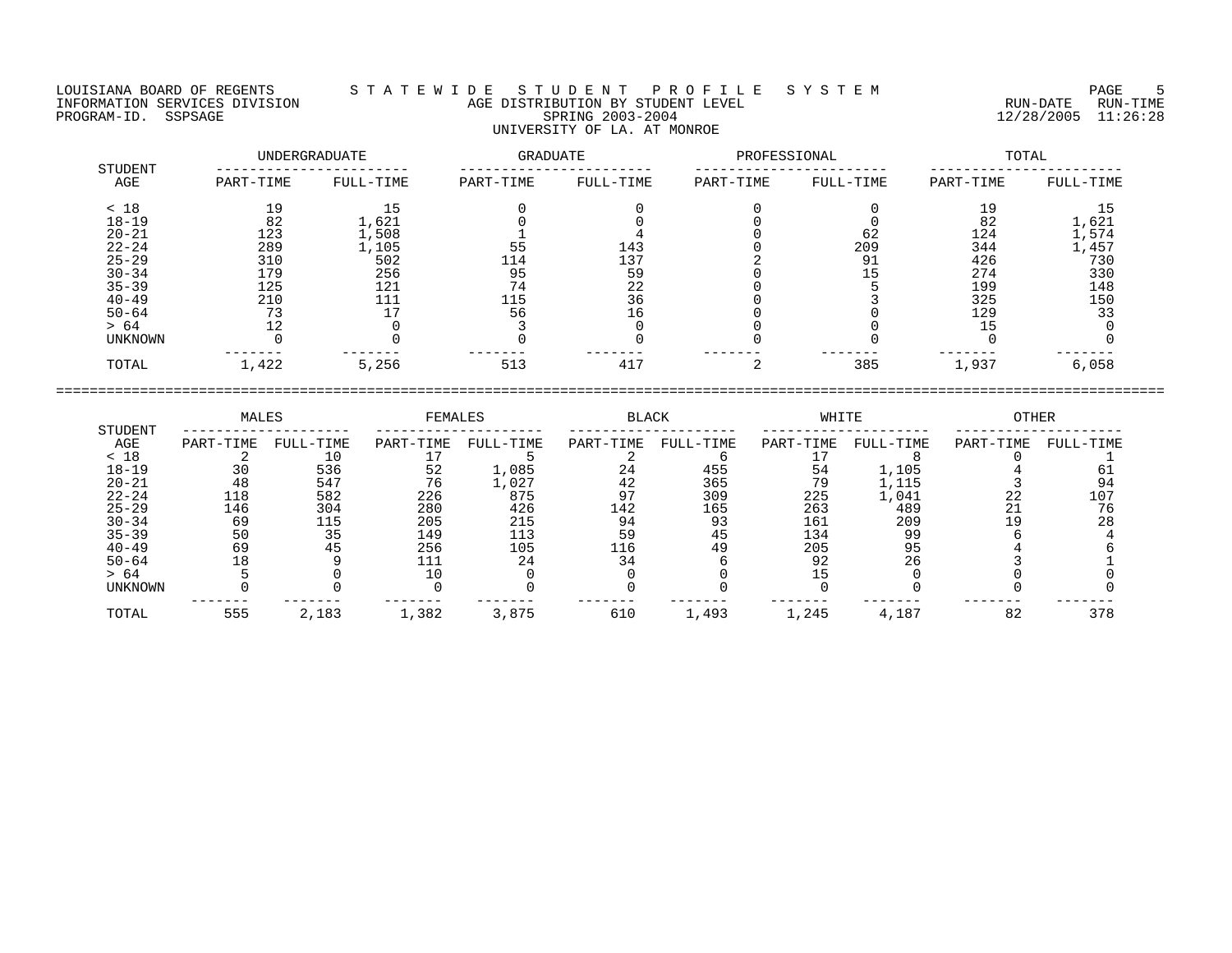LOUISIANA BOARD OF REGENTS S T A T E W I D E S T U D E N T P R O F I L E S Y S T E M PAGE 6 INFORMATION SERVICES DIVISION AGE DISTRIBUTION BY STUDENT LEVEL RUN-DATE RUN-TIME PROGRAM-ID. SERVICES DIVISION CONTROL AGE DISTRIBUTION BY STUDENT LEVEL CONTROLLER TO THE RUN-DATE RUN-TIME RUN<br>PROGRAM-ID. SSPSAGE SPRING 2003-2004 SPRING 2003-2004 2003-2004 12/28/2005 11:26:28

# NORTHWESTERN STATE UNIVERSITY

|                |           | UNDERGRADUATE | GRADUATE  |           | PROFESSIONAL |           | TOTAL     |           |  |
|----------------|-----------|---------------|-----------|-----------|--------------|-----------|-----------|-----------|--|
| STUDENT<br>AGE | PART-TIME | FULL-TIME     | PART-TIME | FULL-TIME | PART-TIME    | FULL-TIME | PART-TIME | FULL-TIME |  |
| < 18           | 38        |               |           |           |              |           | 38        |           |  |
| $18 - 19$      | 150       | 2,299         |           |           |              |           | 150       | 2,300     |  |
| $20 - 21$      | 259       | 2,099         |           |           |              |           | 260       | 2,102     |  |
| $22 - 24$      | 400       | 1,028         | 69        | 83        |              |           | 469       | 1,111     |  |
| $25 - 29$      | 410       | 460           | 173       | 59        |              |           | 583       | 519       |  |
| $30 - 34$      | 329       | 212           | 177       | 47        |              |           | 506       | 259       |  |
| $35 - 39$      | 236       | 117           | 158       | 27        |              |           | 394       | 144       |  |
| $40 - 49$      | 325       | 131           | 241       | 32        |              |           | 566       | 163       |  |
| $50 - 64$      | 94        | 45            | 120       |           |              |           | 214       | 61        |  |
| > 64           | 19        |               |           |           |              |           | 25        |           |  |
| UNKNOWN        |           |               |           |           |              |           |           |           |  |
| TOTAL          | 2,260     | 6,408         | 945       | 268       |              |           | 3,205     | 6,676     |  |

|                | MALES     |           | FEMALES   |           | <b>BLACK</b> |           | WHITE     |           | <b>OTHER</b> |           |
|----------------|-----------|-----------|-----------|-----------|--------------|-----------|-----------|-----------|--------------|-----------|
| STUDENT<br>AGE | PART-TIME | FULL-TIME | PART-TIME | FULL-TIME | PART-TIME    | FULL-TIME | PART-TIME | FULL-TIME | PART-TIME    | FULL-TIME |
| < 18           |           |           | 28        | 13        |              |           | 34        |           |              |           |
| $18 - 19$      | 49        | 860       | 101       | 1,440     | 32           | 928       | 104       | 1,191     | 14           | 181       |
| $20 - 21$      | 64        | 829       | 196       | 1,273     | 62           | 648       | 182       | 1,266     | 16           | 188       |
| $22 - 24$      | 107       | 529       | 362       | 582       | 121          | 326       | 309       | 658       | 39           | 127       |
| $25 - 29$      | 132       | 150       | 451       | 369       | 142          | 146       | 398       | 319       | 43           | 54        |
| $30 - 34$      | 98        | 64        | 408       | 195       | 116          | 65        | 346       | 165       | 44           | 29        |
| $35 - 39$      | 77        | 26        | 317       | 118       | 105          | 41        | 267       | 89        | 22           | 14        |
| $40 - 49$      | 95        | 34        | 471       | 129       | 142          | 58        | 378       | 95        | 46           | 10        |
| $50 - 64$      | 51        | 14        | 163       | 47        | 56           | 18        | 141       |           |              |           |
| > 64           |           |           | 18        |           |              |           | 23        |           |              |           |
| <b>UNKNOWN</b> |           |           |           |           |              |           |           |           |              |           |
| TOTAL          | 690       | 2,510     | 2,515     | 4,166     | 779          | 2,238     | 2,182     | 3,828     | 244          | 610       |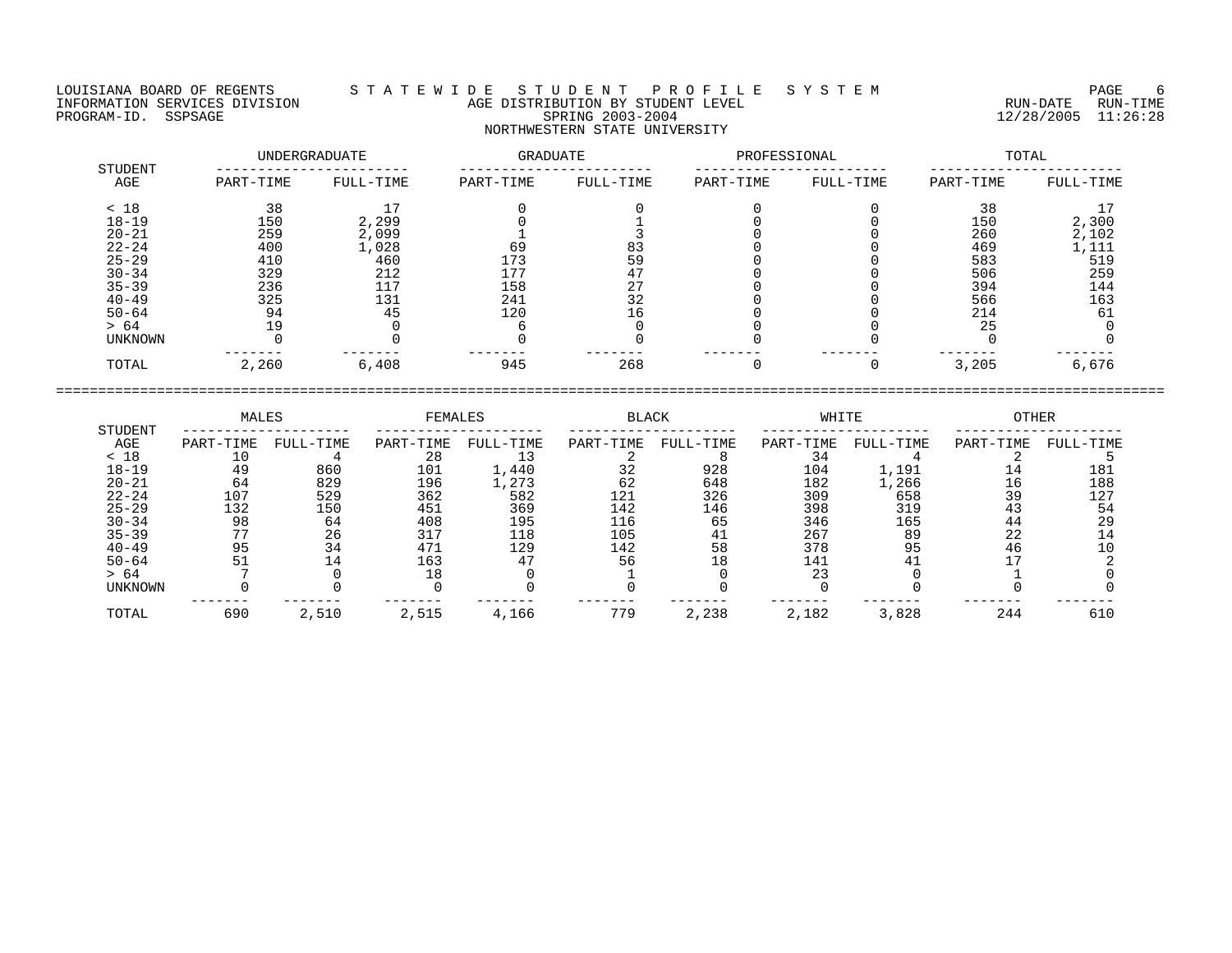LOUISIANA BOARD OF REGENTS S T A T E W I D E S T U D E N T P R O F I L E S Y S T E M PAGE 7 INFORMATION SERVICES DIVISION AGE DISTRIBUTION BY STUDENT LEVEL RUN-DATE RUN-TIME INFORMATION SERVICES DIVISION NAMBLE SON AGE DISTRIBUTION BY STUDENT LEVEL NAMBLE SPRING 2003-2004 12/28/2005 11:26:28 SOUTHEASTERN LA. UNIVERSITY

| STUDENT        |           | UNDERGRADUATE | GRADUATE  |           | PROFESSIONAL |           | TOTAL     |           |  |
|----------------|-----------|---------------|-----------|-----------|--------------|-----------|-----------|-----------|--|
| AGE            | PART-TIME | FULL-TIME     | PART-TIME | FULL-TIME | PART-TIME    | FULL-TIME | PART-TIME | FULL-TIME |  |
| < 18           | 54        |               |           |           |              |           | 54        |           |  |
| $18 - 19$      | 158       | 3,488         |           |           |              |           | 158       | 3,488     |  |
| $20 - 21$      | 244       | 3,208         |           |           |              |           | 247       | 3,217     |  |
| $22 - 24$      | 440       | 2,165         | 200       | 194       |              |           | 640       | 2,359     |  |
| $25 - 29$      | 380       | 966           | 401       | 153       |              |           | 781       | 1,119     |  |
| $30 - 34$      | 247       | 357           | 259       | 60        |              |           | 506       | 417       |  |
| $35 - 39$      | 177       | 161           | 222       | 33        |              |           | 399       | 194       |  |
| $40 - 49$      | 244       | 181           | 319       | 45        |              |           | 563       | 226       |  |
| $50 - 64$      | 103       | 48            | 179       | 20        |              |           | 282       | 68        |  |
| > 64           |           |               |           |           |              |           | 21        |           |  |
| <b>UNKNOWN</b> |           |               |           |           |              |           |           |           |  |
| TOTAL          | 2,058     | 10,596        | 1,593     | 514       |              |           | 3,651     | 11,110    |  |

====================================================================================================================================

 MALES FEMALES BLACK WHITE OTHER STUDENT -------------------- -------------------- -------------------- -------------------- -------------------- AGE PART-TIME FULL-TIME PART-TIME FULL-TIME PART-TIME FULL-TIME PART-TIME FULL-TIME PART-TIME FULL-TIME < 18 19 6 35 15 0 8 50 13 4 0 18-19 65 1,346 93 2,142 35 652 117 2,659 6 177 20-21 88 1,279 159 1,938 37 454 198 2,625 12 138 22-24 182 1,018 458 1,341 64 299 556 1,921 20 139 25-29 225 478 556 641 105 177 644 876 32 66 30-34 116 140 390 277 88 84 405 304 13 29 35-39 72 50 327 144 60 34 317 148 22 12 40-49 68 46 495 180 94 35 452 180 17 11 50-64 65 13 217 55 41 10 229 54 12 4 > 64 11 0 10 1 3 0 18 1 0 0 UNKNOWN 0 0 0 0 0 0 0 0 0 0 ------- ------- ------- ------- ------- ------- ------- ------- ------- ------- TOTAL 911 4,376 2,740 6,734 527 1,753 2,986 8,781 138 576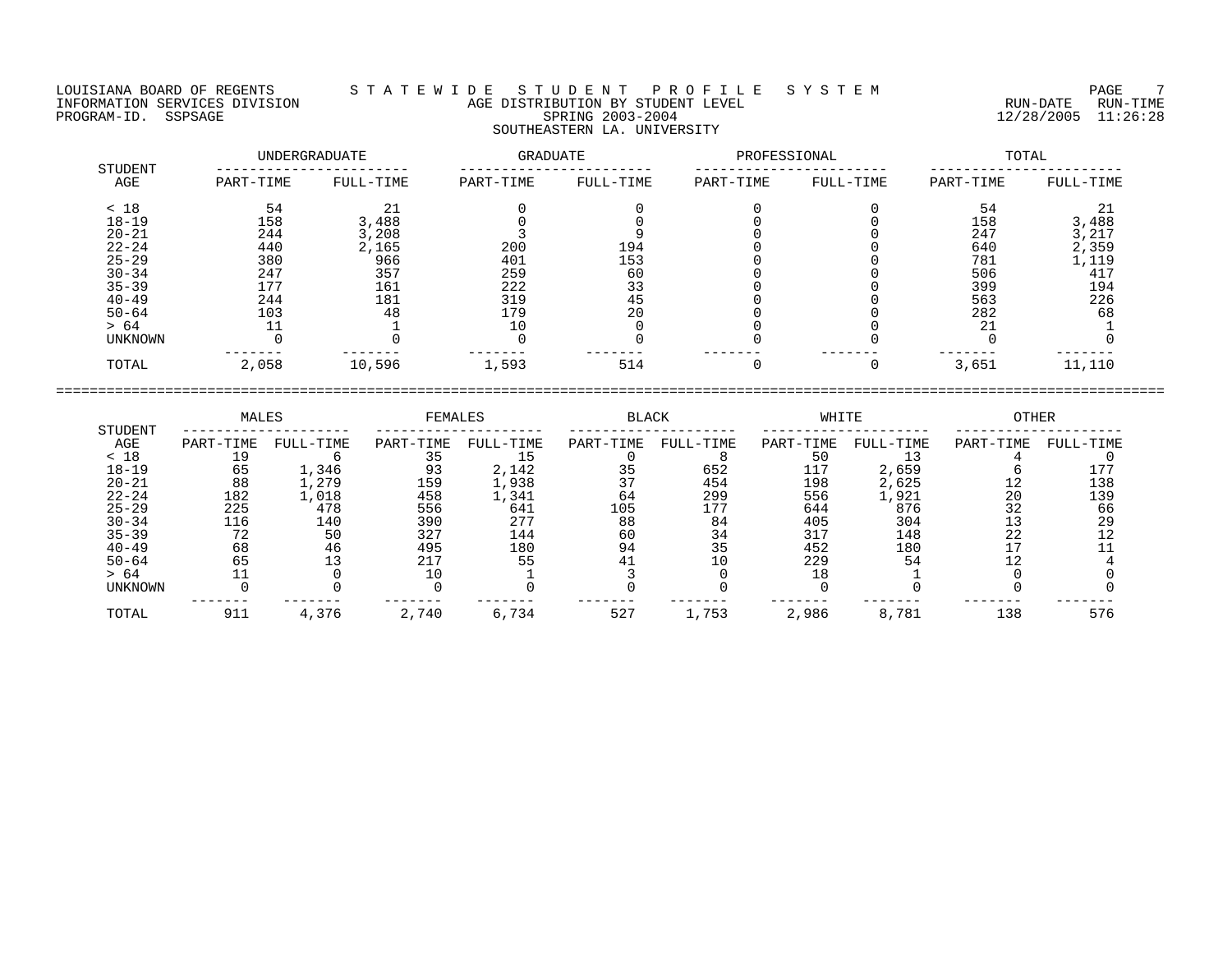LOUISIANA BOARD OF REGENTS S T A T E W I D E S T U D E N T P R O F I L E S Y S T E M PAGE 8 INFORMATION SERVICES DIVISION AGE DISTRIBUTION BY STUDENT LEVEL RUN-DATE RUN-TIME PROGRAM-ID. SSPSAGE SPRING 2003-2004 12/28/2005 11:26:28 UNIVERSITY OF LA. IN LAFAYETTE

 UNDERGRADUATE GRADUATE PROFESSIONAL TOTAL STUDENT ----------------------- ----------------------- ----------------------- ----------------------- AGE PART-TIME FULL-TIME PART-TIME FULL-TIME PART-TIME FULL-TIME PART-TIME FULL-TIME < 18 149 22 0 0 0 0 149 22 18-19 214 3,679 0 0 0 0 214 3,679 20-21 334 3,588 0 27 0 0 334 3,615 22-24 582 2,202 125 288 0 0 707 2,490 25-29 560 888 205 236 0 0 765 1,124 30-34 284 302 111 96 0 0 395 398 35-39 178 118 82 46 0 0 260 164 40-49 204 120 161 34 0 0 365 154 50-64 102 23 77 10 0 0 179 33 > 64 261 0 33 2 0 0 294 2 UNKNOWN 0 0 0 0 0 0 0 0 ------- ------- ------- ------- ------- ------- ------- ------- TOTAL 2,868 10,942 794 739 0 0 3,662 11,681

 MALES FEMALES BLACK WHITE OTHER STUDENT -------------------- -------------------- -------------------- -------------------- -------------------- AGE PART-TIME FULL-TIME PART-TIME FULL-TIME PART-TIME FULL-TIME PART-TIME FULL-TIME PART-TIME FULL-TIME < 18 49 9 100 13 29 7 113 9 7 6 18-19 95 1,538 119 2,141 47 684 158 2,817 9 178 20-21 139 1,538 195 2,077 76 587 244 2,791 14 237 22-24 314 1,269 393 1,221 117 411 511 1,725 79 354 25-29 307 547 458 577 167 181 537 749 61 194 30-34 139 187 256 211 90 67 277 251 28 80 35-39 83 55 177 109 55 36 184 100 21 28 40-49 96 49 269 105 57 29 285 99 23 26 50-64 37 15 142 18 21 9 137 22 21 2 > 64 53 2 241 0 4 0 254 0 36 2 UNKNOWN 0 0 0 0 0 0 0 0 0 0 ------- ------- ------- ------- ------- ------- ------- ------- ------- ------- TOTAL 1,312 5,209 2,350 6,472 663 2,011 2,700 8,563 299 1,107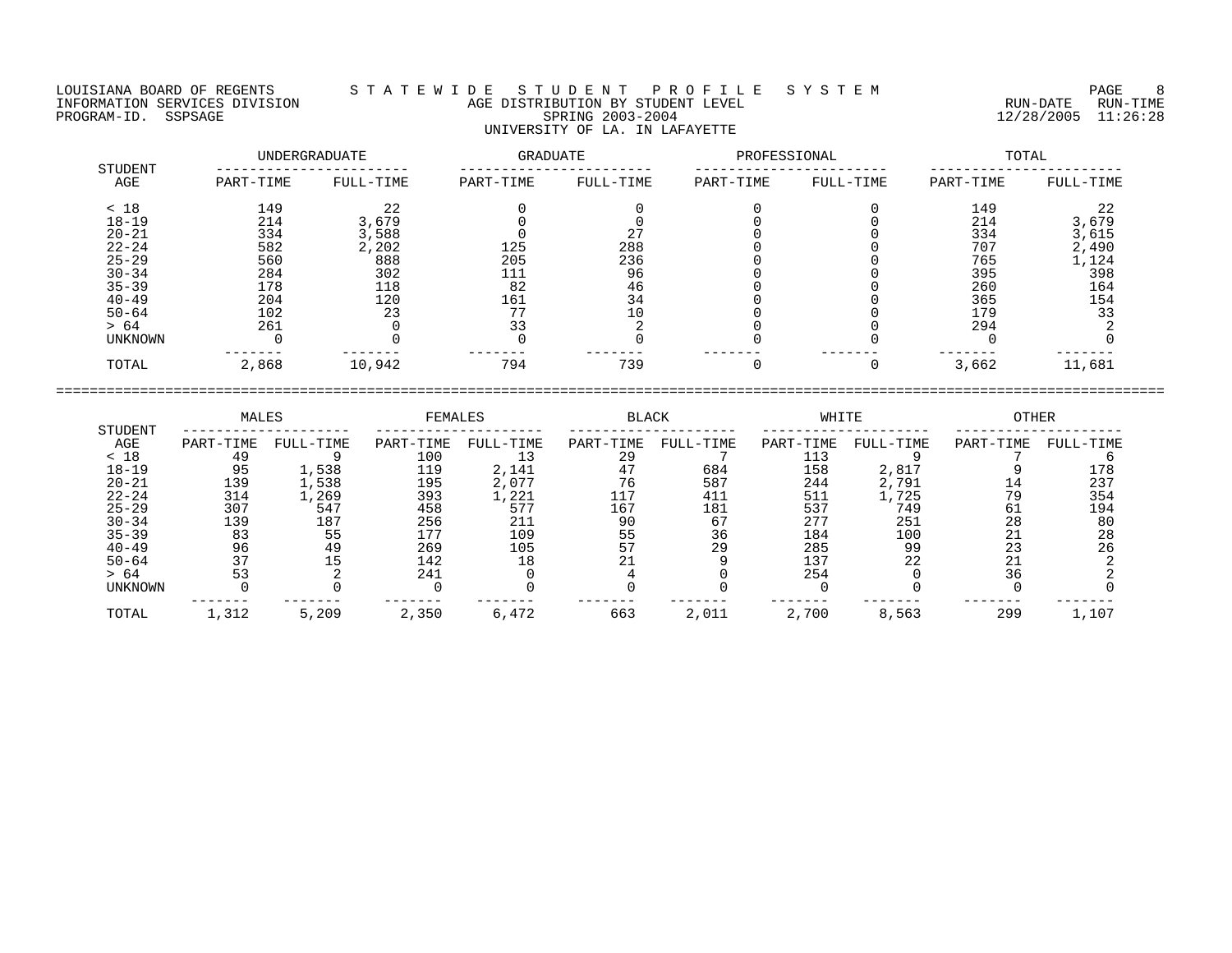## LOUISIANA BOARD OF REGENTS S T A T E W I D E S T U D E N T P R O F I L E S Y S T E M PAGE 9 INFORMATION SERVICES DIVISION AGE DISTRIBUTION BY STUDENT LEVEL RUN-DATE RUN-TIME NEORMATION SERVICES DIVISION CONSUMING THE MATE CONSUMING AGE DISTRIBUTION BY STUDENT LEVEL CONSUMING THE RUN-DATE RUN-TIME RUN-TIME<br>PROGRAM-ID. SSPSAGE SPRING 2003-2004 SPRING 2003-2004 2003-2004 L.S.U. AT ALEXANDRIA

|                |           | UNDERGRADUATE | GRADUATE  |           | PROFESSIONAL |           | TOTAL     |           |  |
|----------------|-----------|---------------|-----------|-----------|--------------|-----------|-----------|-----------|--|
| STUDENT<br>AGE | PART-TIME | FULL-TIME     | PART-TIME | FULL-TIME | PART-TIME    | FULL-TIME | PART-TIME | FULL-TIME |  |
| < 18           | 26        | 10            |           |           |              |           | 26        | 10        |  |
| $18 - 19$      | 126       | 440           |           |           |              |           | 126       | 440       |  |
| $20 - 21$      | 230       | 328           |           |           |              |           | 230       | 328       |  |
| $22 - 24$      | 270       | 238           |           |           |              |           | 270       | 238       |  |
| $25 - 29$      | 342       | 215           |           |           |              |           | 342       | 215       |  |
| $30 - 34$      | 210       | 125           |           |           |              |           | 210       | 125       |  |
| $35 - 39$      | 128       | 68            |           |           |              |           | 128       | 68        |  |
| $40 - 49$      | 178       | 64            |           |           |              |           | 178       | 64        |  |
| $50 - 64$      | 41        |               |           |           |              |           | 41        |           |  |
| > 64           |           |               |           |           |              |           |           |           |  |
| UNKNOWN        |           |               |           |           |              |           |           |           |  |
| TOTAL          | 1,553     | 1,496         |           |           |              | O         | 1,553     | 1,496     |  |

|                | MALES     |           | FEMALES   |           | BLACK     |           | WHITE     |           | OTHER     |           |
|----------------|-----------|-----------|-----------|-----------|-----------|-----------|-----------|-----------|-----------|-----------|
| STUDENT<br>AGE | PART-TIME | FULL-TIME | PART-TIME | FULL-TIME | PART-TIME | FULL-TIME | PART-TIME | FULL-TIME | PART-TIME | FULL-TIME |
| < 18           |           |           |           |           |           |           |           |           |           |           |
| $18 - 19$      | 44        | 139       | 82        | 301       |           |           | 104       | 363       |           |           |
| $20 - 21$      |           | 113       | 153       | 215       | 38        |           | 179       | 270       |           |           |
| $22 - 24$      | 59        | 74        | 211       | 164       |           | 48        | 213       | 177       |           |           |
| $25 - 29$      | 48        | 58        | 294       | 157       | 85        | 59        | 243       | 145       |           |           |
| $30 - 34$      | 40        | 20        | 170       | 105       | 48        | 30        | 154       | 90        |           |           |
| $35 - 39$      | 20        |           | 108       | 55        | 40        |           | 82        |           |           |           |
| $40 - 49$      | 34        |           | 144       | 53        |           |           | 112       |           |           |           |
| $50 - 64$      |           |           |           |           |           |           | 32        |           |           |           |
| > 64           |           |           |           |           |           |           |           |           |           |           |
| UNKNOWN        |           |           |           |           |           |           |           |           |           |           |
| TOTAL          | 337       | 435       | 1,216     | 1,061     | 334       | 266       | 1,142     | 1,151     |           | 7 Q       |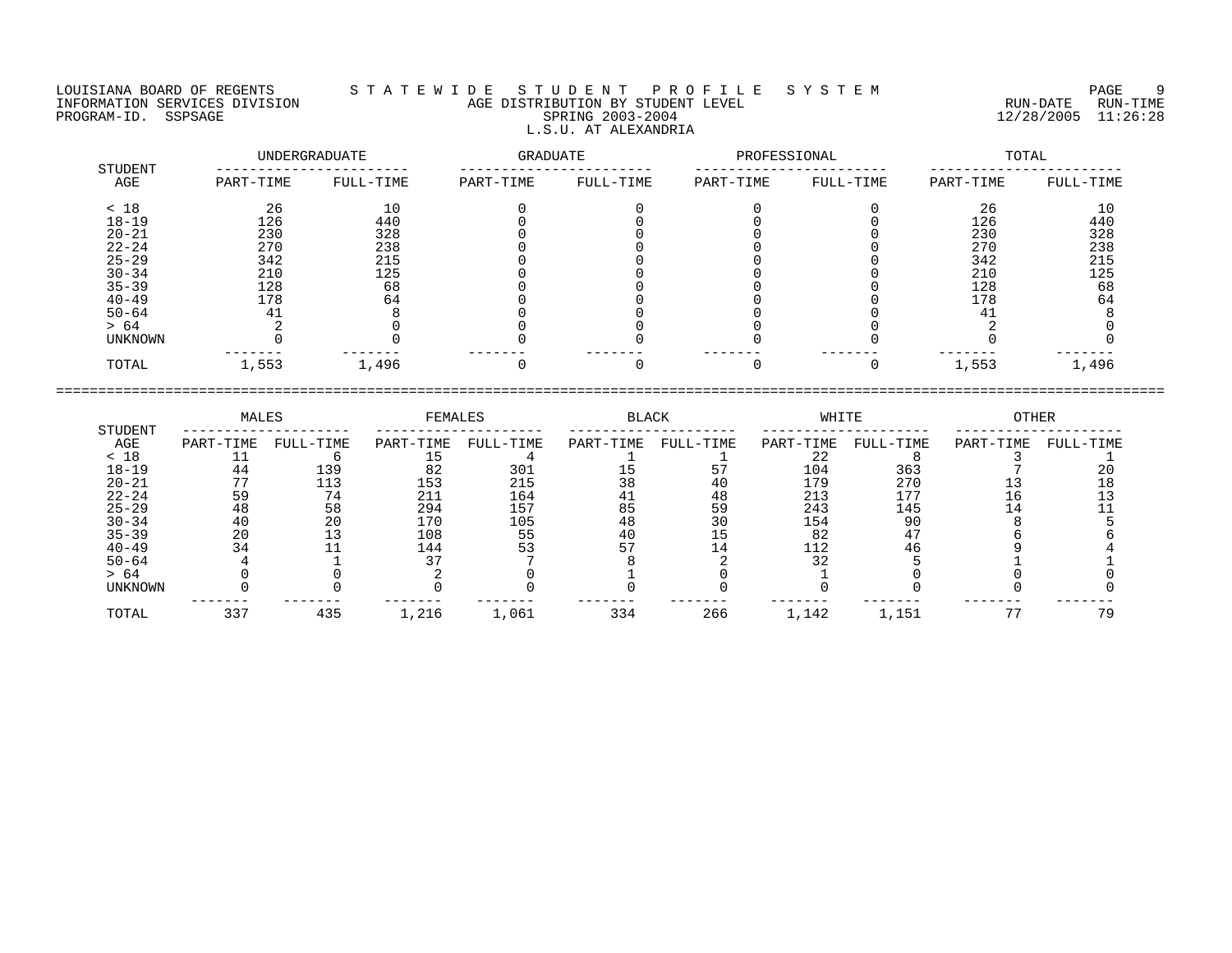## LOUISIANA BOARD OF REGENTS S T A T E W I D E S T U D E N T P R O F I L E S Y S T E M PAGE 10 INFORMATION SERVICES DIVISION AGE DISTRIBUTION BY STUDENT LEVEL RUN-DATE RUN-TIME NEORMATION SERVICES DIVISION CONSUMING THE CONSUMING AGE DISTRIBUTION BY STUDENT LEVEL CONSUMING THE RUN-DATE RUN<br>PROGRAM-ID. SSPSAGE SPRING 2003-2004 SPRING 2003-2004 2003-2004 2003-2004 L.S.U. AT BATON ROUGE

|                       | UNDERGRADUATE |           | GRADUATE  |           | PROFESSIONAL |           | TOTAL     |           |
|-----------------------|---------------|-----------|-----------|-----------|--------------|-----------|-----------|-----------|
| <b>STUDENT</b><br>AGE | PART-TIME     | FULL-TIME | PART-TIME | FULL-TIME | PART-TIME    | FULL-TIME | PART-TIME | FULL-TIME |
| < 18                  |               | 60        |           |           |              |           |           | 60        |
| $18 - 19$             | 86            | 8,531     |           |           |              |           | 86        | 8,532     |
| $20 - 21$             | 354           | 8,565     |           | 52        |              |           | 357       | 8,634     |
| $22 - 24$             | 778           | 3,682     | 194       | 1,112     |              | 135       | 972       | 4,929     |
| $25 - 29$             | 435           | 655       | 470       | 1,005     |              | 126       | 911       | 1,786     |
| $30 - 34$             | 226           | 192       | 331       | 457       |              | 41        | 558       | 690       |
| $35 - 39$             | 119           | 70        | 205       | 168       |              | 10        | 324       | 248       |
| $40 - 49$             | 203           | 66        | 275       | 150       |              |           | 479       | 222       |
| $50 - 64$             | 77            | 13        | 169       | 46        |              |           | 246       | 59        |
| > 64                  | 16            |           |           |           |              |           | 25        |           |
| UNKNOWN               |               |           |           |           |              |           |           |           |
| TOTAL                 | 2,299         | 21,834    | 1,656     | 2,992     | 8            | 335       | 3,963     | 25,161    |

|                | MALES     |           | <b>FEMALES</b> |           | <b>BLACK</b> |           | WHITE     |           | <b>OTHER</b> |           |
|----------------|-----------|-----------|----------------|-----------|--------------|-----------|-----------|-----------|--------------|-----------|
| STUDENT<br>AGE | PART-TIME | FULL-TIME | PART-TIME      | FULL-TIME | PART-TIME    | FULL-TIME | PART-TIME | FULL-TIME | PART-TIME    | FULL-TIME |
| < 18           |           | 27        |                |           |              |           |           | 25        |              | 28        |
| $18 - 19$      | 30        | 3,711     | 56             | 4,821     |              | 776       | 59        | 6,969     |              | 787       |
| $20 - 21$      | 148       | 3,994     | 209            | 4,640     | 52           | 707       | 265       | 7,030     | 40           | 897       |
| $22 - 24$      | 485       | 2,666     | 487            | 2,263     | 126          | 421       | 723       | 3,678     | 123          | 830       |
| $25 - 29$      | 457       | .,023     | 454            | 763       | 129          | 130       | 645       | 1,054     | 137          | 602       |
| $30 - 34$      | 254       | 380       | 304            | 310       | 82           | 51        | 385       | 342       | 91           | 297       |
| $35 - 39$      | 149       | 139       | 175            | 109       | 46           | 28        | 222       | 122       | 56           | 98        |
| $40 - 49$      | 157       | 96        | 322            | 126       | 49           | າ 1       | 372       | 144       | 58           |           |
| $50 - 64$      | 64        | 28        | 182            |           | 22           |           | 192       | 44        | 32           |           |
| > 64           |           |           |                |           |              |           | 24        |           |              |           |
| <b>UNKNOWN</b> |           |           |                |           |              |           |           |           |              |           |
| TOTAL          | 1,756     | 12,065    | 2,207          | 13,096    | 522          | 2,147     | 2,889     | 19,409    | 552          | 3,605     |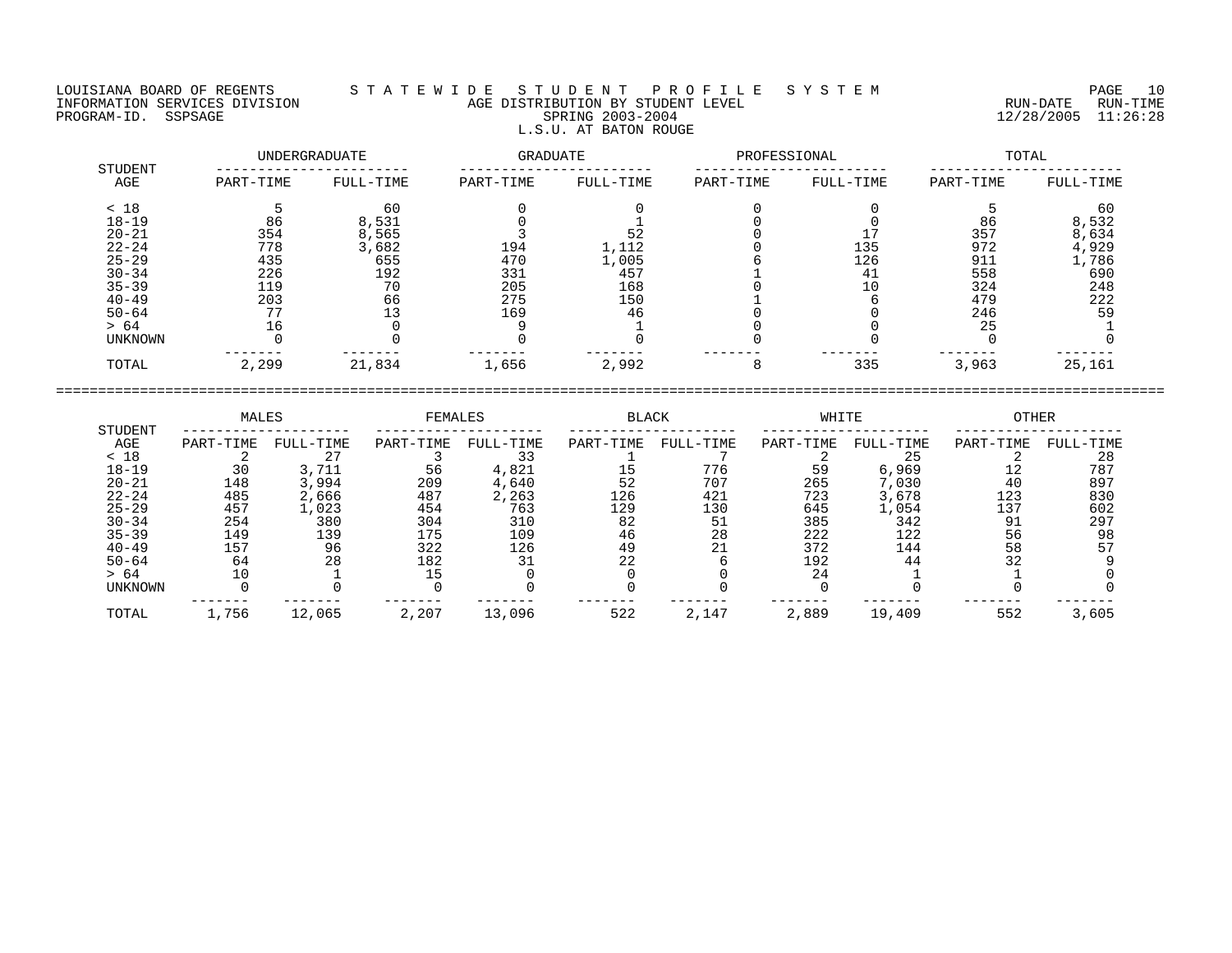LOUISIANA BOARD OF REGENTS S T A T E W I D E S T U D E N T P R O F I L E S Y S T E M PAGE 11 INFORMATION SERVICES DIVISION AGE DISTRIBUTION BY STUDENT LEVEL RUN-DATE RUN-TIME PROGRAM-ID. SSPSAGE SPRING 2003-2004 12/28/2005 11:26:28 L.S.U. AT EUNICE

## UNDERGRADUATE GRADUATE PROFESSIONAL TOTAL STUDENT ----------------------- ----------------------- ----------------------- ----------------------- AGE PART-TIME FULL-TIME PART-TIME FULL-TIME PART-TIME FULL-TIME PART-TIME FULL-TIME < 18 12 7 0 0 0 0 12 7 18-19 154 844 0 0 0 0 154 844 20-21 208 376 0 0 0 0 208 376 22-24 187 175 0 0 0 0 187 175 25-29 251 142 0 0 0 0 251 142 30-34 173 67 0 0 0 0 173 67 35-39 148 45 0 0 0 0 148 45 40-49 189 54 0 0 0 0 189 54 50-64 63 8 0 0 0 0 63 8 > 64 20 0 0 0 0 0 20 0 UNKNOWN 0 0 0 0 0 0 0 0 ------- ------- ------- ------- ------- ------- ------- ------- TOTAL 1,405 1,718 0 0 0 0 1,405 1,718

|           | MALES<br>STUDENT | FEMALES   |           | <b>BLACK</b> |           | WHITE     |           | OTHER     |           |           |
|-----------|------------------|-----------|-----------|--------------|-----------|-----------|-----------|-----------|-----------|-----------|
| AGE       | PART-TIME        | FULL-TIME | PART-TIME | FULL-TIME    | PART-TIME | FULL-TIME | PART-TIME | FULL-TIME | PART-TIME | FULL-TIME |
| < 18      |                  |           |           |              |           |           |           |           |           |           |
| $18 - 19$ | 50               | 336       | 104       | 508          | 52        | 176       | 99        | 648       |           | 20        |
| $20 - 21$ | 56               | 126       | 152       | 250          | 74        |           | 130       | 292       |           |           |
| $22 - 24$ | 50               | 54        | 137       | 121          | 50        | 39        | 130       | 133       |           |           |
| $25 - 29$ | 54               | 37        | 197       | 105          | 74        |           | 171       | 105       |           |           |
| $30 - 34$ | 50               |           | 123       | 46           | 48        | 24        | 120       | 39        |           |           |
| $35 - 39$ | 36               |           | 112       |              | 59        |           | 81        | 29        |           |           |
| $40 - 49$ | 42               |           | 147       | 45           |           | 20        | 108       | 32        |           |           |
| $50 - 64$ |                  |           | 54        |              | 24        |           | 38        |           |           |           |
| > 64      |                  |           |           |              |           |           | 20        |           |           |           |
| UNKNOWN   |                  |           |           |              |           |           |           |           |           |           |
| TOTAL     | 354              | 591       | 1,051     | 1,127        | 459       | 385       | 907       | , 290     | 39        |           |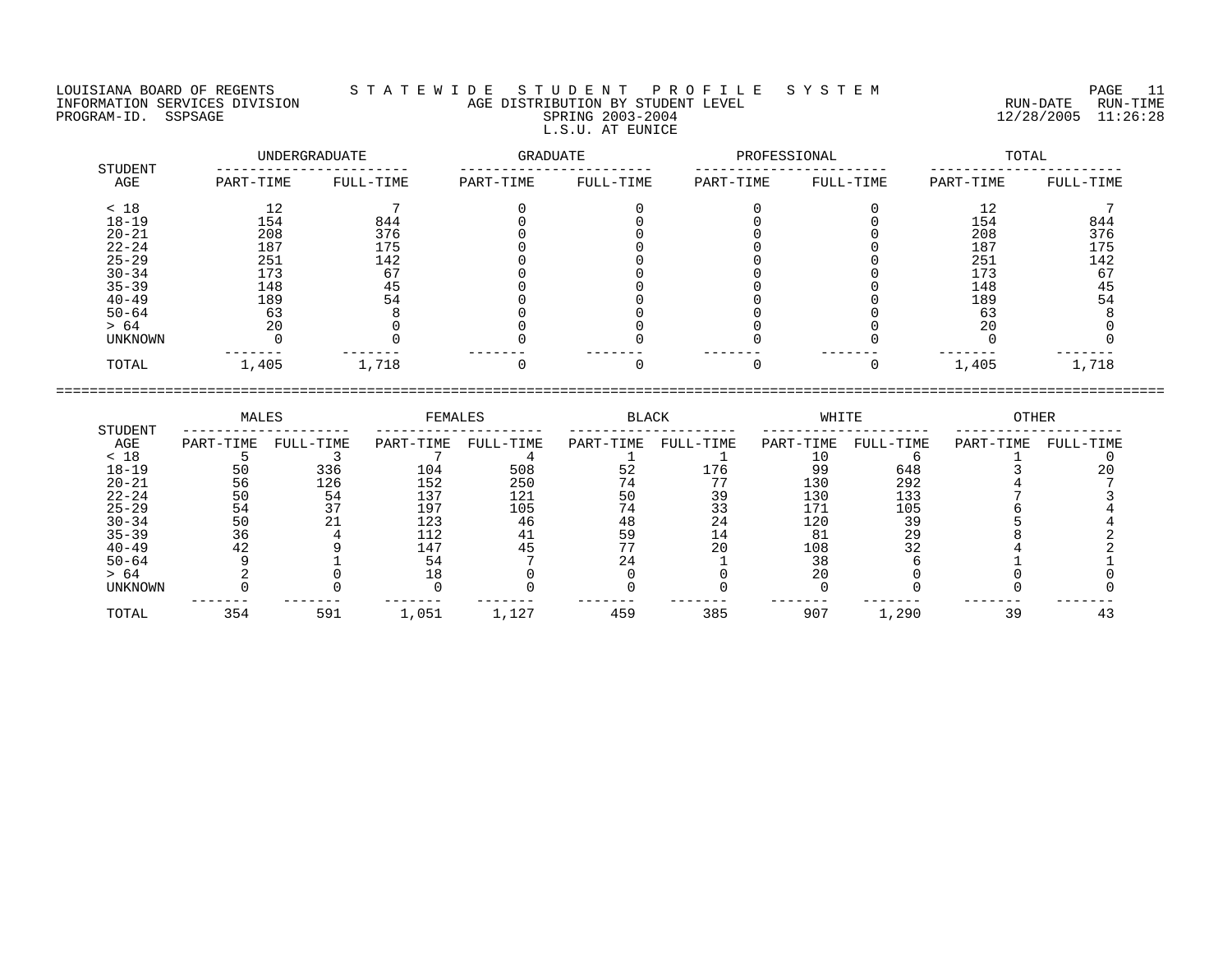## LOUISIANA BOARD OF REGENTS S T A T E W I D E S T U D E N T P R O F I L E S Y S T E M PAGE 12 INFORMATION SERVICES DIVISION AGE DISTRIBUTION BY STUDENT LEVEL RUN-DATE RUN-TIME PROGRAM-ID. SSPSAGE SPRING 2003-2004 12/28/2005 11:26:28 L.S.U. AT SHREVEPORT

|                | UNDERGRADUATE |           | GRADUATE  |           | PROFESSIONAL |           | TOTAL     |           |
|----------------|---------------|-----------|-----------|-----------|--------------|-----------|-----------|-----------|
| STUDENT<br>AGE | PART-TIME     | FULL-TIME | PART-TIME | FULL-TIME | PART-TIME    | FULL-TIME | PART-TIME | FULL-TIME |
| < 18           | 11<br>ᆂᆂ      |           |           |           |              |           | 11<br>ᆂᆂ  |           |
| $18 - 19$      | 74            | 714       |           |           |              |           | 74        | 714       |
| $20 - 21$      | 136           | 632       |           |           |              |           | 139       | 636       |
| $22 - 24$      | 231           | 495       | 61        | 50        |              |           | 292       | 545       |
| $25 - 29$      | 236           | 256       | 146       | 45        |              |           | 382       | 301       |
| $30 - 34$      | 152           | 110       | 130       | 20        |              |           | 282       | 130       |
| $35 - 39$      | 76            | 51        | 62        |           |              |           | 138       | 58        |
| $40 - 49$      | 139           | 67        | 131       |           |              |           | 270       | 80        |
| $50 - 64$      | 36            | 14        | 88        |           |              |           | 124       | 18        |
| > 64           |               |           |           |           |              |           | 10        |           |
| UNKNOWN        |               |           |           |           |              |           |           |           |
| TOTAL          | 1,097         | 2,346     | 625       | 143       |              |           | 1,722     | 2,489     |

|                | MALES     |           | FEMALES   |           | <b>BLACK</b> |           | WHITE     |           | OTHER     |           |
|----------------|-----------|-----------|-----------|-----------|--------------|-----------|-----------|-----------|-----------|-----------|
| STUDENT<br>AGE | PART-TIME | FULL-TIME | PART-TIME | FULL-TIME | PART-TIME    | FULL-TIME | PART-TIME | FULL-TIME | PART-TIME | FULL-TIME |
| < 18           |           |           |           |           |              |           |           |           |           |           |
| $18 - 19$      |           | 255       |           | 459       | 22           | 175       | 36        | 445       | ⊥6.       |           |
| $20 - 21$      | 56        | 236       | 83        | 400       | 25           | 102       |           | 438       |           | 96        |
| $22 - 24$      | 129       | 228       | 163       | 317       |              | 112       | 201       | 350       | 34        |           |
| $25 - 29$      | 126       | 122       | 256       | 179       | 86           | 60        | 256       | 197       | 40        | 44        |
| $30 - 34$      | 94        |           | 188       | 89        | 62           | 30        | 190       | 82        | 30        |           |
| $35 - 39$      | 39        | 19        | 99        | 39        | 42           | 16        | 80        |           | Tр        |           |
| $40 - 49$      | 74        | 25        | 196       | 55        | 56           |           | 178       | 52        | 36        |           |
| $50 - 64$      |           |           | 84        |           |              |           | 83        |           |           |           |
| > 64           |           |           |           |           |              |           |           |           |           |           |
| UNKNOWN        |           |           |           |           |              |           |           |           |           |           |
| TOTAL          | 603       | 932       | 1,119     | 1,557     | 381          | 514       | 1,139     | 1,617     | 202       | 358       |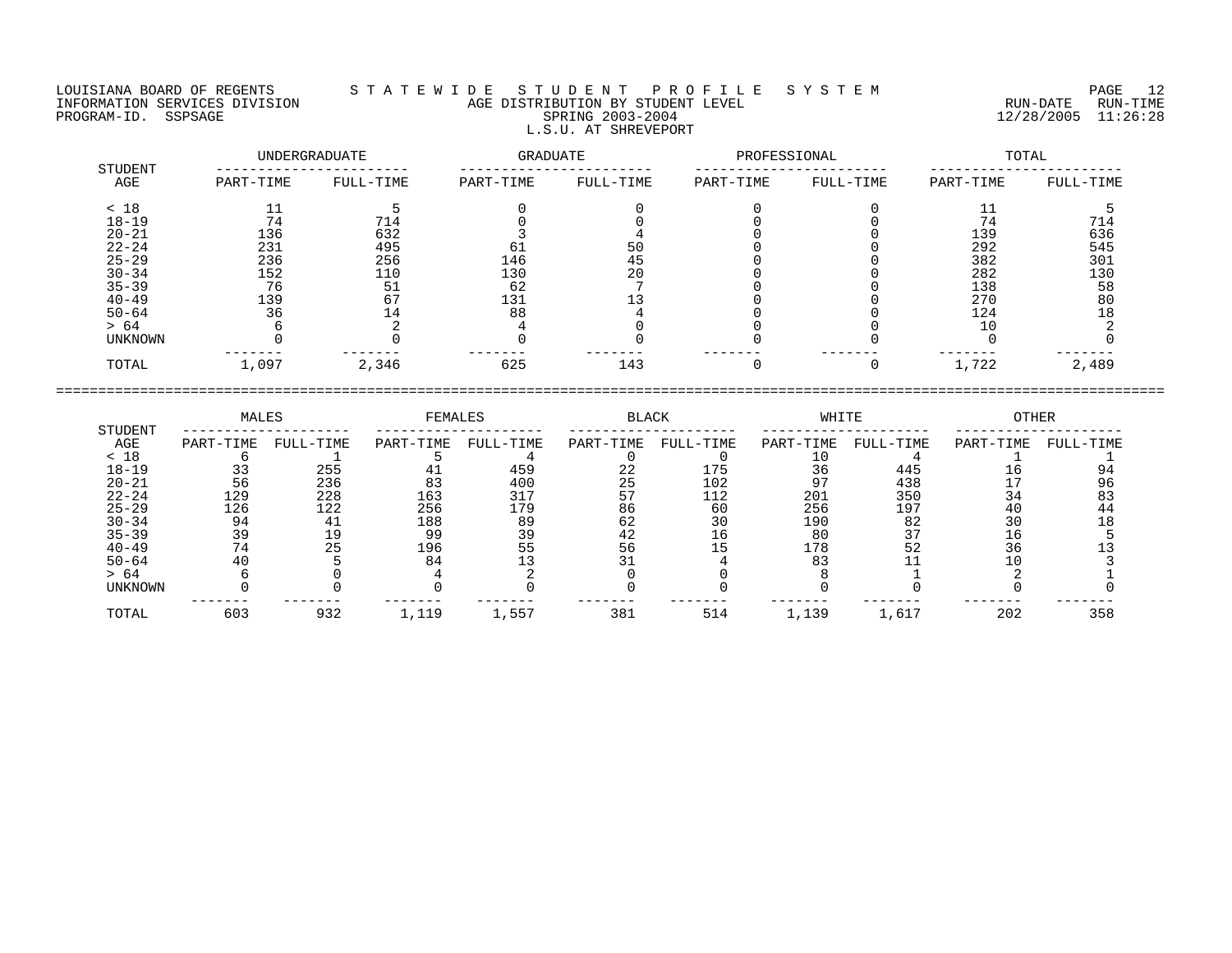LOUISIANA BOARD OF REGENTS S T A T E W I D E S T U D E N T P R O F I L E S Y S T E M PAGE 13 INFORMATION SERVICES DIVISION AGE DISTRIBUTION BY STUDENT LEVEL RUN-DATE RUN-TIME RE DISTRIBUTION BY STUDENT LEVEL AND SAME SAME HOMOGRAM-IN SUN-DATE RUN-TIME (IN-TIME 12/28/2005 11:26:28 PROGRAM-ID. SSPSAGE UNIVERSITY OF NEW ORLEANS

# UNDERGRADUATE GRADUATE PROFESSIONAL TOTAL STUDENT ----------------------- ----------------------- ----------------------- ----------------------- AGE PART-TIME FULL-TIME PART-TIME FULL-TIME PART-TIME FULL-TIME PART-TIME FULL-TIME

| < 18           |       | 29    |       |       |  | 35    |        |
|----------------|-------|-------|-------|-------|--|-------|--------|
| $18 - 19$      | 382   | 2,811 |       |       |  | 383   | 2,811  |
| $20 - 21$      | 482   | 2,608 |       | 30    |  | 486   | 2,638  |
| $22 - 24$      | 819   | 1,917 | 294   | 427   |  | 1,113 | 2,344  |
| $25 - 29$      | 803   | 986   | 638   | 509   |  | 1,441 | ,495   |
| $30 - 34$      | 459   | 364   | 468   | 236   |  | 927   | 600    |
| $35 - 39$      | 275   | 131   | 283   | 113   |  | 558   | 244    |
| $40 - 49$      | 337   | 135   | 454   | 106   |  | 791   | 241    |
| $50 - 64$      | 106   | 29    | 241   | 47    |  | 347   | 76     |
| > 64           | 56    |       | 56    |       |  | 112   |        |
| <b>UNKNOWN</b> |       |       |       |       |  |       |        |
| TOTAL          | 3,754 | 9,011 | 2,439 | 1,473 |  | 6,193 | 10,484 |

| STUDENT        | MALES     |           | FEMALES   |           | <b>BLACK</b> |           | WHITE     |           | <b>OTHER</b> |           |
|----------------|-----------|-----------|-----------|-----------|--------------|-----------|-----------|-----------|--------------|-----------|
| AGE            | PART-TIME | FULL-TIME | PART-TIME | FULL-TIME | PART-TIME    | FULL-TIME | PART-TIME | FULL-TIME | PART-TIME    | FULL-TIME |
| < 18           |           |           | 25        | 21        |              |           | 25        |           |              |           |
| $18 - 19$      | 172       | 1,176     | 211       | 1,635     | 164          | 810       | 142       | 1,438     |              | 563       |
| $20 - 21$      | 224       | 1,204     | 262       | 1,434     | 150          | 557       | 228       | 1,517     | 108          | 564       |
| $22 - 24$      | 464       | 1,118     | 649       | 1,226     | 248          | 470       | 621       | 1,263     | 244          | 611       |
| $25 - 29$      | 606       | 737       | 835       | 758       | 348          | 297       | 836       | 749       | 257          | 449       |
| $30 - 34$      | 380       | 293       | 547       | 307       | 230          | 107       | 531       | 309       | 166          | 184       |
| $35 - 39$      | 215       | 102       | 343       | 142       | 145          | 56        | 320       | 117       | -93          |           |
| $40 - 49$      | 242       | -91       | 549       | 150       | 181          | 59        | 470       | 132       | 140          | 50        |
| $50 - 64$      | 103       | 27        | 244       | 49        | 74           | 24        | 223       | 44        | 50           |           |
| > 64           | 46        |           | 66        |           |              |           | 84        |           | 21           |           |
| <b>UNKNOWN</b> |           |           |           |           |              |           |           |           |              |           |
| TOTAL          | 2,462     | 4,757     | 3,731     | 5,727     | 1,551        | 2,392     | 3,480     | 5,578     | 1,162        | 2,514     |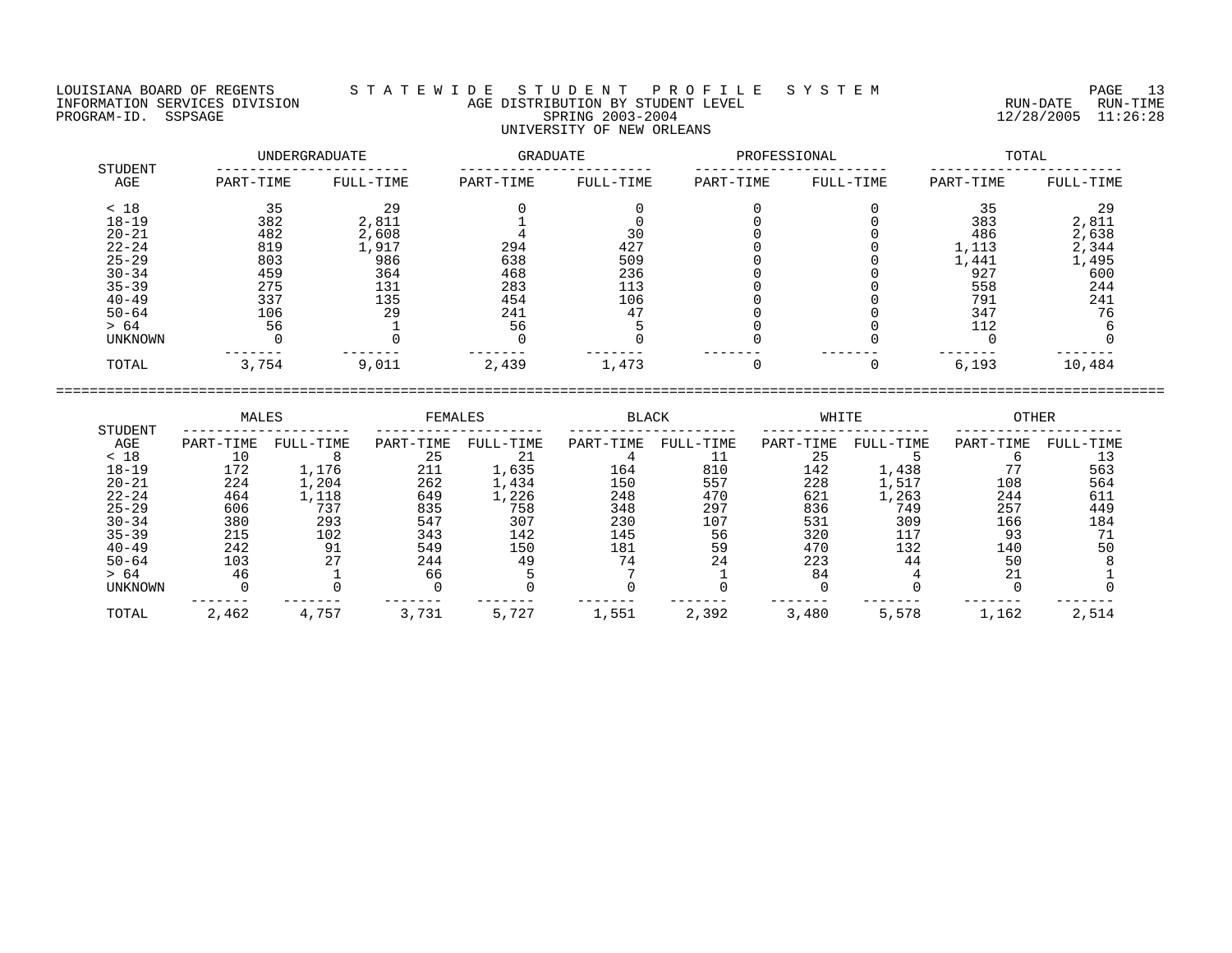## LOUISIANA BOARD OF REGENTS S T A T E W I D E S T U D E N T P R O F I L E S Y S T E M PAGE 14 INFORMATION SERVICES DIVISION AGE DISTRIBUTION BY STUDENT LEVEL RUN-DATE RUN-TIME NEORMATION SERVICES DIVISION CONSUMING THE CONSUMING AGE DISTRIBUTION BY STUDENT LEVEL CONSUMING THE RUN-DATE RUN<br>PROGRAM-ID. SSPSAGE SPRING 2003-2004 SPRING 2003-2004 2003-2004 2003-2004 L.S.U. LAW CENTER

|                | UNDERGRADUATE |           | GRADUATE  |           | PROFESSIONAL |           | TOTAL     |           |
|----------------|---------------|-----------|-----------|-----------|--------------|-----------|-----------|-----------|
| STUDENT<br>AGE | PART-TIME     | FULL-TIME | PART-TIME | FULL-TIME | PART-TIME    | FULL-TIME | PART-TIME | FULL-TIME |
| < 18           |               |           |           |           |              |           |           |           |
| $18 - 19$      |               |           |           |           |              |           |           |           |
| $20 - 21$      |               |           |           |           |              |           |           |           |
| $22 - 24$      |               |           |           |           |              | 378       |           | 378       |
| $25 - 29$      |               |           |           |           |              | 220       |           | 220       |
| $30 - 34$      |               |           |           |           |              | 49        |           | 49        |
| $35 - 39$      |               |           |           |           |              | 16        |           | 16        |
| $40 - 49$      |               |           |           |           |              |           |           |           |
| $50 - 64$      |               |           |           |           |              |           |           |           |
| > 64           |               |           |           |           |              |           |           |           |
| UNKNOWN        |               |           |           |           |              |           |           |           |
| TOTAL          |               |           |           |           | 28           | 683       | 28        | 683       |

|           | MALES     |           | FEMALES   |           | BLACK     |           | WHITE     |           | OTHER     |           |
|-----------|-----------|-----------|-----------|-----------|-----------|-----------|-----------|-----------|-----------|-----------|
| STUDENT   |           |           |           |           |           |           |           |           |           |           |
| AGE       | PART-TIME | FULL-TIME | PART-TIME | FULL-TIME | PART-TIME | FULL-TIME | PART-TIME | FULL-TIME | PART-TIME | FULL-TIME |
| < 18      |           |           |           |           |           |           |           |           |           |           |
| $18 - 19$ |           |           |           |           |           |           |           |           |           |           |
| $20 - 21$ |           |           |           |           |           |           |           |           |           |           |
| $22 - 24$ |           | 169       |           | 209       |           |           |           | 307       |           |           |
| $25 - 29$ |           | 139       |           | 81        |           |           |           | 191       |           |           |
| $30 - 34$ |           | 2.7       |           | 22        |           |           |           |           |           |           |
| $35 - 39$ |           |           |           |           |           |           |           |           |           |           |
| $40 - 49$ |           |           |           |           |           |           |           |           |           |           |
| $50 - 64$ |           |           |           |           |           |           |           |           |           |           |
| > 64      |           |           |           |           |           |           |           |           |           |           |
| UNKNOWN   |           |           |           |           |           |           |           |           |           |           |
| TOTAL     | ⊥6        | 351       |           | 332       |           | 62        |           | 568       |           | 53        |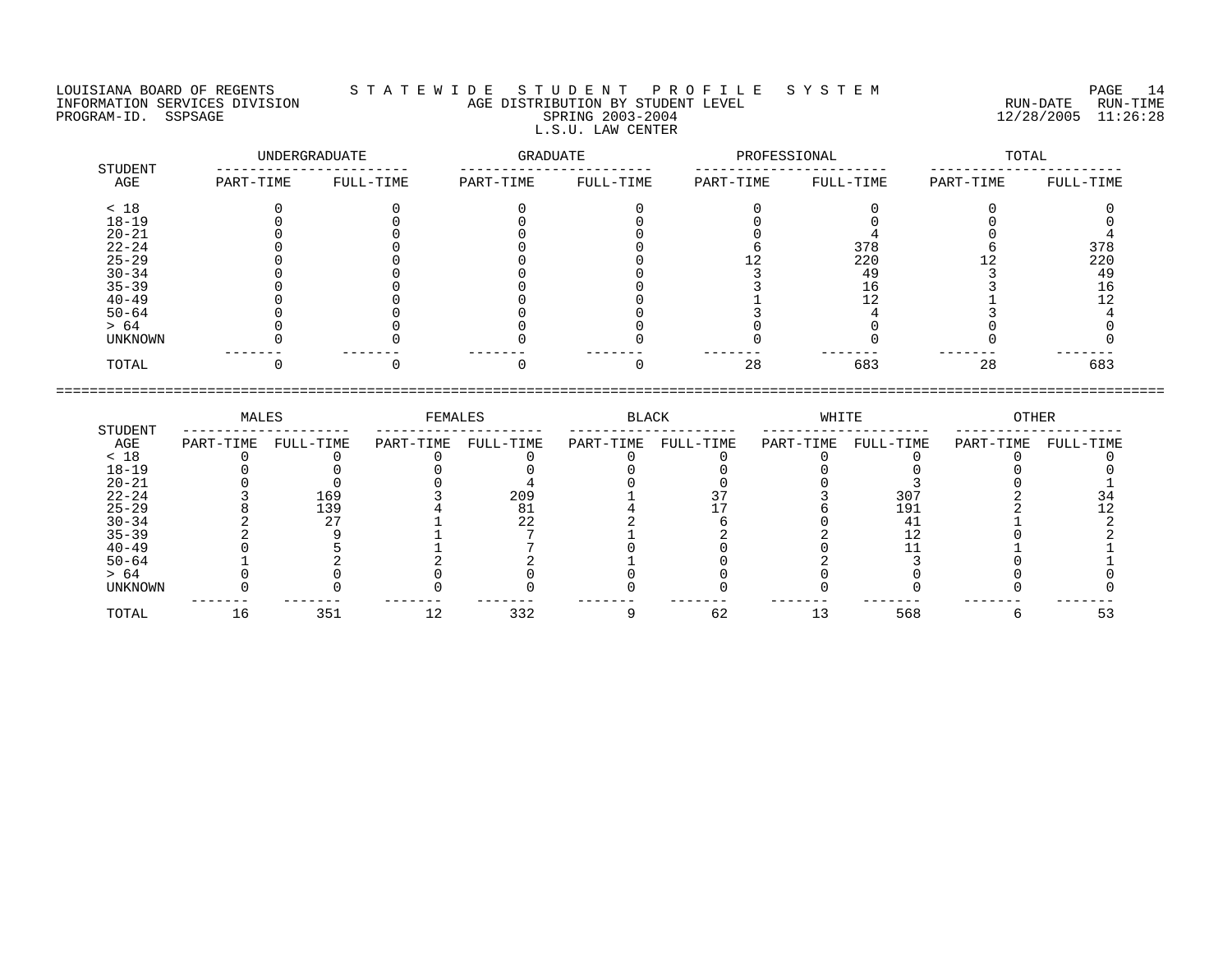## LOUISIANA BOARD OF REGENTS S T A T E W I D E S T U D E N T P R O F I L E S Y S T E M PAGE 15 INFORMATION SERVICES DIVISION AGE DISTRIBUTION BY STUDENT LEVEL RUN-DATE RUN-TIME PROGRAM-ID. SSPSAGE SPRING 2003-2004 SPRING 2003-2004 2012 2012 12/28/2005 11:26:28 SOUTHERN U. AT BATON ROUGE

|                | UNDERGRADUATE |           | GRADUATE  |           | PROFESSIONAL |           | TOTAL     |           |
|----------------|---------------|-----------|-----------|-----------|--------------|-----------|-----------|-----------|
| STUDENT<br>AGE | PART-TIME     | FULL-TIME | PART-TIME | FULL-TIME | PART-TIME    | FULL-TIME | PART-TIME | FULL-TIME |
| < 18           |               | 15        |           |           |              |           |           | 15        |
| $18 - 19$      | 58            | 2,039     |           |           |              |           | 58        | 2,039     |
| $20 - 21$      | 94            | 2,128     |           |           |              |           | 95        | 2,131     |
| $22 - 24$      | 160           | 1,565     | 97        | 159       |              |           | 257       | 1,724     |
| $25 - 29$      | 147           | 499       | 225       | 153       |              |           | 372       | 652       |
| $30 - 34$      | 84            | 166       | 176       | 80        |              |           | 260       | 246       |
| $35 - 39$      | 45            | 69        | 93        | 41        |              |           | 138       | 110       |
| $40 - 49$      | 59            | 104       | 191       | 40        |              |           | 250       | 144       |
| $50 - 64$      | 21            | 12        | 96        | 26        |              |           | 117       | 38        |
| > 64           |               |           |           |           |              |           |           |           |
| UNKNOWN        |               |           |           |           |              |           |           |           |
| TOTAL          | 669           | 6,598     | 882       | 502       | $\Omega$     | $\Omega$  | 1,551     | 7,100     |

|           | MALES     |           | FEMALES   |           | BLACK     |           | WHITE     |           | OTHER     |           |
|-----------|-----------|-----------|-----------|-----------|-----------|-----------|-----------|-----------|-----------|-----------|
| STUDENT   |           |           |           |           |           |           |           |           |           |           |
| AGE       | PART-TIME | FULL-TIME | PART-TIME | FULL-TIME | PART-TIME | FULL-TIME | PART-TIME | FULL-TIME | PART-TIME | FULL-TIME |
| < 18      |           |           |           |           |           |           |           |           |           |           |
| $18 - 19$ | 24        | 821       | 34        | 1,218     | 48        | 2,012     |           |           |           |           |
| $20 - 21$ |           | 862       | 60        | 1,269     | 76        | 2,097     |           |           |           |           |
| $22 - 24$ | 80        | 735       | 177       | 989       | 242       | 1,677     |           |           |           |           |
| $25 - 29$ | 119       | 235       | 253       | 417       | 335       | 605       | 25        |           |           |           |
| $30 - 34$ | 76        | 63        | 184       | 183       | 237       | 227       |           |           |           |           |
| $35 - 39$ | 24        | 21        | 114       | 89        | 122       | 94        |           |           |           |           |
| $40 - 49$ | 36        | 26        | 214       | 118       | 218       | 130       |           |           |           |           |
| $50 - 64$ | 26        |           |           | 29        | 105       | 32        |           |           |           |           |
| > 64      |           |           |           |           |           |           |           |           |           |           |
| UNKNOWN   |           |           |           |           |           |           |           |           |           |           |
| TOTAL     | 421       | 2,778     | 1,130     | 4,322     | 1,387     | 6,890     | 118       | 70        | 46        | 140       |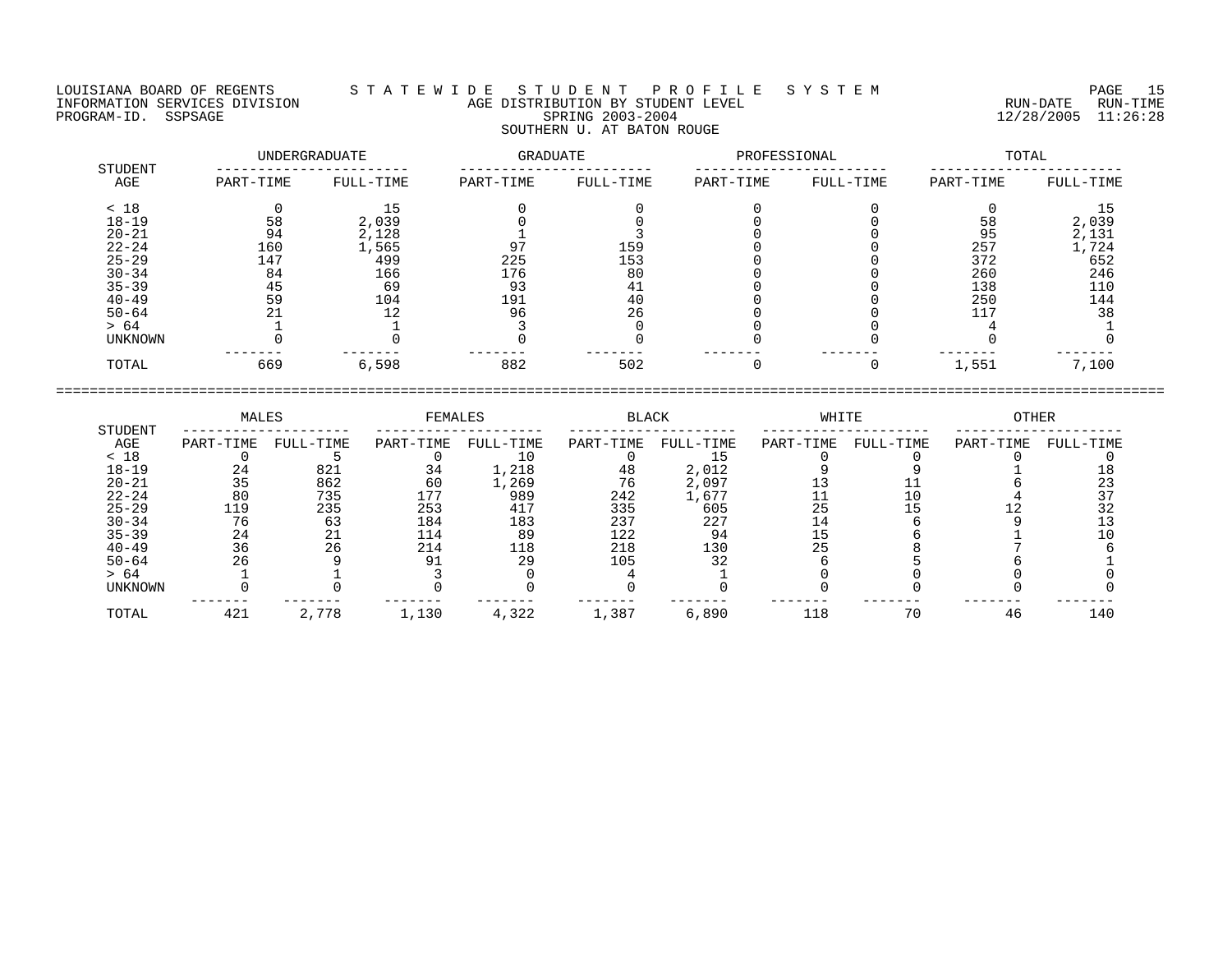LOUISIANA BOARD OF REGENTS S T A T E W I D E S T U D E N T P R O F I L E S Y S T E M PAGE 16 INFORMATION SERVICES DIVISION AGE DISTRIBUTION BY STUDENT LEVEL RUN-DATE RUN-TIME NEORMATION SERVICES DIVISION NAGE DISTRIBUTION BY STUDENT LEVEL NAGE AND THE RUN-DATE RUN-TIME RUN-TIME RUN-TIME<br>PROGRAM-ID. SSPSAGE 11:26:28 SOUTHERN U. AT NEW ORLEANS

 UNDERGRADUATE GRADUATE PROFESSIONAL TOTAL STUDENT ----------------------- ----------------------- ----------------------- ----------------------- AGE PART-TIME FULL-TIME PART-TIME FULL-TIME PART-TIME FULL-TIME PART-TIME FULL-TIME < 18 0 9 0 0 0 0 0 9 18-19 17 382 0 0 0 0 17 382 20-21 48 357 0 1 0 0 48 358 22-24 80 450 33 43 0 0 113 493 25-29 136 354 116 93 0 0 252 447 30-34 100 198 115 44 0 0 215 242 35-39 96 146 66 40 0 0 162 186 40-49 133 143 109 43 0 0 242 186 50-64 60 68 68 33 0 0 128 101 > 64 4 3 2 1 0 0 6 4 UNKNOWN 0 0 0 0 0 0 0 0 ------- ------- ------- ------- ------- ------- ------- ------- TOTAL 674 2,110 509 298 0 0 1,183 2,408

====================================================================================================================================

 MALES FEMALES BLACK WHITE OTHER STUDENT -------------------- -------------------- -------------------- -------------------- --------------------  $\begin{array}{cccccccccccccc} \text{AGE} & \text{PART-TIME} & \text{FULL-TIME} & \text{PART-TIME} & \text{FULL-TIME} & \text{PART-TIME} & \text{FULL-TIME} & \text{FULL-TIME} & \text{FULL-TIME} & \text{PART-TIME} & \text{PART-TIME} & \text{PART-TIME} & \text{FULL-TIME} & \text{FULL-TIME} & \text{FULL-TIME} & \text{FULL-TIME} & \text{FULL-TIME} & \text{FULL-TIME} & \text{FULL-TIME} & \text{FULL-TIME} & \text{FULL-TIME} & \text{FULL-TIME} & \text{FULL-TIME} & \text{FULL-T$ < 18 0 3 0 6 0 8 0 0 0 1 18-19 9 154 8 228 17 377 0 0 0 5 20-21 18 130 30 228 45 342 1 0 2 16 22-24 36 166 77 327 106 462 6 3 1 28 25-29 62 135 190 312 240 411 9 15 3 21 30-34 56 59 159 183 196 229 10 7 9 6 35-39 37 38 125 148 149 166 7 9 6 11 40-49 39 42 203 144 227 173 12 7 3 6 50-64 26 26 102 75 120 93 4 8 4 0 > 64 5 1 1 3 6 3 0 0 0 1 UNKNOWN 0 0 0 0 0 0 0 0 0 0 ------- ------- ------- ------- ------- ------- ------- ------- ------- ------- TOTAL 288 754 895 1,654 1,106 2,264 49 49 28 95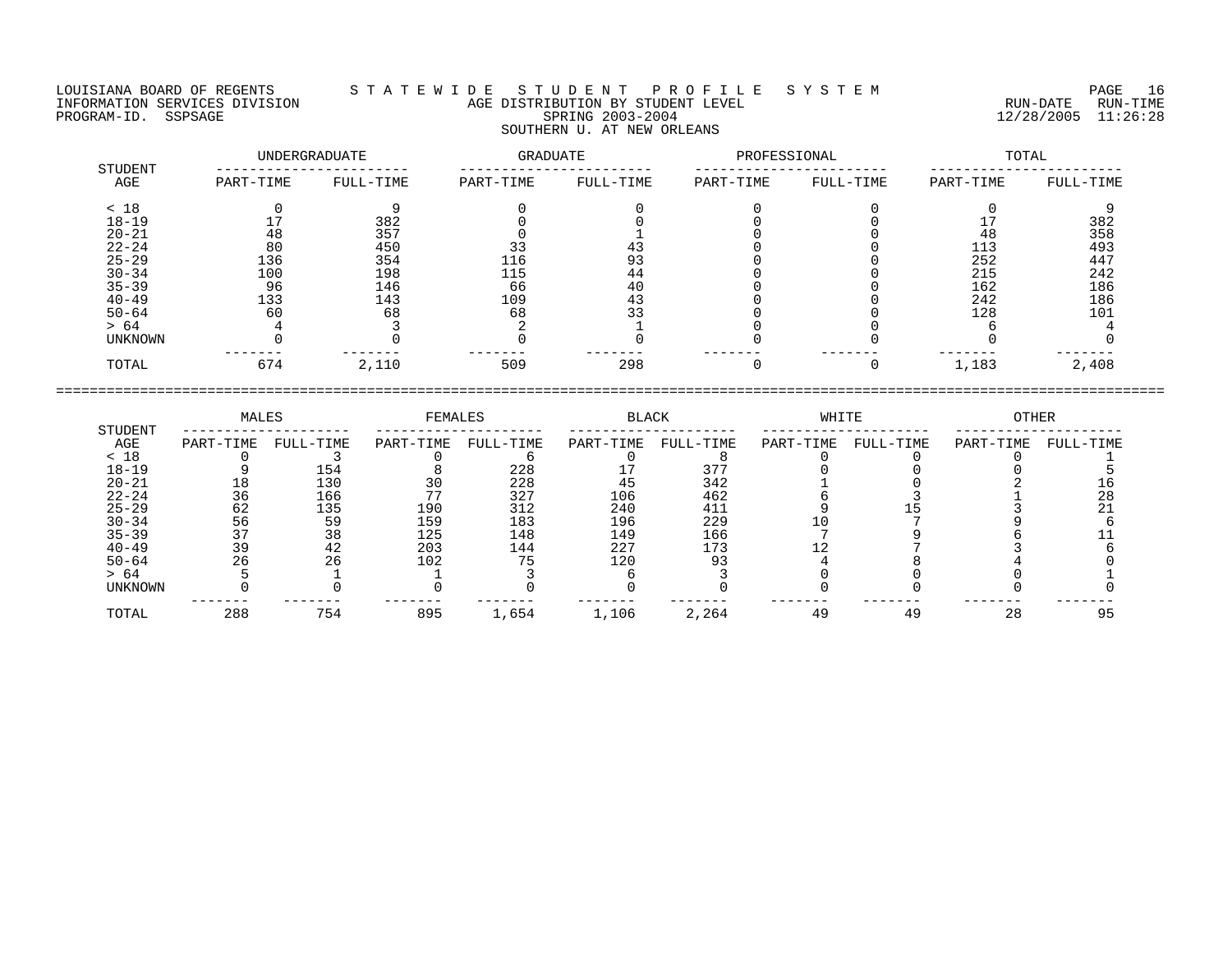LOUISIANA BOARD OF REGENTS S T A T E W I D E S T U D E N T P R O F I L E S Y S T E M PAGE 17 INFORMATION SERVICES DIVISION AGE DISTRIBUTION BY STUDENT LEVEL RUN-DATE RUN-TIME PROGRAM-ID. SSPSAGE SPRING 2003-2004 12/28/2005 11:26:28 SOUTHERN U. AT SHREVEPORT

| STUDENT   |           | UNDERGRADUATE |           | GRADUATE  |           | PROFESSIONAL | TOTAL     |           |  |
|-----------|-----------|---------------|-----------|-----------|-----------|--------------|-----------|-----------|--|
| AGE       | PART-TIME | FULL-TIME     | PART-TIME | FULL-TIME | PART-TIME | FULL-TIME    | PART-TIME | FULL-TIME |  |
| < 18      |           |               |           |           |           |              |           |           |  |
| $18 - 19$ | 72        | 256           |           |           |           |              | 72        | 256       |  |
| $20 - 21$ | 81        | 280           |           |           |           |              | 81        | 280       |  |
| $22 - 24$ | 128       | 281           |           |           |           |              | 128       | 281       |  |
| $25 - 29$ | 131       | 277           |           |           |           |              | 131       | 277       |  |
| $30 - 34$ | 93        | 137           |           |           |           |              | 93        | 137       |  |
| $35 - 39$ | 65        | 100           |           |           |           |              | 65        | 100       |  |
| $40 - 49$ | 120       | 123           |           |           |           |              | 120       | 123       |  |
| $50 - 64$ | 54        | 42            |           |           |           |              | 54        | 42        |  |
| > 64      |           |               |           |           |           |              |           |           |  |
| UNKNOWN   |           |               |           |           |           |              |           |           |  |
| TOTAL     | 821       | 1,500         |           |           |           |              | 821       | 1,500     |  |
|           |           |               |           |           |           |              |           |           |  |

|                |           | MALES     |           | FEMALES   |           | BLACK     |             | WHITE     | OTHER     |           |
|----------------|-----------|-----------|-----------|-----------|-----------|-----------|-------------|-----------|-----------|-----------|
| STUDENT<br>AGE | PART-TIME | FULL-TIME | PART-TIME | FULL-TIME | PART-TIME | FULL-TIME | PART-TIME   | FULL-TIME | PART-TIME | FULL-TIME |
| < 18           | 22        |           | 53        |           | 64        |           |             |           |           |           |
| $18 - 19$      | 33        | 90        | 39        | 166       | 66        | 244       |             |           |           |           |
| $20 - 21$      | 25        | 86        | 56        | 194       | 69        | 259       |             |           |           |           |
| $22 - 24$      | 28        | 73        | 100       | 208       | 101       | 260       | 24          | 20        |           |           |
| $25 - 29$      | 25        | 53        | 106       | 224       | 108       | 251       | $\bigcap$ 1 | 23        |           |           |
| $30 - 34$      | 23        |           | 70        | 119       | 81        | 116       | 12          | 20        |           |           |
| $35 - 39$      | 11        | 13        | 54        | 87        | 51        | 94        | 10          |           |           |           |
| $40 - 49$      | 16        | 19        | 104       | 104       | 99        | 112       |             |           |           |           |
| $50 - 64$      | 12        |           | 42        | 35        | 42        | 40        |             |           |           |           |
| > 64           |           |           |           |           |           |           |             |           |           |           |
| UNKNOWN        |           |           |           |           |           |           |             |           |           |           |
| TOTAL          | 195       | 360       | 626       | 1,140     | 683       | 1,380     | 126         | 109       |           |           |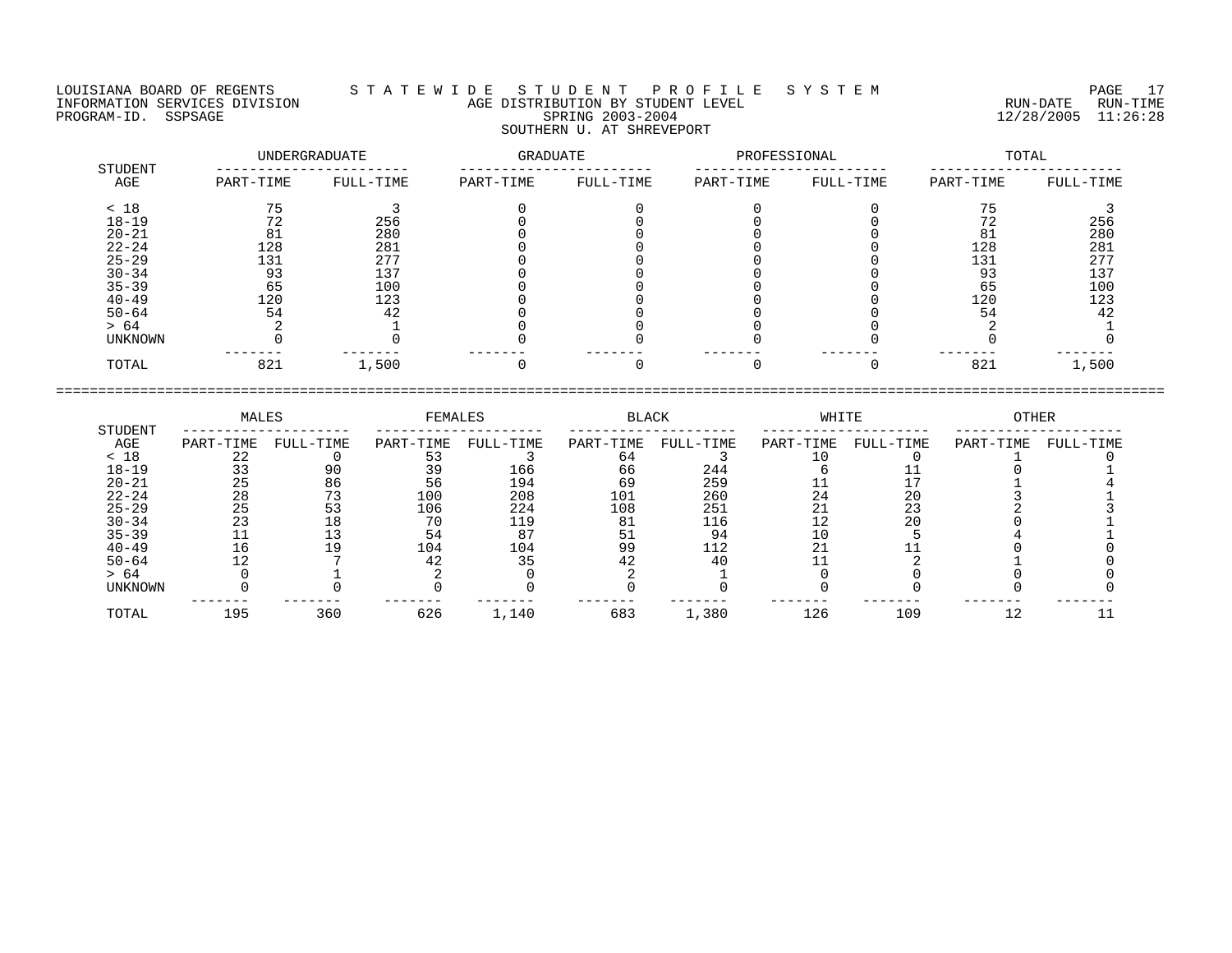## LOUISIANA BOARD OF REGENTS S T A T E W I D E S T U D E N T P R O F I L E S Y S T E M PAGE 18 INFORMATION SERVICES DIVISION AGE DISTRIBUTION BY STUDENT LEVEL RUN-DATE RUN-TIME PROGRAM-ID. SSPSAGE SPRING 2003-2004 SPRING 2003-2004 2012 2012 12/28/2005 11:26:28 SOUTHERN LAW CENTER

| STUDENT   | UNDERGRADUATE |           | GRADUATE  |           | PROFESSIONAL |           | TOTAL     |           |
|-----------|---------------|-----------|-----------|-----------|--------------|-----------|-----------|-----------|
| AGE       | PART-TIME     | FULL-TIME | PART-TIME | FULL-TIME | PART-TIME    | FULL-TIME | PART-TIME | FULL-TIME |
| < 18      |               |           |           |           |              |           |           |           |
| $18 - 19$ |               |           |           |           |              |           |           |           |
| $20 - 21$ |               |           |           |           |              |           |           |           |
| $22 - 24$ |               |           |           |           |              | 119       |           | 119       |
| $25 - 29$ |               |           |           |           |              | 175       |           | 175       |
| $30 - 34$ |               |           |           |           |              | 55        |           | 55        |
| $35 - 39$ |               |           |           |           |              | 33        |           |           |
| $40 - 49$ |               |           |           |           |              | 16        |           |           |
| $50 - 64$ |               |           |           |           |              |           |           |           |
| > 64      |               |           |           |           |              |           |           |           |
| UNKNOWN   |               |           |           |           |              |           |           |           |
| TOTAL     |               |           |           |           |              | 406       |           | 406       |

|           | MALES     |           | FEMALES   |           | BLACK     |           | WHITE     |           | OTHER     |           |
|-----------|-----------|-----------|-----------|-----------|-----------|-----------|-----------|-----------|-----------|-----------|
| STUDENT   |           |           |           |           |           |           |           |           |           |           |
| AGE       | PART-TIME | FULL-TIME | PART-TIME | FULL-TIME | PART-TIME | FULL-TIME | PART-TIME | FULL-TIME | PART-TIME | FULL-TIME |
| < 18      |           |           |           |           |           |           |           |           |           |           |
| $18 - 19$ |           |           |           |           |           |           |           |           |           |           |
| $20 - 21$ |           |           |           |           |           |           |           |           |           |           |
| $22 - 24$ |           | 56        |           |           |           |           |           |           |           |           |
| $25 - 29$ |           | 92        |           |           |           | 120       |           |           |           |           |
| $30 - 34$ |           |           |           |           |           | 38        |           |           |           |           |
| $35 - 39$ |           |           |           |           |           |           |           |           |           |           |
| $40 - 49$ |           |           |           |           |           |           |           |           |           |           |
| $50 - 64$ |           |           |           |           |           |           |           |           |           |           |
| > 64      |           |           |           |           |           |           |           |           |           |           |
| UNKNOWN   |           |           |           |           |           |           |           |           |           |           |
|           |           |           |           |           |           |           |           |           |           |           |
| TOTAL     |           | 214       |           | 192       |           | 272       |           | 123       |           |           |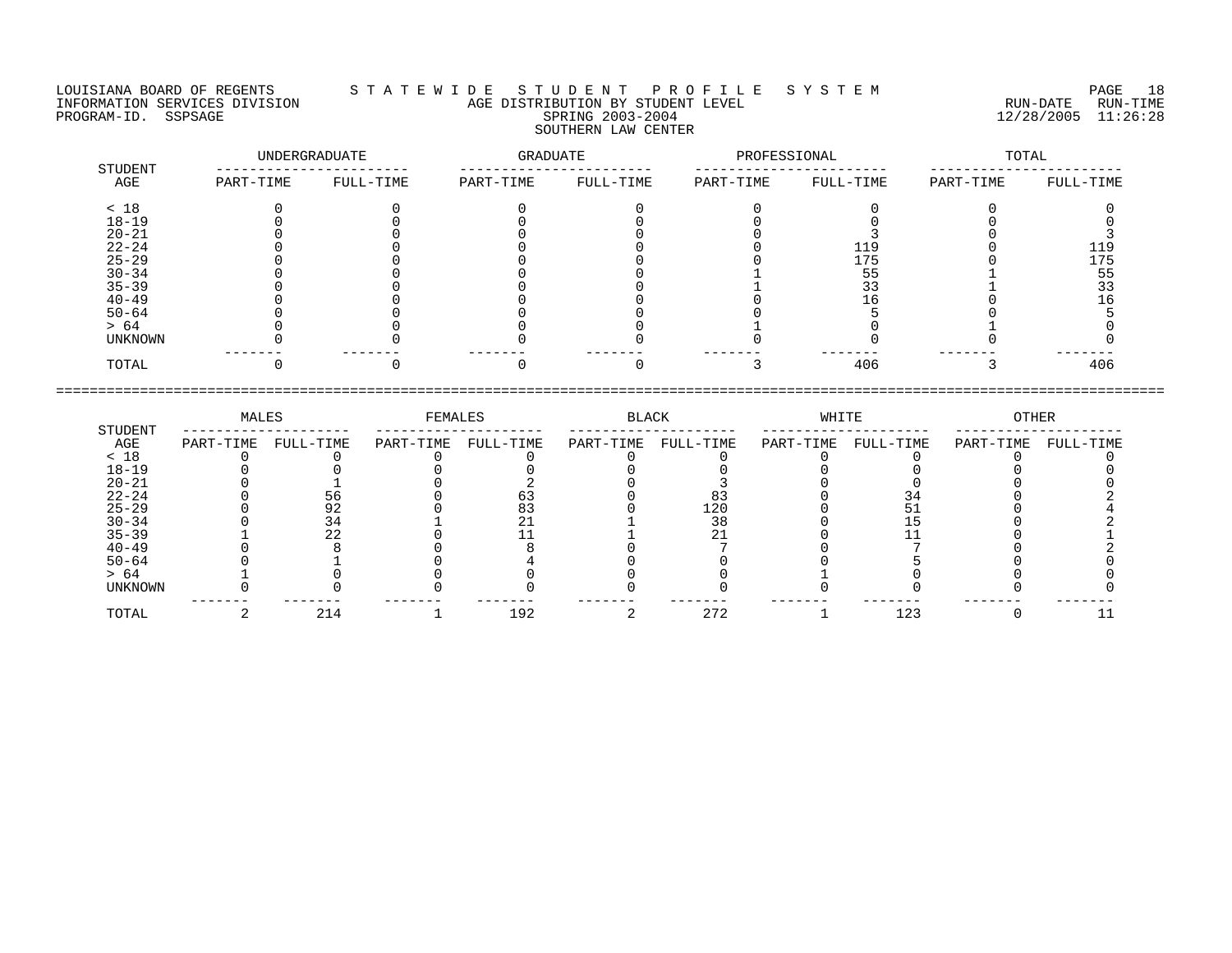LOUISIANA BOARD OF REGENTS S T A T E W I D E S T U D E N T P R O F I L E S Y S T E M PAGE 19 INFORMATION SERVICES DIVISION AGE DISTRIBUTION BY STUDENT LEVEL RUN-DATE RUN-TIME NEORMATION SERVICES DIVISION CONTRACTED TO AGE DISTRIBUTION BY STUDENT LEVEL CONTRACTION SERVICES DIVISION CONTRACTED AND AGE DISTRIBUTION BY STUDENT LEVEL CONTRACTED RUN-DATE RUN-TIME RUN-TIME<br>PROGRAM-ID. SSPSAGE 2005 11:

# BATON ROUGE COMMUNITY COLLEGE

| STUDENT   |           | UNDERGRADUATE | <b>GRADUATE</b> |           | PROFESSIONAL |           | TOTAL     |           |  |
|-----------|-----------|---------------|-----------------|-----------|--------------|-----------|-----------|-----------|--|
| AGE       | PART-TIME | FULL-TIME     | PART-TIME       | FULL-TIME | PART-TIME    | FULL-TIME | PART-TIME | FULL-TIME |  |
| < 18      |           |               |                 |           |              |           |           |           |  |
| $18 - 19$ | 379       | 1,085         |                 |           |              |           | 379       | 1,085     |  |
| $20 - 21$ | 397       | 846           |                 |           |              |           | 397       | 846       |  |
| $22 - 24$ | 419       | 487           |                 |           |              |           | 419       | 487       |  |
| $25 - 29$ | 386       | 288           |                 |           |              |           | 386       | 288       |  |
| $30 - 34$ | 200       | 131           |                 |           |              |           | 200       | 131       |  |
| $35 - 39$ | 143       | 60            |                 |           |              |           | 143       | 60        |  |
| $40 - 49$ | 197       | 54            |                 |           |              |           | 197       | 54        |  |
| $50 - 64$ | 57        |               |                 |           |              |           | 57        |           |  |
| > 64      |           |               |                 |           |              |           |           |           |  |
| UNKNOWN   |           |               |                 |           |              |           |           |           |  |
| TOTAL     | 2,191     | 2,977         |                 |           |              |           | 2,191     | 2,977     |  |

|           | MALES     |           | FEMALES   |           | <b>BLACK</b> |           | WHITE     |           | <b>OTHER</b> |           |
|-----------|-----------|-----------|-----------|-----------|--------------|-----------|-----------|-----------|--------------|-----------|
| STUDENT   |           |           |           |           |              |           |           |           |              |           |
| AGE       | PART-TIME | FULL-TIME | PART-TIME | FULL-TIME | PART-TIME    | FULL-TIME | PART-TIME | FULL-TIME | PART-TIME    | FULL-TIME |
| < 18      |           |           |           |           |              |           |           |           |              |           |
| $18 - 19$ | 140       | 509       | 239       | 576       | 137          | 321       | 230       | 707       |              |           |
| $20 - 21$ | 192       | 476       | 205       | 370       | 120          | 206       | 253       | 578       | 24           | 62        |
| $22 - 24$ | 179       | 262       | 240       | 225       | 138          | 177       | 250       | 275       |              |           |
| $25 - 29$ | 150       | 110       | 236       | 178       | 161          | 158       | 211       | 116       |              |           |
| $30 - 34$ | 60        | 26        | 140       | 105       | 117          | 94        | 68        | 34        |              |           |
| $35 - 39$ | 26        |           | 117       |           | 76           | 38        | 62        | 16        |              |           |
| $40 - 49$ | 36        |           | 161       | 39        | 92           | 35        | 93        |           |              |           |
| $50 - 64$ |           |           |           |           |              |           |           |           |              |           |
| > 64      |           |           |           |           |              |           |           |           |              |           |
| UNKNOWN   |           |           |           |           |              |           |           |           |              |           |
| TOTAL     | 805       | 1,424     | 1,386     | 1,553     | 861          | 1,039     | 1,212     | 1,760     | 118          | 178       |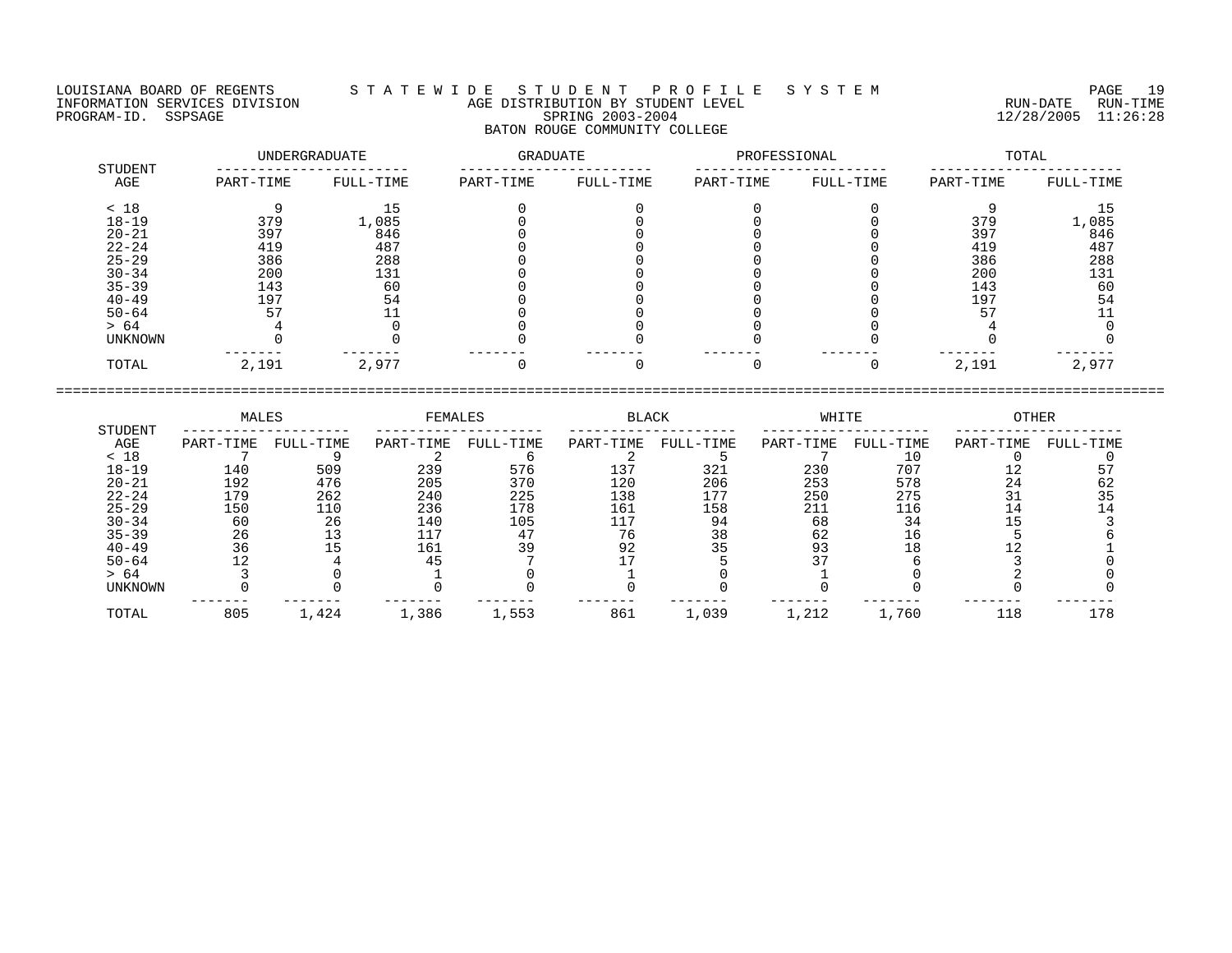## LOUISIANA BOARD OF REGENTS S T A T E W I D E S T U D E N T P R O F I L E S Y S T E M PAGE 20 INFORMATION SERVICES DIVISION AGE DISTRIBUTION BY STUDENT LEVEL RUN-DATE RUN-TIME PROGRAM-ID. SSPSAGE SPRING 2003-2004 SPRING 2003-2004 2012 2012 12/28/2005 11:26:28 BOSSIER PARISH COMMUNITY COLLEGE

|                | UNDERGRADUATE |           | <b>GRADUATE</b> |           | PROFESSIONAL |           | TOTAL     |           |  |
|----------------|---------------|-----------|-----------------|-----------|--------------|-----------|-----------|-----------|--|
| STUDENT<br>AGE | PART-TIME     | FULL-TIME | PART-TIME       | FULL-TIME | PART-TIME    | FULL-TIME | PART-TIME | FULL-TIME |  |
| < 18           | 164           | 19        |                 |           |              |           | 164       | 19        |  |
| $18 - 19$      | 260           | 692       |                 |           |              |           | 260       | 692       |  |
| $20 - 21$      | 314           | 467       |                 |           |              |           | 314       | 467       |  |
| $22 - 24$      | 352           | 308       |                 |           |              |           | 352       | 308       |  |
| $25 - 29$      | 361           | 273       |                 |           |              |           | 361       | 273       |  |
| $30 - 34$      | 285           | 146       |                 |           |              |           | 285       | 146       |  |
| $35 - 39$      | 175           | 79        |                 |           |              |           | 175       | 79        |  |
| $40 - 49$      | 227           | 92        |                 |           |              |           | 227       | 92        |  |
| $50 - 64$      | 85            | 31        |                 |           |              |           | 85        | 31        |  |
| > 64           |               |           |                 |           |              |           |           |           |  |
| UNKNOWN        |               |           |                 |           |              |           |           |           |  |
| TOTAL          | 2,227         | 2,107     |                 |           |              |           | 2,227     | 2,107     |  |

|                | MALES     |           | FEMALES   |           | <b>BLACK</b> |           | WHITE     |           | OTHER     |           |
|----------------|-----------|-----------|-----------|-----------|--------------|-----------|-----------|-----------|-----------|-----------|
| STUDENT<br>AGE | PART-TIME | FULL-TIME | PART-TIME | FULL-TIME | PART-TIME    | FULL-TIME | PART-TIME | FULL-TIME | PART-TIME | FULL-TIME |
| < 18           | 49        |           | 115       |           |              |           | 144       | 16        |           |           |
| $18 - 19$      |           | 298       | 163       | 394       | 30           | 129       | 207       | 506       | 23        |           |
| $20 - 21$      | 118       | 178       | 196       | 289       |              | 120       | 236       | 304       | 25        |           |
| $22 - 24$      | 116       | 101       | 236       | 207       |              | 102       | 248       | 177       |           | 29        |
| $25 - 29$      | 123       | 69        | 238       | 204       | 107          | 96        | 228       | 157       | 26        | 20        |
| $30 - 34$      | 76        | 39        | 209       | 107       | 88           | 62        | 181       | 71        | ⊥6.       |           |
| $35 - 39$      | 34        | 16        | 141       | 63        | 49           | 28        | 113       |           |           |           |
| $40 - 49$      | 52        | 20        | 175       | 72        | 60           |           | 146       | 53        |           |           |
| $50 - 64$      | 26        |           | 59        | 25        |              |           | 61        | າ 1       |           |           |
| > 64           |           |           |           |           |              |           |           |           |           |           |
| UNKNOWN        |           |           |           |           |              |           |           |           |           |           |
| TOTAL          | 694       | 733       | 1,533     | 1,374     | 487          | 578       | 1,568     | 1,352     | 172       |           |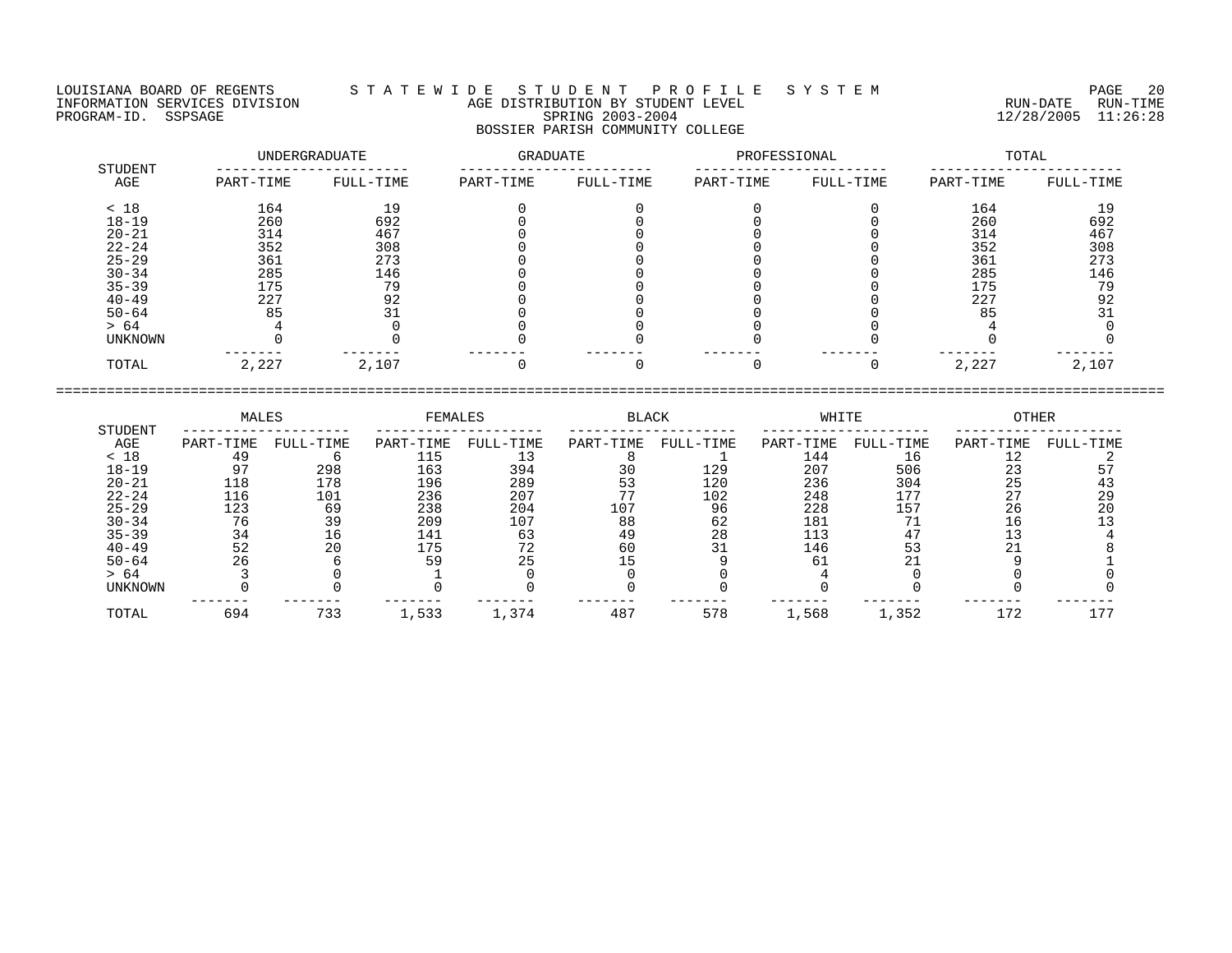LOUISIANA BOARD OF REGENTS S T A T E W I D E S T U D E N T P R O F I L E S Y S T E M PAGE 21 INFORMATION SERVICES DIVISION AGE DISTRIBUTION BY STUDENT LEVEL RUN-DATE RUN-TIME PROGRAM-ID. SSPSAGE SPRING 2003-2004 12/28/2005 11:26:28 DELGADO COMMUNITY COLLEGE

| STUDENT        |           | UNDERGRADUATE | <b>GRADUATE</b> |           | PROFESSIONAL |           | TOTAL     |           |  |
|----------------|-----------|---------------|-----------------|-----------|--------------|-----------|-----------|-----------|--|
| AGE            | PART-TIME | FULL-TIME     | PART-TIME       | FULL-TIME | PART-TIME    | FULL-TIME | PART-TIME | FULL-TIME |  |
| < 18           | 178       | 34            |                 |           |              |           | 178       | 34        |  |
| $18 - 19$      | 820       | 1,790         |                 |           |              |           | 820       | 1,790     |  |
| $20 - 21$      | 1,240     | 1,680         |                 |           |              |           | 1,240     | 1,680     |  |
| $22 - 24$      | 1,648     | 1,334         |                 |           |              |           | 1,648     | 1,334     |  |
| $25 - 29$      | 1,795     | 1,068         |                 |           |              |           | 1,795     | 1,068     |  |
| $30 - 34$      | l,256     | 547           |                 |           |              |           | 1,256     | 547       |  |
| $35 - 39$      | 883       | 306           |                 |           |              |           | 883       | 306       |  |
| $40 - 49$      | 1,027     | 314           |                 |           |              |           | 1,027     | 314       |  |
| $50 - 64$      | 348       | 101           |                 |           |              |           | 348       | 101       |  |
| > 64           | 73        |               |                 |           |              |           |           |           |  |
| <b>UNKNOWN</b> |           |               |                 |           |              |           |           |           |  |
| TOTAL          | 9,268     | 7,174         |                 |           |              |           | 9,268     | 7,174     |  |

|           | MALES     |           | FEMALES   |           | <b>BLACK</b> |           | WHITE     |           | <b>OTHER</b> |           |
|-----------|-----------|-----------|-----------|-----------|--------------|-----------|-----------|-----------|--------------|-----------|
| STUDENT   |           |           |           |           |              |           |           |           |              |           |
| AGE       | PART-TIME | FULL-TIME | PART-TIME | FULL-TIME | PART-TIME    | FULL-TIME | PART-TIME | FULL-TIME | PART-TIME    | FULL-TIME |
| < 18      | 55        | 14        | 123       | 20        | -91          |           | 43        | 14        | 44           |           |
| $18 - 19$ | 306       | 623       | 514       | 1,167     | 379          | 768       | 284       | 639       | 157          | 383       |
| $20 - 21$ | 418       | 620       | 822       | 1,060     | 506          | 643       | 499       | 706       | 235          | 331       |
| $22 - 24$ | 486       | 448       | 1,162     | 886       | 628          | 572       | 721       | 458       | 299          | 304       |
| $25 - 29$ | 464       | 308       | .,331     | 760       | 766          | 547       | 726       | 319       | 303          | 202       |
| $30 - 34$ | 301       | 137       | 955       | 410       | 572          | 300       | 497       | 149       | 187          | 98        |
| $35 - 39$ | 226       | 68        | 657       | 238       | 398          | 183       | 353       | 76        | 132          |           |
| $40 - 49$ | 234       | 69        | 793       | 245       | 447          | 149       | 412       | 101       | 168          | 64        |
| $50 - 64$ | 99        | 30        | 249       | 71        | 132          | 52        | 159       | 30        | 57           |           |
| > 64      |           |           | 42        |           |              |           | 57        |           |              |           |
| UNKNOWN   |           |           |           |           |              |           |           |           |              |           |
| TOTAL     | 2,620     | 2,317     | 6,648     | 4,857     | 3,927        | 3,225     | 3,751     | 2,492     | 1,590        | 1,457     |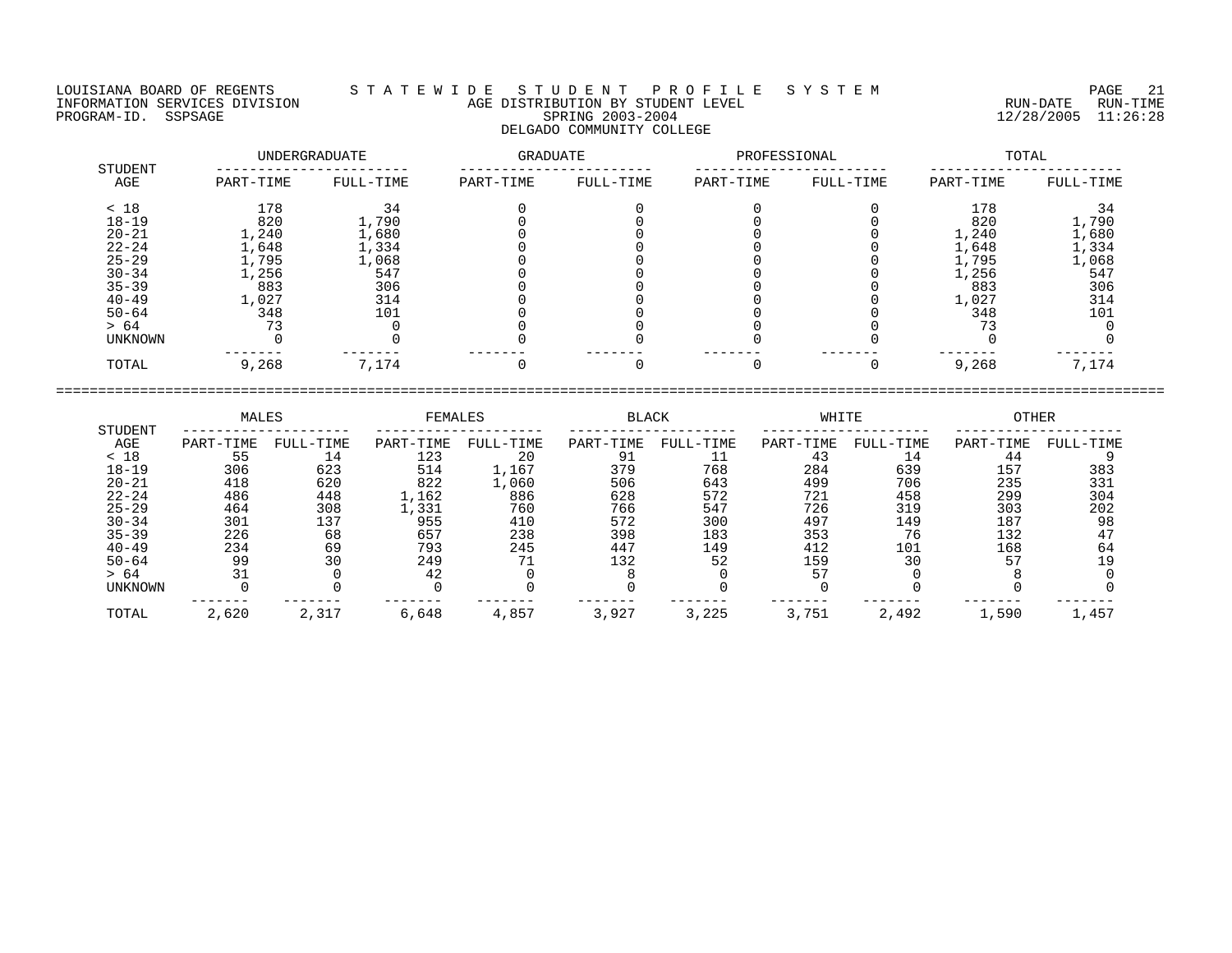## LOUISIANA BOARD OF REGENTS S T A T E W I D E S T U D E N T P R O F I L E S Y S T E M PAGE 22 INFORMATION SERVICES DIVISION AGE DISTRIBUTION BY STUDENT LEVEL RUN-DATE RUN-TIME PROGRAM-ID. SSPSAGE SPRING 2003-2004 12/28/2005 11:26:28 ELAINE P. NUNEZ COMMUN. COLLEGE

|                |           | UNDERGRADUATE | GRADUATE  |           | PROFESSIONAL |           | TOTAL     |           |  |
|----------------|-----------|---------------|-----------|-----------|--------------|-----------|-----------|-----------|--|
| STUDENT<br>AGE | PART-TIME | FULL-TIME     | PART-TIME | FULL-TIME | PART-TIME    | FULL-TIME | PART-TIME | FULL-TIME |  |
| < 18           | 64        | 20            |           |           |              |           | 64        | 20        |  |
| $18 - 19$      | 93        | 201           |           |           |              |           | 93        | 201       |  |
| $20 - 21$      | 120       | 201           |           |           |              |           | 120       | 201       |  |
| $22 - 24$      | 142       | 204           |           |           |              |           | 142       | 204       |  |
| $25 - 29$      | 198       | 177           |           |           |              |           | 198       | 177       |  |
| $30 - 34$      | 141       | 119           |           |           |              |           | 141       | 119       |  |
| $35 - 39$      | 126       | 74            |           |           |              |           | 126       | 74        |  |
| $40 - 49$      | 152       | 95            |           |           |              |           | 152       | 95        |  |
| $50 - 64$      | 93        | 33            |           |           |              |           | 93        | 33        |  |
| > 64           | 12        |               |           |           |              |           | າ ^       |           |  |
| UNKNOWN        |           |               |           |           |              |           |           |           |  |
| TOTAL          | 1,141     | 1,124         |           |           |              |           | 1,141     | 1,124     |  |

|                |           | MALES     |           | FEMALES   |           | <b>BLACK</b> |           | WHITE     |           | OTHER     |  |
|----------------|-----------|-----------|-----------|-----------|-----------|--------------|-----------|-----------|-----------|-----------|--|
| STUDENT<br>AGE | PART-TIME | FULL-TIME | PART-TIME | FULL-TIME | PART-TIME | FULL-TIME    | PART-TIME | FULL-TIME | PART-TIME | FULL-TIME |  |
| < 18           |           |           |           |           | 20        |              |           |           |           |           |  |
| $18 - 19$      |           | 86        | 46        | 115       |           |              |           | 144       |           |           |  |
| $20 - 21$      |           |           | 70        | 130       |           |              | 82        | 139       |           |           |  |
| $22 - 24$      | 49        | 54        | 93        | 150       |           | 64           | 105       | 130       |           |           |  |
| $25 - 29$      | 52        | 45        | 146       | 132       | 62        | 84           | 117       | 86        |           |           |  |
| $30 - 34$      | 42        |           | 99        | 106       | 56        | 66           | 64        |           |           |           |  |
| $35 - 39$      | 32        |           | 94        | 62        | 45        | 32           | 75        |           |           |           |  |
| $40 - 49$      | 36        | 20        | 116       | 75        | 46        | 30           | 95        | 58        |           |           |  |
| $50 - 64$      | 29        |           | 64        | 26        |           |              | 69        | 26        |           |           |  |
| > 64           |           |           |           |           |           |              |           |           |           |           |  |
| <b>UNKNOWN</b> |           |           |           |           |           |              |           |           |           |           |  |
| TOTAL          | 369       | 321       | 772       | 803       | 327       | 372          | 726       | 683       | 88        | 69        |  |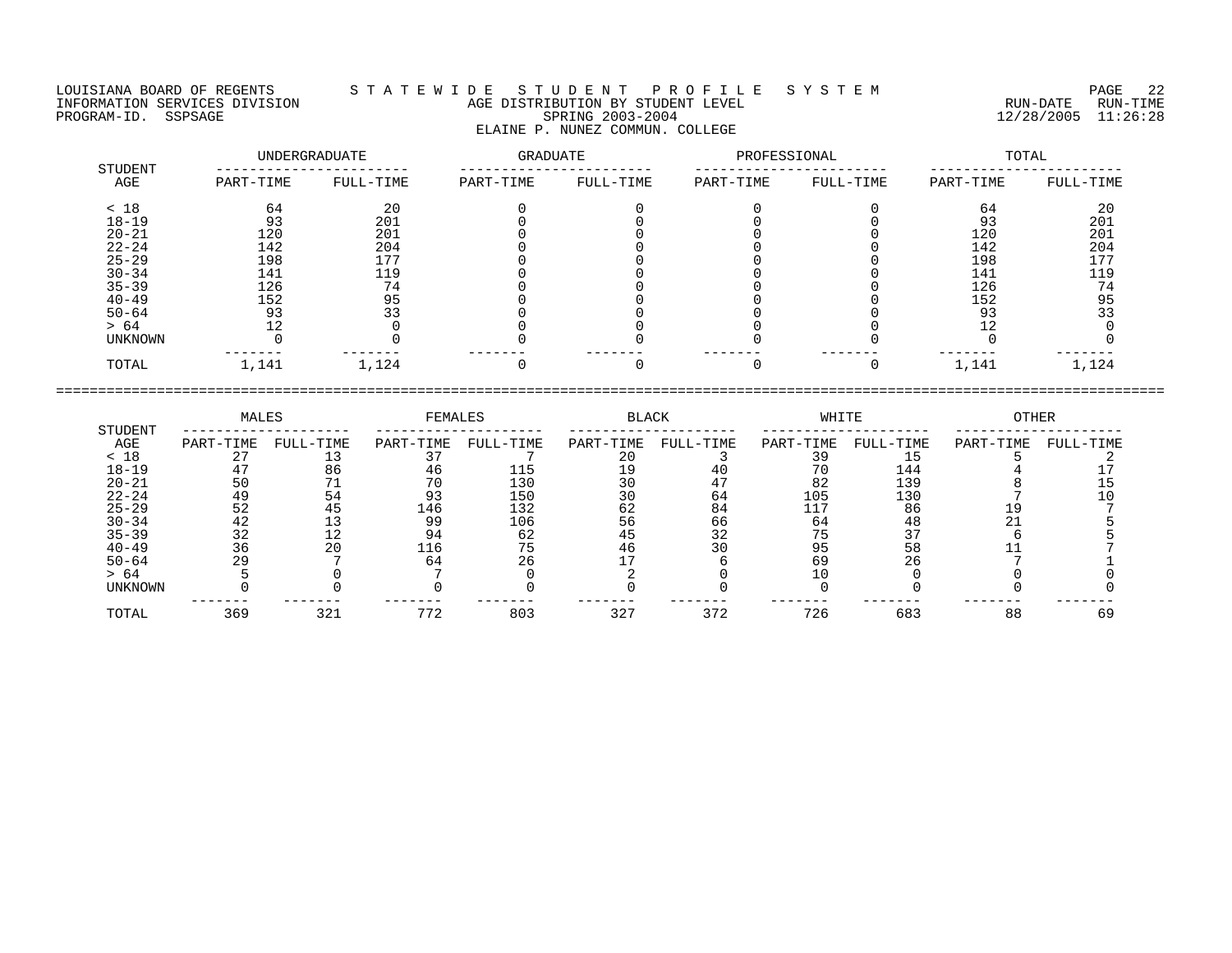LOUISIANA BOARD OF REGENTS S T A T E W I D E S T U D E N T P R O F I L E S Y S T E M PAGE 23 INFORMATION SERVICES DIVISION AGE DISTRIBUTION BY STUDENT LEVEL RUN-DATE RUN-TIME EQUISIANA BOARD OF REGENTS STATEWIDE STUDENT PROFILE SYSTEM PAGE 23<br>INFORMATION SERVICES DIVISION STATEWIDE AGE DISTRIBUTION BY STUDENT LEVEL (RUN-DATE RUN-DATE RUN-TIME<br>PROGRAM-ID. SSPSAGE SPRING 2003-2004 12/28/2005 11:2 RIVER PARISHES COMMUNITY COLLEGE

| STUDENT   |           | UNDERGRADUATE |           | GRADUATE  |           | PROFESSIONAL | TOTAL     |           |  |
|-----------|-----------|---------------|-----------|-----------|-----------|--------------|-----------|-----------|--|
| AGE       | PART-TIME | FULL-TIME     | PART-TIME | FULL-TIME | PART-TIME | FULL-TIME    | PART-TIME | FULL-TIME |  |
| < 18      | 38        |               |           |           |           |              | 38        |           |  |
| $18 - 19$ | 56        | 133           |           |           |           |              | 56        | 133       |  |
| $20 - 21$ | 53        |               |           |           |           |              |           | 77        |  |
| $22 - 24$ | 45        | 32            |           |           |           |              | 45        | 32        |  |
| $25 - 29$ | 59        |               |           |           |           |              | 59        | 19        |  |
| $30 - 34$ | 45        |               |           |           |           |              | 45        |           |  |
| $35 - 39$ | 37        |               |           |           |           |              |           |           |  |
| $40 - 49$ | 52        |               |           |           |           |              | 52        |           |  |
| $50 - 64$ | 25        |               |           |           |           |              | 25        |           |  |
| > 64      |           |               |           |           |           |              |           |           |  |
| UNKNOWN   |           |               |           |           |           |              |           |           |  |
| TOTAL     | 410       | 288           |           |           |           |              | 410       | 288       |  |

|                | MALES     |           | FEMALES   |           | BLACK     |           | WHITE     |           | <b>OTHER</b> |           |
|----------------|-----------|-----------|-----------|-----------|-----------|-----------|-----------|-----------|--------------|-----------|
| STUDENT<br>AGE | PART-TIME | FULL-TIME | PART-TIME | FULL-TIME | PART-TIME | FULL-TIME | PART-TIME | FULL-TIME | PART-TIME    | FULL-TIME |
| < 18           |           |           |           |           |           |           | 22        |           |              |           |
| $18 - 19$      | 25        | 56        |           |           |           |           |           | 119       |              |           |
| $20 - 21$      | 23        | 43        | 30        | 34        |           |           | 47        | 65        |              |           |
| $22 - 24$      | 28        | 15        |           |           |           |           |           | 28        |              |           |
| $25 - 29$      | 30        |           | 29        |           | 26        |           |           |           |              |           |
| $30 - 34$      |           |           | 28        |           |           |           | 28        |           |              |           |
| $35 - 39$      |           |           | 26        |           |           |           | 23        |           |              |           |
| $40 - 49$      | ר 1       |           | 39        |           | ם ו       |           | 33        |           |              |           |
| $50 - 64$      |           |           |           |           |           |           |           |           |              |           |
| > 64           |           |           |           |           |           |           |           |           |              |           |
| UNKNOWN        |           |           |           |           |           |           |           |           |              |           |
| TOTAL          | 164       | 129       | 246       | 159       | 116       | 33        | 282       | 247       | 12           |           |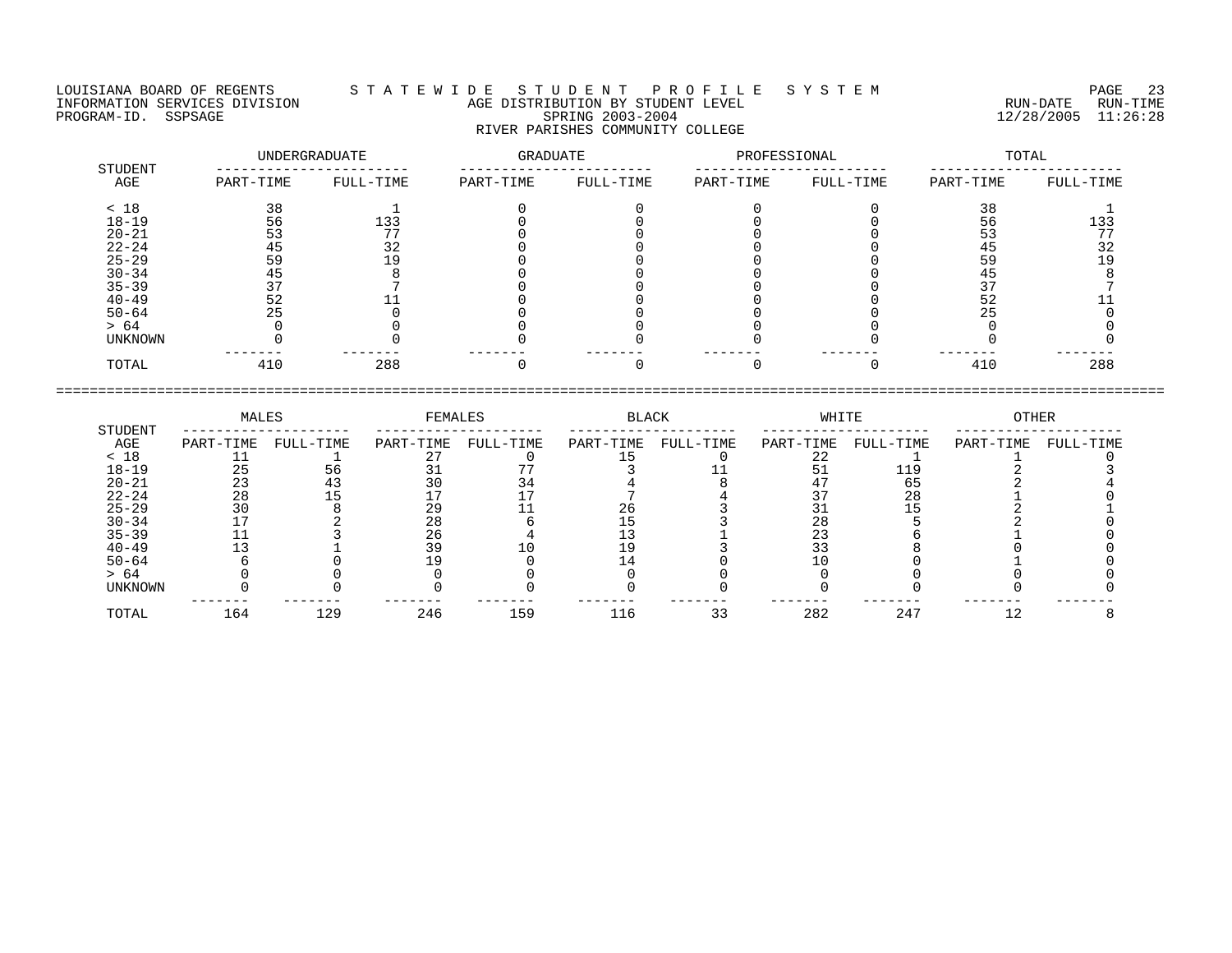LOUISIANA BOARD OF REGENTS S T A T E W I D E S T U D E N T P R O F I L E S Y S T E M PAGE 24 INFORMATION SERVICES DIVISION AGE DISTRIBUTION BY STUDENT LEVEL RUN-DATE RUN-TIME PAGE 24 EXTERNATION SERVICES DIVISION SAGE SERVICES AND PAGE CONTRIBUTION BY STUDENT LEVEL SERVICES DIVISION S<br>PROGRAM-ID. SSPSAGE RUN-TIME SPRING 2003-2004 SPRING 2003-2004 SPRING 2003-2004 SOUTH LA. COMMUNITY COLLEGE

 UNDERGRADUATE GRADUATE PROFESSIONAL TOTAL STUDENT ----------------------- ----------------------- ----------------------- -----------------------

| AGE       | PART-TIME | FULL-TIME | PART-TIME | FULL-TIME | PART-TIME | FULL-TIME | PART-TIME | FULL-TIME |
|-----------|-----------|-----------|-----------|-----------|-----------|-----------|-----------|-----------|
| < 18      |           |           |           |           |           |           |           |           |
| $18 - 19$ | 166       | 166       |           |           |           |           | 166       | 166       |
| $20 - 21$ | 180       | 144       |           |           |           |           | 180       | 144       |
| $22 - 24$ | 162       | 73        |           |           |           |           | 162       | ר ד       |
| $25 - 29$ | 165       | 65        |           |           |           |           | 165       |           |
| $30 - 34$ | 101       | 39        |           |           |           |           | 101       | 39        |
| $35 - 39$ | 122       | 27        |           |           |           |           | 122       | 27        |
| $40 - 49$ | 262       | 33        |           |           |           |           | 262       |           |
| $50 - 64$ | 124       |           |           |           |           |           | 124       |           |
| > 64      |           |           |           |           |           |           |           |           |
| UNKNOWN   |           |           |           |           |           |           |           |           |
| TOTAL     | 1,294     | 554       |           |           |           |           | 1,294     | 554       |
|           |           |           |           |           |           |           |           |           |

====================================================================================================================================

 MALES FEMALES BLACK WHITE OTHER STUDENT -------------------- -------------------- -------------------- -------------------- --------------------  $\begin{array}{cccccccccccc} \text{AGE} & \text{PART-TIME} & \text{FULL-TIME} & \text{FULL-TIME} & \text{FULL-TIME} & \text{FULL-TIME} & \text{FULL-TIME} & \text{FULL-TIME} & \text{FULL-TIME} & \text{FULL-TIME} & \text{FULL-TIME} & \text{FULL-TIME} & \text{FULL-TIME} & \text{FULL-TIME} & \text{FULL-TIME} & \text{FULL-TIME} & \text{FULL-TIME} & \text{FULL-TIME} & \text{FULL-TIME} & \text{FULL-TIME} & \text{FULL-TIME} & \text{FULL-TIME} & \text{FULL-TIME} & \text{FULL-TIME}$ < 18 2 3 5 1 0 0 7 3 0 1 18-19 72 77 94 89 44 12 118 152 4 2 20-21 80 78 100 66 36 16 138 120 6 8 22-24 60 38 102 35 51 16 103 55 8 2 25-29 65 24 100 41 57 23 97 39 11 3 30-34 41 17 60 22 46 6 37 31 18 2 35-39 43 9 79 18 53 11 56 14 13 2 40-49 116 11 146 22 107 8 126 25 29 0 50-64 71 1 53 2 51 0 56 3 17 0 > 64 3 0 2 0 1 0 3 0 1 0 UNKNOWN 0 0 0 0 0 0 0 0 0 0 ------- ------- ------- ------- ------- ------- ------- ------- ------- ------- TOTAL 553 258 741 296 446 92 741 442 107 20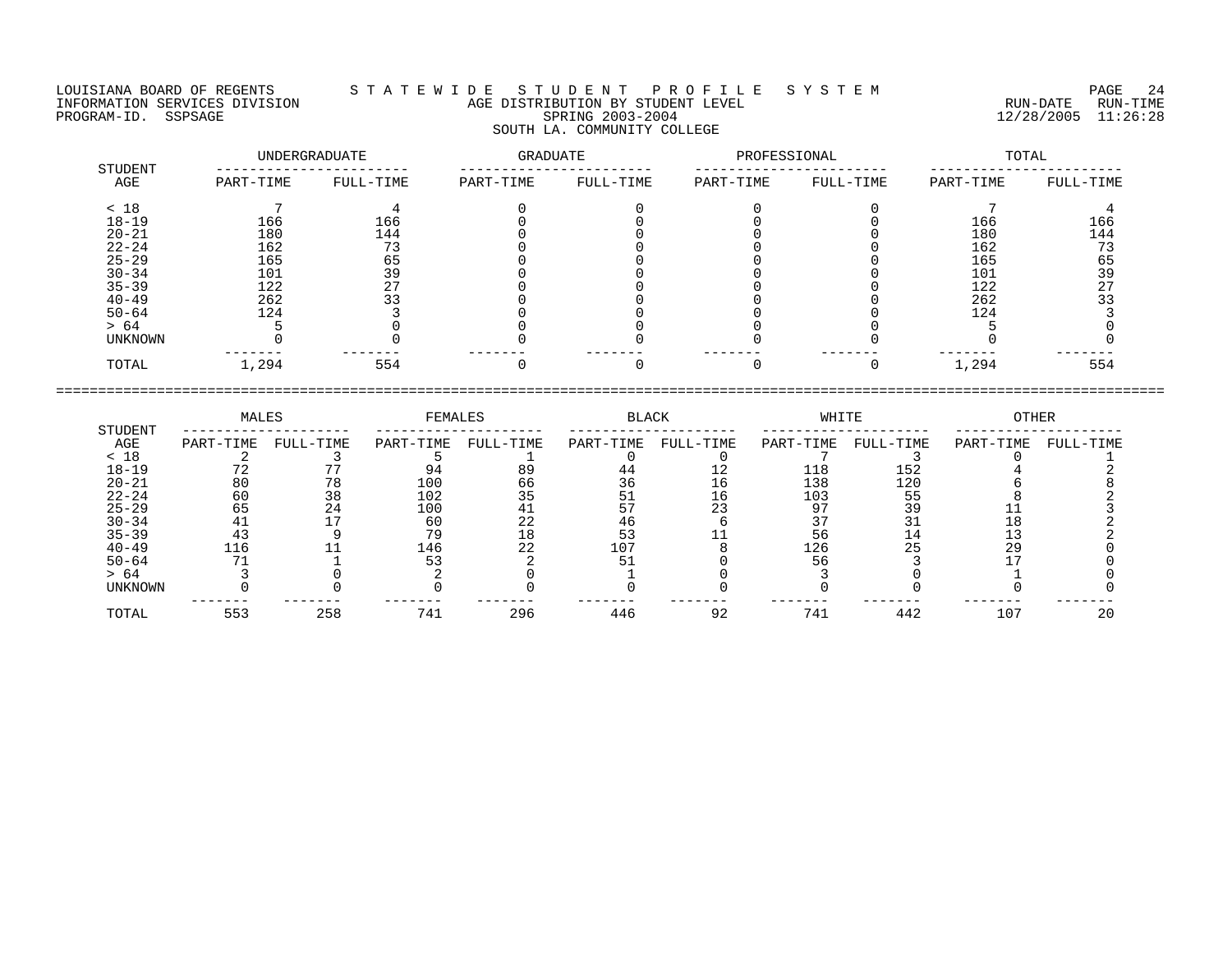LOUISIANA BOARD OF REGENTS S T A T E W I D E S T U D E N T P R O F I L E S Y S T E M PAGE 25 LA. DELTA COMMUNITY COLLEGE

## INFORMATION SERVICES DIVISION AGE DISTRIBUTION BY STUDENT LEVEL RUN-DATE RUN-TIME PROGRAM-ID. SSPSAGE SPRING 2003-2004 12/28/2005 11:26:28

 UNDERGRADUATE GRADUATE PROFESSIONAL TOTAL STUDENT ----------------------- ----------------------- ----------------------- ----------------------- AGE PART-TIME FULL-TIME PART-TIME FULL-TIME PART-TIME FULL-TIME PART-TIME FULL-TIME < 18 15 3 0 0 0 0 15 3 18-19 49 56 0 0 0 0 49 56 20-21 75 69 0 0 0 0 75 69 22-24 94 34 0 0 0 0 94 34 25-29 78 19 0 0 0 0 78 19 30-34 54 21 0 0 0 0 54 21 35-39 45 10 0 0 0 0 45 10 40-49 77 11 0 0 0 0 77 11 50-64 21 2 0 0 0 0 21 2 > 64 0 0 0 0 0 0 0 0 0 0 UNKNOWN 0 0 0 0 0 0 0 0  $\begin{array}{cccccccc} 15 & & 3 & & 0 & & 0 & & 0 & & 0 & & 15 & & 3 \\ 49 & & 56 & & & 0 & & & 0 & & 0 & & 0 & 49 & & 56 \\ 75 & & 69 & & & 0 & & 0 & & 0 & & 0 & & 49 & & 56 \\ 94 & & 69 & & & 0 & & 0 & & 0 & & 0 & & 75 & & 699 \\ 94 & & 19 & & & 0 & & 0 & & 0 & & 0 & & 78 & & 34 \\ 78 & & & 19 & & & 0 & & 0 & & 0 & & 0 & & 78 & &$ TOTAL 508 225 0 0 0 0 508 225

|                | MALES     |           | FEMALES   |           | BLACK     |           | WHITE     |           | <b>OTHER</b> |           |
|----------------|-----------|-----------|-----------|-----------|-----------|-----------|-----------|-----------|--------------|-----------|
| STUDENT<br>AGE | PART-TIME | FULL-TIME | PART-TIME | FULL-TIME | PART-TIME | FULL-TIME | PART-TIME | FULL-TIME | PART-TIME    | FULL-TIME |
| < 18           |           |           |           |           |           |           |           |           |              |           |
| $18 - 19$      |           |           | 29        | 28        |           |           |           |           |              |           |
| $20 - 21$      |           |           | 42        | 36        | 25        |           | 48        | 55        |              |           |
| $22 - 24$      | 44        |           | 50        | 20        | 29        |           | 6 l       |           |              |           |
| $25 - 29$      |           |           | 54        | 14        | 29        |           | 48        |           |              |           |
| $30 - 34$      |           |           | 38        |           | 24        |           | 29        |           |              |           |
| $35 - 39$      |           |           |           |           |           |           |           |           |              |           |
| $40 - 49$      |           |           | 60        |           |           |           |           |           |              |           |
| $50 - 64$      |           |           |           |           |           |           |           |           |              |           |
| > 64           |           |           |           |           |           |           |           |           |              |           |
| UNKNOWN        |           |           |           |           |           |           |           |           |              |           |
| TOTAL          | 172       |           | 336       | 134       | 182       | 6 1       | 313       | 160       |              |           |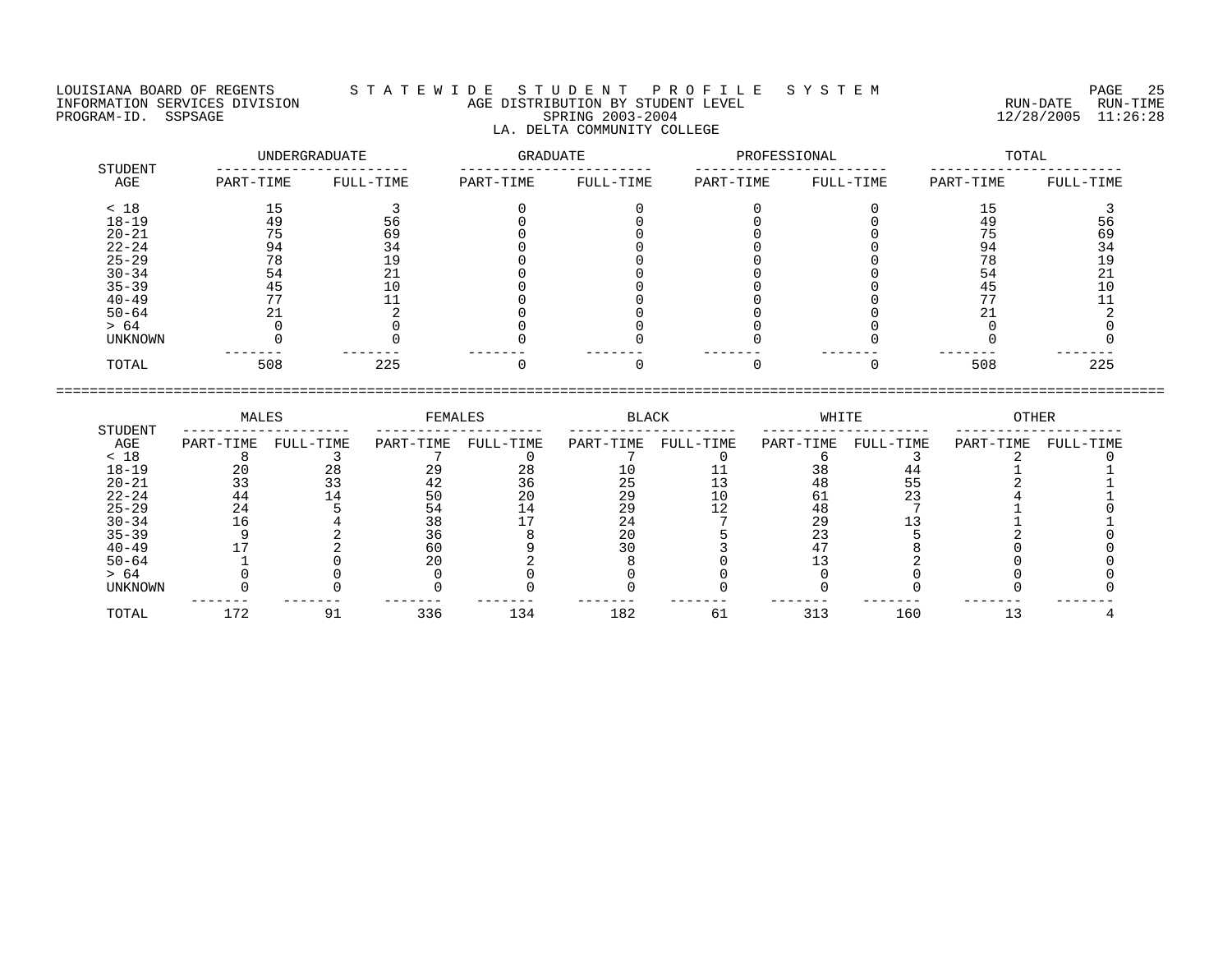LOUISIANA BOARD OF REGENTS S T A T E W I D E S T U D E N T P R O F I L E S Y S T E M PAGE 26 INFORMATION SERVICES DIVISION AGE DISTRIBUTION BY STUDENT LEVEL RUN-DATE RUN-TIME PROGRAM-ID. SSPSAGE SPRING 2003-2004 SPRING 2003-2004 2012 2012 12/28/2005 11:26:28 L.T.C.-ACADIAN

| STUDENT   |           | UNDERGRADUATE | GRADUATE  |           | PROFESSIONAL |           |           | TOTAL     |
|-----------|-----------|---------------|-----------|-----------|--------------|-----------|-----------|-----------|
| AGE       | PART-TIME | FULL-TIME     | PART-TIME | FULL-TIME | PART-TIME    | FULL-TIME | PART-TIME | FULL-TIME |
| < 18      | 43        |               |           |           |              |           | 43        |           |
| $18 - 19$ |           |               |           |           |              |           |           |           |
| $20 - 21$ |           |               |           |           |              |           |           |           |
| $22 - 24$ |           |               |           |           |              |           |           |           |
| $25 - 29$ |           |               |           |           |              |           |           |           |
| $30 - 34$ |           |               |           |           |              |           |           |           |
| $35 - 39$ |           |               |           |           |              |           |           |           |
| $40 - 49$ |           |               |           |           |              |           |           |           |
| $50 - 64$ |           |               |           |           |              |           |           |           |
| > 64      |           |               |           |           |              |           |           |           |
| UNKNOWN   |           |               |           |           |              |           |           |           |
| TOTAL     | 94        | 109           |           |           |              |           | 94        | 109       |

|                | MALES     |           | FEMALES   |           | BLACK     |           | WHITE     |           | OTHER     |           |
|----------------|-----------|-----------|-----------|-----------|-----------|-----------|-----------|-----------|-----------|-----------|
| STUDENT<br>AGE | PART-TIME | FULL-TIME | PART-TIME | FULL-TIME | PART-TIME | FULL-TIME | PART-TIME | FULL-TIME | PART-TIME | FULL-TIME |
| < 18           | 35        |           |           |           |           |           |           |           |           |           |
| $18 - 19$      |           |           |           |           |           |           |           |           |           |           |
| $20 - 21$      |           |           |           |           |           |           |           |           |           |           |
| $22 - 24$      |           |           |           |           |           |           |           |           |           |           |
| $25 - 29$      |           |           |           |           |           |           |           |           |           |           |
| $30 - 34$      |           |           |           |           |           |           |           |           |           |           |
| $35 - 39$      |           |           |           |           |           |           |           |           |           |           |
| $40 - 49$      |           |           |           |           |           |           |           |           |           |           |
| $50 - 64$      |           |           |           |           |           |           |           |           |           |           |
| > 64           |           |           |           |           |           |           |           |           |           |           |
| UNKNOWN        |           |           |           |           |           |           |           |           |           |           |
| TOTAL          | 68        | 39        | 26        | 70        | 20        | 22        |           | 85        |           |           |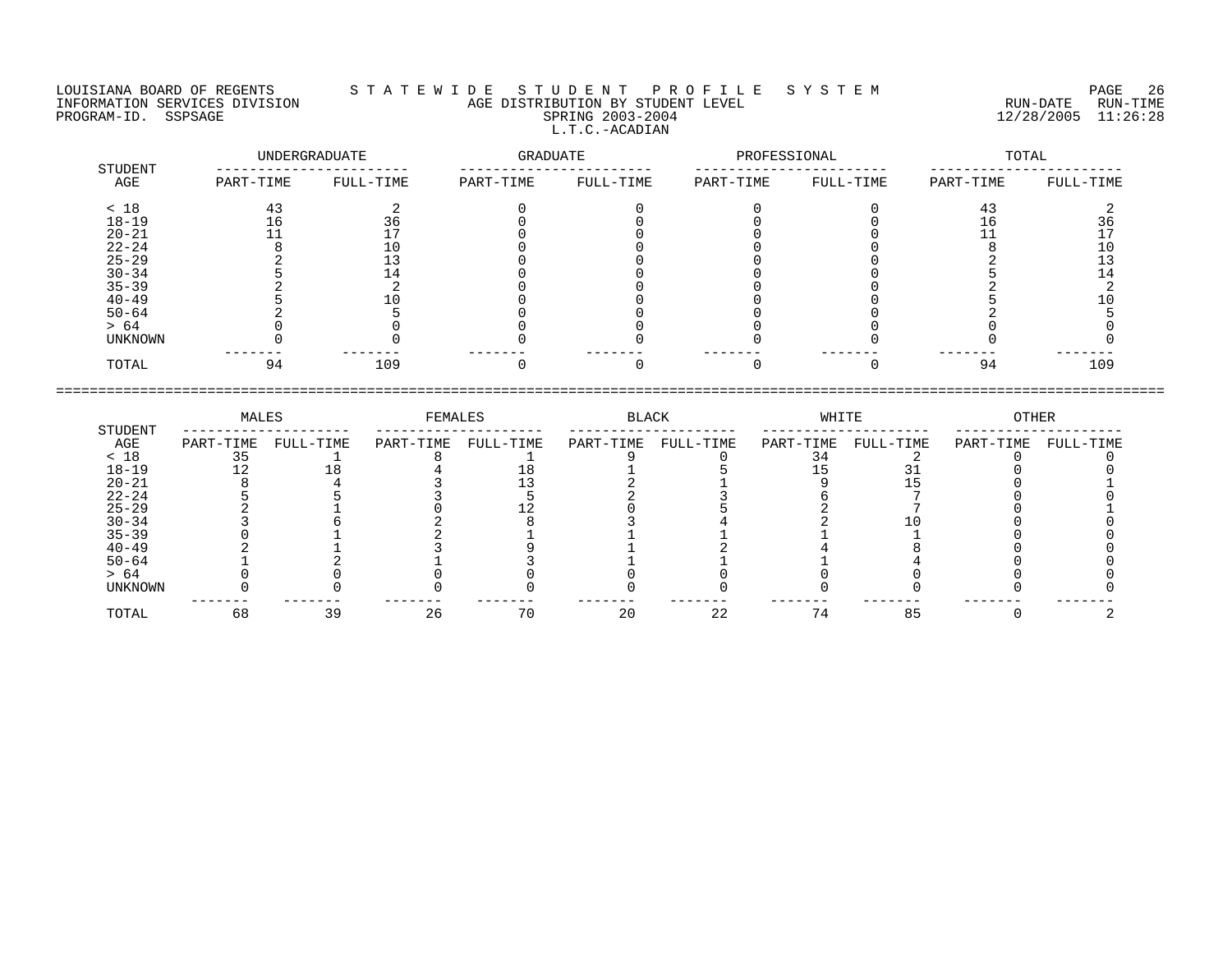LOUISIANA BOARD OF REGENTS S T A T E W I D E S T U D E N T P R O F I L E S Y S T E M PAGE 27 INFORMATION SERVICES DIVISION AGE DISTRIBUTION BY STUDENT LEVEL RUN-DATE RUN-TIME PROGRAM-ID. SSPSAGE SPRING 2003-2004 12/28/2005 11:26:28 L.T.C.-ALEXANDRIA

 UNDERGRADUATE GRADUATE PROFESSIONAL TOTAL STUDENT ----------------------- ----------------------- ----------------------- ----------------------- AGE PART-TIME FULL-TIME PART-TIME FULL-TIME PART-TIME FULL-TIME PART-TIME FULL-TIME  $< 18$  and  $4$  and  $20$  and  $0$  and  $0$  and  $0$  and  $0$  and  $4$  and  $20$ 18-19 13 59 0 0 0 0 13 59 20-21 36 65 0 0 0 0 36 65 22-24 56 65 0 0 0 0 56 65 25-29 60 53 0 0 0 0 60 53 30-34 36 43 0 0 0 0 36 43 35-39 23 13 0 0 0 0 23 13 40-49 27 29 0 0 0 0 27 29 50-64 8 12 0 0 0 0 8 12 > 64 0 2 0 0 0 0 0 2 UNKNOWN 0 0 0 0 0 0 0 0 ------- ------- ------- ------- ------- ------- ------- ------- TOTAL 263 361 0 0 0 0 263 361

 MALES FEMALES BLACK WHITE OTHER STUDENT -------------------- -------------------- -------------------- -------------------- --------------------  $\begin{array}{cccccccccccccc} \text{AGE} & \text{PART-TIME} & \text{FULL-TIME} & \text{PART-TIME} & \text{FULL-TIME} & \text{PART-TIME} & \text{PART-TIME} & \text{FULL-TIME} & \text{PART-TIME} & \text{PART-TIME} & \text{PART-TIME} & \text{PART-TIME} & \text{PART-TIME} & \text{PART-TIME} & \text{PART-TIME} & \text{PART-TIME} & \text{PART-TIME} & \text{PART-TIME} & \text{PART-TIME} & \text{PART-TIME} & \text{PART-TIME} & \text{PART-TIME} & \text{PART-TIME} & \text{PART-T$ < 18 2 19 2 1 2 2 1 16 1 2 18-19 6 41 7 18 3 11 10 45 0 3 20-21 21 29 15 36 23 29 8 33 5 3 22-24 32 26 24 39 39 37 15 26 2 2 25-29 32 16 28 37 42 29 13 20 5 4 30-34 24 18 12 25 24 29 10 13 2 1 35-39 14 5 9 8 17 5 3 8 3 0 40-49 13 7 14 22 21 17 6 12 0 0 50-64 2 10 6 2 4 6 2 5 2 1 > 64 0 2 0 0 0 1 0 1 0 0 UNKNOWN 0 0 0 0 0 0 0 0 0 0 ------- ------- ------- ------- ------- ------- ------- ------- ------- ------- TOTAL 146 173 117 188 175 166 68 179 20 16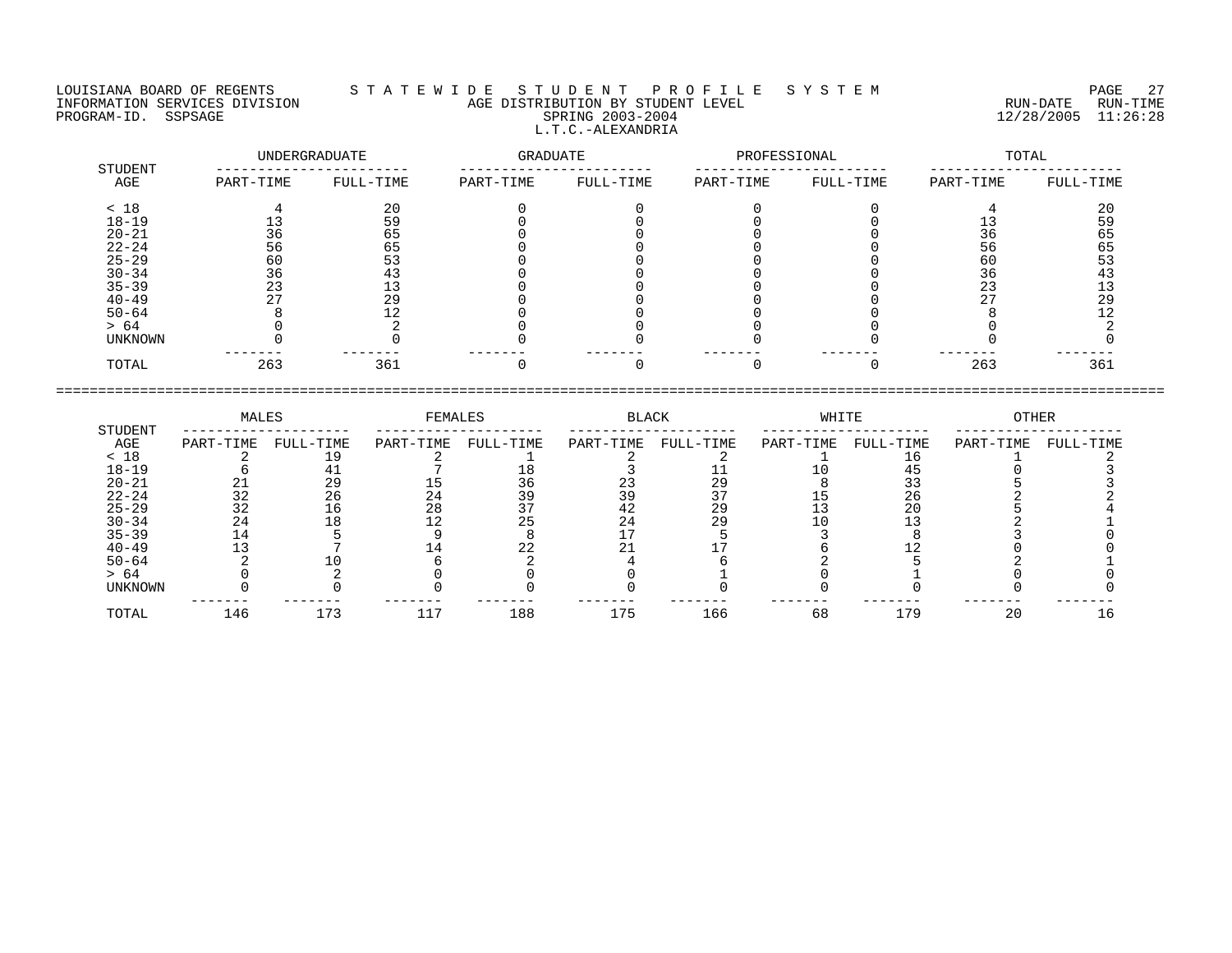## LOUISIANA BOARD OF REGENTS S T A T E W I D E S T U D E N T P R O F I L E S Y S T E M PAGE 28 INFORMATION SERVICES DIVISION AGE DISTRIBUTION BY STUDENT LEVEL RUN-DATE RUN-TIME PROGRAM-ID. SSPSAGE SPRING 2003-2004 SPRING 2003-2004 2012 2012 12/28/2005 11:26:28 L.T.C.-ASCENSION

|                |           | UNDERGRADUATE | GRADUATE  |           | PROFESSIONAL |           |           | TOTAL     |  |
|----------------|-----------|---------------|-----------|-----------|--------------|-----------|-----------|-----------|--|
| STUDENT<br>AGE | PART-TIME | FULL-TIME     | PART-TIME | FULL-TIME | PART-TIME    | FULL-TIME | PART-TIME | FULL-TIME |  |
| < 18           | ᆠᆠ        |               |           |           |              |           |           |           |  |
| $18 - 19$      |           | 42            |           |           |              |           |           | 42        |  |
| $20 - 21$      |           | 29            |           |           |              |           |           | 29        |  |
| $22 - 24$      | _ ხ       | 18            |           |           |              |           | ⊥b.       | 18        |  |
| $25 - 29$      |           |               |           |           |              |           |           |           |  |
| $30 - 34$      |           |               |           |           |              |           |           |           |  |
| $35 - 39$      |           |               |           |           |              |           |           |           |  |
| $40 - 49$      |           |               |           |           |              |           |           |           |  |
| $50 - 64$      |           |               |           |           |              |           |           |           |  |
| > 64           |           |               |           |           |              |           |           |           |  |
| UNKNOWN        |           |               |           |           |              |           |           |           |  |
| TOTAL          | 78        | 121           |           |           |              |           | 78        | 121       |  |

|           | MALES     |           | FEMALES   |           | BLACK     |           | WHITE     |           | OTHER     |           |
|-----------|-----------|-----------|-----------|-----------|-----------|-----------|-----------|-----------|-----------|-----------|
| STUDENT   |           |           |           |           |           |           |           |           |           |           |
| AGE       | PART-TIME | FULL-TIME | PART-TIME | FULL-TIME | PART-TIME | FULL-TIME | PART-TIME | FULL-TIME | PART-TIME | FULL-TIME |
| < 18      |           |           |           |           |           |           |           |           |           |           |
| $18 - 19$ | Tр        |           |           |           |           |           |           | 3 Z       |           |           |
| $20 - 21$ |           |           |           |           |           |           |           |           |           |           |
| $22 - 24$ |           |           |           |           |           |           |           |           |           |           |
| $25 - 29$ |           |           |           |           |           |           |           |           |           |           |
| $30 - 34$ |           |           |           |           |           |           |           |           |           |           |
| $35 - 39$ |           |           |           |           |           |           |           |           |           |           |
| $40 - 49$ |           |           |           |           |           |           |           |           |           |           |
| $50 - 64$ |           |           |           |           |           |           |           |           |           |           |
| > 64      |           |           |           |           |           |           |           |           |           |           |
| UNKNOWN   |           |           |           |           |           |           |           |           |           |           |
| TOTAL     | 60        | 82        | L 8       | 39        | 1 9       | 28        |           | 92        |           |           |
|           |           |           |           |           |           |           |           |           |           |           |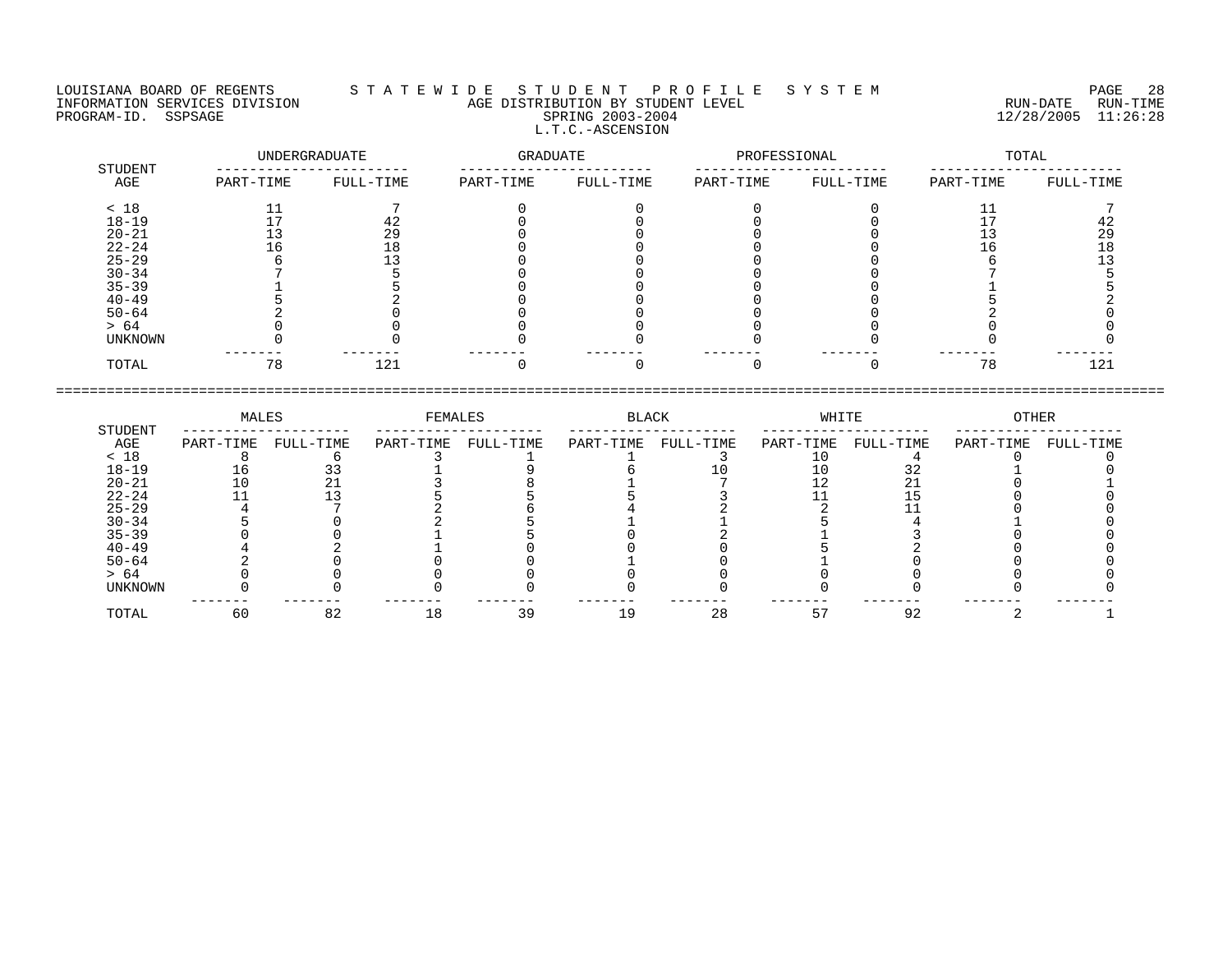ENDUISIANA BOARD OF REGENTS STATEWIDE STUDENT PROFILE SYSTEM PAGE 29<br>INFORMATION SERVICES DIVISION AGE DISTRIBUTION BY STUDENT LEVEL SYSTEM RUN-DATE RUN-TIME<br>PROGRAM-ID. SSPSAGE SPRING 2003-2004 SERING 2003-2004 12/28/2005 L.T.C.-AVOYELLES

| STUDENT        |           | UNDERGRADUATE | GRADUATE  |           | PROFESSIONAL |           |           | TOTAL     |
|----------------|-----------|---------------|-----------|-----------|--------------|-----------|-----------|-----------|
| AGE            | PART-TIME | FULL-TIME     | PART-TIME | FULL-TIME | PART-TIME    | FULL-TIME | PART-TIME | FULL-TIME |
| < 18           |           |               |           |           |              |           |           |           |
| $18 - 19$      |           |               |           |           |              |           |           | 33        |
| $20 - 21$      |           | 43            |           |           |              |           |           | 43        |
| $22 - 24$      | 23        |               |           |           |              |           | 23        | 51        |
| $25 - 29$      | 30        | 49            |           |           |              |           | 30        | 49        |
| $30 - 34$      | 29        | 31            |           |           |              |           | 29        | 31        |
| $35 - 39$      | 25        | 27            |           |           |              |           | 25        | 27        |
| $40 - 49$      | 28        | 28            |           |           |              |           | 28        | 28        |
| $50 - 64$      |           |               |           |           |              |           |           |           |
| > 64           |           |               |           |           |              |           |           |           |
| <b>UNKNOWN</b> |           |               |           |           |              |           |           |           |
| TOTAL          | 182       | 280           |           |           |              |           | 182       | 280       |
|                |           |               |           |           |              |           |           |           |

| LOUISIANA BOARD OF REGENTS    | STUDENT PROFILE SYSTEM<br>TATEWIDE     |           | PAGE     |
|-------------------------------|----------------------------------------|-----------|----------|
| INFORMATION SERVICES DIVISION | E DISTRIBUTION BY STUDENT LEVEL<br>AGE | RUN-DATE  | RUN-TIME |
| SSPSAGE<br>PROGRAM-TD.        | $2003 - 2004$<br>SPR TNG               | 2/28/2005 | 1:26:28  |

|                | MALES     |           | FEMALES   |           | BLACK     | WHITE     |           |           | OTHER     |           |
|----------------|-----------|-----------|-----------|-----------|-----------|-----------|-----------|-----------|-----------|-----------|
| STUDENT<br>AGE | PART-TIME | FULL-TIME | PART-TIME | FULL-TIME | PART-TIME | FULL-TIME | PART-TIME | FULL-TIME | PART-TIME | FULL-TIME |
| < 18           |           |           |           |           |           |           |           |           |           |           |
| $18 - 19$      |           |           |           |           |           |           |           | 23        |           |           |
| $20 - 21$      |           | 18        |           | 25        |           |           |           | 25        |           |           |
| $22 - 24$      | 21        | 26        |           | 25        | 13        | 30        |           | 20        |           |           |
| $25 - 29$      | 27        | 33        |           | 16        | 25        | 32        |           |           |           |           |
| $30 - 34$      | 27        | 19        |           |           | 24        | 20        |           |           |           |           |
| $35 - 39$      | 20        |           |           |           | 18        | 20        |           |           |           |           |
| $40 - 49$      | 21        | 23        |           |           | 22        |           |           |           |           |           |
| $50 - 64$      |           |           |           |           |           |           |           |           |           |           |
| > 64           |           |           |           |           |           |           |           |           |           |           |
| <b>UNKNOWN</b> |           |           |           |           |           |           |           |           |           |           |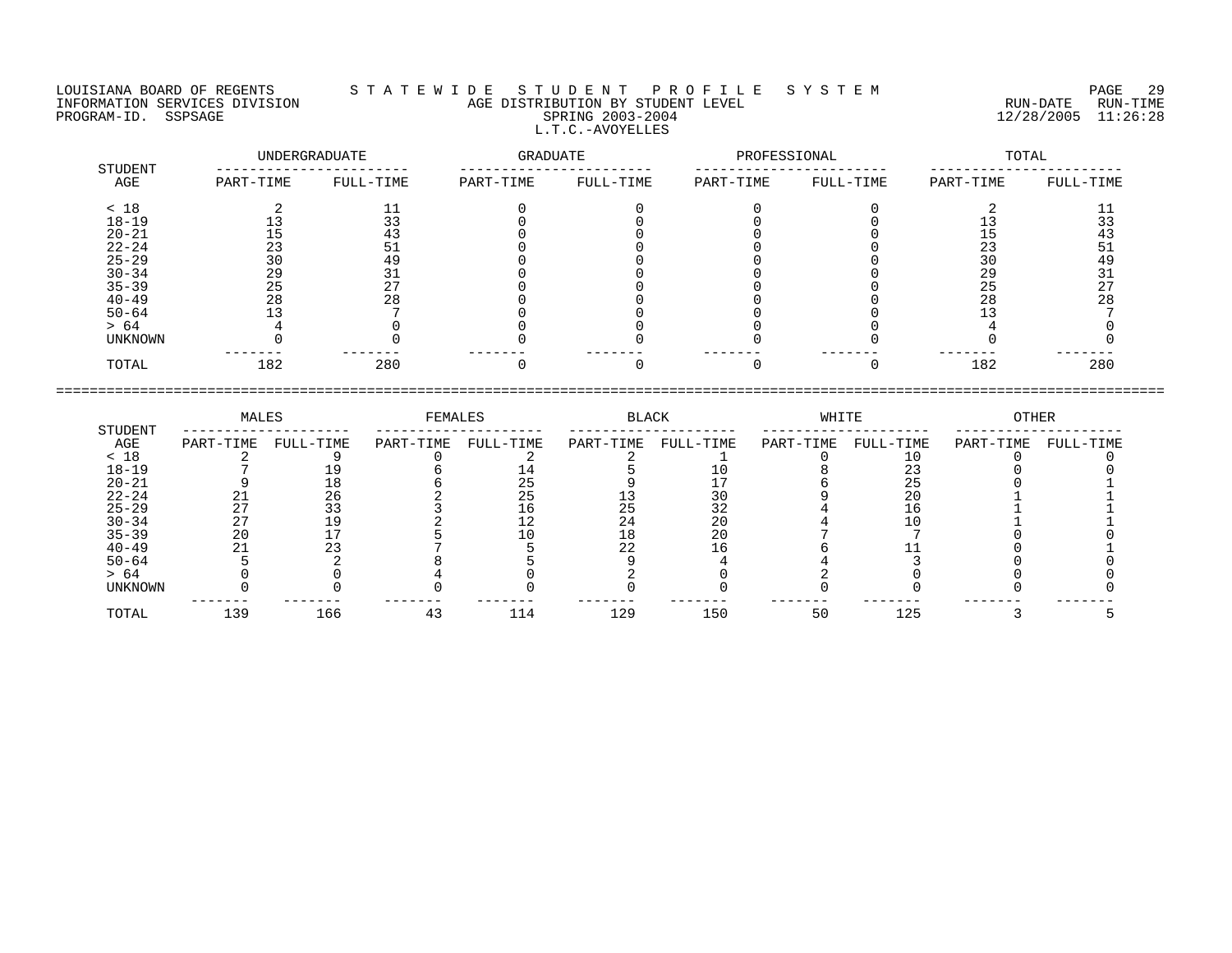## LOUISIANA BOARD OF REGENTS S T A T E W I D E S T U D E N T P R O F I L E S Y S T E M PAGE 30 INFORMATION SERVICES DIVISION AGE DISTRIBUTION BY STUDENT LEVEL RUN-DATE RUN-TIME NEORMATION SERVICES DIVISION CONSUMING THE MATE CONSUMING AGE DISTRIBUTION BY STUDENT LEVEL CONSUMING THE RUN-DATE RUN-TIME RUN-TIME<br>PROGRAM-ID. SSPSAGE SPRING 2003-2004 SPRING 2003-2004 2003-2004 L.T.C.-BASTROP

|                | UNDERGRADUATE |           | GRADUATE  |           | PROFESSIONAL |           |           | TOTAL     |  |
|----------------|---------------|-----------|-----------|-----------|--------------|-----------|-----------|-----------|--|
| STUDENT<br>AGE | PART-TIME     | FULL-TIME | PART-TIME | FULL-TIME | PART-TIME    | FULL-TIME | PART-TIME | FULL-TIME |  |
| < 18           |               |           |           |           |              |           |           |           |  |
| $18 - 19$      |               | 38        |           |           |              |           |           | 38        |  |
| $20 - 21$      |               | 33        |           |           |              |           |           | 33        |  |
| $22 - 24$      |               | 27        |           |           |              |           |           | 27        |  |
| $25 - 29$      |               | 35        |           |           |              |           |           | 35        |  |
| $30 - 34$      |               | 32        |           |           |              |           |           | 32        |  |
| $35 - 39$      |               |           |           |           |              |           |           |           |  |
| $40 - 49$      |               |           |           |           |              |           |           |           |  |
| $50 - 64$      |               |           |           |           |              |           |           |           |  |
| > 64           |               |           |           |           |              |           |           |           |  |
| UNKNOWN        |               |           |           |           |              |           |           |           |  |
| TOTAL          | 20            | 197       |           |           |              |           | 20        | 197       |  |

|           | MALES     |           | FEMALES   |           | BLACK     |           | WHITE     |           | OTHER     |           |
|-----------|-----------|-----------|-----------|-----------|-----------|-----------|-----------|-----------|-----------|-----------|
| STUDENT   |           |           |           |           |           |           |           |           |           |           |
| AGE       | PART-TIME | FULL-TIME | PART-TIME | FULL-TIME | PART-TIME | FULL-TIME | PART-TIME | FULL-TIME | PART-TIME | FULL-TIME |
| < 18      |           |           |           |           |           |           |           |           |           |           |
| $18 - 19$ |           |           |           |           |           |           |           |           |           |           |
| $20 - 21$ |           |           |           |           |           |           |           |           |           |           |
| $22 - 24$ |           |           |           |           |           |           |           |           |           |           |
| $25 - 29$ |           |           |           | 24        |           | 22        |           |           |           |           |
| $30 - 34$ |           |           |           | 25        |           |           |           |           |           |           |
| $35 - 39$ |           |           |           |           |           |           |           |           |           |           |
| $40 - 49$ |           |           |           |           |           |           |           |           |           |           |
| $50 - 64$ |           |           |           |           |           |           |           |           |           |           |
| > 64      |           |           |           |           |           |           |           |           |           |           |
| UNKNOWN   |           |           |           |           |           |           |           |           |           |           |
|           |           | 79        |           |           |           |           |           |           |           |           |
| TOTAL     |           |           | 14        | 118       |           | 93        |           |           |           |           |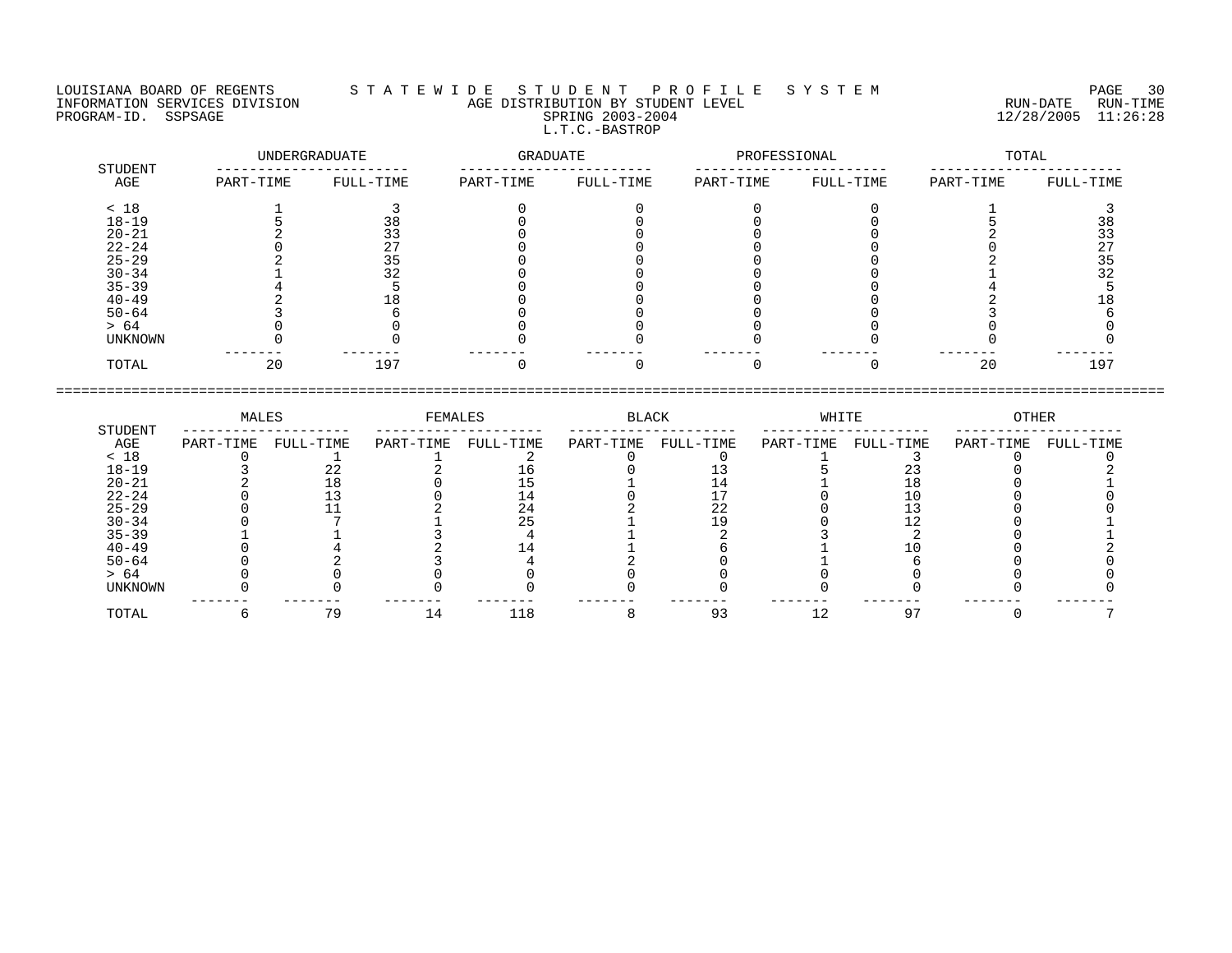LOUISIANA BOARD OF REGENTS S T A T E W I D E S T U D E N T P R O F I L E S Y S T E M PAGE 31 INFORMATION SERVICES DIVISION AGE DISTRIBUTION BY STUDENT LEVEL RUN-DATE RUN-TIME PROGRAM-ID. SSPSAGE SPRING 2003-2004 12/28/2005 11:26:28 L.T.C.-BATON ROUGE

|                |           | UNDERGRADUATE | <b>GRADUATE</b> |           | PROFESSIONAL |           | TOTAL     |           |  |
|----------------|-----------|---------------|-----------------|-----------|--------------|-----------|-----------|-----------|--|
| STUDENT<br>AGE | PART-TIME | FULL-TIME     | PART-TIME       | FULL-TIME | PART-TIME    | FULL-TIME | PART-TIME | FULL-TIME |  |
| < 18           |           | 18            |                 |           |              |           |           | 18        |  |
| $18 - 19$      | 39        | 113           |                 |           |              |           |           | 113       |  |
| $20 - 21$      |           | 92            |                 |           |              |           |           | 92        |  |
| $22 - 24$      | 43        | 84            |                 |           |              |           | 43        | 84        |  |
| $25 - 29$      | 52        | 94            |                 |           |              |           | 52        | 94        |  |
| $30 - 34$      | 30        | 48            |                 |           |              |           | 30        | 48        |  |
| $35 - 39$      | 44        | 37            |                 |           |              |           | 44        | 37        |  |
| $40 - 49$      | 80        | 38            |                 |           |              |           | 80        | 38        |  |
| $50 - 64$      | 45        | 20            |                 |           |              |           | 45        | 20        |  |
| > 64           |           |               |                 |           |              |           |           |           |  |
| <b>UNKNOWN</b> |           |               |                 |           |              |           |           |           |  |
| TOTAL          | 381       | 544           |                 |           |              |           | 381       | 544       |  |

|                | MALES     |           | FEMALES   |           | <b>BLACK</b> |           | WHITE     |           | <b>OTHER</b> |           |
|----------------|-----------|-----------|-----------|-----------|--------------|-----------|-----------|-----------|--------------|-----------|
| STUDENT<br>AGE | PART-TIME | FULL-TIME | PART-TIME | FULL-TIME | PART-TIME    | FULL-TIME | PART-TIME | FULL-TIME | PART-TIME    | FULL-TIME |
| < 18           |           |           |           |           |              |           |           |           |              |           |
| $18 - 19$      | 22        |           |           |           | Tр           | 64        | 20        |           |              |           |
| $20 - 21$      |           | 50        | 16        | 42        | 20           | 62        |           | 26        |              |           |
| $22 - 24$      |           | 43        | 26        |           | 21           | 48        | 16        | 29        |              |           |
| $25 - 29$      | 19        | 34        | 33        | 60        | 33           | 74        | 12        |           |              |           |
| $30 - 34$      | 12        | 16        | 18        | 32        | 16           | 32        | 10        |           |              |           |
| $35 - 39$      | 10        | 10        | 34        | っヮ<br>47  | 21           | 28        | 16        |           |              |           |
| $40 - 49$      | 19        | ຳ         | 61        | 26        | 45           | 20        | 24        |           |              |           |
| $50 - 64$      | 10        |           |           |           | 29           |           |           |           |              |           |
| > 64           |           |           |           |           |              |           |           |           |              |           |
| UNKNOWN        |           |           |           |           |              |           |           |           |              |           |
| TOTAL          | 138       | 262       | 243       | 282       | 203          | 351       | 136       | 163       | 42           |           |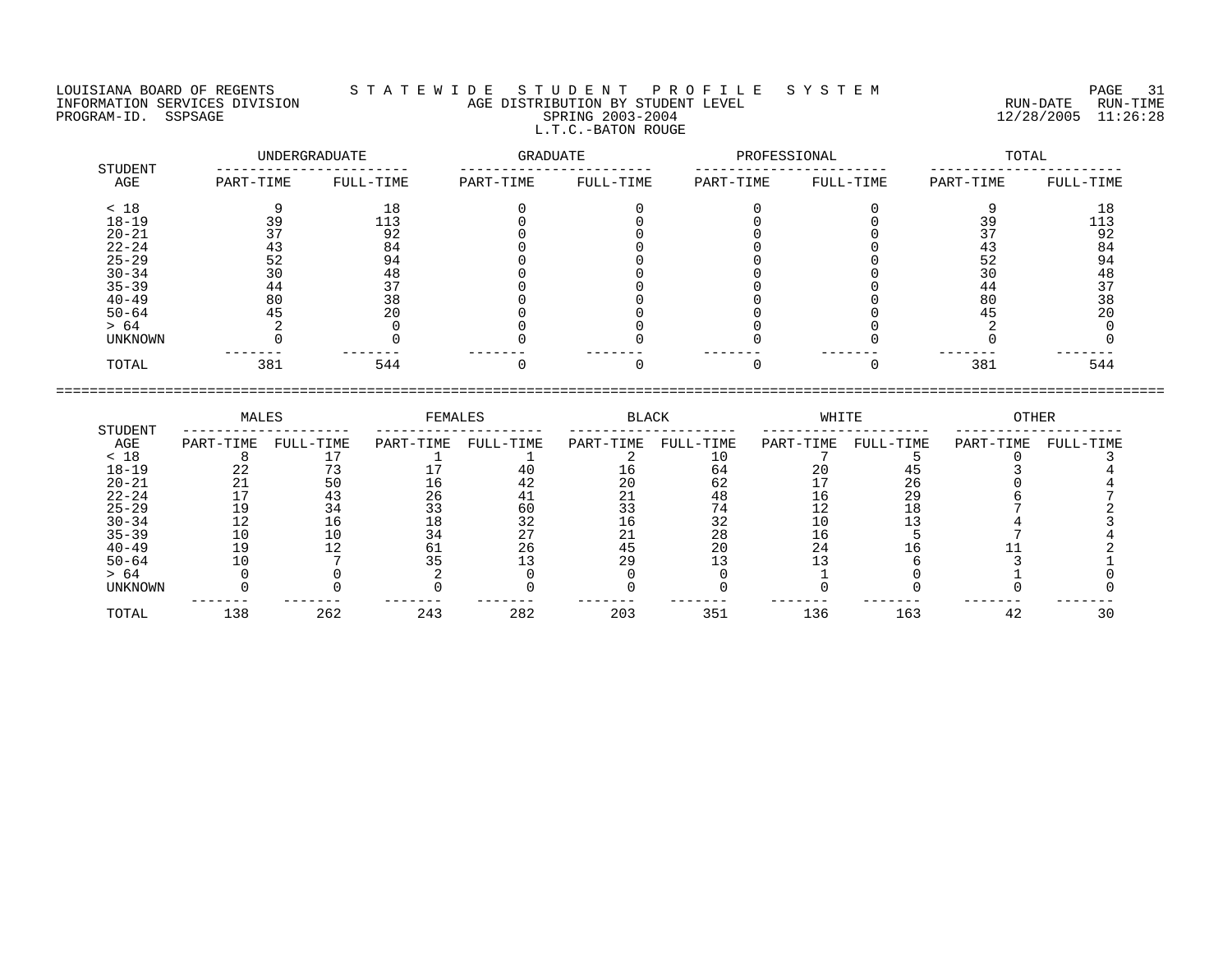L.T.C.-CHARLES B. COREIL

LOUISIANA BOARD OF REGENTS S T A T E W I D E S T U D E N T P R O F I L E S Y S T E M PAGE 32 INFORMATION SERVICES DIVISION AGE DISTRIBUTION BY STUDENT LEVEL RUN-DATE RUN-TIME ENGENIER SERVICES DIVISION CONTROLLER TO AGE DISTRIBUTION BY STUDENT LEVEL CONTROLLER TO THE RUN-DATE RUN-TIME<br>PROGRAM-ID. SSPSAGE SPRING 2003-2004 SPRING 2003-2004

| STUDENT        |           | UNDERGRADUATE | GRADUATE  |           | PROFESSIONAL |           | TOTAL     |           |  |
|----------------|-----------|---------------|-----------|-----------|--------------|-----------|-----------|-----------|--|
| AGE            | PART-TIME | FULL-TIME     | PART-TIME | FULL-TIME | PART-TIME    | FULL-TIME | PART-TIME | FULL-TIME |  |
| < 18           |           |               |           |           |              |           |           |           |  |
| $18 - 19$      |           |               |           |           |              |           |           |           |  |
| $20 - 21$      |           |               |           |           |              |           |           |           |  |
| $22 - 24$      |           |               |           |           |              |           |           |           |  |
| $25 - 29$      |           |               |           |           |              |           |           |           |  |
| $30 - 34$      |           |               |           |           |              |           |           |           |  |
| $35 - 39$      |           |               |           |           |              |           |           |           |  |
| $40 - 49$      |           |               |           |           |              |           |           |           |  |
| $50 - 64$      |           |               |           |           |              |           |           |           |  |
| > 64           |           |               |           |           |              |           |           |           |  |
| <b>UNKNOWN</b> |           |               |           |           |              |           |           |           |  |
| TOTAL          | 121       | 82            |           |           |              |           | 121       | 82        |  |

|                | MALES     |           | FEMALES   |           | BLACK     |           | WHITE     |           | OTHER     |           |
|----------------|-----------|-----------|-----------|-----------|-----------|-----------|-----------|-----------|-----------|-----------|
| STUDENT<br>AGE | PART-TIME | FULL-TIME | PART-TIME | FULL-TIME | PART-TIME | FULL-TIME | PART-TIME | FULL-TIME | PART-TIME | FULL-TIME |
| < 18           |           |           |           |           |           |           |           |           |           |           |
| $18 - 19$      |           |           |           |           |           |           | 20        |           |           |           |
| $20 - 21$      |           |           |           |           |           |           |           |           |           |           |
| $22 - 24$      |           |           |           |           |           |           |           |           |           |           |
| $25 - 29$      |           |           |           |           |           |           |           |           |           |           |
| $30 - 34$      |           |           |           |           |           |           |           |           |           |           |
| $35 - 39$      |           |           |           |           |           |           |           |           |           |           |
| $40 - 49$      |           |           |           |           |           |           |           |           |           |           |
| $50 - 64$      |           |           |           |           |           |           |           |           |           |           |
| > 64           |           |           |           |           |           |           |           |           |           |           |
| UNKNOWN        |           |           |           |           |           |           |           |           |           |           |
| TOTAL          |           | 22        | 54        | 60        | 4 :       |           |           | 49        |           |           |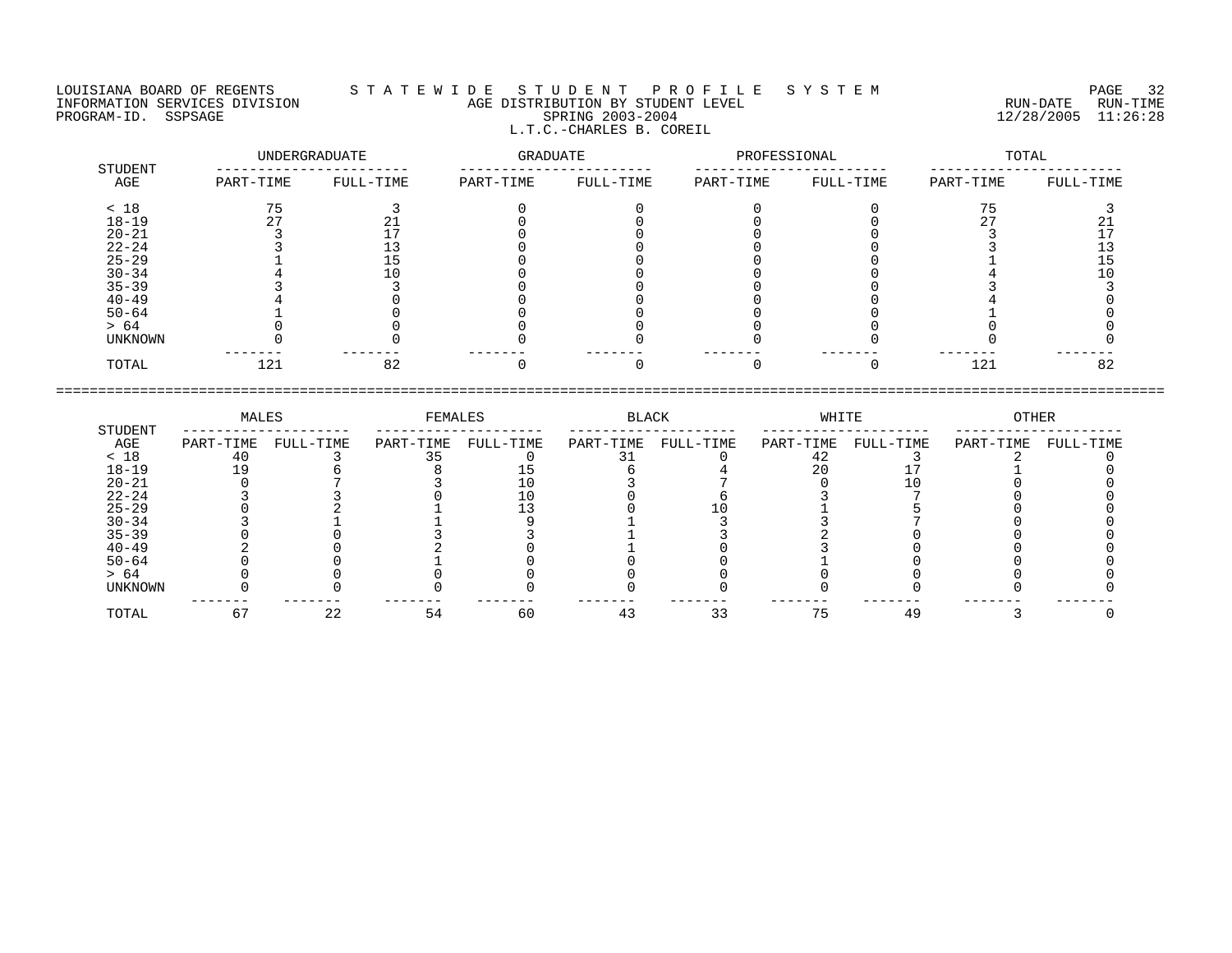## LOUISIANA BOARD OF REGENTS S T A T E W I D E S T U D E N T P R O F I L E S Y S T E M PAGE 33 INFORMATION SERVICES DIVISION AGE DISTRIBUTION BY STUDENT LEVEL RUN-DATE RUN-TIME PROGRAM-ID. SSPSAGE SPRING 2003-2004 SPRING 2003-2004 2012 2012 12/28/2005 11:26:28 L.T.C.-DELTA OUACHITA

|                | UNDERGRADUATE |           | GRADUATE  |           | PROFESSIONAL |           | TOTAL     |           |  |
|----------------|---------------|-----------|-----------|-----------|--------------|-----------|-----------|-----------|--|
| STUDENT<br>AGE | PART-TIME     | FULL-TIME | PART-TIME | FULL-TIME | PART-TIME    | FULL-TIME | PART-TIME | FULL-TIME |  |
| < 18           | 27            |           |           |           |              |           | 27        |           |  |
| $18 - 19$      | 20            | 40        |           |           |              |           | 20        | 40        |  |
| $20 - 21$      | 12            | 59        |           |           |              |           | 12        | 59        |  |
| $22 - 24$      | 19            | 46        |           |           |              |           | 19        | 46        |  |
| $25 - 29$      | 26            | 62        |           |           |              |           | 26        | 62        |  |
| $30 - 34$      | 28            | 24        |           |           |              |           | 28        | 24        |  |
| $35 - 39$      | ᆠᅶ            | 21        |           |           |              |           |           | 21        |  |
| $40 - 49$      | 23            | 22        |           |           |              |           | 23        | 22        |  |
| $50 - 64$      | 21            |           |           |           |              |           |           |           |  |
| > 64           |               |           |           |           |              |           |           |           |  |
| UNKNOWN        |               |           |           |           |              |           |           |           |  |
| TOTAL          | 196           | 285       |           |           |              |           | 196       | 285       |  |

|           | MALES     |           | FEMALES   |           | BLACK     |           | WHITE     |           | OTHER     |           |
|-----------|-----------|-----------|-----------|-----------|-----------|-----------|-----------|-----------|-----------|-----------|
| STUDENT   |           |           |           |           |           |           |           |           |           |           |
| AGE       | PART-TIME | FULL-TIME | PART-TIME | FULL-TIME | PART-TIME | FULL-TIME | PART-TIME | FULL-TIME | PART-TIME | FULL-TIME |
| < 18      |           |           |           |           |           |           |           |           |           |           |
| $18 - 19$ | 16        | 28        |           |           |           |           |           |           |           |           |
| $20 - 21$ |           |           |           |           |           |           |           |           |           |           |
| $22 - 24$ | 12        | 24        |           | 22        |           |           |           | 29        |           |           |
| $25 - 29$ | 20        | 22        |           |           |           | つに        |           | ר ר       |           |           |
| $30 - 34$ | 20        |           |           |           |           |           | 22        |           |           |           |
| $35 - 39$ |           |           |           |           |           |           |           |           |           |           |
| $40 - 49$ |           |           |           |           |           |           |           |           |           |           |
| $50 - 64$ |           |           |           |           |           |           |           |           |           |           |
| > 64      |           |           |           |           |           |           |           |           |           |           |
| UNKNOWN   |           |           |           |           |           |           |           |           |           |           |
| TOTAL     | 122       | 152       |           | 133       | 39        | 73        | 145       | 205       |           |           |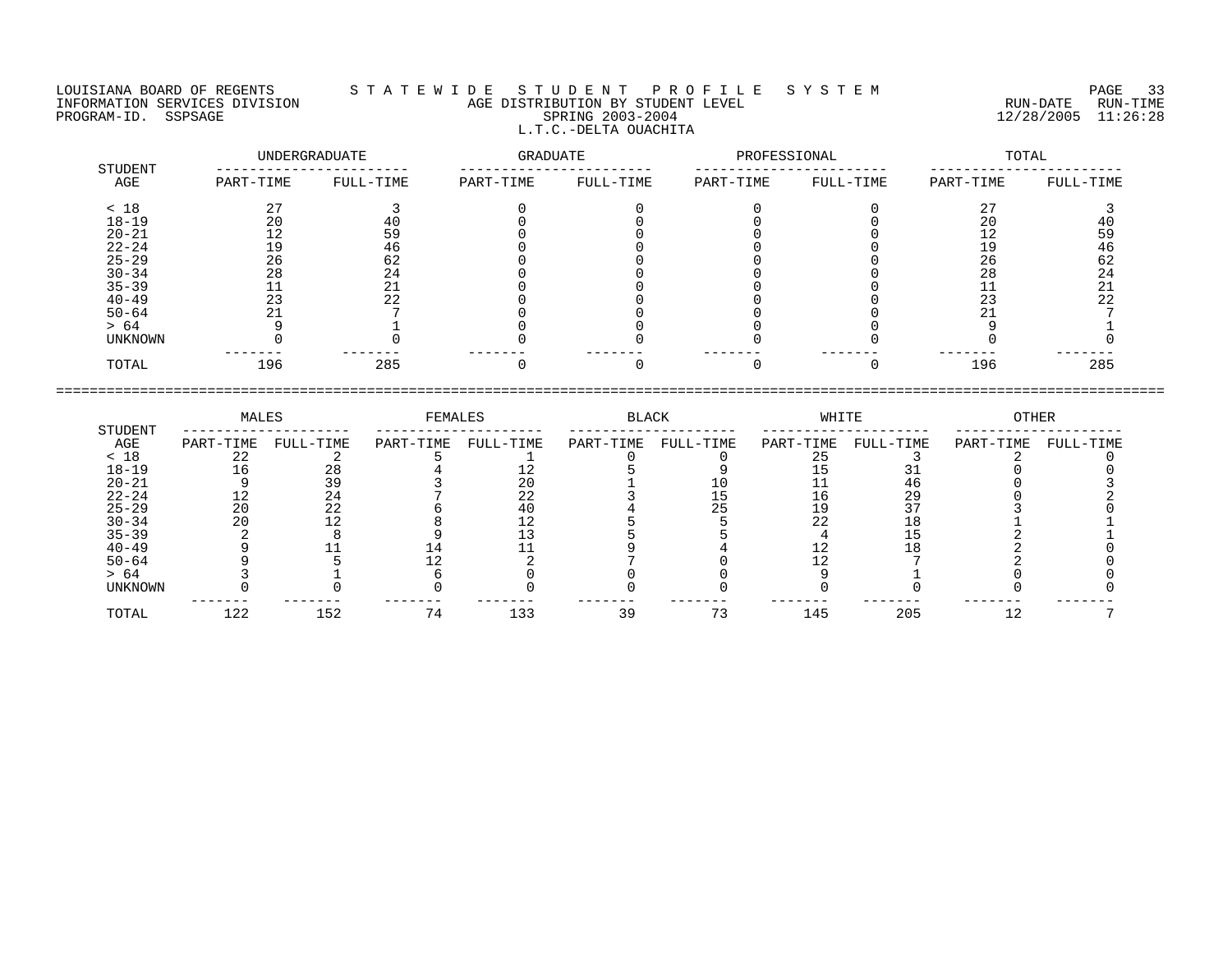LOUISIANA BOARD OF REGENTS S T A T E W I D E S T U D E N T P R O F I L E S Y S T E M PAGE 34 L.T.C.-EVANGELINE

## INFORMATION SERVICES DIVISION AGE DISTRIBUTION BY STUDENT LEVEL RUN-DATE RUN-TIME PROGRAM-ID. SERVICES DIVISION CONTROL AGE DISTRIBUTION BY STUDENT LEVEL CONTROLLER TO THE RUN-DATE RUN-TIME TO<br>PROGRAM-ID. SSPSAGE SPRING 2003-2004 SPRING 2003-2004 2003-2004 12/28/2005 11:26:28

| STUDENT   |           | UNDERGRADUATE | GRADUATE  |           | PROFESSIONAL |           | TOTAL     |           |  |
|-----------|-----------|---------------|-----------|-----------|--------------|-----------|-----------|-----------|--|
| AGE       | PART-TIME | FULL-TIME     | PART-TIME | FULL-TIME | PART-TIME    | FULL-TIME | PART-TIME | FULL-TIME |  |
| < 18      | 111       |               |           |           |              |           | 111       |           |  |
| $18 - 19$ | 53        |               |           |           |              |           |           |           |  |
| $20 - 21$ |           |               |           |           |              |           |           |           |  |
| $22 - 24$ |           | 25            |           |           |              |           |           | 25        |  |
| $25 - 29$ |           |               |           |           |              |           |           |           |  |
| $30 - 34$ |           |               |           |           |              |           |           |           |  |
| $35 - 39$ |           |               |           |           |              |           |           |           |  |
| $40 - 49$ |           |               |           |           |              |           |           |           |  |
| $50 - 64$ |           |               |           |           |              |           |           |           |  |
| > 64      |           |               |           |           |              |           |           |           |  |
| UNKNOWN   |           |               |           |           |              |           |           |           |  |
| TOTAL     | 216       | 120           |           |           |              |           | 216       | 120       |  |

|                 |           | MALES     |           | FEMALES   |           | BLACK     |           | WHITE     | OTHER     |           |
|-----------------|-----------|-----------|-----------|-----------|-----------|-----------|-----------|-----------|-----------|-----------|
| STUDENT<br>AGE  | PART-TIME | FULL-TIME | PART-TIME | FULL-TIME | PART-TIME | FULL-TIME | PART-TIME | FULL-TIME | PART-TIME | FULL-TIME |
| < 18            | 100       | 14        |           |           |           |           |           |           |           |           |
| $18 - 19$       | 39        |           |           |           | 24        |           |           |           |           |           |
| $20 - 21$       |           |           |           |           |           |           |           |           |           |           |
| $22 - 24$       |           |           |           |           |           |           |           |           |           |           |
| $25 - 29$       |           |           |           |           |           |           |           |           |           |           |
| $30 - 34$       |           |           |           |           |           |           |           |           |           |           |
| $35 - 39$       |           |           |           |           |           |           |           |           |           |           |
| $40 - 49$       |           |           |           |           |           |           |           |           |           |           |
| $50 - 64$       |           |           |           |           |           |           |           |           |           |           |
| > 64<br>UNKNOWN |           |           |           |           |           |           |           |           |           |           |
|                 |           |           |           |           |           |           |           |           |           |           |
| TOTAL           | 150       | 44        | 66        | 76        | 98        | 79        | 89        |           | 29        |           |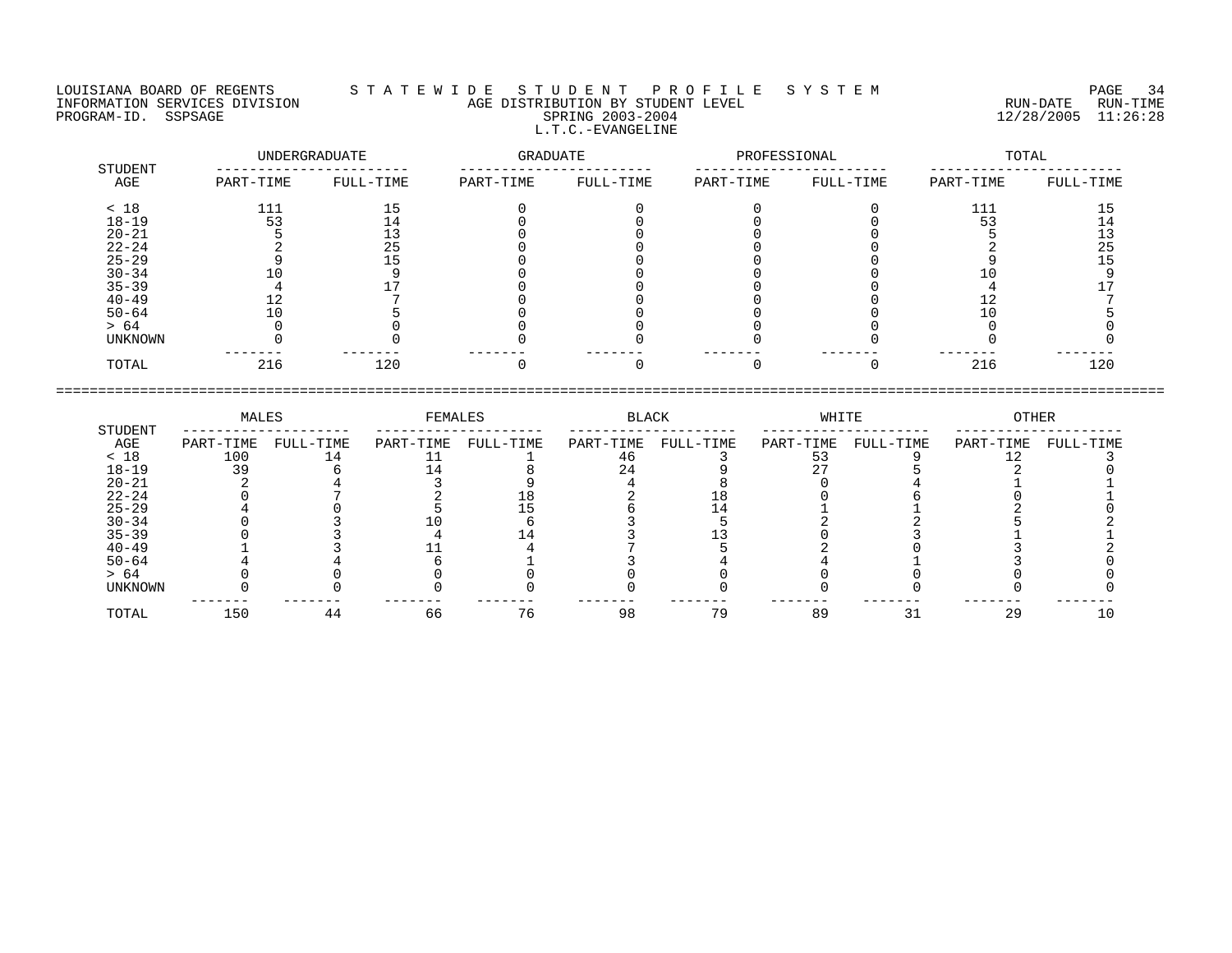LOUISIANA BOARD OF REGENTS S T A T E W I D E S T U D E N T P R O F I L E S Y S T E M PAGE 35 L.T.C.-FLORIDA PARISHES

INFORMATION SERVICES DIVISION AGE DISTRIBUTION BY STUDENT LEVEL RUN-DATE RUN-TIME PROGRAM-ID. SSPSAGE SPRING 2003-2004 12/28/2005 11:26:28

 UNDERGRADUATE GRADUATE PROFESSIONAL TOTAL STUDENT ----------------------- ----------------------- ----------------------- ----------------------- AGE PART-TIME FULL-TIME PART-TIME FULL-TIME PART-TIME FULL-TIME PART-TIME FULL-TIME < 18 134 18 0 0 0 0 134 18 18-19 39 29 0 0 0 0 39 29 20-21 5 11 0 0 0 0 5 11 22-24 2 6 0 0 0 0 2 6 25-29 6 18 0 0 0 0 6 18 30-34 3 11 0 0 0 0 3 11 35-39 3 8 0 0 0 0 3 8 40-49 11 7 0 0 0 0 11 7 50-64 3 1 0 0 0 0 3 1 > 64 0 0 0 0 0 0 0 0 0 0 UNKNOWN 0 0 0 0 0 0 0 0 ------- ------- ------- ------- ------- ------- ------- ------- TOTAL 206 109 0 0 0 0 206 109

====================================================================================================================================

 MALES FEMALES BLACK WHITE OTHER STUDENT -------------------- -------------------- -------------------- -------------------- -------------------- AGE PART-TIME FULL-TIME PART-TIME FULL-TIME PART-TIME FULL-TIME PART-TIME FULL-TIME PART-TIME FULL-TIME < 18 119 15 15 3 31 12 101 6 2 0 18-19 32 20 7 9 15 15 24 14 0 0 20-21 3 4 2 7 3 4 2 7 0 0 22-24 1 0 1 6 1 4 0 2 1 0 25-29 5 0 1 18 3 10 3 8 0 0 30-34 1 3 2 8 1 8 2 3 0 0 35-39 1 1 2 7 3 4 0 4 0 0 40-49 4 1 7 6 7 4 4 3 0 0 50-64 1 0 2 1 1 0 2 1 0 0 > 64 0 0 0 0 0 0 0 0 0 0 UNKNOWN 0 0 0 0 0 0 0 0 0 0 ------- ------- ------- ------- ------- ------- ------- ------- ------- ------- TOTAL 167 44 39 65 65 61 138 48 3 0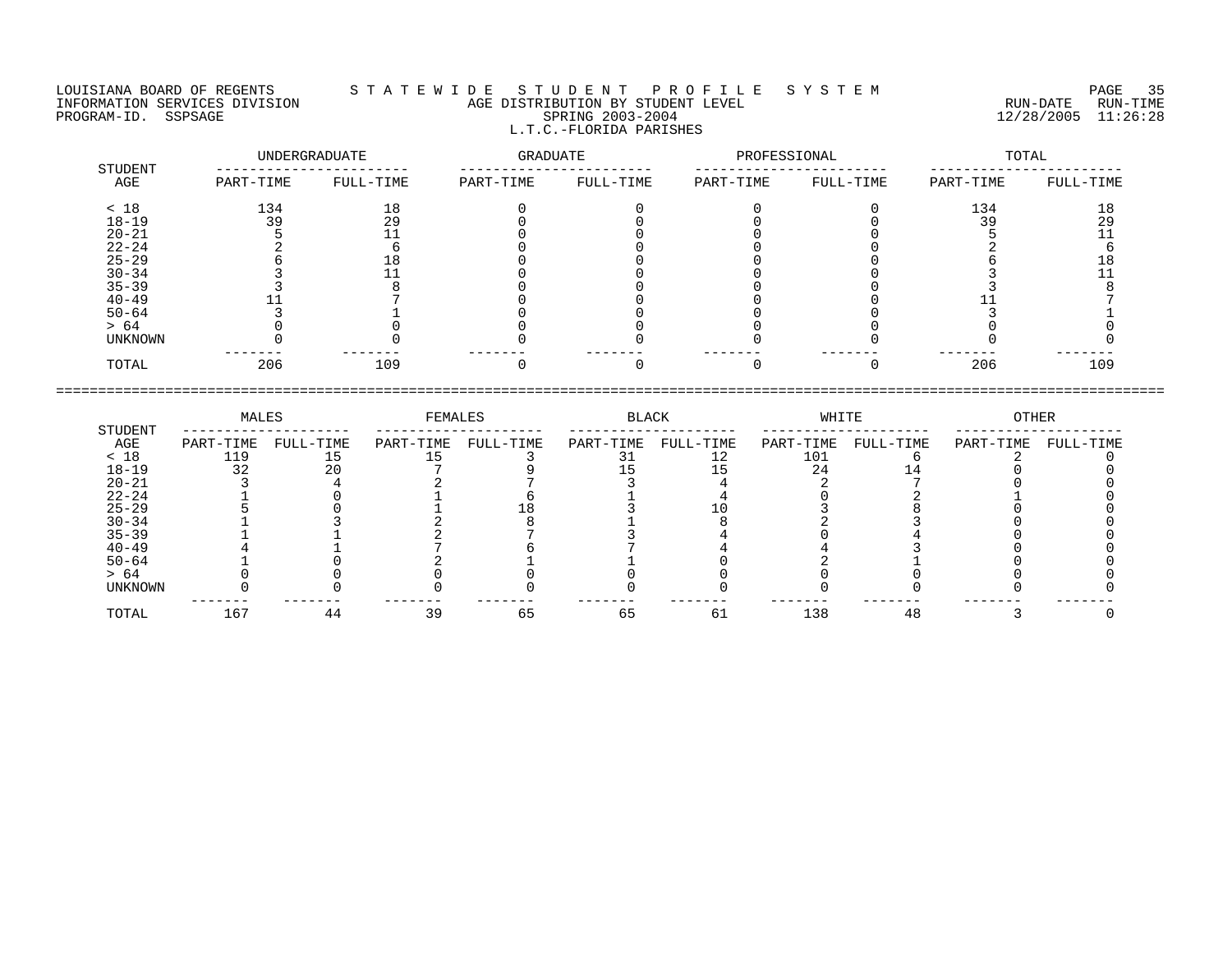LOUISIANA BOARD OF REGENTS S T A T E W I D E S T U D E N T P R O F I L E S Y S T E M PAGE 36 INFORMATION SERVICES DIVISION AGE DISTRIBUTION BY STUDENT LEVEL RUN-DATE RUN-TIME NEORMATION SERVICES DIVISION CONTRACT TO AGE DISTRIBUTION BY STUDENT LEVEL CONTRACTION SERVICES DIVISION CONTRA<br>PROGRAM-ID. SSPSAGE SPRING 2003-2004 SPRING 2003-2004 2003-2004 2003-2004 L.T.C.-FOLKES

| STUDENT        |           | UNDERGRADUATE | GRADUATE  |           | PROFESSIONAL |           | TOTAL     |           |  |
|----------------|-----------|---------------|-----------|-----------|--------------|-----------|-----------|-----------|--|
| AGE            | PART-TIME | FULL-TIME     | PART-TIME | FULL-TIME | PART-TIME    | FULL-TIME | PART-TIME | FULL-TIME |  |
| < 18           |           |               |           |           |              |           |           |           |  |
| $18 - 19$      |           |               |           |           |              |           |           | 29        |  |
| $20 - 21$      | 24        |               |           |           |              |           | 24        |           |  |
| $22 - 24$      | 52        | 68            |           |           |              |           | 52        | 68        |  |
| $25 - 29$      | 99        | 157           |           |           |              |           | 99        | 157       |  |
| $30 - 34$      |           | 145           |           |           |              |           |           | 145       |  |
| $35 - 39$      | 78        | 163           |           |           |              |           |           | 163       |  |
| $40 - 49$      | 102       | 149           |           |           |              |           | 102       | 149       |  |
| $50 - 64$      | 33        | 48            |           |           |              |           |           | 48        |  |
| > 64           |           |               |           |           |              |           |           |           |  |
| <b>UNKNOWN</b> |           |               |           |           |              |           |           |           |  |
| TOTAL          | 487       | 805           |           |           |              |           | 487       | 805       |  |

|                | MALES     |           | FEMALES   |           | <b>BLACK</b> |           | WHITE     |           | OTHER     |           |
|----------------|-----------|-----------|-----------|-----------|--------------|-----------|-----------|-----------|-----------|-----------|
| STUDENT<br>AGE | PART-TIME | FULL-TIME | PART-TIME | FULL-TIME | PART-TIME    | FULL-TIME | PART-TIME | FULL-TIME | PART-TIME | FULL-TIME |
| < 18           |           |           |           |           |              |           |           |           |           |           |
| $18 - 19$      | 20        |           |           |           |              |           |           |           |           |           |
| $20 - 21$      | 22        | 29        |           |           |              |           |           |           |           |           |
| $22 - 24$      | 50        | 38        |           |           |              | 48        |           |           |           |           |
| $25 - 29$      | 95        | 109       |           |           |              | 118       | 24        | 30        |           |           |
| $30 - 34$      |           | 102       |           |           |              | 99        |           |           |           |           |
| $35 - 39$      | 70        | 108       |           | 55        |              | 96        |           |           |           |           |
| $40 - 49$      |           | 70        |           | 70        | 78           | 105       |           |           |           |           |
| $50 - 64$      |           | 26        |           |           |              |           |           |           |           |           |
| > 64           |           |           |           |           |              |           |           |           |           |           |
| UNKNOWN        |           |           |           |           |              |           |           |           |           |           |
| TOTAL          | 448       | 521       | 39        | 284       | 339          | 548       | 106       | 186       | 42        |           |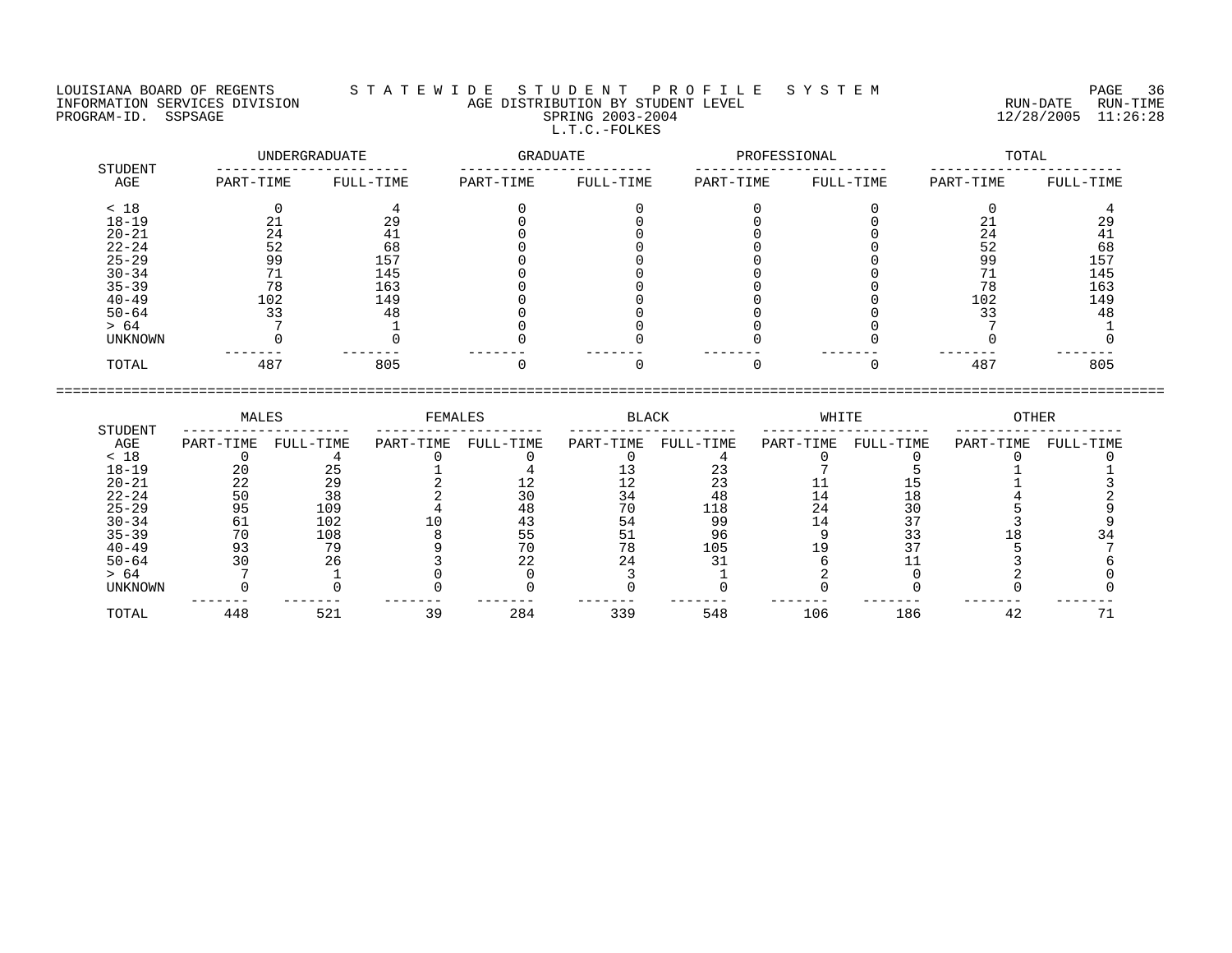LOUISIANA BOARD OF REGENTS S T A T E W I D E S T U D E N T P R O F I L E S Y S T E M PAGE 37 INFORMATION SERVICES DIVISION AGE DISTRIBUTION BY STUDENT LEVEL RUN-DATE RUN-TIME PROGRAM-ID. SSPSAGE SPRING 2003-2004 12/28/2005 11:26:28 L.T.C.-GULF AREA

------- ------- ------- ------- ------- ------- ------- -------

 UNDERGRADUATE GRADUATE PROFESSIONAL TOTAL STUDENT ----------------------- ----------------------- ----------------------- -----------------------  $\begin{array}{cccccccccccc} \text{AGE} & \text{PART-TIME} & \text{FULL-TIME} & \text{PART-TIME} & \text{FULL-TIME} & \text{PRLT-TIME} & \text{FULL-TIME} & \text{FULL-TIME} & \text{FULL-TIME} & \text{FULL-TIME} & \text{FULL-TIME} & \text{FULL-TIME} & \text{FULL-TIME} & \text{FULL-TIME} & \text{FULL-TIME} & \text{FULL-TIME} & \text{FULL-TIME} & \text{FULL-TIME} & \text{FULL-TIME} & \text{FULL-TIME} & \text{FULL-TIME} & \text{FULL-TIME} & \text{FULL-TIME} & \text{F$  $< 18$  and  $44$  and  $3$  different contracts to the contract of  $44$  and  $3$ 18-19 35 64 0 0 0 0 35 64 20-21 10 44 0 0 0 0 10 44 22-24 14 46 0 0 0 0 14 46 25-29 8 30 0 0 0 0 8 30 30-34 3 37 0 0 0 0 3 37 35-39 8 15 0 0 0 0 8 15 40-49 11 15 0 0 0 0 11 15 50-64 4 2 0 0 0 0 4 2 > 64 0 0 0 0 0 0 0 0 0 0 UNKNOWN 0 0 0 0 0 0 0 0

==================================================================================================================================== MALES FEMALES BLACK WHITE OTHER STUDENT -------------------- -------------------- -------------------- -------------------- -------------------- AGE PART-TIME FULL-TIME PART-TIME FULL-TIME PART-TIME FULL-TIME PART-TIME FULL-TIME PART-TIME FULL-TIME x 18 33 0 11 3 3 0 41 3 0 0

| $18 - 19$      | $\cap$    | 26 |                | 38                   |              |    | 21  |               |     |
|----------------|-----------|----|----------------|----------------------|--------------|----|-----|---------------|-----|
| $20 - 21$      |           |    |                | $\sim$ $\sim$<br>ے ر |              |    |     | 30            |     |
| $22 - 24$      |           |    |                | ر ر                  |              | 20 |     | $\cap$<br>2 Z |     |
| $25 - 29$      |           |    |                | 24                   |              |    |     |               |     |
| $30 - 34$      |           |    |                | $\sim$               |              |    |     | 20            |     |
| $35 - 39$      |           |    |                |                      |              |    |     |               |     |
| $40 - 49$      |           |    |                |                      |              |    |     |               |     |
| $50 - 64$      |           |    |                |                      |              |    |     |               |     |
| > 64           |           |    |                |                      |              |    |     |               |     |
| <b>UNKNOWN</b> |           |    |                |                      |              |    |     |               |     |
| TOTAL          | --<br>n n |    | $\overline{ }$ | 183                  | $\sim$<br>ᅩᄼ | 86 | 122 | 152           | l 8 |

TOTAL 137 256 0 0 0 0 137 256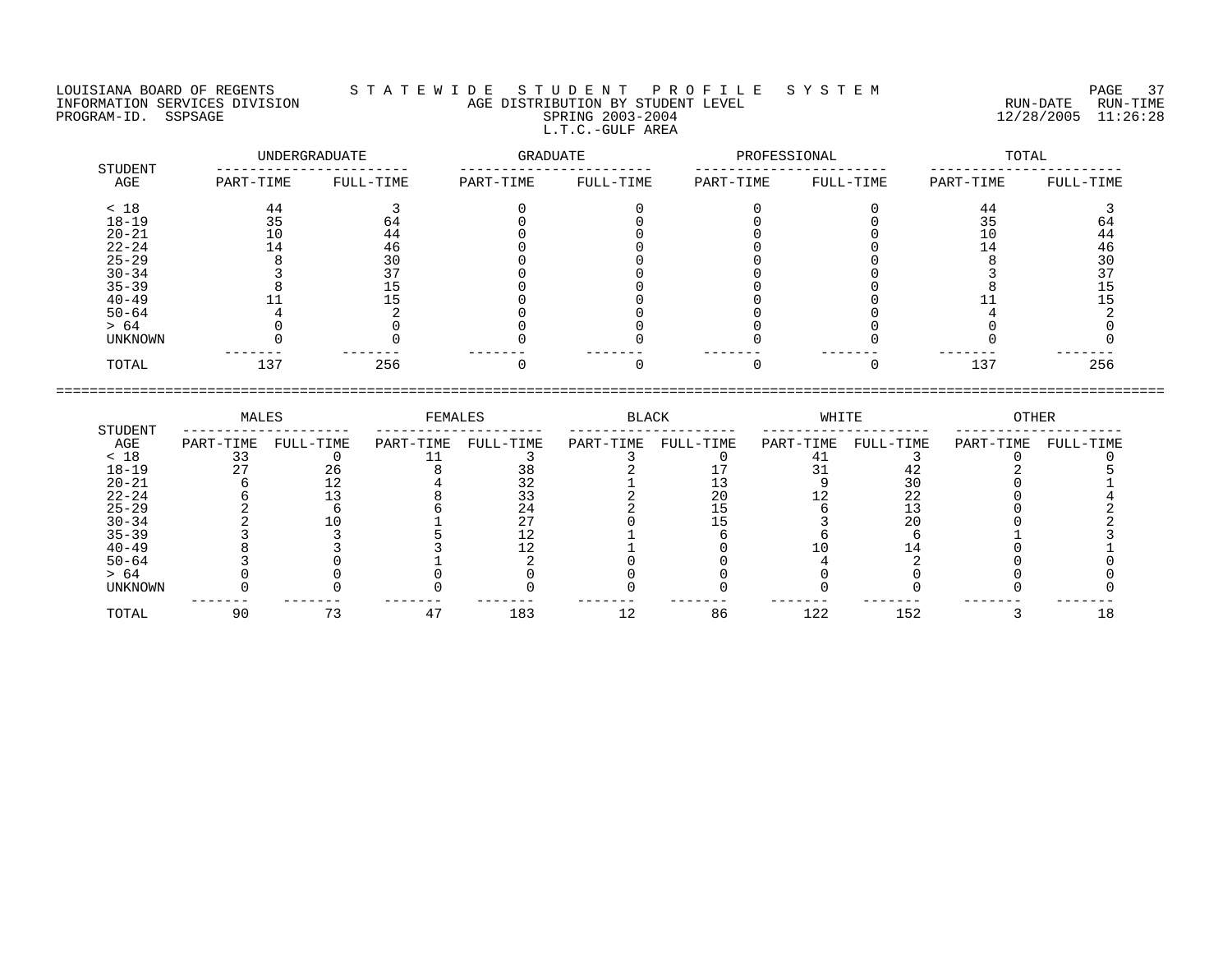#### LOUISIANA BOARD OF REGENTS S T A T E W I D E S T U D E N T P R O F I L E S Y S T E M PAGE 38 INFORMATION SERVICES DIVISION AGE DISTRIBUTION BY STUDENT LEVEL RUN-DATE RUN-TIME PROGRAM-ID. SSPSAGE SPRING 2003-2004 12/28/2005 11:26:28 L.T.C.-HAMMOND AREA

|                |           | UNDERGRADUATE | GRADUATE  |           | PROFESSIONAL |           |           | TOTAL     |
|----------------|-----------|---------------|-----------|-----------|--------------|-----------|-----------|-----------|
| STUDENT<br>AGE | PART-TIME | FULL-TIME     | PART-TIME | FULL-TIME | PART-TIME    | FULL-TIME | PART-TIME | FULL-TIME |
| < 18           | 23        |               |           |           |              |           | 23        |           |
| $18 - 19$      | 18        | 31            |           |           |              |           | 18        |           |
| $20 - 21$      | 16        | 32            |           |           |              |           | 16        | 32        |
| $22 - 24$      |           | 24            |           |           |              |           |           | 24        |
| $25 - 29$      |           | 36            |           |           |              |           |           | 36        |
| $30 - 34$      |           | 19            |           |           |              |           |           | 19        |
| $35 - 39$      |           | 10            |           |           |              |           |           |           |
| $40 - 49$      |           | LÕ            |           |           |              |           |           |           |
| $50 - 64$      |           |               |           |           |              |           |           |           |
| > 64           |           |               |           |           |              |           |           |           |
| UNKNOWN        |           |               |           |           |              |           |           |           |
| TOTAL          | 88        | 176           |           |           |              |           | 88        | 176       |

|           | MALES     |           | FEMALES   |           | BLACK     |           | WHITE     |           | OTHER     |           |
|-----------|-----------|-----------|-----------|-----------|-----------|-----------|-----------|-----------|-----------|-----------|
| STUDENT   |           |           |           |           |           |           |           |           |           |           |
| AGE       | PART-TIME | FULL-TIME | PART-TIME | FULL-TIME | PART-TIME | FULL-TIME | PART-TIME | FULL-TIME | PART-TIME | FULL-TIME |
| < 18      |           |           |           |           |           |           |           |           |           |           |
| $18 - 19$ |           |           |           |           |           |           |           | 26        |           |           |
| $20 - 21$ |           |           |           | 22        |           |           |           |           |           |           |
| $22 - 24$ |           |           |           |           |           |           |           |           |           |           |
| $25 - 29$ |           |           |           |           |           |           |           | 22        |           |           |
| $30 - 34$ |           |           |           |           |           |           |           |           |           |           |
| $35 - 39$ |           |           |           |           |           |           |           |           |           |           |
| $40 - 49$ |           |           |           |           |           |           |           |           |           |           |
| $50 - 64$ |           |           |           |           |           |           |           |           |           |           |
| > 64      |           |           |           |           |           |           |           |           |           |           |
| UNKNOWN   |           |           |           |           |           |           |           |           |           |           |
| TOTAL     | 42        | 50        | 46        | 126       |           | 42        | 55        | 131       |           |           |
|           |           |           |           |           |           |           |           |           |           |           |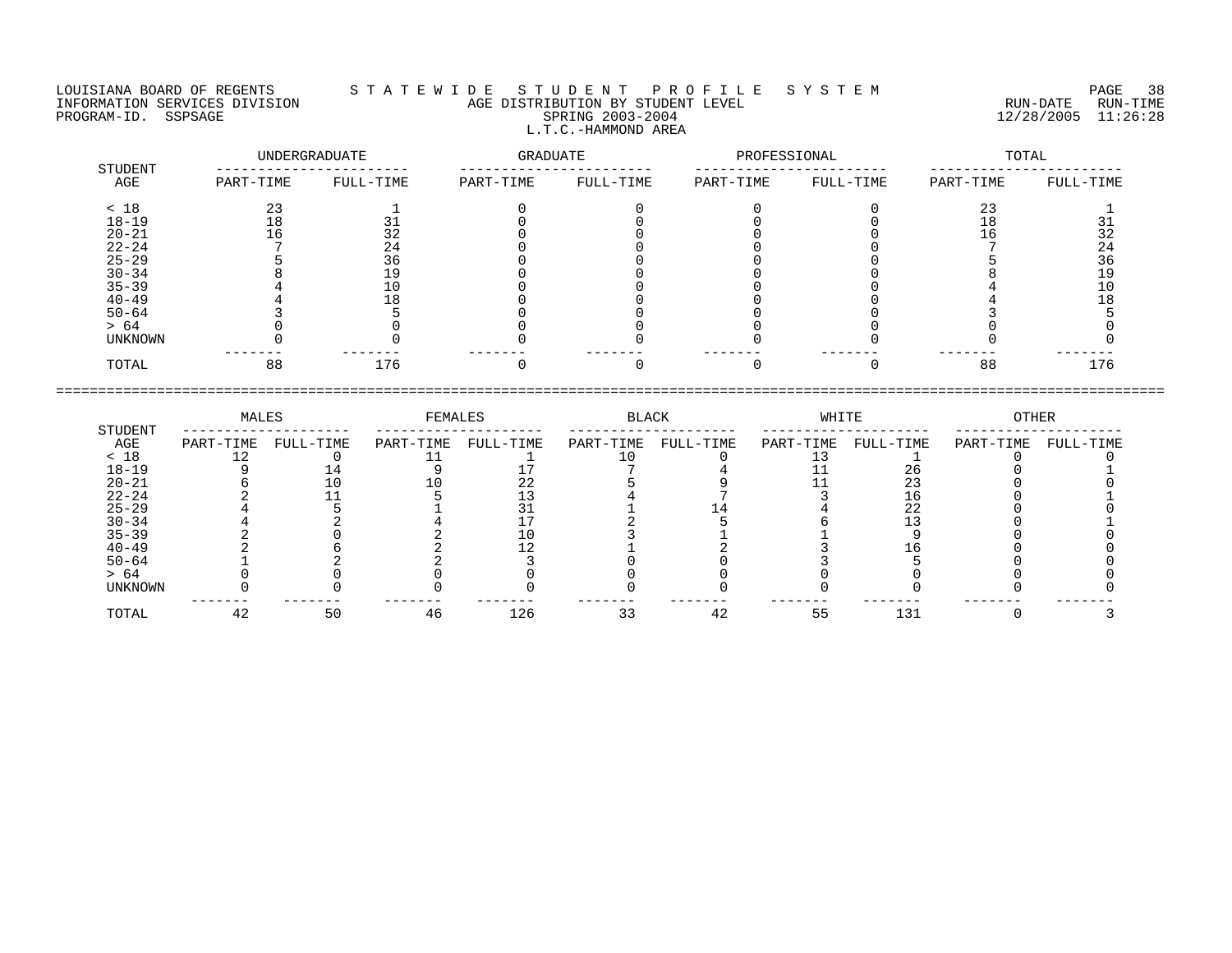### LOUISIANA BOARD OF REGENTS S T A T E W I D E S T U D E N T P R O F I L E S Y S T E M PAGE 39 INFORMATION SERVICES DIVISION AGE DISTRIBUTION BY STUDENT LEVEL RUN-DATE RUN-TIME NEORMATION SERVICES DIVISION CONSUMING THE MATE CONSUMING AGE DISTRIBUTION BY STUDENT LEVEL CONSUMING THE RUN-DATE RUN-TIME RUN-TIME<br>PROGRAM-ID. SSPSAGE SPRING 2003-2004 SPRING 2003-2004 2003-2004 L.T.C.-HUEY P. LONG

|                |           | UNDERGRADUATE |           | GRADUATE  |           | PROFESSIONAL |           | TOTAL     |  |
|----------------|-----------|---------------|-----------|-----------|-----------|--------------|-----------|-----------|--|
| STUDENT<br>AGE | PART-TIME | FULL-TIME     | PART-TIME | FULL-TIME | PART-TIME | FULL-TIME    | PART-TIME | FULL-TIME |  |
| < 18           | 29        |               |           |           |           |              | 29        |           |  |
| $18 - 19$      | 12        | ל ⊥           |           |           |           |              | າ າ<br>⊥∠ | 15        |  |
| $20 - 21$      | ö         | 20            |           |           |           |              |           | 20        |  |
| $22 - 24$      | 10        | 22            |           |           |           |              | 10        | 22        |  |
| $25 - 29$      |           | 23            |           |           |           |              |           | 23        |  |
| $30 - 34$      |           |               |           |           |           |              |           |           |  |
| $35 - 39$      |           |               |           |           |           |              |           |           |  |
| $40 - 49$      |           |               |           |           |           |              |           |           |  |
| $50 - 64$      |           |               |           |           |           |              |           |           |  |
| > 64           |           |               |           |           |           |              |           |           |  |
| UNKNOWN        |           |               |           |           |           |              |           |           |  |
| TOTAL          | 100       | 126           |           |           |           |              | 100       | 126       |  |

|           | MALES     |           | FEMALES   |           | BLACK     |           | WHITE     |           | OTHER     |           |
|-----------|-----------|-----------|-----------|-----------|-----------|-----------|-----------|-----------|-----------|-----------|
| STUDENT   |           |           |           |           |           |           |           |           |           |           |
| AGE       | PART-TIME | FULL-TIME | PART-TIME | FULL-TIME | PART-TIME | FULL-TIME | PART-TIME | FULL-TIME | PART-TIME | FULL-TIME |
| < 18      | 29        |           |           |           |           |           |           |           |           |           |
| $18 - 19$ |           |           |           |           |           |           |           |           |           |           |
| $20 - 21$ |           |           |           |           |           |           |           |           |           |           |
| $22 - 24$ |           |           |           |           |           |           |           |           |           |           |
| $25 - 29$ |           |           |           |           |           |           |           |           |           |           |
| $30 - 34$ |           |           |           |           |           |           |           |           |           |           |
| $35 - 39$ |           |           |           |           |           |           |           |           |           |           |
| $40 - 49$ |           |           |           |           |           |           |           |           |           |           |
| $50 - 64$ |           |           |           |           |           |           |           |           |           |           |
| > 64      |           |           |           |           |           |           |           |           |           |           |
| UNKNOWN   |           |           |           |           |           |           |           |           |           |           |
| TOTAL     |           |           | 53        | 89        | 29        | 43        | 68        | 81        |           |           |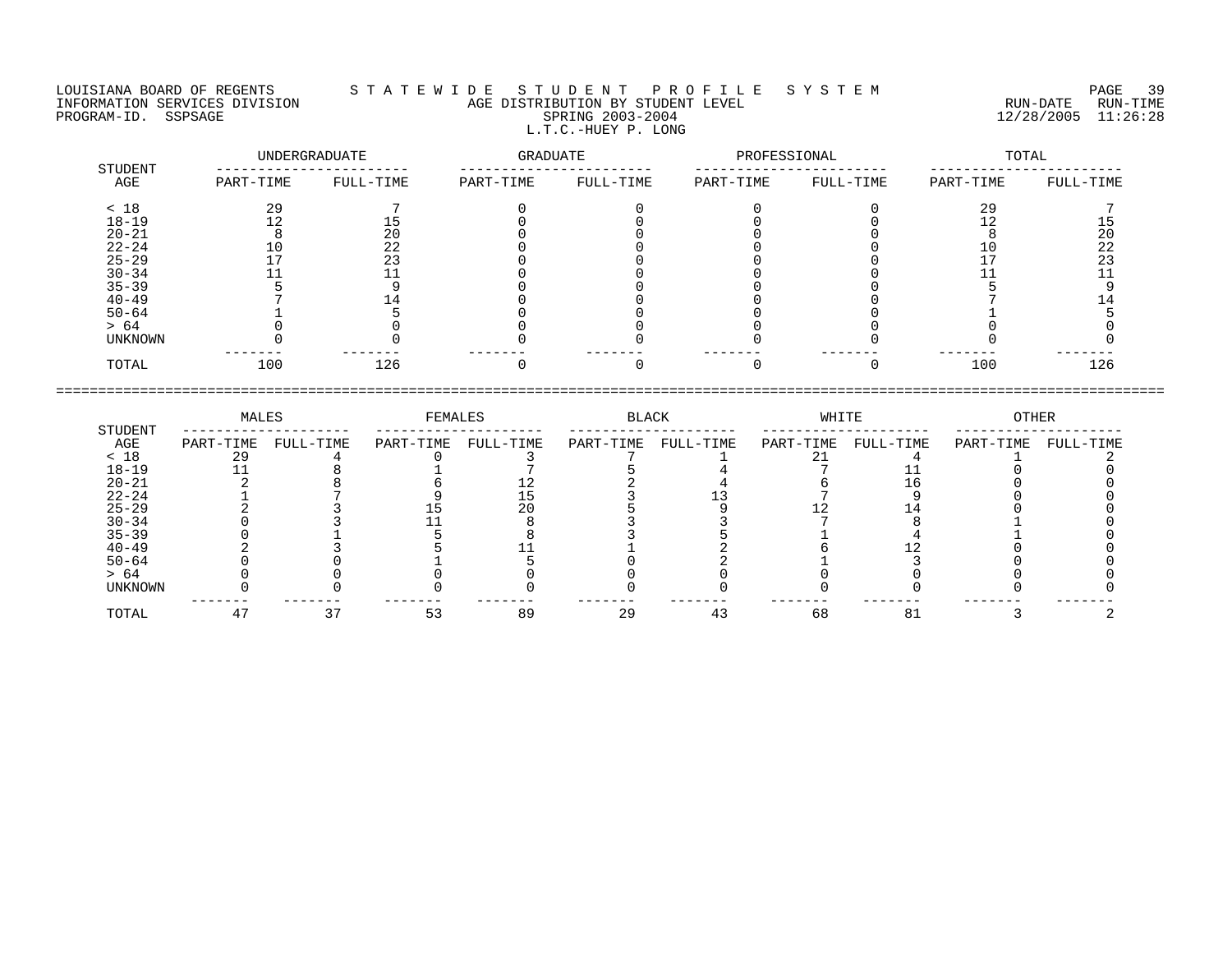#### LOUISIANA BOARD OF REGENTS S T A T E W I D E S T U D E N T P R O F I L E S Y S T E M PAGE 40 INFORMATION SERVICES DIVISION AGE DISTRIBUTION BY STUDENT LEVEL RUN-DATE RUN-TIME PROGRAM-ID. SSPSAGE SPRING 2003-2004 SPRING 2003-2004 2012 2012 12/28/2005 11:26:28 L.T.C.-JEFFERSON

|                |           | UNDERGRADUATE | GRADUATE  |           | PROFESSIONAL |           |           | TOTAL     |
|----------------|-----------|---------------|-----------|-----------|--------------|-----------|-----------|-----------|
| STUDENT<br>AGE | PART-TIME | FULL-TIME     | PART-TIME | FULL-TIME | PART-TIME    | FULL-TIME | PART-TIME | FULL-TIME |
| < 18           |           |               |           |           |              |           |           |           |
| $18 - 19$      | 10        | 35            |           |           |              |           | 10        | 35        |
| $20 - 21$      |           | 27            |           |           |              |           |           | 27        |
| $22 - 24$      | 12        | 41            |           |           |              |           | 12        | 41        |
| $25 - 29$      | 16        | 41            |           |           |              |           | 16        | 41        |
| $30 - 34$      | 12        | 33            |           |           |              |           | 12        | 33        |
| $35 - 39$      | 15        | 19            |           |           |              |           | 15        | 19        |
| $40 - 49$      | 23        | 20            |           |           |              |           | 23        | 20        |
| $50 - 64$      | 22        |               |           |           |              |           | 22        |           |
| > 64           |           |               |           |           |              |           |           |           |
| UNKNOWN        |           |               |           |           |              |           |           |           |
| TOTAL          | 132       | 226           |           |           |              |           | 132       | 226       |

|           | MALES     |           | FEMALES   |           | BLACK     |           | WHITE     |           | OTHER     |           |
|-----------|-----------|-----------|-----------|-----------|-----------|-----------|-----------|-----------|-----------|-----------|
| STUDENT   |           |           |           |           |           |           |           |           |           |           |
| AGE       | PART-TIME | FULL-TIME | PART-TIME | FULL-TIME | PART-TIME | FULL-TIME | PART-TIME | FULL-TIME | PART-TIME | FULL-TIME |
| < 18      |           |           |           |           |           |           |           |           |           |           |
| $18 - 19$ |           |           |           |           |           |           |           |           |           |           |
| $20 - 21$ |           |           |           |           |           |           |           |           |           |           |
| $22 - 24$ |           | 20        |           |           |           |           |           |           |           |           |
| $25 - 29$ |           |           |           |           |           | 26        |           |           |           |           |
| $30 - 34$ |           |           |           |           |           |           |           |           |           |           |
| $35 - 39$ |           |           |           | ⊥6        |           |           |           |           |           |           |
| $40 - 49$ |           |           |           |           |           |           |           |           |           |           |
| $50 - 64$ |           |           |           |           |           |           |           |           |           |           |
| > 64      |           |           |           |           |           |           |           |           |           |           |
| UNKNOWN   |           |           |           |           |           |           |           |           |           |           |
| TOTAL     |           | 89        | 60        | 137       |           |           | 54        | 101       | 45        | 28        |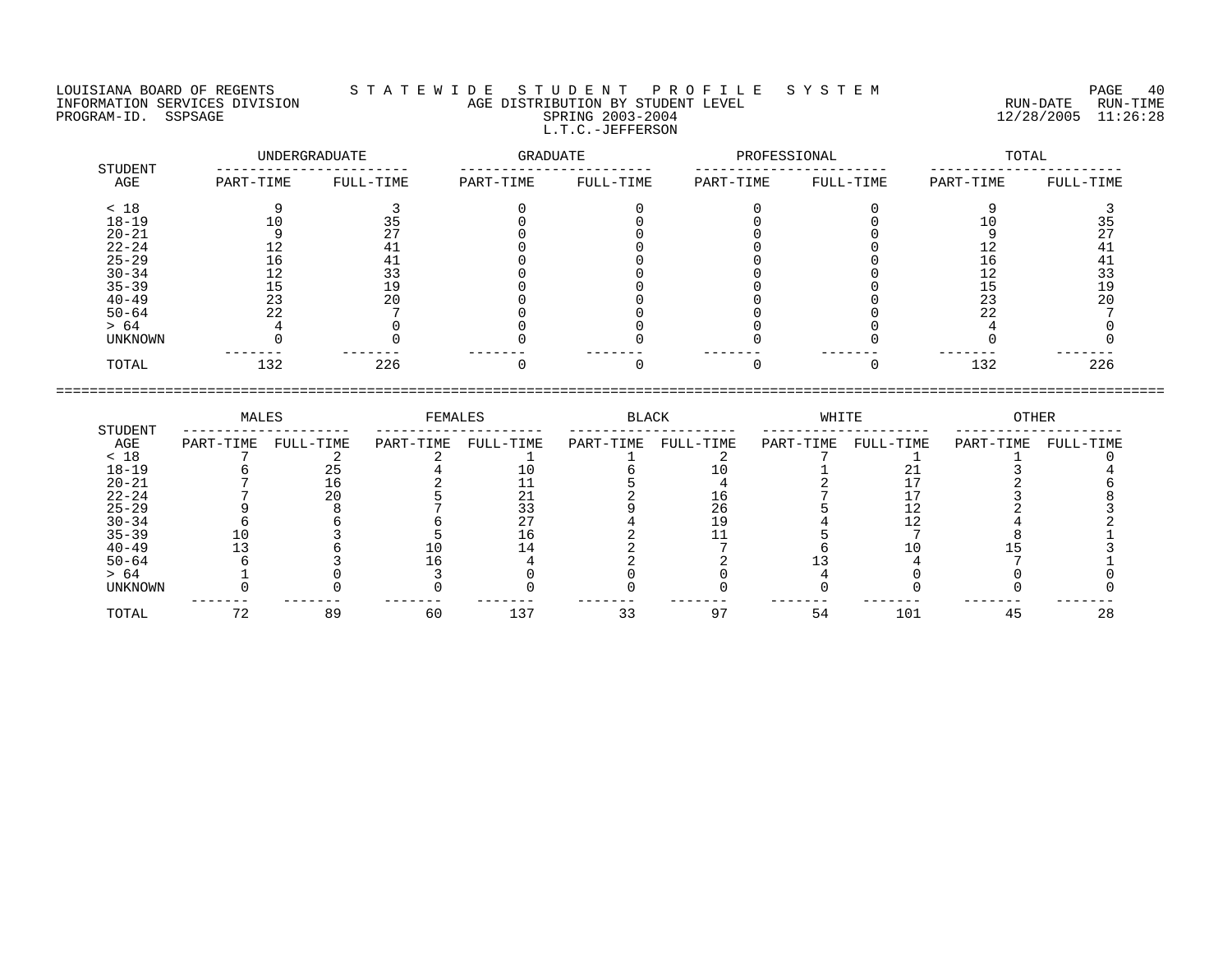LOUISIANA BOARD OF REGENTS S T A T E W I D E S T U D E N T P R O F I L E S Y S T E M PAGE 41 INFORMATION SERVICES DIVISION AGE DISTRIBUTION BY STUDENT LEVEL RUN-DATE RUN-TIME PROGRAM-ID. SSPSAGE SPRING 2003-2004 SPRING 2003-2004 2012 2012 12/28/2005 11:26:28 L.T.C.-JUMONVILLE

| STUDENT        |           | UNDERGRADUATE | GRADUATE  |           | PROFESSIONAL |           |           | TOTAL     |
|----------------|-----------|---------------|-----------|-----------|--------------|-----------|-----------|-----------|
| AGE            | PART-TIME | FULL-TIME     | PART-TIME | FULL-TIME | PART-TIME    | FULL-TIME | PART-TIME | FULL-TIME |
| < 18           |           |               |           |           |              |           |           |           |
| $18 - 19$      |           |               |           |           |              |           |           |           |
| $20 - 21$      |           |               |           |           |              |           |           |           |
| $22 - 24$      |           |               |           |           |              |           |           |           |
| $25 - 29$      |           |               |           |           |              |           |           |           |
| $30 - 34$      |           |               |           |           |              |           |           |           |
| $35 - 39$      |           |               |           |           |              |           |           |           |
| $40 - 49$      |           |               |           |           |              |           |           |           |
| $50 - 64$      |           |               |           |           |              |           |           |           |
| > 64           |           |               |           |           |              |           |           |           |
| <b>UNKNOWN</b> |           |               |           |           |              |           |           |           |
| TOTAL          |           | 66            |           |           |              |           | 53        | 66        |

|                | MALES     |           | FEMALES   |           | BLACK     |           | WHITE     |           | OTHER     |           |
|----------------|-----------|-----------|-----------|-----------|-----------|-----------|-----------|-----------|-----------|-----------|
| STUDENT<br>AGE | PART-TIME | FULL-TIME | PART-TIME | FULL-TIME | PART-TIME | FULL-TIME | PART-TIME | FULL-TIME | PART-TIME | FULL-TIME |
| < 18           |           |           |           |           |           |           |           |           |           |           |
| $18 - 19$      |           |           |           |           |           |           |           |           |           |           |
| $20 - 21$      |           |           |           |           |           |           |           |           |           |           |
| $22 - 24$      |           |           |           |           |           |           |           |           |           |           |
| $25 - 29$      |           |           |           |           |           |           |           |           |           |           |
| $30 - 34$      |           |           |           |           |           |           |           |           |           |           |
| $35 - 39$      |           |           |           |           |           |           |           |           |           |           |
| $40 - 49$      |           |           |           |           |           |           |           |           |           |           |
| $50 - 64$      |           |           |           |           |           |           |           |           |           |           |
| > 64           |           |           |           |           |           |           |           |           |           |           |
| <b>UNKNOWN</b> |           |           |           |           |           |           |           |           |           |           |
| TOTAL          | 24        |           | 29        | 55        | 27        | 42        | 26        | 23        |           |           |

====================================================================================================================================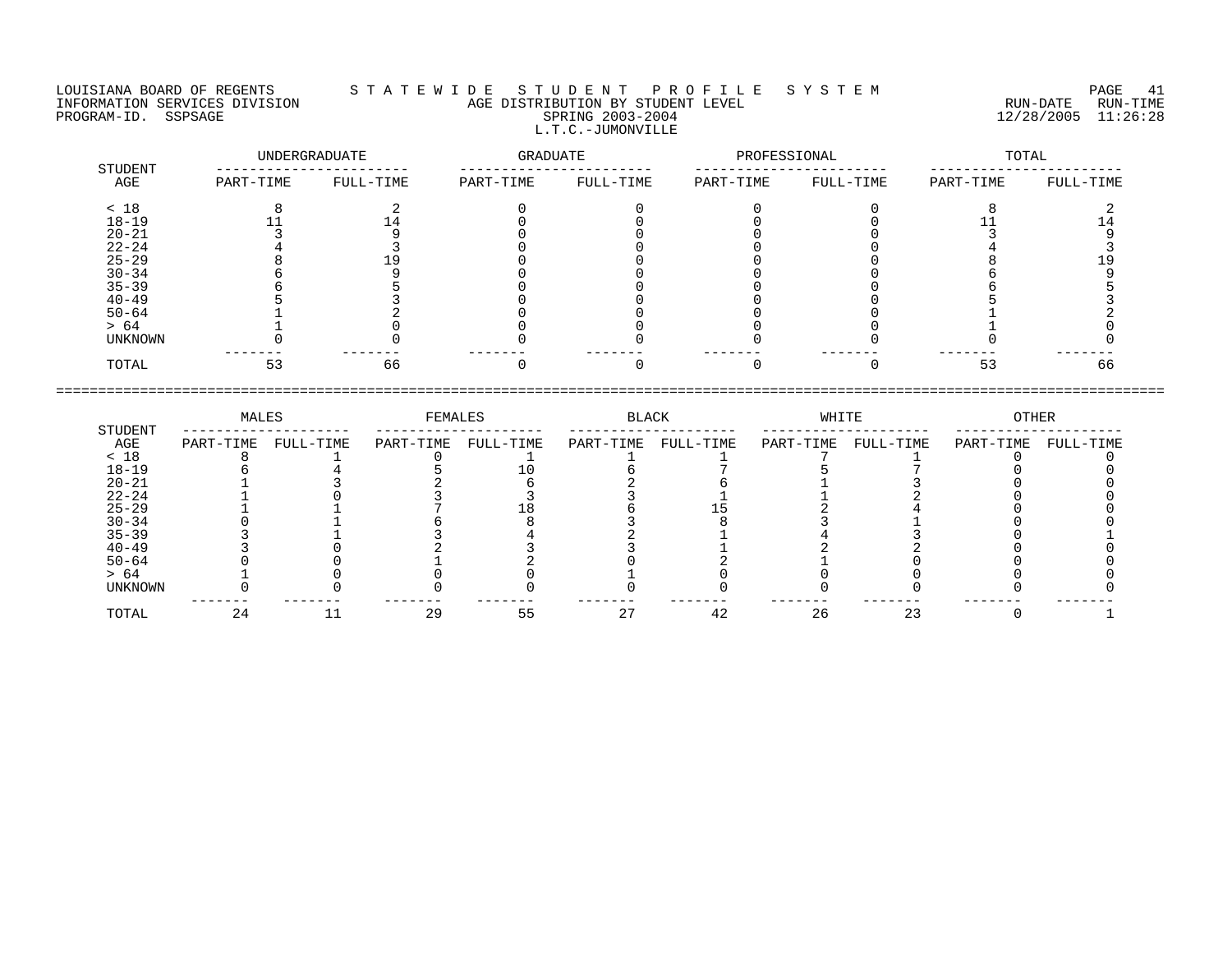LOUISIANA BOARD OF REGENTS S T A T E W I D E S T U D E N T P R O F I L E S Y S T E M PAGE 42 INFORMATION SERVICES DIVISION AGE DISTRIBUTION BY STUDENT LEVEL RUN-DATE RUN-TIME PROGRAM-ID. SSPSAGE SPRING 2003-2004 12/28/2005 11:26:28 L. E. FLETCHER

# UNDERGRADUATE GRADUATE PROFESSIONAL TOTAL STUDENT ----------------------- ----------------------- ----------------------- ----------------------- AGE PART-TIME FULL-TIME PART-TIME FULL-TIME PART-TIME FULL-TIME PART-TIME FULL-TIME < 18 6 9 0 0 0 0 6 9 18-19 56 49 0 0 0 0 56 49 20-21 52 46 0 0 0 0 52 46 22-24 42 37 0 0 0 0 42 37 25-29 54 43 0 0 0 0 54 43 30-34 34 21 0 0 0 0 34 21 35-39 32 18 0 0 0 0 32 18 40-49 75 21 0 0 0 0 75 21 50-64 30 2 0 0 0 0 30 2 > 64 1 0 0 0 0 0 1 0 UNKNOWN 0 0 0 0 0 0 0 0 ------- ------- ------- ------- ------- ------- ------- ------- TOTAL 382 246 0 0 0 0 382 246 ====================================================================================================================================

|           | MALES     |           | FEMALES   |           | <b>BLACK</b> |           | WHITE     |           | OTHER     |           |
|-----------|-----------|-----------|-----------|-----------|--------------|-----------|-----------|-----------|-----------|-----------|
| STUDENT   |           |           |           |           |              |           |           |           |           |           |
| AGE       | PART-TIME | FULL-TIME | PART-TIME | FULL-TIME | PART-TIME    | FULL-TIME | PART-TIME | FULL-TIME | PART-TIME | FULL-TIME |
| < 18      |           |           |           |           |              |           |           |           |           |           |
| $18 - 19$ | 26        | 28        | 30        |           |              |           | 45        |           |           |           |
| $20 - 21$ | 27        | 20        | 25        | 26        |              |           | 43        | 38        |           |           |
| $22 - 24$ | 20        |           | 22        | 24        |              |           | 30        | 23        |           |           |
| $25 - 29$ | 33        |           |           | 30        |              |           |           | 22        |           |           |
| $30 - 34$ | 21        |           |           |           |              |           | 21        |           |           |           |
| $35 - 39$ | 24        |           |           |           |              |           | 21        |           |           |           |
| $40 - 49$ | 50        |           | 25        |           |              |           | 60        |           |           |           |
| $50 - 64$ | 23        |           |           |           |              |           | 22        |           |           |           |
| > 64      |           |           |           |           |              |           |           |           |           |           |
| UNKNOWN   |           |           |           |           |              |           |           |           |           |           |
|           |           |           |           |           |              |           |           |           |           |           |
| TOTAL     | 227       | 104       | 155       | 142       | 60           | 63        | 285       | 165       |           |           |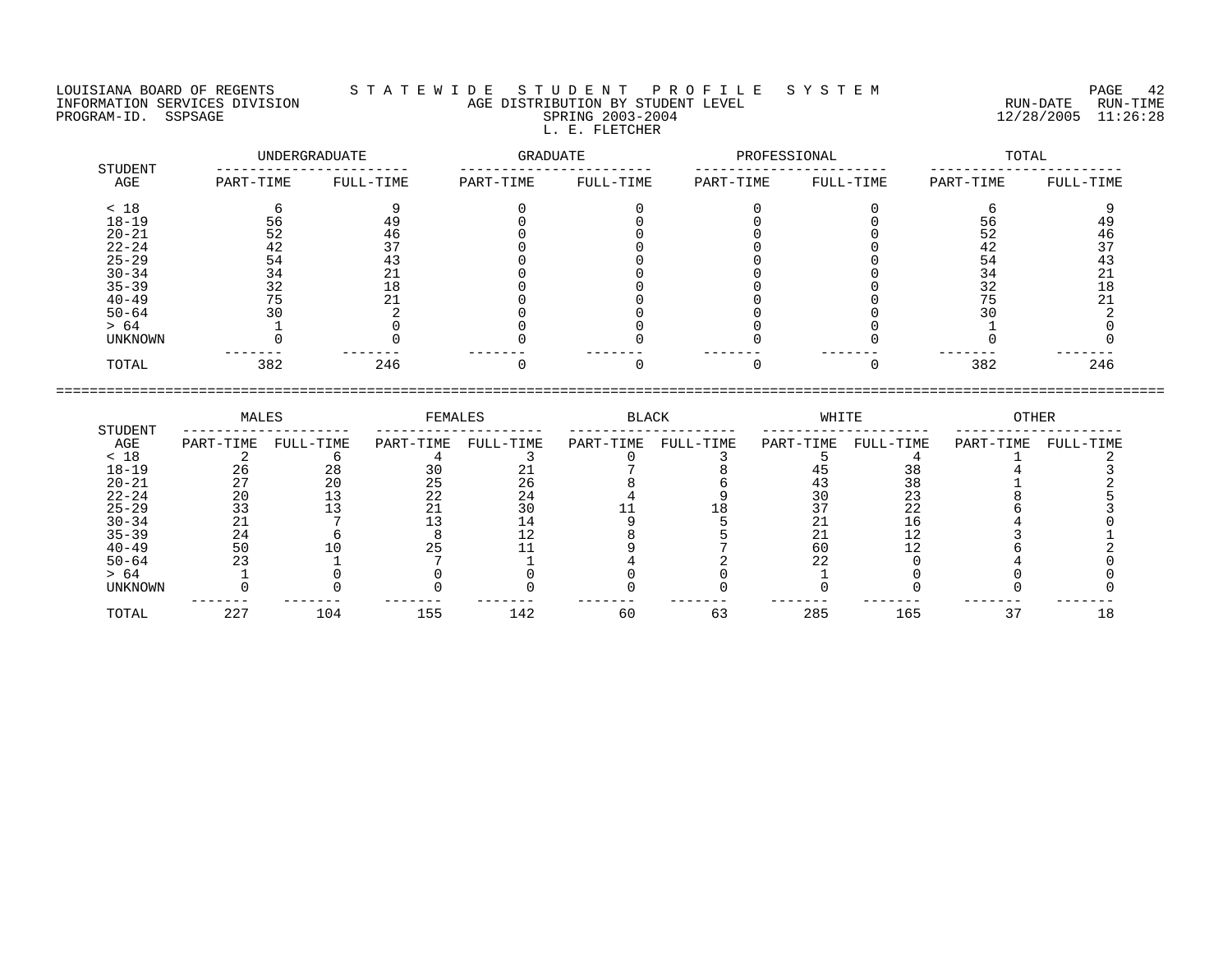LOUISIANA BOARD OF REGENTS S T A T E W I D E S T U D E N T P R O F I L E S Y S T E M PAGE 43 INFORMATION SERVICES DIVISION AGE DISTRIBUTION BY STUDENT LEVEL RUN-DATE RUN-TIME PROGRAM-ID. SSPSAGE SPRING 2003-2004 12/28/2005 11:26:28 L.T.C.-LAFAYETTE

|                |           | UNDERGRADUATE | GRADUATE  |           | PROFESSIONAL |           |           | TOTAL     |
|----------------|-----------|---------------|-----------|-----------|--------------|-----------|-----------|-----------|
| STUDENT<br>AGE | PART-TIME | FULL-TIME     | PART-TIME | FULL-TIME | PART-TIME    | FULL-TIME | PART-TIME | FULL-TIME |
| < 18           |           |               |           |           |              |           |           |           |
| $18 - 19$      |           | 131           |           |           |              |           |           | 131       |
| $20 - 21$      | 38        | 143           |           |           |              |           | 38        | 143       |
| $22 - 24$      |           | 126           |           |           |              |           |           | 126       |
| $25 - 29$      | 38        | 119           |           |           |              |           | 38        | 119       |
| $30 - 34$      | l 9       |               |           |           |              |           | ' 9       | 47        |
| $35 - 39$      | L 4       | 39            |           |           |              |           | -4        | 39        |
| $40 - 49$      | 20        | 44            |           |           |              |           |           | 44        |
| $50 - 64$      |           |               |           |           |              |           |           |           |
| > 64           |           |               |           |           |              |           |           |           |
| UNKNOWN        |           |               |           |           |              |           |           |           |
| TOTAL          | 222       | 667           |           |           |              |           | 222       | 667       |

====================================================================================================================================

 MALES FEMALES BLACK WHITE OTHER STUDENT -------------------- -------------------- -------------------- -------------------- -------------------- AGE PART-TIME FULL-TIME PART-TIME FULL-TIME PART-TIME FULL-TIME PART-TIME FULL-TIME PART-TIME FULL-TIME  $< 18$  2 6 1 0 1 2 2 4 0 0 18-19 24 74 9 57 8 33 24 95 1 3 20-21 25 67 13 76 8 42 26 99 4 2 22-24 23 61 20 65 10 45 30 74 3 7 25-29 13 46 25 73 23 69 14 42 1 8 30-34 4 20 15 27 10 21 8 25 1 1 35-39 5 8 9 31 5 15 8 21 1 3 40-49 8 13 12 31 7 21 11 22 2 1 50-64 4 7 4 4 4 5 4 6 0 0 > 64 4 0 2 1 2 0 4 1 0 0 UNKNOWN 0 0 0 0 0 0 0 0 0 0 ------- ------- ------- ------- ------- ------- ------- ------- ------- ------- TOTAL 112 302 110 365 78 253 131 389 13 25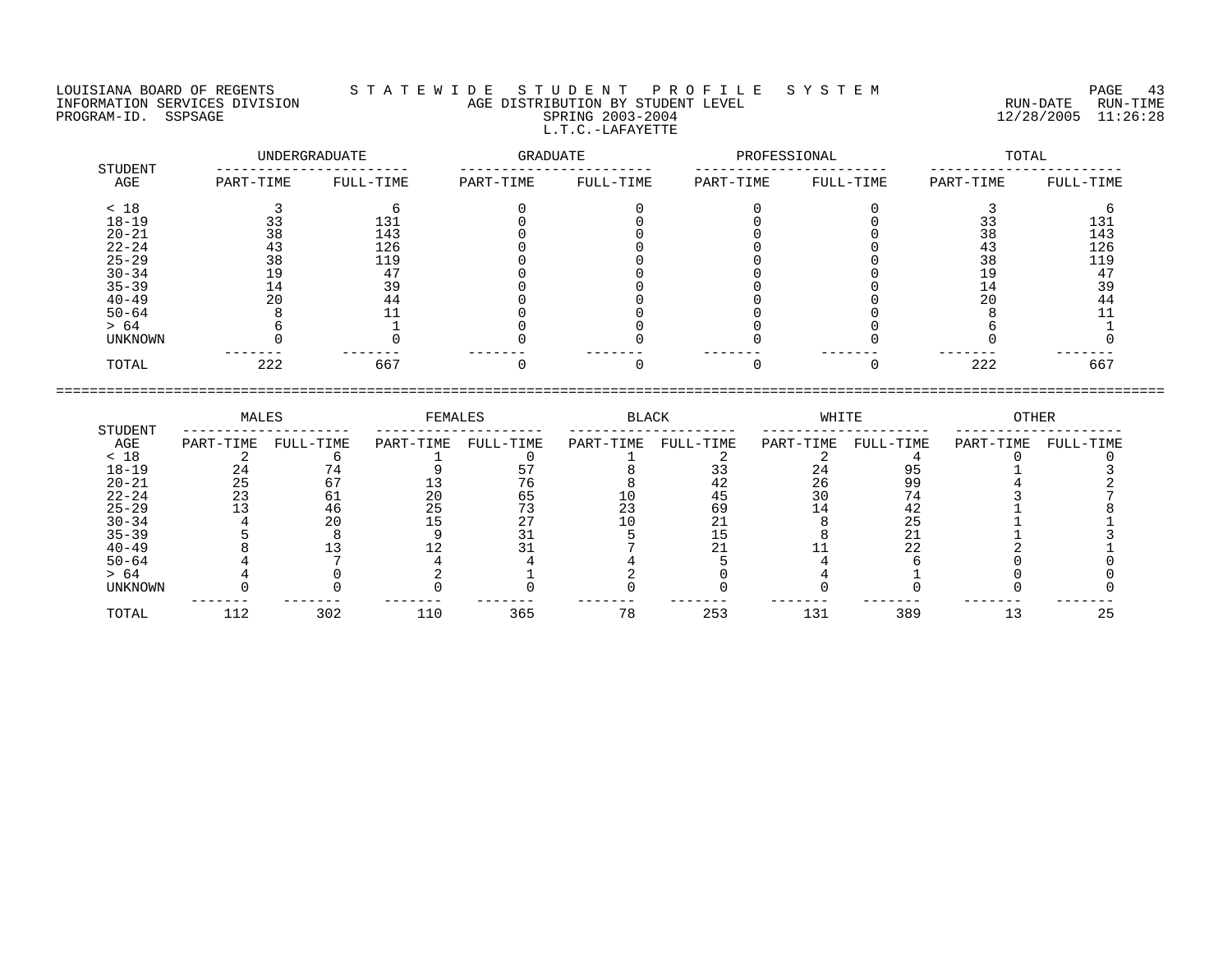#### LOUISIANA BOARD OF REGENTS S T A T E W I D E S T U D E N T P R O F I L E S Y S T E M PAGE 44 INFORMATION SERVICES DIVISION AGE DISTRIBUTION BY STUDENT LEVEL RUN-DATE RUN-TIME PROGRAM-ID. SSPSAGE SPRING 2003-2004 SPRING 2003-2004 2012 2012 12/28/2005 11:26:28 L.T.C.-LAFOURCHE

|                |           | UNDERGRADUATE | GRADUATE  |           | PROFESSIONAL |           |           | TOTAL     |
|----------------|-----------|---------------|-----------|-----------|--------------|-----------|-----------|-----------|
| STUDENT<br>AGE | PART-TIME | FULL-TIME     | PART-TIME | FULL-TIME | PART-TIME    | FULL-TIME | PART-TIME | FULL-TIME |
| < 18           | 100       |               |           |           |              |           | 100       |           |
| $18 - 19$      | 57        | 35            |           |           |              |           | -57       | 35        |
| $20 - 21$      | 17        | 41            |           |           |              |           |           | 41        |
| $22 - 24$      |           | 18            |           |           |              |           |           | 18        |
| $25 - 29$      | 10        | 15            |           |           |              |           | 10        | 15        |
| $30 - 34$      | 10        | 10            |           |           |              |           |           | 10        |
| $35 - 39$      |           | 10            |           |           |              |           |           |           |
| $40 - 49$      | 14        |               |           |           |              |           |           |           |
| $50 - 64$      |           |               |           |           |              |           |           |           |
| > 64           |           |               |           |           |              |           |           |           |
| UNKNOWN        |           |               |           |           |              |           |           |           |
| TOTAL          | 228       | 140           |           |           | <sup>n</sup> |           | 228       | 140       |

|           | MALES     |           | FEMALES   |           | BLACK     |           | WHITE     |           | OTHER     |           |
|-----------|-----------|-----------|-----------|-----------|-----------|-----------|-----------|-----------|-----------|-----------|
| STUDENT   |           |           |           |           |           |           |           |           |           |           |
| AGE       | PART-TIME | FULL-TIME | PART-TIME | FULL-TIME | PART-TIME | FULL-TIME | PART-TIME | FULL-TIME | PART-TIME | FULL-TIME |
| < 18      |           |           |           |           |           |           | 69        |           |           |           |
| $18 - 19$ |           |           |           |           |           |           | 44        | 26        |           |           |
| $20 - 21$ |           |           |           | 26        |           |           |           |           |           |           |
| $22 - 24$ |           |           |           |           |           |           |           |           |           |           |
| $25 - 29$ |           |           |           |           |           |           |           |           |           |           |
| $30 - 34$ |           |           |           |           |           |           |           |           |           |           |
| $35 - 39$ |           |           |           |           |           |           |           |           |           |           |
| $40 - 49$ |           |           |           |           |           |           |           |           |           |           |
| $50 - 64$ |           |           |           |           |           |           |           |           |           |           |
| > 64      |           |           |           |           |           |           |           |           |           |           |
| UNKNOWN   |           |           |           |           |           |           |           |           |           |           |
| TOTAL     | 161       |           |           | 93        |           | 32        | 165       | 104       | 16        |           |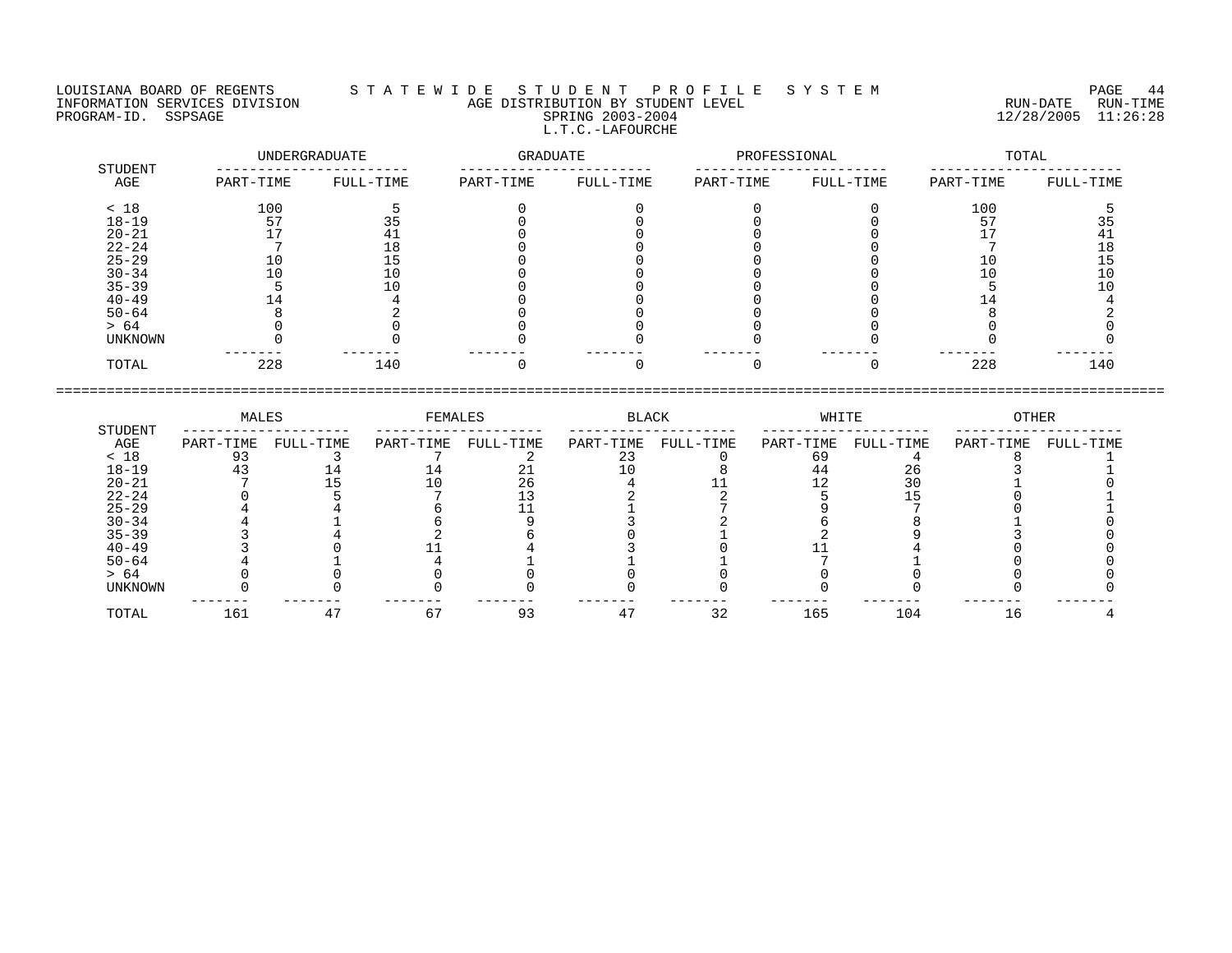LOUISIANA BOARD OF REGENTS S T A T E W I D E S T U D E N T P R O F I L E S Y S T E M PAGE 45 INFORMATION SERVICES DIVISION AGE DISTRIBUTION BY STUDENT LEVEL RUN-DATE RUN-TIME NEORMATION SERVICES DIVISION CONSUMING THE CONSUMING AGE DISTRIBUTION BY STUDENT LEVEL CONSUMING THE RUN-DATE RUN<br>PROGRAM-ID. SSPSAGE SPRING 2003-2004 SPRING 2003-2004 2003-2004 2003-2004 L.T.C.-LAMAR SALTER

| STUDENT        |           | UNDERGRADUATE | GRADUATE  |           | PROFESSIONAL |           |           | TOTAL     |
|----------------|-----------|---------------|-----------|-----------|--------------|-----------|-----------|-----------|
| AGE            | PART-TIME | FULL-TIME     | PART-TIME | FULL-TIME | PART-TIME    | FULL-TIME | PART-TIME | FULL-TIME |
| < 18           | 14        |               |           |           |              |           | 14        |           |
| $18 - 19$      |           |               |           |           |              |           |           |           |
| $20 - 21$      |           | 26            |           |           |              |           |           | 26        |
| $22 - 24$      |           | 24            |           |           |              |           |           | 24        |
| $25 - 29$      |           | 34            |           |           |              |           |           | 34        |
| $30 - 34$      |           | 20            |           |           |              |           |           | 20        |
| $35 - 39$      |           |               |           |           |              |           |           |           |
| $40 - 49$      |           | 22            |           |           |              |           |           | 22        |
| $50 - 64$      |           |               |           |           |              |           |           | 10        |
| > 64           |           |               |           |           |              |           |           |           |
| <b>UNKNOWN</b> |           |               |           |           |              |           |           |           |
| TOTAL          |           | 169           |           |           |              |           | 81        | 169       |

|           | MALES     |           | FEMALES   |           | BLACK     |           | WHITE     |           | <b>OTHER</b> |           |
|-----------|-----------|-----------|-----------|-----------|-----------|-----------|-----------|-----------|--------------|-----------|
| STUDENT   |           |           |           |           |           |           |           |           |              |           |
| AGE       | PART-TIME | FULL-TIME | PART-TIME | FULL-TIME | PART-TIME | FULL-TIME | PART-TIME | FULL-TIME | PART-TIME    | FULL-TIME |
| < 18      |           |           |           |           |           |           |           |           |              |           |
| $18 - 19$ |           |           |           |           |           |           |           |           |              |           |
| $20 - 21$ |           |           |           |           |           |           |           |           |              |           |
| $22 - 24$ |           |           |           |           |           |           |           |           |              |           |
| $25 - 29$ |           |           |           |           |           |           |           |           |              |           |
| $30 - 34$ |           |           |           |           |           |           |           |           |              |           |
| $35 - 39$ |           |           |           |           |           |           |           |           |              |           |
| $40 - 49$ |           |           |           |           |           |           |           |           |              |           |
| $50 - 64$ |           |           |           |           |           |           |           |           |              |           |
| > 64      |           |           |           |           |           |           |           |           |              |           |
| UNKNOWN   |           |           |           |           |           |           |           |           |              |           |
| TOTAL     |           |           | -41       | 112       | 14        | 32        | 58        | 119       |              |           |

====================================================================================================================================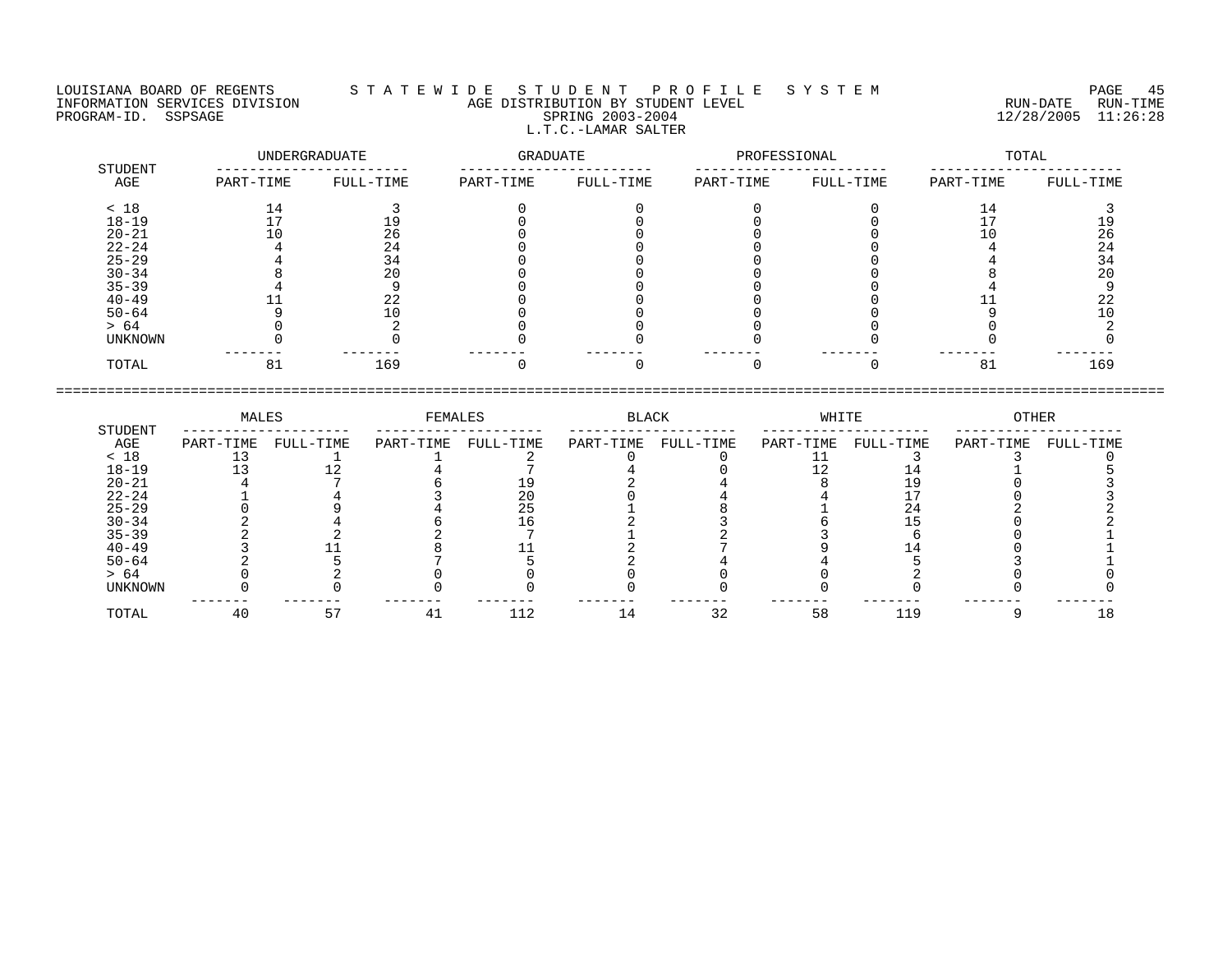#### LOUISIANA BOARD OF REGENTS S T A T E W I D E S T U D E N T P R O F I L E S Y S T E M PAGE 46 INFORMATION SERVICES DIVISION AGE DISTRIBUTION BY STUDENT LEVEL RUN-DATE RUN-TIME ENGENIE SOMETHOUS DERVICES DIVISION CONTRACT TO AGE DISTRIBUTION BY STUDENT LEVEL CONTRACTION SERVICES DIVISION<br>PROGRAM-ID. SSPSAGE SPRING 2003-2004 SPRING 2003-2004 2003-2004 12/28/2005 11:26:28 L.T.C.-MANSFIELD

| STUDENT   | UNDERGRADUATE |           | GRADUATE  |           | PROFESSIONAL |           | TOTAL     |           |
|-----------|---------------|-----------|-----------|-----------|--------------|-----------|-----------|-----------|
| AGE       | PART-TIME     | FULL-TIME | PART-TIME | FULL-TIME | PART-TIME    | FULL-TIME | PART-TIME | FULL-TIME |
| < 18      |               |           |           |           |              |           |           |           |
| $18 - 19$ |               | 19        |           |           |              |           |           |           |
| $20 - 21$ |               |           |           |           |              |           |           |           |
| $22 - 24$ |               | 12        |           |           |              |           |           |           |
| $25 - 29$ |               | 18        |           |           |              |           |           | 18        |
| $30 - 34$ |               |           |           |           |              |           |           |           |
| $35 - 39$ |               |           |           |           |              |           |           |           |
| $40 - 49$ |               |           |           |           |              |           |           |           |
| $50 - 64$ |               |           |           |           |              |           |           |           |
| > 64      |               |           |           |           |              |           |           |           |
| UNKNOWN   |               |           |           |           |              |           |           |           |
| TOTAL     | 24            | 87        |           |           |              |           | 24        | 87        |

|           | MALES     |           | FEMALES   |           | BLACK     |           | WHITE     |           | OTHER     |           |
|-----------|-----------|-----------|-----------|-----------|-----------|-----------|-----------|-----------|-----------|-----------|
| STUDENT   |           |           |           |           |           |           |           |           |           |           |
| AGE       | PART-TIME | FULL-TIME | PART-TIME | FULL-TIME | PART-TIME | FULL-TIME | PART-TIME | FULL-TIME | PART-TIME | FULL-TIME |
| < 18      |           |           |           |           |           |           |           |           |           |           |
| $18 - 19$ |           |           |           |           |           |           |           |           |           |           |
| $20 - 21$ |           |           |           |           |           |           |           |           |           |           |
| $22 - 24$ |           |           |           |           |           |           |           |           |           |           |
| $25 - 29$ |           |           |           |           |           |           |           |           |           |           |
| $30 - 34$ |           |           |           |           |           |           |           |           |           |           |
| $35 - 39$ |           |           |           |           |           |           |           |           |           |           |
| $40 - 49$ |           |           |           |           |           |           |           |           |           |           |
| $50 - 64$ |           |           |           |           |           |           |           |           |           |           |
| > 64      |           |           |           |           |           |           |           |           |           |           |
| UNKNOWN   |           |           |           |           |           |           |           |           |           |           |
|           |           |           |           |           |           |           |           |           |           |           |
| TOTAL     |           |           |           | 70        |           | 44        | 14        | 39        |           |           |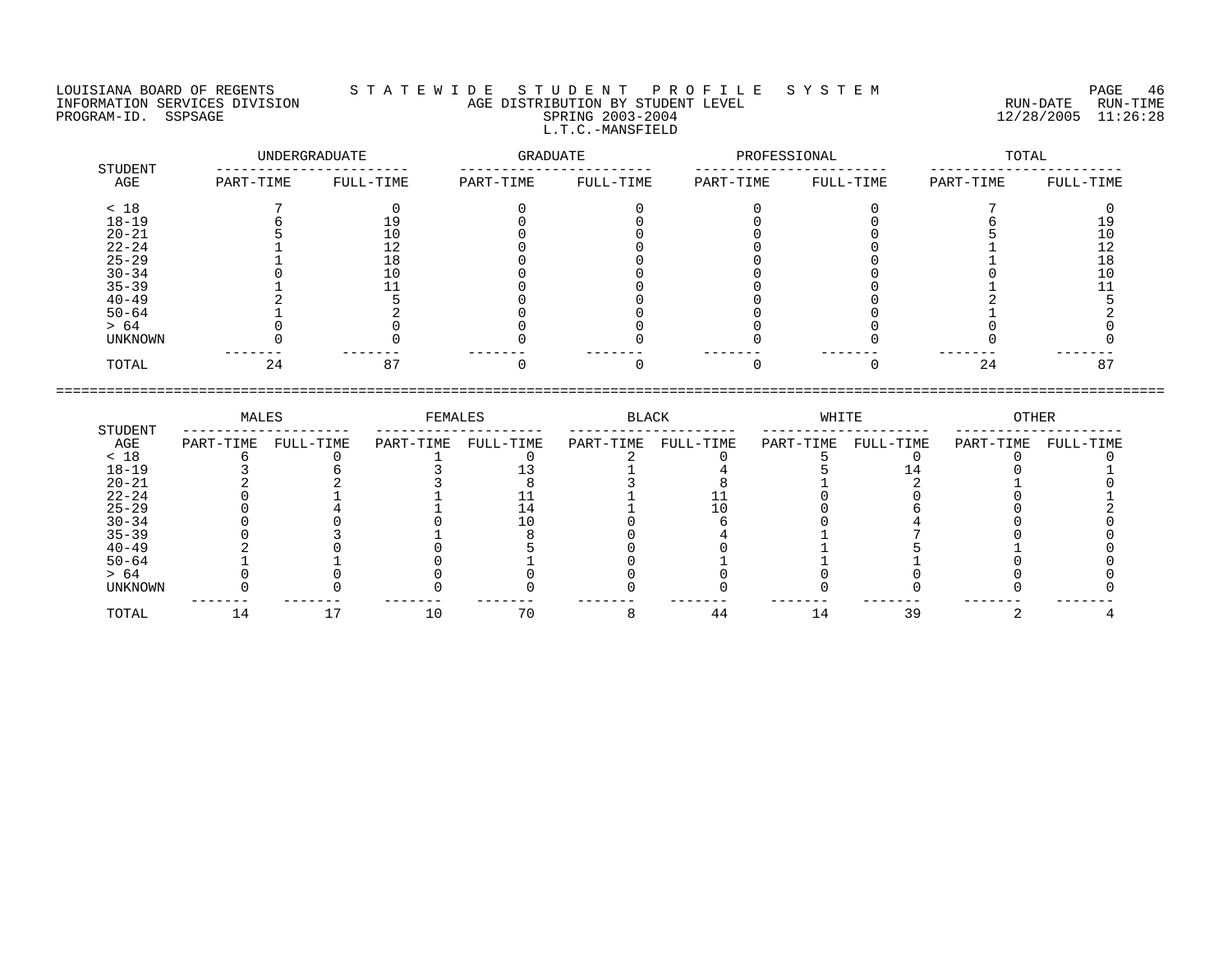### LOUISIANA BOARD OF REGENTS S T A T E W I D E S T U D E N T P R O F I L E S Y S T E M PAGE 47 INFORMATION SERVICES DIVISION AGE DISTRIBUTION BY STUDENT LEVEL RUN-DATE RUN-TIME NEORMATION SERVICES DIVISION CONSULTATION AGE DISTRIBUTION BY STUDENT LEVEL CONSULTATION SERVICES DIVISION CON<br>PROGRAM-ID. SSPSAGE SPRING 2003-2004 SPRING 2003-2004 2003-2004 12/28/2005 11:26:28 L.T.C.-MORGAN SMITH

| STUDENT   | UNDERGRADUATE |           | GRADUATE  |           | PROFESSIONAL |           | TOTAL     |           |
|-----------|---------------|-----------|-----------|-----------|--------------|-----------|-----------|-----------|
| AGE       | PART-TIME     | FULL-TIME | PART-TIME | FULL-TIME | PART-TIME    | FULL-TIME | PART-TIME | FULL-TIME |
| < 18      | 31            |           |           |           |              |           | 31        |           |
| $18 - 19$ | 28            |           |           |           |              |           | 28        |           |
| $20 - 21$ |               | 19        |           |           |              |           |           | 19        |
| $22 - 24$ |               |           |           |           |              |           |           |           |
| $25 - 29$ |               | Lб        |           |           |              |           |           |           |
| $30 - 34$ |               |           |           |           |              |           |           |           |
| $35 - 39$ |               |           |           |           |              |           |           |           |
| $40 - 49$ |               |           |           |           |              |           |           |           |
| $50 - 64$ |               |           |           |           |              |           |           |           |
| > 64      |               |           |           |           |              |           |           |           |
| UNKNOWN   |               |           |           |           |              |           |           |           |
| TOTAL     | 76            | 75        |           |           |              |           | 76        | 75        |

|           | MALES     |           | FEMALES   |           | BLACK     |           | WHITE     |           | OTHER     |           |
|-----------|-----------|-----------|-----------|-----------|-----------|-----------|-----------|-----------|-----------|-----------|
| STUDENT   |           |           |           |           |           |           |           |           |           |           |
| AGE       | PART-TIME | FULL-TIME | PART-TIME | FULL-TIME | PART-TIME | FULL-TIME | PART-TIME | FULL-TIME | PART-TIME | FULL-TIME |
| < 18      | 2 በ       |           |           |           |           |           | 24        |           |           |           |
| $18 - 19$ |           |           |           |           |           |           | 20        |           |           |           |
| $20 - 21$ |           |           |           |           |           |           |           |           |           |           |
| $22 - 24$ |           |           |           |           |           |           |           |           |           |           |
| $25 - 29$ |           |           |           |           |           |           |           |           |           |           |
| $30 - 34$ |           |           |           |           |           |           |           |           |           |           |
| $35 - 39$ |           |           |           |           |           |           |           |           |           |           |
| $40 - 49$ |           |           |           |           |           |           |           |           |           |           |
| $50 - 64$ |           |           |           |           |           |           |           |           |           |           |
| > 64      |           |           |           |           |           |           |           |           |           |           |
| UNKNOWN   |           |           |           |           |           |           |           |           |           |           |
|           |           |           |           |           |           |           |           |           |           |           |
| TOTAL     |           | 18        | 29        | 57        | 16        | 12        | 60        | 63        |           |           |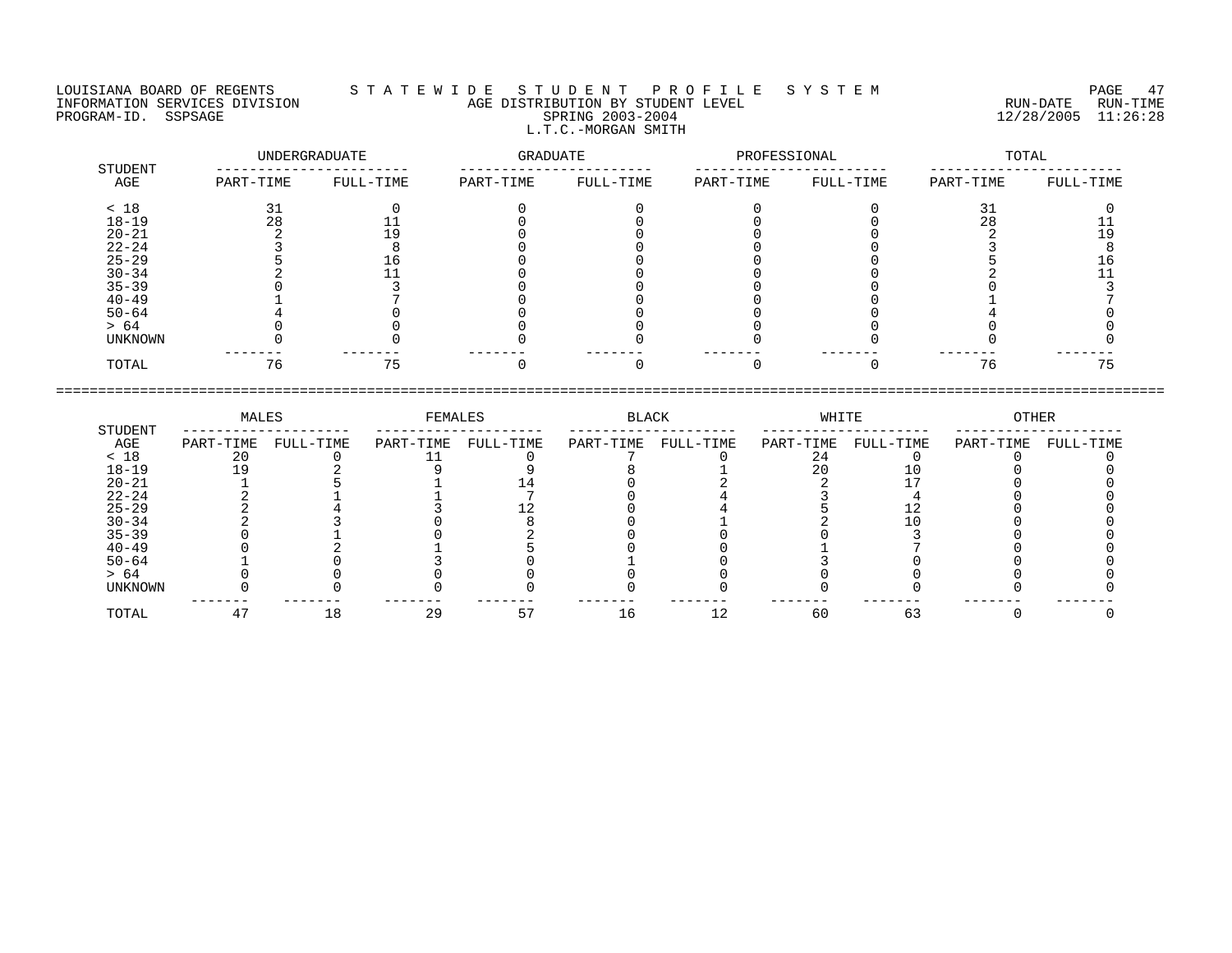#### LOUISIANA BOARD OF REGENTS S T A T E W I D E S T U D E N T P R O F I L E S Y S T E M PAGE 48 INFORMATION SERVICES DIVISION AGE DISTRIBUTION BY STUDENT LEVEL RUN-DATE RUN-TIME ENGENIER PORT AGE DISTRIBUTION BY STUDENT LEVEL<br>PROGRAM-ID. SSPSAGE RUN-TIME RUN-TIME SPRING 2003-2004 SPRING 2003-2004 12/28/2005 11:26:28 L.T.C.-NATCHITOCHES

|                | UNDERGRADUATE |           | GRADUATE  |           | PROFESSIONAL |           | TOTAL     |           |
|----------------|---------------|-----------|-----------|-----------|--------------|-----------|-----------|-----------|
| STUDENT<br>AGE | PART-TIME     | FULL-TIME | PART-TIME | FULL-TIME | PART-TIME    | FULL-TIME | PART-TIME | FULL-TIME |
| < 18           | 53            |           |           |           |              |           | 53        |           |
| $18 - 19$      | 30            | 32        |           |           |              |           | 30        | 32        |
| $20 - 21$      |               | 33        |           |           |              |           |           | 33        |
| $22 - 24$      |               | 29        |           |           |              |           |           | 29        |
| $25 - 29$      | 33            | 37        |           |           |              |           | 33        | 37        |
| $30 - 34$      | 12            |           |           |           |              |           | ⊥∠        |           |
| $35 - 39$      | 15            |           |           |           |              |           | 15        |           |
| $40 - 49$      | 24            | 16        |           |           |              |           | 24        |           |
| $50 - 64$      | 23            |           |           |           |              |           | 23        |           |
| > 64           |               |           |           |           |              |           |           |           |
| UNKNOWN        |               |           |           |           |              |           |           |           |
| TOTAL          | 212           | 186       |           |           |              |           | 212       | 186       |

|           | MALES     |           | FEMALES   |           | BLACK     |           | WHITE     |           | OTHER     |           |
|-----------|-----------|-----------|-----------|-----------|-----------|-----------|-----------|-----------|-----------|-----------|
| STUDENT   |           |           |           |           |           |           |           |           |           |           |
| AGE       | PART-TIME | FULL-TIME | PART-TIME | FULL-TIME | PART-TIME | FULL-TIME | PART-TIME | FULL-TIME | PART-TIME | FULL-TIME |
| < 18      | 28        |           | 25        |           |           |           |           |           |           |           |
| $18 - 19$ |           |           |           | 20        |           |           |           |           |           |           |
| $20 - 21$ |           |           |           | 22        |           |           |           |           |           |           |
| $22 - 24$ |           |           |           |           |           |           |           |           |           |           |
| $25 - 29$ |           |           |           |           |           | 19        |           |           |           |           |
| $30 - 34$ |           |           |           |           |           |           |           |           |           |           |
| $35 - 39$ |           |           |           |           |           |           |           |           |           |           |
| $40 - 49$ |           |           |           |           |           |           |           |           |           |           |
| $50 - 64$ |           |           |           |           |           |           |           |           |           |           |
| > 64      |           |           |           |           |           |           |           |           |           |           |
| UNKNOWN   |           |           |           |           |           |           |           |           |           |           |
| TOTAL     |           | 62        | 117       | 124       | 99        | 87        | 92        |           | 21        |           |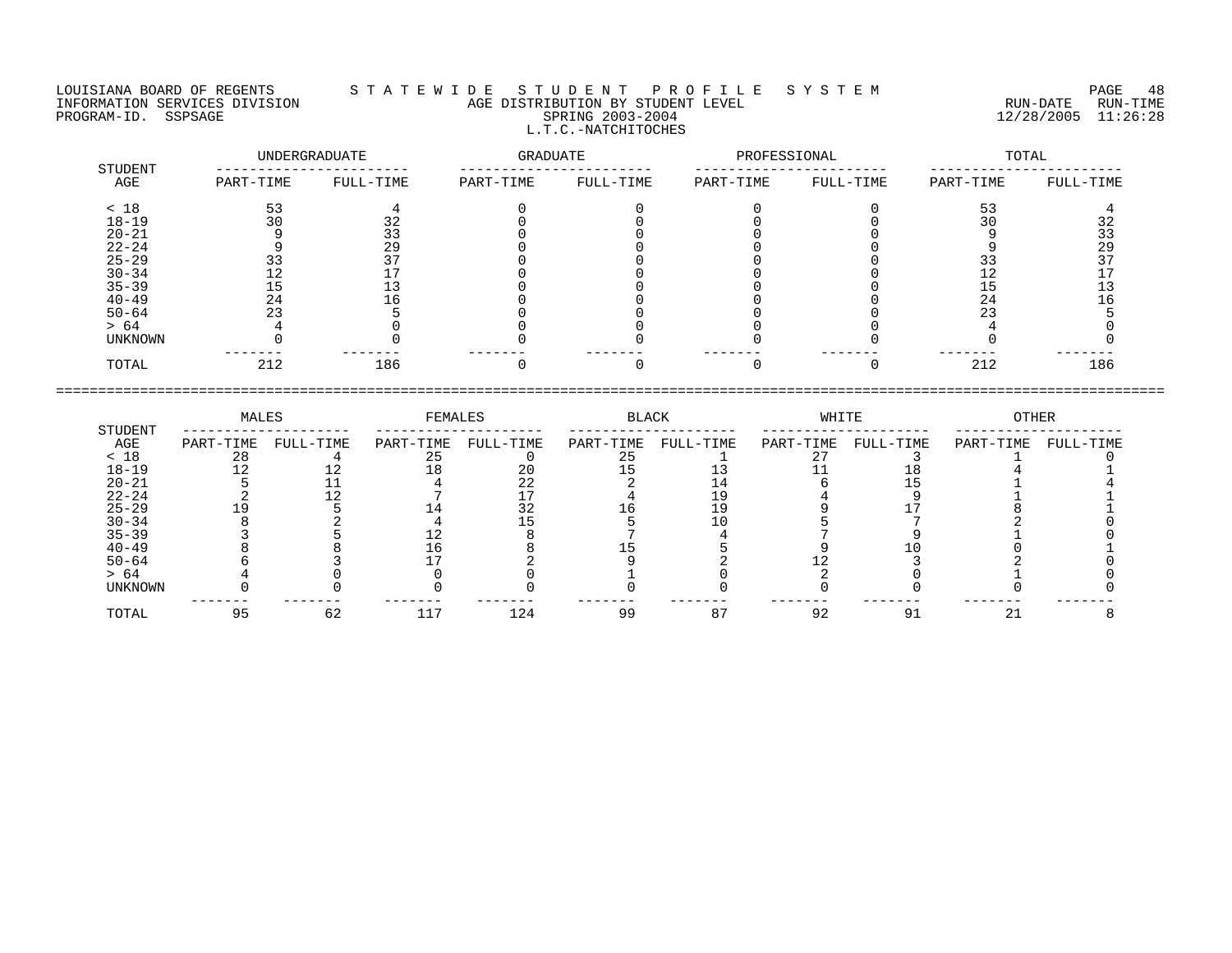#### LOUISIANA BOARD OF REGENTS S T A T E W I D E S T U D E N T P R O F I L E S Y S T E M PAGE 49 INFORMATION SERVICES DIVISION AGE DISTRIBUTION BY STUDENT LEVEL RUN-DATE RUN-TIME PROGRAM-ID. SSPSAGE SPRING 2003-2004 12/28/2005 11:26:28 L.T.C.-NORTH CENTRAL

|                | UNDERGRADUATE |           | GRADUATE  |           | PROFESSIONAL |           | TOTAL     |           |
|----------------|---------------|-----------|-----------|-----------|--------------|-----------|-----------|-----------|
| STUDENT<br>AGE | PART-TIME     | FULL-TIME | PART-TIME | FULL-TIME | PART-TIME    | FULL-TIME | PART-TIME | FULL-TIME |
| < 18           | 16            | 14        |           |           |              |           | 16        | 14        |
| $18 - 19$      |               |           |           |           |              |           |           |           |
| $20 - 21$      |               |           |           |           |              |           |           |           |
| $22 - 24$      |               | 20        |           |           |              |           |           | 20        |
| $25 - 29$      |               |           |           |           |              |           |           |           |
| $30 - 34$      |               | 22        |           |           |              |           |           | 22        |
| $35 - 39$      |               |           |           |           |              |           |           |           |
| $40 - 49$      | ᆠᆠ            |           |           |           |              |           |           |           |
| $50 - 64$      | 14            |           |           |           |              |           | -4        |           |
| > 64           |               |           |           |           |              |           |           |           |
| UNKNOWN        |               |           |           |           |              |           |           |           |
| TOTAL          | 65            | 109       |           |           |              |           | 65        | 109       |

|           | MALES     |           | FEMALES   |           | BLACK     |           | WHITE     |           | OTHER     |           |
|-----------|-----------|-----------|-----------|-----------|-----------|-----------|-----------|-----------|-----------|-----------|
| STUDENT   |           |           |           |           |           |           |           |           |           |           |
| AGE       | PART-TIME | FULL-TIME | PART-TIME | FULL-TIME | PART-TIME | FULL-TIME | PART-TIME | FULL-TIME | PART-TIME | FULL-TIME |
| < 18      |           |           |           |           |           |           |           |           |           |           |
| $18 - 19$ |           |           |           |           |           |           |           |           |           |           |
| $20 - 21$ |           |           |           |           |           |           |           |           |           |           |
| $22 - 24$ |           |           |           |           |           |           |           |           |           |           |
| $25 - 29$ |           |           |           |           |           |           |           |           |           |           |
| $30 - 34$ |           |           |           |           |           |           |           |           |           |           |
| $35 - 39$ |           |           |           |           |           |           |           |           |           |           |
| $40 - 49$ |           |           |           |           |           |           |           |           |           |           |
| $50 - 64$ |           |           |           |           |           |           |           |           |           |           |
| > 64      |           |           |           |           |           |           |           |           |           |           |
| UNKNOWN   |           |           |           |           |           |           |           |           |           |           |
|           |           |           |           |           |           |           |           |           |           |           |
| TOTAL     | 20        | 23        | 45        | 86        | 28        | 55        | 36        | 54        |           |           |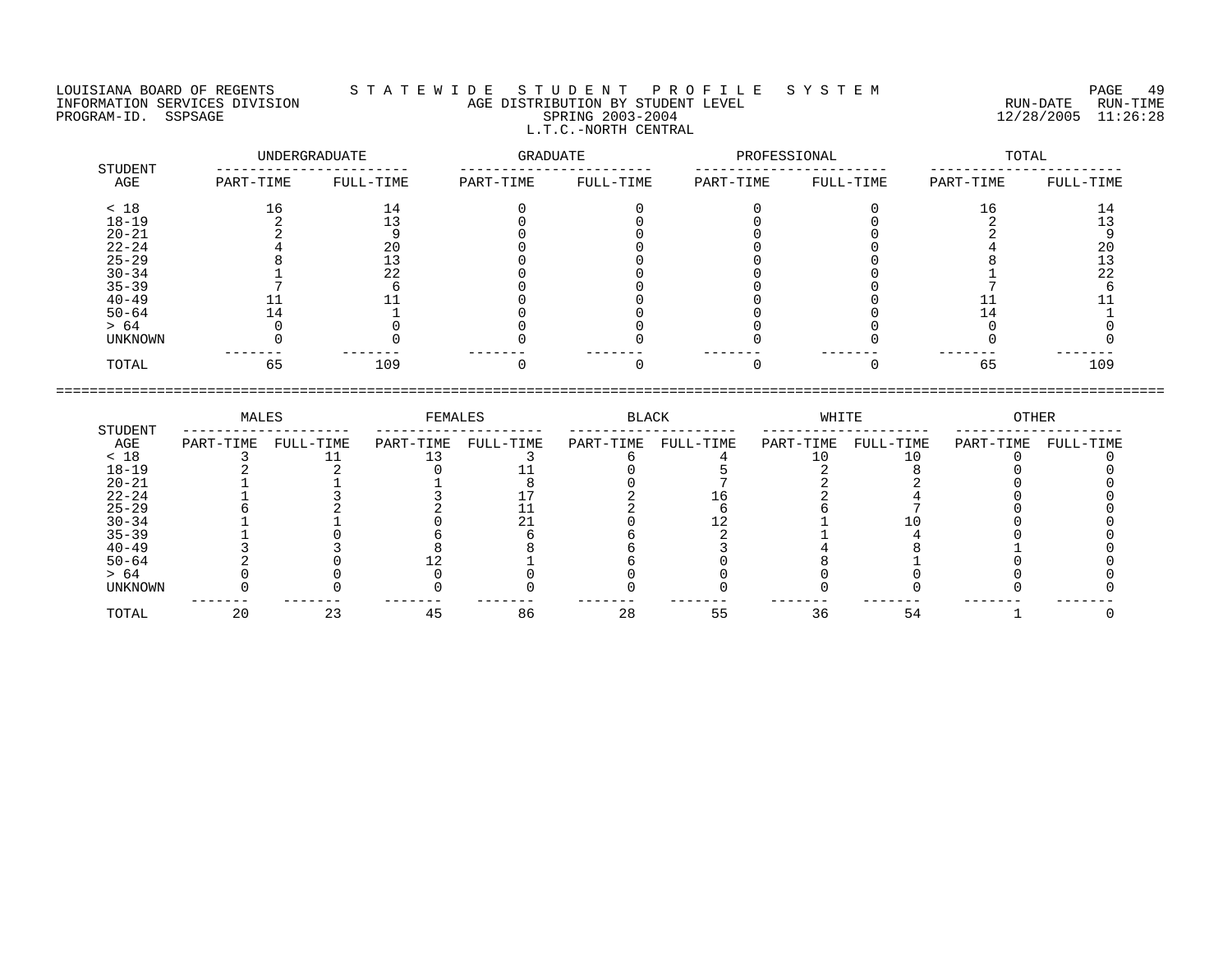#### LOUISIANA BOARD OF REGENTS S T A T E W I D E S T U D E N T P R O F I L E S Y S T E M PAGE 50 INFORMATION SERVICES DIVISION AGE DISTRIBUTION BY STUDENT LEVEL RUN-DATE RUN-TIME ENGENIE SERVICES DIVISION CONTROLLER TO AGE DISTRIBUTION BY STUDENT LEVEL CONTROLLER TO THE RUN-DATE RUN-TIME<br>PROGRAM-ID. SSPSAGE SPRING 2003-2004 SPRING 2003-2004 L.T.C.-NORTHEAST

|                | UNDERGRADUATE |           | GRADUATE  |           | PROFESSIONAL |           | TOTAL     |           |
|----------------|---------------|-----------|-----------|-----------|--------------|-----------|-----------|-----------|
| STUDENT<br>AGE | PART-TIME     | FULL-TIME | PART-TIME | FULL-TIME | PART-TIME    | FULL-TIME | PART-TIME | FULL-TIME |
| < 18           | 58            |           |           |           |              |           | 58        |           |
| $18 - 19$      | 34            | 20        |           |           |              |           | 34        | 20        |
| $20 - 21$      |               | 15        |           |           |              |           |           |           |
| $22 - 24$      | 22            | 19        |           |           |              |           | 22        | 19        |
| $25 - 29$      | 27            | 29        |           |           |              |           | つワ        | 29        |
| $30 - 34$      |               |           |           |           |              |           |           |           |
| $35 - 39$      | 18            |           |           |           |              |           | 18        |           |
| $40 - 49$      | 23            |           |           |           |              |           | 23        |           |
| $50 - 64$      |               |           |           |           |              |           |           |           |
| > 64           |               |           |           |           |              |           |           |           |
| UNKNOWN        |               |           |           |           |              |           |           |           |
| TOTAL          | 219           | 109       |           |           |              |           | 219       | 109       |

|           | MALES     |           | FEMALES   |           | BLACK     |           | WHITE     |           | OTHER     |           |
|-----------|-----------|-----------|-----------|-----------|-----------|-----------|-----------|-----------|-----------|-----------|
| STUDENT   |           |           |           |           |           |           |           |           |           |           |
| AGE       | PART-TIME | FULL-TIME | PART-TIME | FULL-TIME | PART-TIME | FULL-TIME | PART-TIME | FULL-TIME | PART-TIME | FULL-TIME |
| < 18      |           |           |           |           |           |           |           |           |           |           |
| $18 - 19$ |           |           |           |           |           |           |           |           |           |           |
| $20 - 21$ |           |           |           |           |           |           |           |           |           |           |
| $22 - 24$ |           |           |           |           |           |           |           |           |           |           |
| $25 - 29$ |           |           |           |           |           |           |           |           |           |           |
| $30 - 34$ |           |           |           |           |           |           |           |           |           |           |
| $35 - 39$ |           |           |           |           |           |           |           |           |           |           |
| $40 - 49$ |           |           |           |           |           |           |           |           |           |           |
| $50 - 64$ |           |           |           |           |           |           |           |           |           |           |
| > 64      |           |           |           |           |           |           |           |           |           |           |
| UNKNOWN   |           |           |           |           |           |           |           |           |           |           |
| TOTAL     | 110       | 18        | 109       | 91        | 68        | 33        | 150       | 76        |           |           |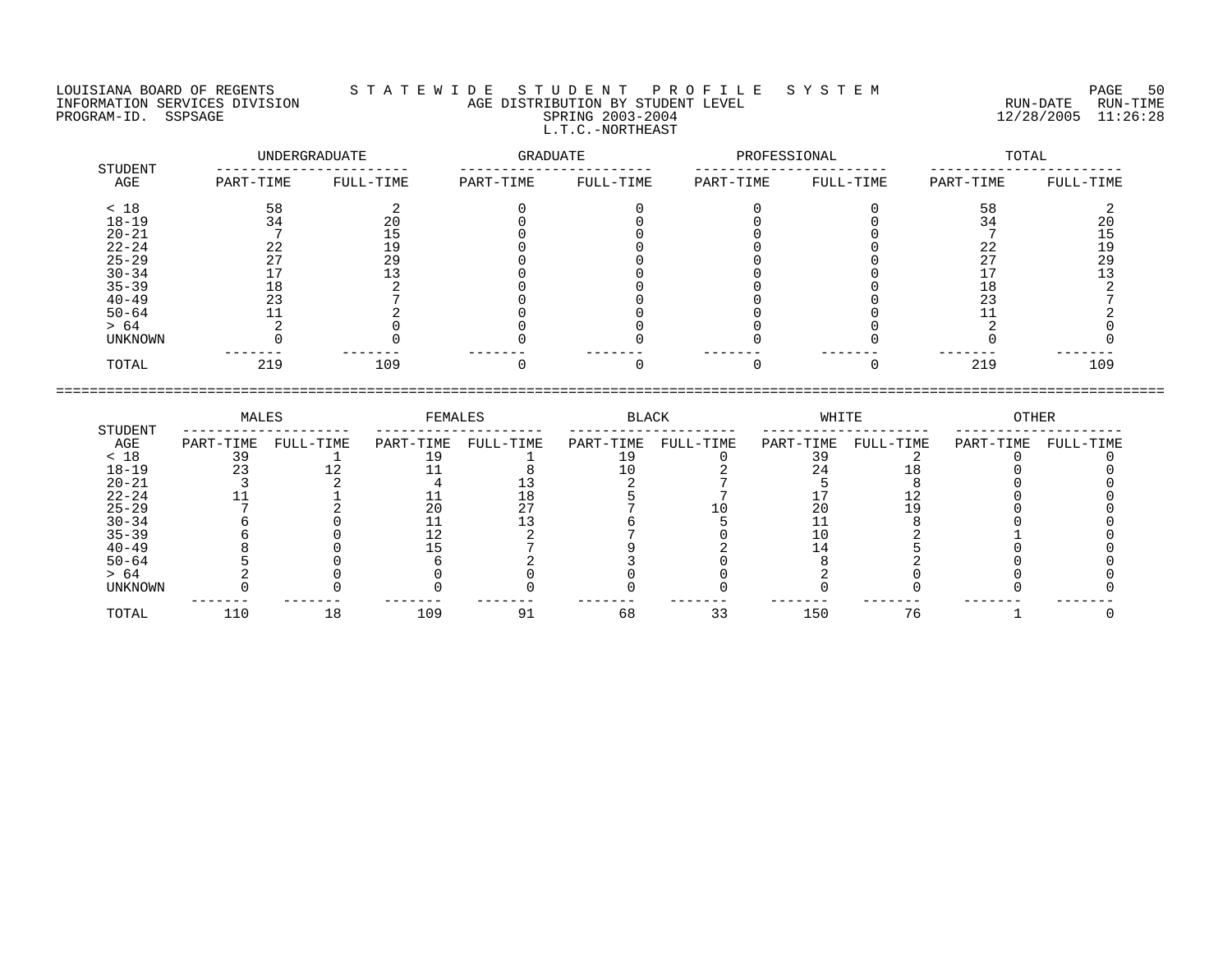LOUISIANA BOARD OF REGENTS S T A T E W I D E S T U D E N T P R O F I L E S Y S T E M PAGE 51 INFORMATION SERVICES DIVISION AGE DISTRIBUTION BY STUDENT LEVEL RUN-DATE RUN-TIME NEORMATION SERVICES DIVISION CONTRACTED AGE DISTRIBUTION BY STUDENT LEVEL CONTRACTION SERVICES DIVISION CONTRA<br>PROGRAM-ID. SSPSAGE SPRING 2003-2004 SPRING 2003-2004 2003-2004 12/28/2005 11:26:28 L.T.C.-NORTHWEST

| STUDENT   |           | UNDERGRADUATE | GRADUATE  |           | PROFESSIONAL |           |           | TOTAL     |
|-----------|-----------|---------------|-----------|-----------|--------------|-----------|-----------|-----------|
| AGE       | PART-TIME | FULL-TIME     | PART-TIME | FULL-TIME | PART-TIME    | FULL-TIME | PART-TIME | FULL-TIME |
| < 18      | 18        |               |           |           |              |           | 18        |           |
| $18 - 19$ |           |               |           |           |              |           |           |           |
| $20 - 21$ | 32        |               |           |           |              |           | 32        |           |
| $22 - 24$ | 38        |               |           |           |              |           | 38        |           |
| $25 - 29$ |           | 80            |           |           |              |           |           | 80        |
| $30 - 34$ | 22        |               |           |           |              |           | 22        | 61        |
| $35 - 39$ |           |               |           |           |              |           | ∠⊥        | 35        |
| $40 - 49$ |           |               |           |           |              |           | 47        |           |
| $50 - 64$ | 39        |               |           |           |              |           |           |           |
| > 64      |           |               |           |           |              |           |           |           |
| UNKNOWN   |           |               |           |           |              |           |           |           |
| TOTAL     | 294       | 470           |           |           |              |           | 294       | 470       |

====================================================================================================================================

|           | MALES     |           | FEMALES   |           | <b>BLACK</b> |           | WHITE     |           | <b>OTHER</b> |           |
|-----------|-----------|-----------|-----------|-----------|--------------|-----------|-----------|-----------|--------------|-----------|
| STUDENT   |           |           |           |           |              |           |           |           |              |           |
| AGE       | PART-TIME | FULL-TIME | PART-TIME | FULL-TIME | PART-TIME    | FULL-TIME | PART-TIME | FULL-TIME | PART-TIME    | FULL-TIME |
| < 18      |           |           |           |           |              |           |           |           |              |           |
| $18 - 19$ |           |           |           |           |              | 21        | 20        |           |              |           |
| $20 - 21$ |           |           |           | 30        |              | っヮ        |           |           |              |           |
| $22 - 24$ | 25        | 29        |           | 46        | 41           | 42        | 14        |           |              |           |
| $25 - 29$ | 29        |           |           |           | 26           | 44        |           |           |              |           |
| $30 - 34$ |           |           |           |           |              | 30        |           | 29        |              |           |
| $35 - 39$ |           |           |           | 22        |              |           | 10        | 26        |              |           |
| $40 - 49$ |           | 28        |           | 23        |              |           |           |           |              |           |
| $50 - 64$ |           |           |           |           |              |           | 20        |           |              |           |
| > 64      |           |           |           |           |              |           |           |           |              |           |
| UNKNOWN   |           |           |           |           |              |           |           |           |              |           |
| TOTAL     | 176       | 226       | 118       | 244       | 142          | 191       | 138       | 263       | 14           |           |
|           |           |           |           |           |              |           |           |           |              |           |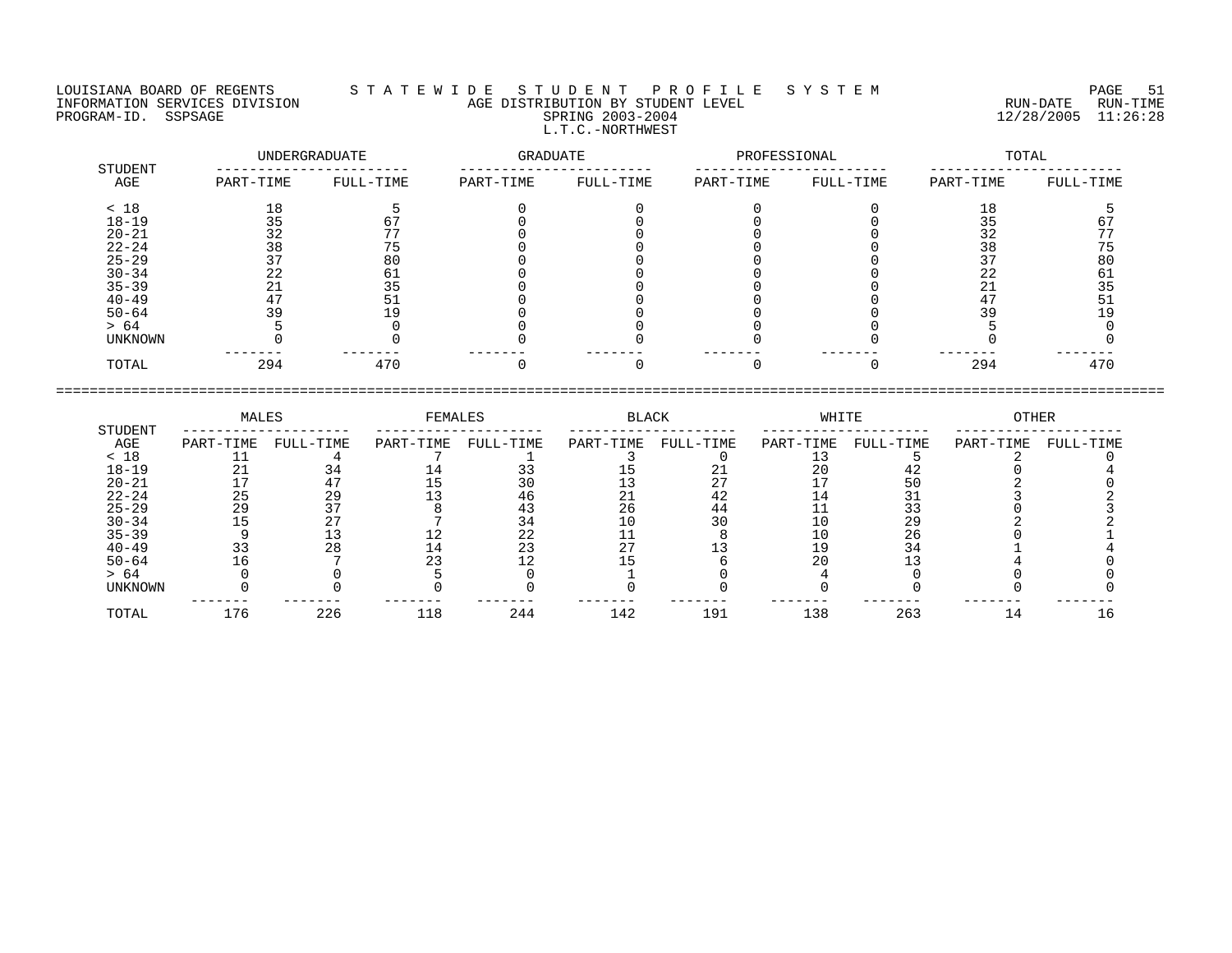LOUISIANA BOARD OF REGENTS S T A T E W I D E S T U D E N T P R O F I L E S Y S T E M PAGE 52 INFORMATION SERVICES DIVISION AGE DISTRIBUTION BY STUDENT LEVEL RUN-DATE RUN-TIME ENGENIER SERVICES DIVISION CONTROLLER TO AGE DISTRIBUTION BY STUDENT LEVEL CONTROLLER TO THE RUN-DATE RUN-TIME<br>PROGRAM-ID. SSPSAGE SPRING 2003-2004 SPRING 2003-2004 L.T.C.-OAKDALE

| STUDENT   |           | UNDERGRADUATE | GRADUATE  |           | PROFESSIONAL |           |           | TOTAL     |
|-----------|-----------|---------------|-----------|-----------|--------------|-----------|-----------|-----------|
| AGE       | PART-TIME | FULL-TIME     | PART-TIME | FULL-TIME | PART-TIME    | FULL-TIME | PART-TIME | FULL-TIME |
| < 18      |           |               |           |           |              |           |           |           |
| $18 - 19$ |           | 32            |           |           |              |           |           | 32        |
| $20 - 21$ |           | 33            |           |           |              |           |           | 33        |
| $22 - 24$ |           | 30            |           |           |              |           |           | 30        |
| $25 - 29$ |           |               |           |           |              |           |           | 31        |
| $30 - 34$ |           | 30            |           |           |              |           |           | 30        |
| $35 - 39$ |           | 26            |           |           |              |           |           | 26        |
| $40 - 49$ |           | 27            |           |           |              |           |           | 27        |
| $50 - 64$ |           |               |           |           |              |           |           |           |
| > 64      |           |               |           |           |              |           |           |           |
| UNKNOWN   |           |               |           |           |              |           |           |           |
| TOTAL     | 61        | 225           |           |           |              |           | 61        | 225       |

|           | MALES     |           | FEMALES   |           | <b>BLACK</b> |           | WHITE     |           | OTHER     |           |
|-----------|-----------|-----------|-----------|-----------|--------------|-----------|-----------|-----------|-----------|-----------|
| STUDENT   |           |           |           |           |              |           |           |           |           |           |
| AGE       | PART-TIME | FULL-TIME | PART-TIME | FULL-TIME | PART-TIME    | FULL-TIME | PART-TIME | FULL-TIME | PART-TIME | FULL-TIME |
| < 18      |           |           |           |           |              |           |           |           |           |           |
| $18 - 19$ |           |           |           |           |              |           |           |           |           |           |
| $20 - 21$ |           |           |           |           |              |           |           |           |           |           |
| $22 - 24$ |           |           |           |           |              |           |           |           |           |           |
| $25 - 29$ |           |           |           |           |              |           |           |           |           |           |
| $30 - 34$ |           |           |           |           |              |           |           |           |           |           |
| $35 - 39$ |           |           |           |           |              |           |           |           |           |           |
| $40 - 49$ |           |           |           |           |              |           |           |           |           |           |
| $50 - 64$ |           |           |           |           |              |           |           |           |           |           |
| > 64      |           |           |           |           |              |           |           |           |           |           |
| UNKNOWN   |           |           |           |           |              |           |           |           |           |           |
| TOTAL     | 28        | 111       |           | 114       |              | 88        | 39        | 104       |           |           |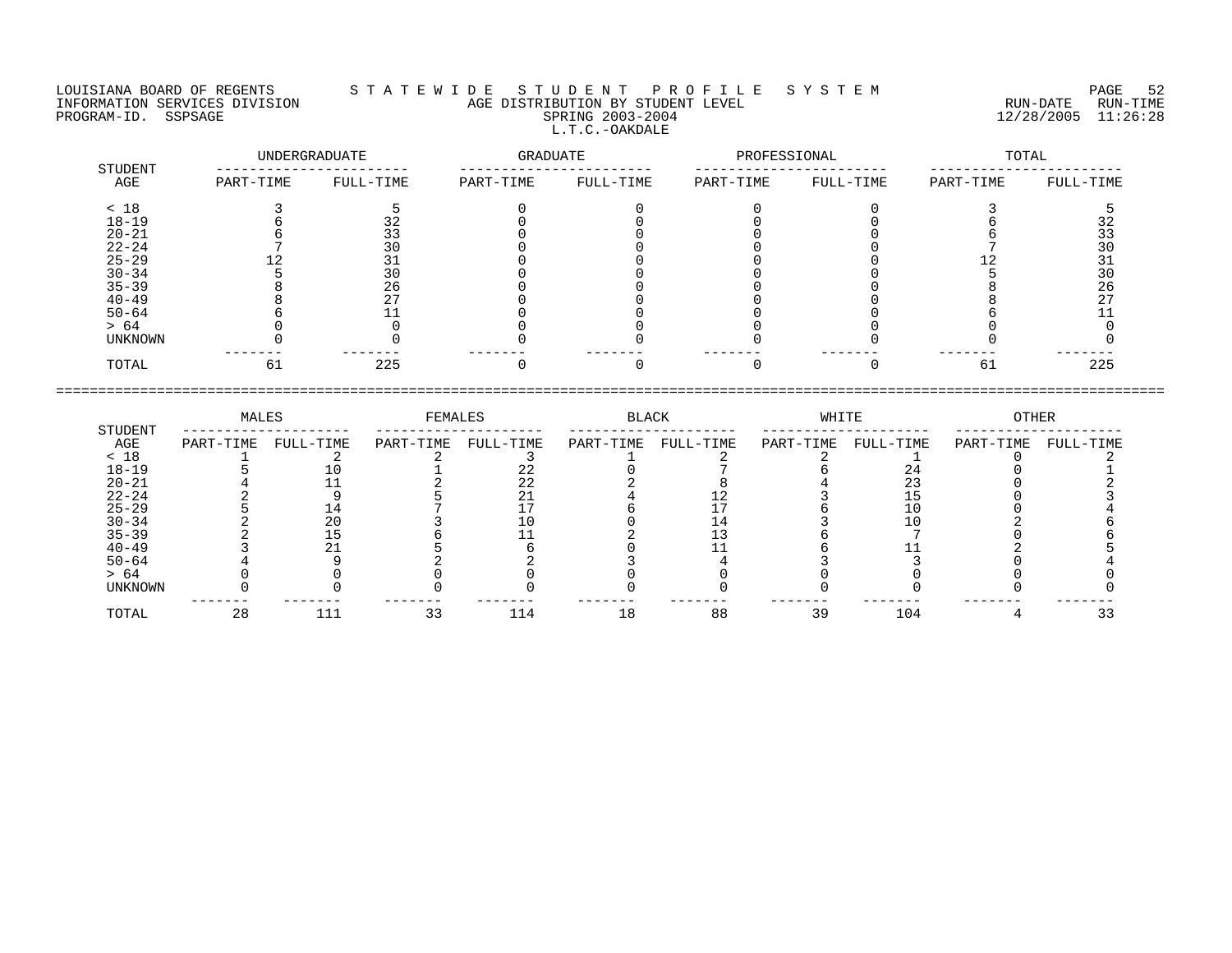#### LOUISIANA BOARD OF REGENTS S T A T E W I D E S T U D E N T P R O F I L E S Y S T E M PAGE 53 INFORMATION SERVICES DIVISION AGE DISTRIBUTION BY STUDENT LEVEL RUN-DATE RUN-TIME NEORMATION SERVICES DIVISION CONSUMING THE CONSUMING AGE DISTRIBUTION BY STUDENT LEVEL CONSUMING THE RUN-DATE RUN<br>PROGRAM-ID. SSPSAGE SPRING 2003-2004 SPRING 2003-2004 2003-2004 2003-2004 L.T.C.-RIVER PARISHES

| STUDENT   |           | UNDERGRADUATE | GRADUATE  |           | PROFESSIONAL |           | TOTAL     |           |  |
|-----------|-----------|---------------|-----------|-----------|--------------|-----------|-----------|-----------|--|
| AGE       | PART-TIME | FULL-TIME     | PART-TIME | FULL-TIME | PART-TIME    | FULL-TIME | PART-TIME | FULL-TIME |  |
| < 18      |           |               |           |           |              |           |           |           |  |
| $18 - 19$ | 14        | 57            |           |           |              |           | 14        |           |  |
| $20 - 21$ | 21        | 61            |           |           |              |           | 21        | 61        |  |
| $22 - 24$ | 22        | 29            |           |           |              |           | 22        | 29        |  |
| $25 - 29$ | 18        |               |           |           |              |           | 18        |           |  |
| $30 - 34$ |           |               |           |           |              |           |           |           |  |
| $35 - 39$ |           |               |           |           |              |           |           |           |  |
| $40 - 49$ |           |               |           |           |              |           |           |           |  |
| $50 - 64$ |           |               |           |           |              |           |           |           |  |
| > 64      |           |               |           |           |              |           |           |           |  |
| UNKNOWN   |           |               |           |           |              |           |           |           |  |
| TOTAL     | 115       | 195           |           |           |              |           | 115       | 195       |  |

| PART-TIME | FULL-TIME | PART-TIME    | FULL-TIME | PART-TIME     | FULL-TIME | PART-TIME   | FULL-TIME | PART-TIME    | FULL-TIME |
|-----------|-----------|--------------|-----------|---------------|-----------|-------------|-----------|--------------|-----------|
|           |           |              |           |               |           |             |           |              |           |
| 10        | 50        |              |           |               |           |             |           |              |           |
| 16        |           |              |           |               |           | 20          | 46        |              |           |
|           |           |              |           |               |           |             |           |              |           |
|           |           |              |           |               |           |             |           |              |           |
|           |           |              |           |               |           |             |           |              |           |
|           |           |              |           |               |           |             |           |              |           |
|           |           |              |           |               |           |             |           |              |           |
|           |           |              |           |               |           |             |           |              |           |
|           |           |              |           |               |           |             |           |              |           |
|           |           |              |           |               |           |             |           |              |           |
|           |           |              |           |               |           |             |           |              |           |
|           |           | MALES<br>128 | 42        | FEMALES<br>67 |           | BLACK<br>72 | 80        | WHITE<br>122 | OTHER     |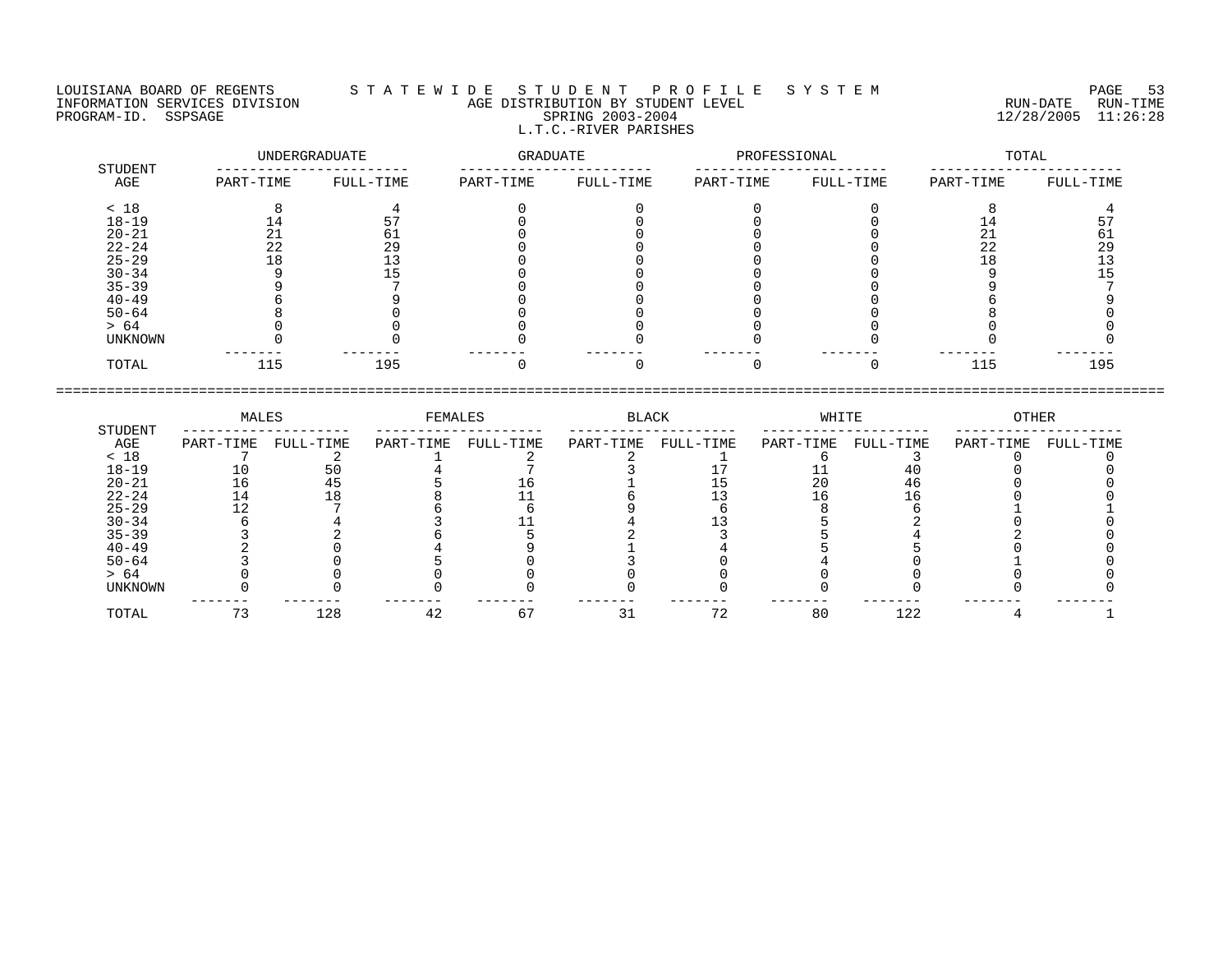LOUISIANA BOARD OF REGENTS S T A T E W I D E S T U D E N T P R O F I L E S Y S T E M PAGE 54 INFORMATION SERVICES DIVISION AGE DISTRIBUTION BY STUDENT LEVEL RUN-DATE RUN-TIME NEORMATION SERVICES DIVISION CONSUMING THE CONSUMING AGE DISTRIBUTION BY STUDENT LEVEL CONSUMING THE RUN-DATE RUN<br>PROGRAM-ID. SSPSAGE SPRING 2003-2004 SPRING 2003-2004 2003-2004 2003-2004 L.T.C.-RUSTON

| STUDENT        |           | UNDERGRADUATE | GRADUATE  |           | PROFESSIONAL |           |           | TOTAL     |
|----------------|-----------|---------------|-----------|-----------|--------------|-----------|-----------|-----------|
| AGE            | PART-TIME | FULL-TIME     | PART-TIME | FULL-TIME | PART-TIME    | FULL-TIME | PART-TIME | FULL-TIME |
| < 18           |           |               |           |           |              |           |           |           |
| $18 - 19$      |           |               |           |           |              |           |           |           |
| $20 - 21$      |           | 32            |           |           |              |           |           | 32        |
| $22 - 24$      |           | 29            |           |           |              |           |           | 29        |
| $25 - 29$      |           | - 8           |           |           |              |           |           | ∣ດ        |
| $30 - 34$      |           |               |           |           |              |           |           |           |
| $35 - 39$      |           |               |           |           |              |           |           |           |
| $40 - 49$      |           |               |           |           |              |           |           |           |
| $50 - 64$      |           |               |           |           |              |           |           |           |
| > 64           |           |               |           |           |              |           |           |           |
| <b>UNKNOWN</b> |           |               |           |           |              |           |           |           |
| TOTAL          | 19        | 142           |           |           |              |           | 19        | 142       |

====================================================================================================================================

|                | MALES     |           | FEMALES   |           | <b>BLACK</b> |           | WHITE     |           | OTHER     |           |
|----------------|-----------|-----------|-----------|-----------|--------------|-----------|-----------|-----------|-----------|-----------|
| STUDENT<br>AGE | PART-TIME | FULL-TIME | PART-TIME | FULL-TIME | PART-TIME    | FULL-TIME | PART-TIME | FULL-TIME | PART-TIME | FULL-TIME |
| < 18           |           |           |           |           |              |           |           |           |           |           |
| $18 - 19$      |           |           |           |           |              |           |           |           |           |           |
| $20 - 21$      |           |           |           |           |              |           |           |           |           |           |
| $22 - 24$      |           |           |           |           |              |           |           |           |           |           |
| $25 - 29$      |           |           |           |           |              |           |           |           |           |           |
| $30 - 34$      |           |           |           |           |              |           |           |           |           |           |
| $35 - 39$      |           |           |           |           |              |           |           |           |           |           |
| $40 - 49$      |           |           |           |           |              |           |           |           |           |           |
| $50 - 64$      |           |           |           |           |              |           |           |           |           |           |
| > 64           |           |           |           |           |              |           |           |           |           |           |
| UNKNOWN        |           |           |           |           |              |           |           |           |           |           |
| TOTAL          |           | י כ       |           | 85        |              |           | 12        | 66        |           |           |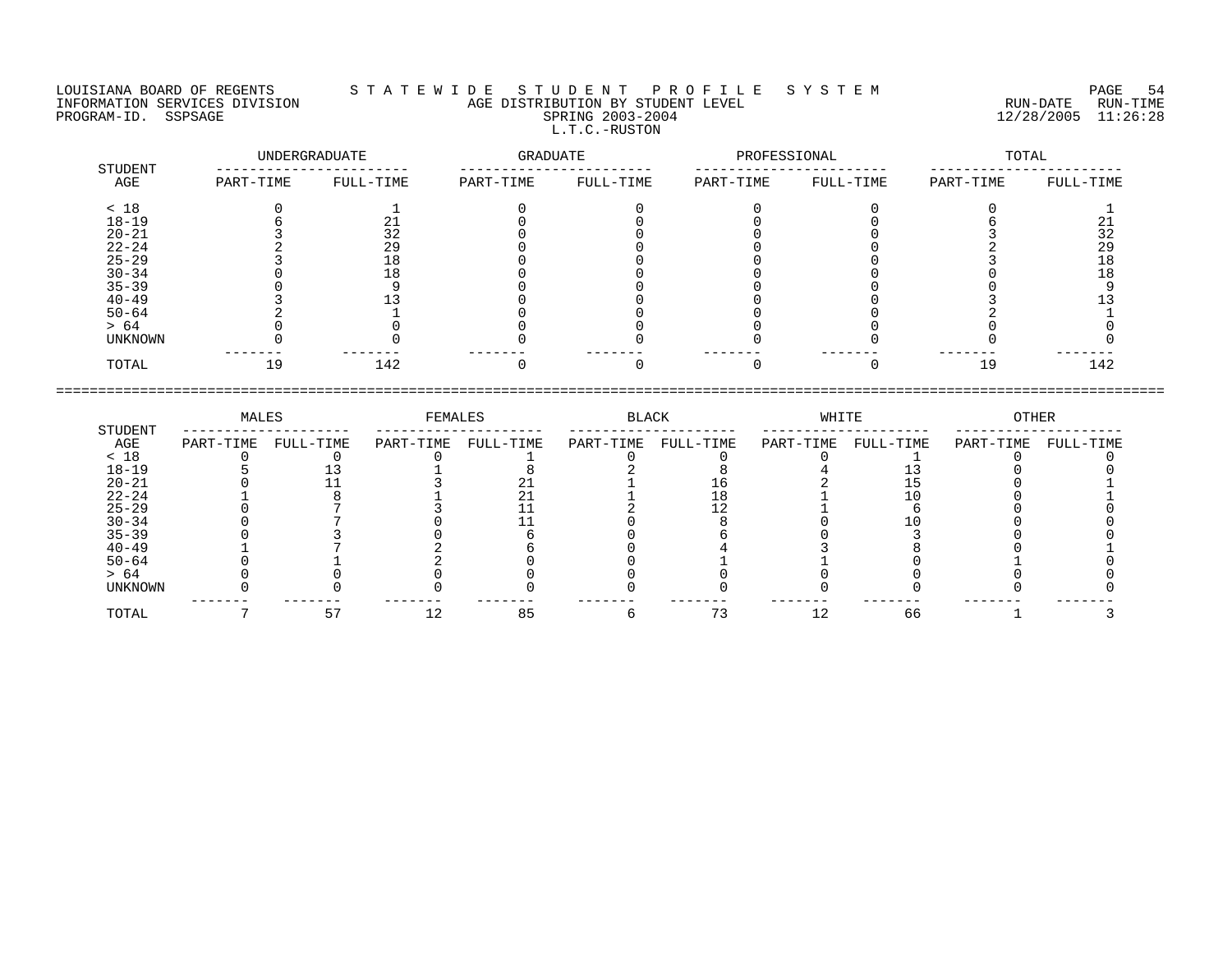LOUISIANA BOARD OF REGENTS STATEWIDE STUDENT PROFILE SYSTEM PAGE 55 INFORMATION SERVICES DIVISION AGE DISTRIBUTION BY STUDENT LEVEL RUN-DATE RUN-TIME PROGRAM-ID. SSPSAGE SPRING 2003-2004 12/28/2005 11:26:28 L.T.C.-WEST JEFFERSON

| STUDENT        |           | UNDERGRADUATE | GRADUATE  |           | PROFESSIONAL |           | TOTAL     |           |  |
|----------------|-----------|---------------|-----------|-----------|--------------|-----------|-----------|-----------|--|
| AGE            | PART-TIME | FULL-TIME     | PART-TIME | FULL-TIME | PART-TIME    | FULL-TIME | PART-TIME | FULL-TIME |  |
| < 18           |           |               |           |           |              |           |           |           |  |
| $18 - 19$      |           | 25            |           |           |              |           |           |           |  |
| $20 - 21$      | 18        | 18            |           |           |              |           | 18        | 18        |  |
| $22 - 24$      | 22        | 39            |           |           |              |           | 22        | 39        |  |
| $25 - 29$      | 28        |               |           |           |              |           | 28        |           |  |
| $30 - 34$      | 23        | 28            |           |           |              |           | 23        | 28        |  |
| $35 - 39$      |           | 16            |           |           |              |           |           |           |  |
| $40 - 49$      | 16        | l 6           |           |           |              |           | 16        |           |  |
| $50 - 64$      |           |               |           |           |              |           |           |           |  |
| > 64           |           |               |           |           |              |           |           |           |  |
| <b>UNKNOWN</b> |           |               |           |           |              |           |           |           |  |
| TOTAL          | 159       | 208           |           |           |              |           | 159       | 208       |  |

|                | MALES     |           | FEMALES   |           | BLACK     |           | WHITE     |           | OTHER     |           |
|----------------|-----------|-----------|-----------|-----------|-----------|-----------|-----------|-----------|-----------|-----------|
| STUDENT<br>AGE | PART-TIME | FULL-TIME | PART-TIME | FULL-TIME | PART-TIME | FULL-TIME | PART-TIME | FULL-TIME | PART-TIME | FULL-TIME |
| < 18           |           |           |           |           |           |           |           |           |           |           |
| $18 - 19$      |           |           |           |           |           |           |           |           |           |           |
| $20 - 21$      |           |           |           |           |           |           |           |           |           |           |
| $22 - 24$      | 12        |           |           | 20        |           |           |           |           |           |           |
| $25 - 29$      |           |           |           |           | 22        |           |           |           |           |           |
| $30 - 34$      |           |           |           |           | 20        |           |           |           |           |           |
| $35 - 39$      |           |           |           |           |           |           |           |           |           |           |
| $40 - 49$      |           |           |           |           |           |           |           |           |           |           |
| $50 - 64$      |           |           |           |           |           |           |           |           |           |           |
| > 64           |           |           |           |           |           |           |           |           |           |           |

UNKNOWN 0 0 0 0 0 0 0 0 0 0

TOTAL 76 69 83 139 118 149 24 44 17 15

------- ------- ------- ------- ------- ------- ------- ------- ------- -------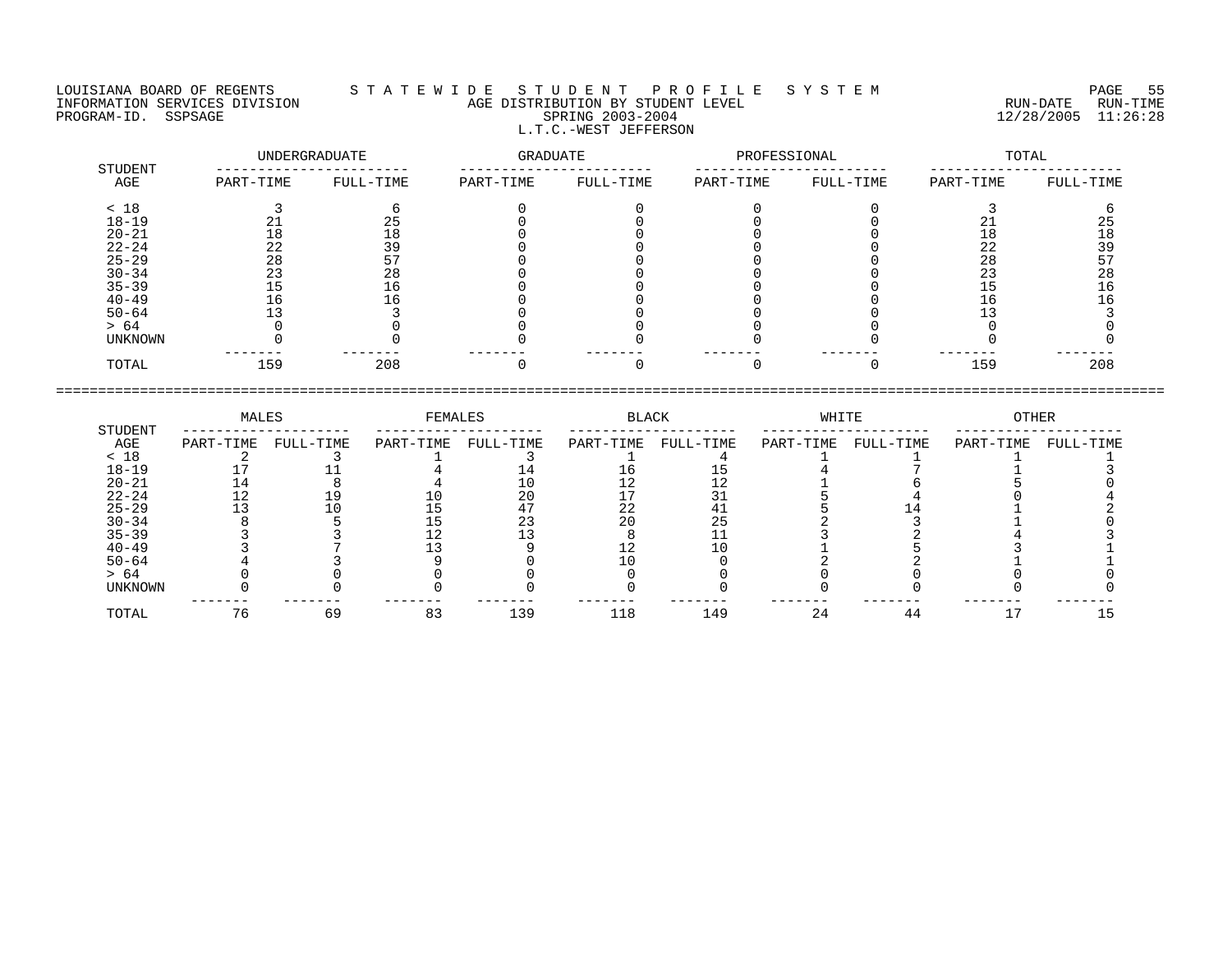#### LOUISIANA BOARD OF REGENTS S T A T E W I D E S T U D E N T P R O F I L E S Y S T E M PAGE 56 INFORMATION SERVICES DIVISION AGE DISTRIBUTION BY STUDENT LEVEL RUN-DATE RUN-TIME PROGRAM-ID. SSPSAGE SPRING 2003-2004 12/28/2005 11:26:28 L.T.C.-WESTSIDE

|                | UNDERGRADUATE |           | GRADUATE  |           | PROFESSIONAL |           | TOTAL     |           |  |
|----------------|---------------|-----------|-----------|-----------|--------------|-----------|-----------|-----------|--|
| STUDENT<br>AGE | PART-TIME     | FULL-TIME | PART-TIME | FULL-TIME | PART-TIME    | FULL-TIME | PART-TIME | FULL-TIME |  |
| < 18           | 16            |           |           |           |              |           | 16        |           |  |
| $18 - 19$      |               | 18        |           |           |              |           |           | 18        |  |
| $20 - 21$      |               | 26        |           |           |              |           |           | 26        |  |
| $22 - 24$      |               | 23        |           |           |              |           |           | 23        |  |
| $25 - 29$      |               |           |           |           |              |           |           |           |  |
| $30 - 34$      |               |           |           |           |              |           |           |           |  |
| $35 - 39$      |               |           |           |           |              |           |           |           |  |
| $40 - 49$      |               |           |           |           |              |           |           |           |  |
| $50 - 64$      |               |           |           |           |              |           |           |           |  |
| > 64           |               |           |           |           |              |           |           |           |  |
| UNKNOWN        |               |           |           |           |              |           |           |           |  |
| TOTAL          | 50            | 111       |           |           |              |           | 50        | 111       |  |

|           | MALES     | FEMALES   |           | BLACK     |           | WHITE     |           | OTHER     |           |           |
|-----------|-----------|-----------|-----------|-----------|-----------|-----------|-----------|-----------|-----------|-----------|
| STUDENT   |           |           |           |           |           |           |           |           |           |           |
| AGE       | PART-TIME | FULL-TIME | PART-TIME | FULL-TIME | PART-TIME | FULL-TIME | PART-TIME | FULL-TIME | PART-TIME | FULL-TIME |
| < 18      |           |           |           |           |           |           |           |           |           |           |
| $18 - 19$ |           |           |           |           |           |           |           |           |           |           |
| $20 - 21$ |           |           |           |           |           |           |           |           |           |           |
| $22 - 24$ |           |           |           | 22        |           |           |           |           |           |           |
| $25 - 29$ |           |           |           |           |           |           |           |           |           |           |
| $30 - 34$ |           |           |           |           |           |           |           |           |           |           |
| $35 - 39$ |           |           |           |           |           |           |           |           |           |           |
| $40 - 49$ |           |           |           |           |           |           |           |           |           |           |
| $50 - 64$ |           |           |           |           |           |           |           |           |           |           |
| > 64      |           |           |           |           |           |           |           |           |           |           |
| UNKNOWN   |           |           |           |           |           |           |           |           |           |           |
|           |           |           |           |           |           |           |           |           |           |           |
| TOTAL     |           | 16        |           | 95        | 35        | 81        |           | 30        |           |           |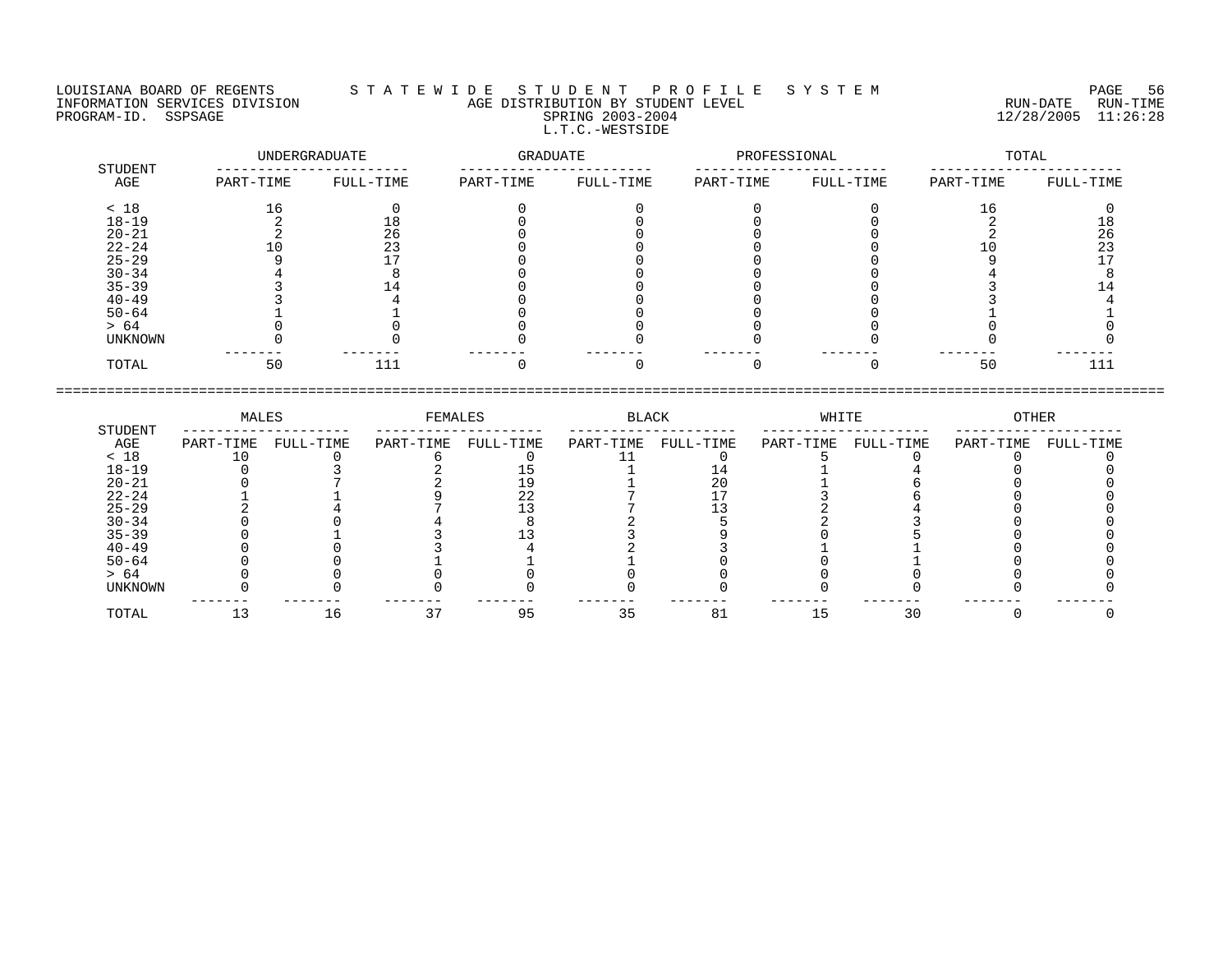LOUISIANA BOARD OF REGENTS S T A T E W I D E S T U D E N T P R O F I L E S Y S T E M PAGE 57

INFORMATION SERVICES DIVISION AGE DISTRIBUTION BY STUDENT LEVEL RUN-DATE RUN-TIME PROGRAM-ID. SSPSAGE SPRING 2003-2004 12/28/2005 11:26:28 L.T.C.-YOUNG MEMORIAL

|                | UNDERGRADUATE |           | GRADUATE  |           | PROFESSIONAL |           | TOTAL     |           |
|----------------|---------------|-----------|-----------|-----------|--------------|-----------|-----------|-----------|
| STUDENT<br>AGE | PART-TIME     | FULL-TIME | PART-TIME | FULL-TIME | PART-TIME    | FULL-TIME | PART-TIME | FULL-TIME |
| < 18           | 23            | 10        |           |           |              |           | 23        | 10        |
| $18 - 19$      | 45            | 34        |           |           |              |           | 45        | 34        |
| $20 - 21$      | 49            | 36        |           |           |              |           | 49        | 36        |
| $22 - 24$      | 56            | 44        |           |           |              |           | 56        | 44        |
| $25 - 29$      | 106           | 55        |           |           |              |           | 106       | 55        |
| $30 - 34$      | 66            | 39        |           |           |              |           | 66        | 39        |
| $35 - 39$      | 76            | 21        |           |           |              |           | 76        | 21        |
| $40 - 49$      | 113           | 29        |           |           |              |           | 113       | 29        |
| $50 - 64$      | 52            |           |           |           |              |           | 52        |           |
| > 64           |               |           |           |           |              |           |           |           |
| UNKNOWN        |               |           |           |           |              |           |           |           |
| TOTAL          | 591           | 276       |           |           |              |           | 591       | 276       |

| STUDENT        | MALES     |           | FEMALES   |           | BLACK     |           | WHITE     |           | OTHER     |           |
|----------------|-----------|-----------|-----------|-----------|-----------|-----------|-----------|-----------|-----------|-----------|
| AGE            | PART-TIME | FULL-TIME | PART-TIME | FULL-TIME | PART-TIME | FULL-TIME | PART-TIME | FULL-TIME | PART-TIME | FULL-TIME |
| < 18           |           |           |           |           |           |           |           |           |           |           |
| $18 - 19$      |           |           |           |           |           |           |           |           |           |           |
| $20 - 21$      |           |           |           |           |           |           |           | า 1       |           |           |
| $22 - 24$      | 52        |           |           |           |           |           | 39        | 23        |           |           |
| $25 - 29$      | 98        |           |           |           |           | 22        | 79        | 29        |           |           |
| $30 - 34$      | 59        |           |           | 29        |           | 24        | 46        |           |           |           |
| $35 - 39$      |           |           |           | 14        |           |           |           |           |           |           |
| $40 - 49$      | 108       |           |           |           |           |           |           |           |           |           |
| $50 - 64$      | 46        |           |           |           |           |           |           |           |           |           |
| > 64           |           |           |           |           |           |           |           |           |           |           |
| <b>UNKNOWN</b> |           |           |           |           |           |           |           |           |           |           |
| TOTAL          | 545       |           | 46        | 203       | 107       | 114       | 422       | 149       | 62        |           |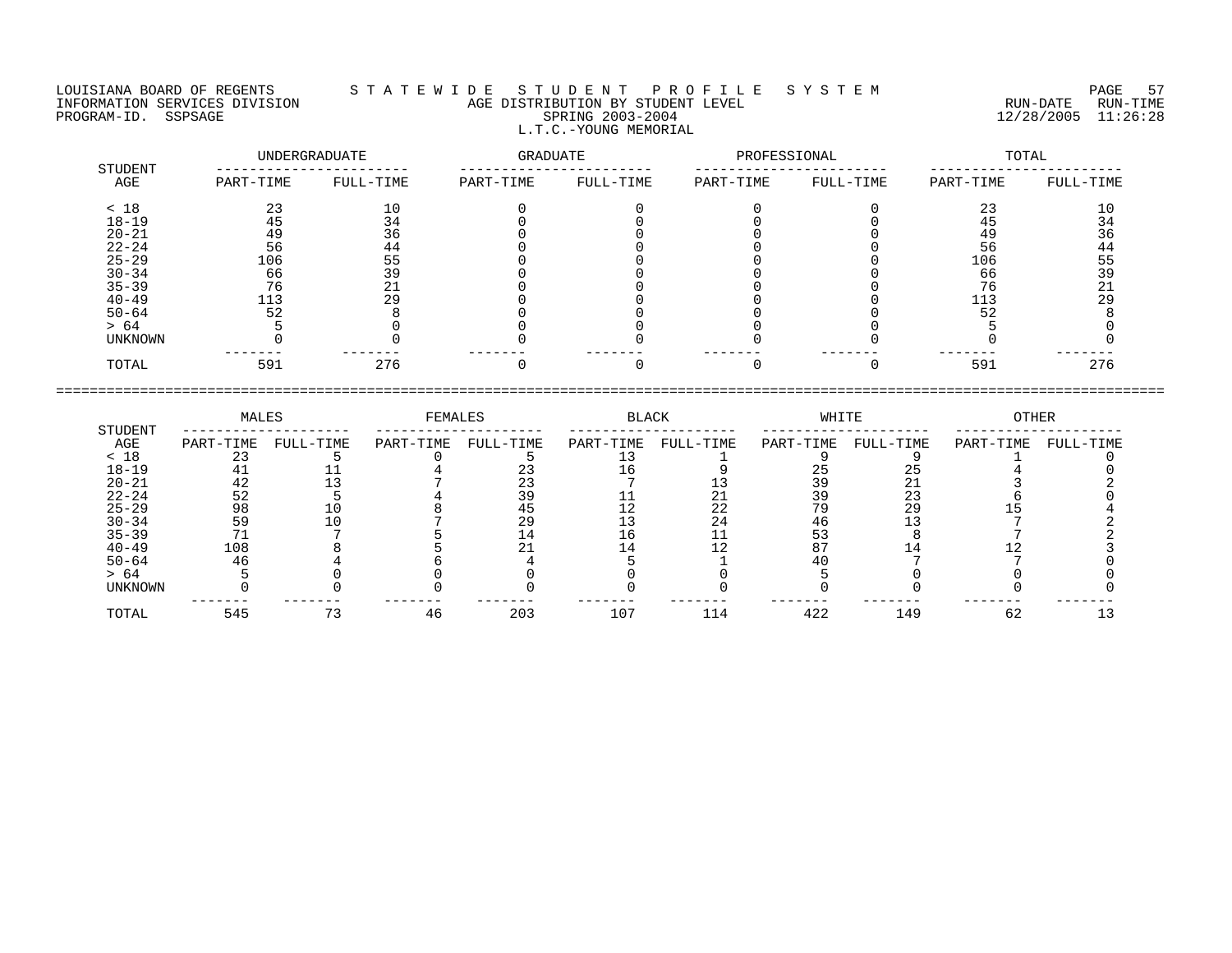### LOUISIANA BOARD OF REGENTS S T A T E W I D E S T U D E N T P R O F I L E S Y S T E M PAGE 58 INFORMATION SERVICES DIVISION AGE DISTRIBUTION BY STUDENT LEVEL RUN-DATE RUN-TIME PROGRAM-ID. SSPSAGE SPRING 2003-2004 12/28/2005 11:26:28 L.T.C.-SABINE VALLEY

|                | UNDERGRADUATE |           | GRADUATE  |           | PROFESSIONAL |           | TOTAL     |           |  |
|----------------|---------------|-----------|-----------|-----------|--------------|-----------|-----------|-----------|--|
| STUDENT<br>AGE | PART-TIME     | FULL-TIME | PART-TIME | FULL-TIME | PART-TIME    | FULL-TIME | PART-TIME | FULL-TIME |  |
| < 18           | 10            |           |           |           |              |           | 10        |           |  |
| $18 - 19$      |               | Τp.       |           |           |              |           |           |           |  |
| $20 - 21$      |               | 18        |           |           |              |           |           | 18        |  |
| $22 - 24$      |               | 23        |           |           |              |           |           | 23        |  |
| $25 - 29$      |               |           |           |           |              |           |           |           |  |
| $30 - 34$      |               |           |           |           |              |           |           |           |  |
| $35 - 39$      |               |           |           |           |              |           |           |           |  |
| $40 - 49$      |               |           |           |           |              |           |           |           |  |
| $50 - 64$      |               |           |           |           |              |           |           |           |  |
| > 64           |               |           |           |           |              |           |           |           |  |
| UNKNOWN        |               |           |           |           |              |           |           |           |  |
| TOTAL          | 37            | 107       |           |           |              |           | 37        | 107       |  |

|           | MALES     |           | FEMALES   |           | BLACK     |           | WHITE     |           | OTHER     |           |
|-----------|-----------|-----------|-----------|-----------|-----------|-----------|-----------|-----------|-----------|-----------|
| STUDENT   |           |           |           |           |           |           |           |           |           |           |
| AGE       | PART-TIME | FULL-TIME | PART-TIME | FULL-TIME | PART-TIME | FULL-TIME | PART-TIME | FULL-TIME | PART-TIME | FULL-TIME |
| < 18      |           |           |           |           |           |           |           |           |           |           |
| $18 - 19$ |           |           |           |           |           |           |           |           |           |           |
| $20 - 21$ |           |           |           |           |           |           |           |           |           |           |
| $22 - 24$ |           |           |           | 20        |           |           |           |           |           |           |
| $25 - 29$ |           |           |           |           |           |           |           |           |           |           |
| $30 - 34$ |           |           |           |           |           |           |           |           |           |           |
| $35 - 39$ |           |           |           |           |           |           |           |           |           |           |
| $40 - 49$ |           |           |           |           |           |           |           |           |           |           |
| $50 - 64$ |           |           |           |           |           |           |           |           |           |           |
| > 64      |           |           |           |           |           |           |           |           |           |           |
| UNKNOWN   |           |           |           |           |           |           |           |           |           |           |
|           |           |           |           |           |           |           |           |           |           |           |
| TOTAL     |           | 20        |           | 87        |           | 35        | 18        | 52        |           |           |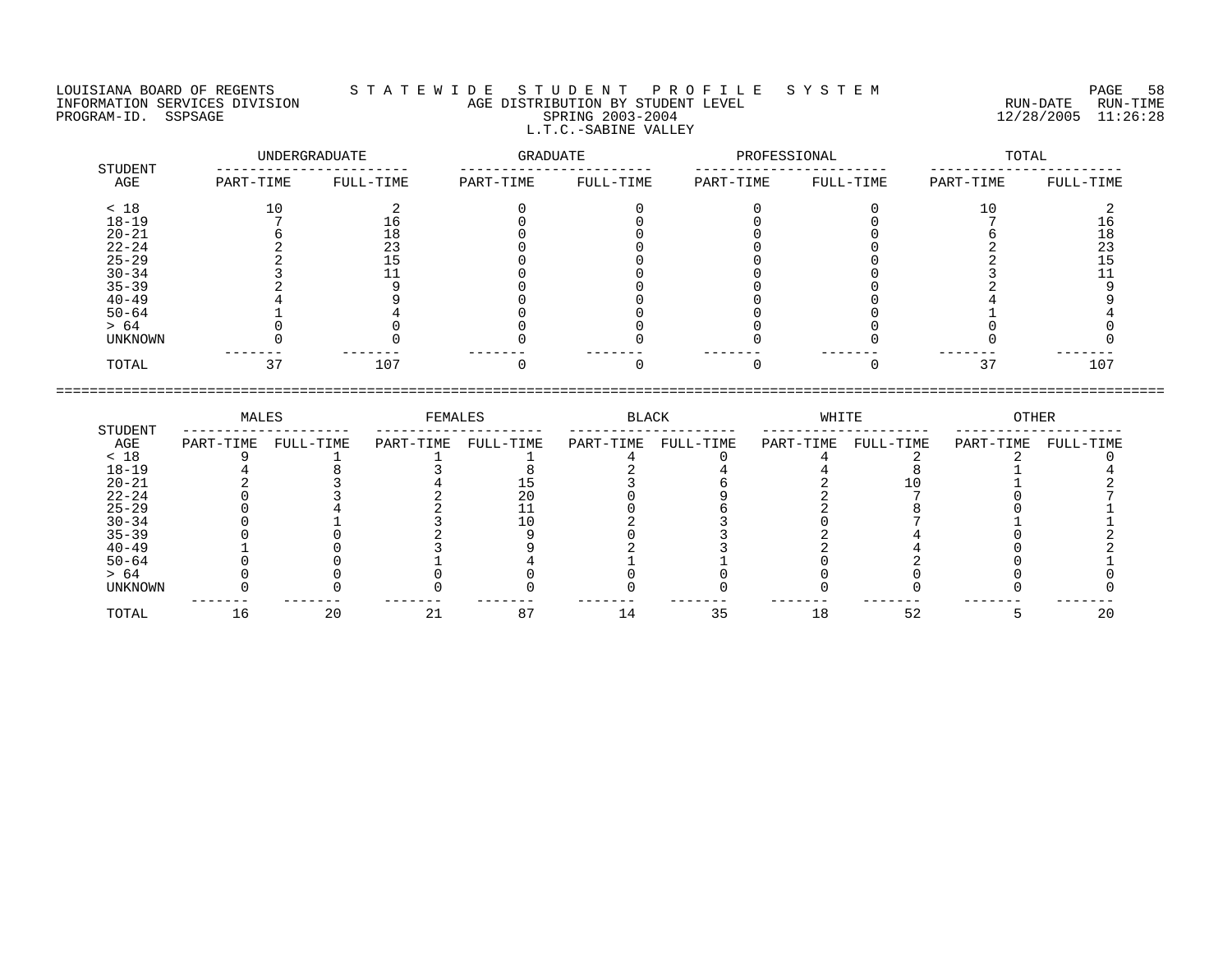#### LOUISIANA BOARD OF REGENTS S T A T E W I D E S T U D E N T P R O F I L E S Y S T E M PAGE 59 INFORMATION SERVICES DIVISION AGE DISTRIBUTION BY STUDENT LEVEL RUN-DATE RUN-TIME NEORMATION SERVICES DIVISION CONSUMING THE CONSUMING AGE DISTRIBUTION BY STUDENT LEVEL CONSUMING THE RUN-DATE RUN<br>PROGRAM-ID. SSPSAGE SPRING 2003-2004 SPRING 2003-2004 2003-2004 2003-2004 L.T.C.-SHELBY JACKSON

|                | UNDERGRADUATE |           | GRADUATE  |           | PROFESSIONAL |           | TOTAL     |           |  |
|----------------|---------------|-----------|-----------|-----------|--------------|-----------|-----------|-----------|--|
| STUDENT<br>AGE | PART-TIME     | FULL-TIME | PART-TIME | FULL-TIME | PART-TIME    | FULL-TIME | PART-TIME | FULL-TIME |  |
| < 18           | 12            |           |           |           |              |           | 12        |           |  |
| $18 - 19$      |               |           |           |           |              |           |           |           |  |
| $20 - 21$      |               | 20        |           |           |              |           |           | 20        |  |
| $22 - 24$      |               | TР        |           |           |              |           |           | 16        |  |
| $25 - 29$      |               |           |           |           |              |           |           |           |  |
| $30 - 34$      |               |           |           |           |              |           |           |           |  |
| $35 - 39$      |               |           |           |           |              |           |           |           |  |
| $40 - 49$      |               |           |           |           |              |           |           |           |  |
| $50 - 64$      |               |           |           |           |              |           |           |           |  |
| > 64           |               |           |           |           |              |           |           |           |  |
| UNKNOWN        |               |           |           |           |              |           |           |           |  |
| TOTAL          | 59            | 91        |           |           |              |           | 59        | 91        |  |

|           | MALES     |           | FEMALES   |           | BLACK     |           | WHITE     |           | OTHER     |           |
|-----------|-----------|-----------|-----------|-----------|-----------|-----------|-----------|-----------|-----------|-----------|
| STUDENT   |           |           |           |           |           |           |           |           |           |           |
| AGE       | PART-TIME | FULL-TIME | PART-TIME | FULL-TIME | PART-TIME | FULL-TIME | PART-TIME | FULL-TIME | PART-TIME | FULL-TIME |
| < 18      |           |           |           |           |           |           |           |           |           |           |
| $18 - 19$ |           |           |           |           |           |           |           |           |           |           |
| $20 - 21$ |           |           |           |           |           |           |           |           |           |           |
| $22 - 24$ |           |           |           |           |           |           |           |           |           |           |
| $25 - 29$ |           |           |           |           |           |           |           |           |           |           |
| $30 - 34$ |           |           |           |           |           |           |           |           |           |           |
| $35 - 39$ |           |           |           |           |           |           |           |           |           |           |
| $40 - 49$ |           |           |           |           |           |           |           |           |           |           |
| $50 - 64$ |           |           |           |           |           |           |           |           |           |           |
| > 64      |           |           |           |           |           |           |           |           |           |           |
| UNKNOWN   |           |           |           |           |           |           |           |           |           |           |
|           |           |           |           |           |           |           |           |           |           |           |
| TOTAL     | 36        | 32        |           | 59        | 32        | 46        | 25        |           |           |           |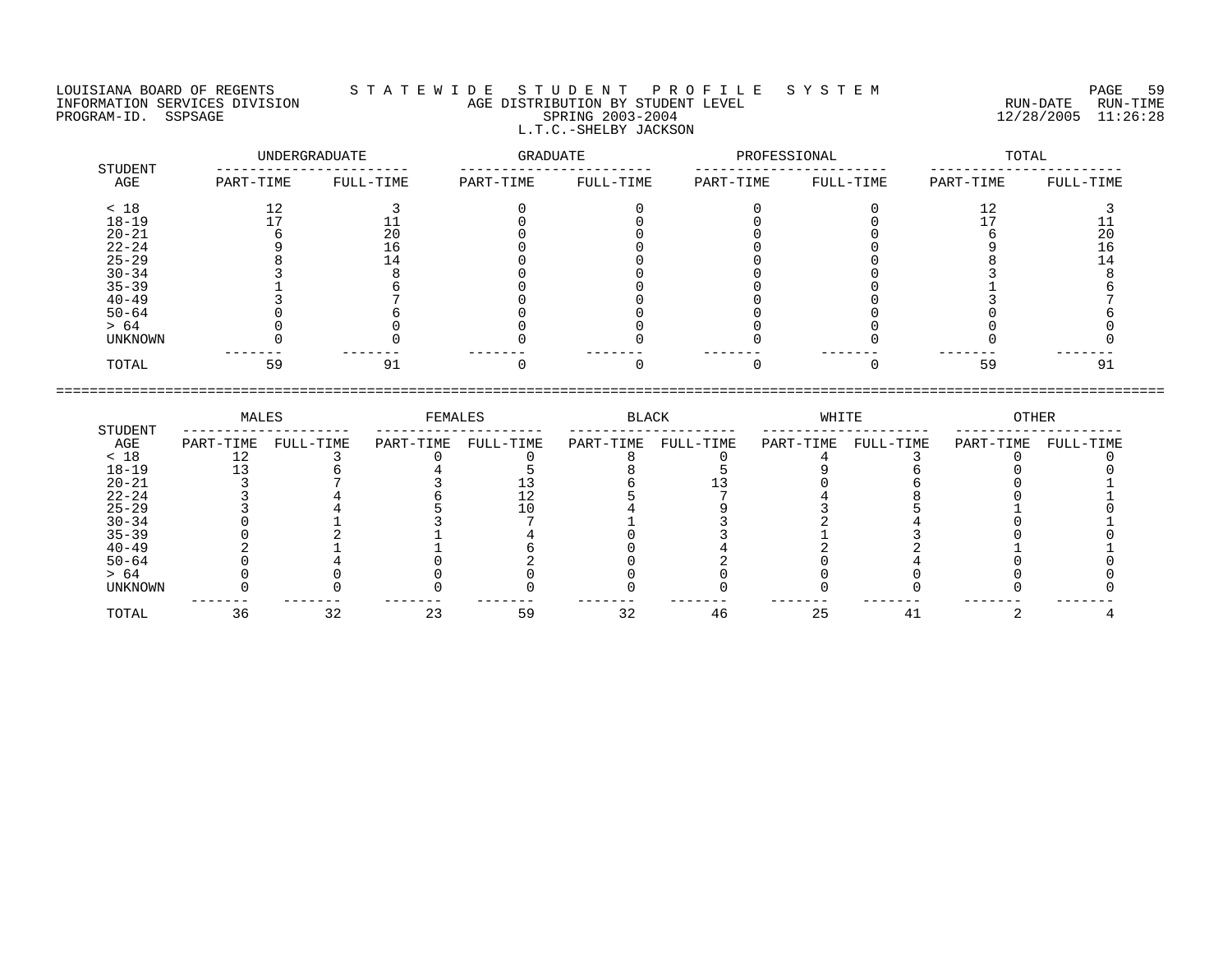LOUISIANA BOARD OF REGENTS STATEWIDE STUDENT PROFILE SYSTEM PAGE 60<br>INFORMATION SERVICES DIVISION AGE DISTRIBUTION BY STUDENT LEVEL AGE DISTRIBUTION BY STUDENT LEVEL<br>SPRING 2003-2004 PROGRAM-ID. SERVICES DIVISION CONTROL AGE DISTRIBUTION BY STUDENT LEVEL CONTROLLER TO THE RUN-DATE RUN-TIME RUN<br>PROGRAM-ID. SSPSAGE SPRING 2003-2004 SPRING 2003-2004 2003-2004 12/28/2005 11:26:28 L.T.C.-SHREVEPORT BOSSIER

| STUDENT   |           | UNDERGRADUATE | GRADUATE  |           | PROFESSIONAL |           | TOTAL     |           |  |
|-----------|-----------|---------------|-----------|-----------|--------------|-----------|-----------|-----------|--|
| AGE       | PART-TIME | FULL-TIME     | PART-TIME | FULL-TIME | PART-TIME    | FULL-TIME | PART-TIME | FULL-TIME |  |
| < 18      | 20        |               |           |           |              |           | 20        |           |  |
| $18 - 19$ | 28        |               |           |           |              |           | 28        |           |  |
| $20 - 21$ | 35        | 65            |           |           |              |           | 35        | 65        |  |
| $22 - 24$ | 34        | 83            |           |           |              |           | 34        | 83        |  |
| $25 - 29$ |           | 108           |           |           |              |           |           | 108       |  |
| $30 - 34$ |           | 72            |           |           |              |           |           | 72        |  |
| $35 - 39$ | 23        | 36            |           |           |              |           | 23        | 36        |  |
| $40 - 49$ | 28        | 58            |           |           |              |           | 28        | 58        |  |
| $50 - 64$ |           | 29            |           |           |              |           |           | 29        |  |
| > 64      |           |               |           |           |              |           |           |           |  |
| UNKNOWN   |           |               |           |           |              |           |           |           |  |
| TOTAL     | 249       | 556           |           |           |              |           | 249       | 556       |  |
|           |           |               |           |           |              |           |           |           |  |

====================================================================================================================================

| PART-TIME | FULL-TIME | PART-TIME | FULL-TIME | PART-TIME | FULL-TIME | PART-TIME |     | PART-TIME          | FULL-TIME |
|-----------|-----------|-----------|-----------|-----------|-----------|-----------|-----|--------------------|-----------|
|           |           |           |           |           |           |           |     |                    |           |
| 24        | 56        |           |           |           |           |           |     |                    |           |
| 20        | 42        |           |           |           |           | 23        | 28  |                    |           |
| 12        |           | 22        | 36        |           |           | 14        | 26  |                    |           |
|           | 48        | 20        | 60        | 23        |           |           | 28  |                    |           |
|           | 35        |           |           | 19        |           |           | 22  |                    |           |
|           |           |           | 19        | 12        |           |           |     |                    |           |
|           | 40        |           | 18        |           | 22        |           |     |                    |           |
|           |           |           |           |           |           |           |     |                    |           |
|           |           |           |           |           |           |           |     |                    |           |
|           |           |           |           |           |           |           |     |                    |           |
| 129       | 317       | 120       | 239       | 113       | 292       | 118       | 231 | 18                 |           |
|           |           | MALES     |           | FEMALES   |           | BLACK     |     | WHITE<br>FULL-TIME | OTHER     |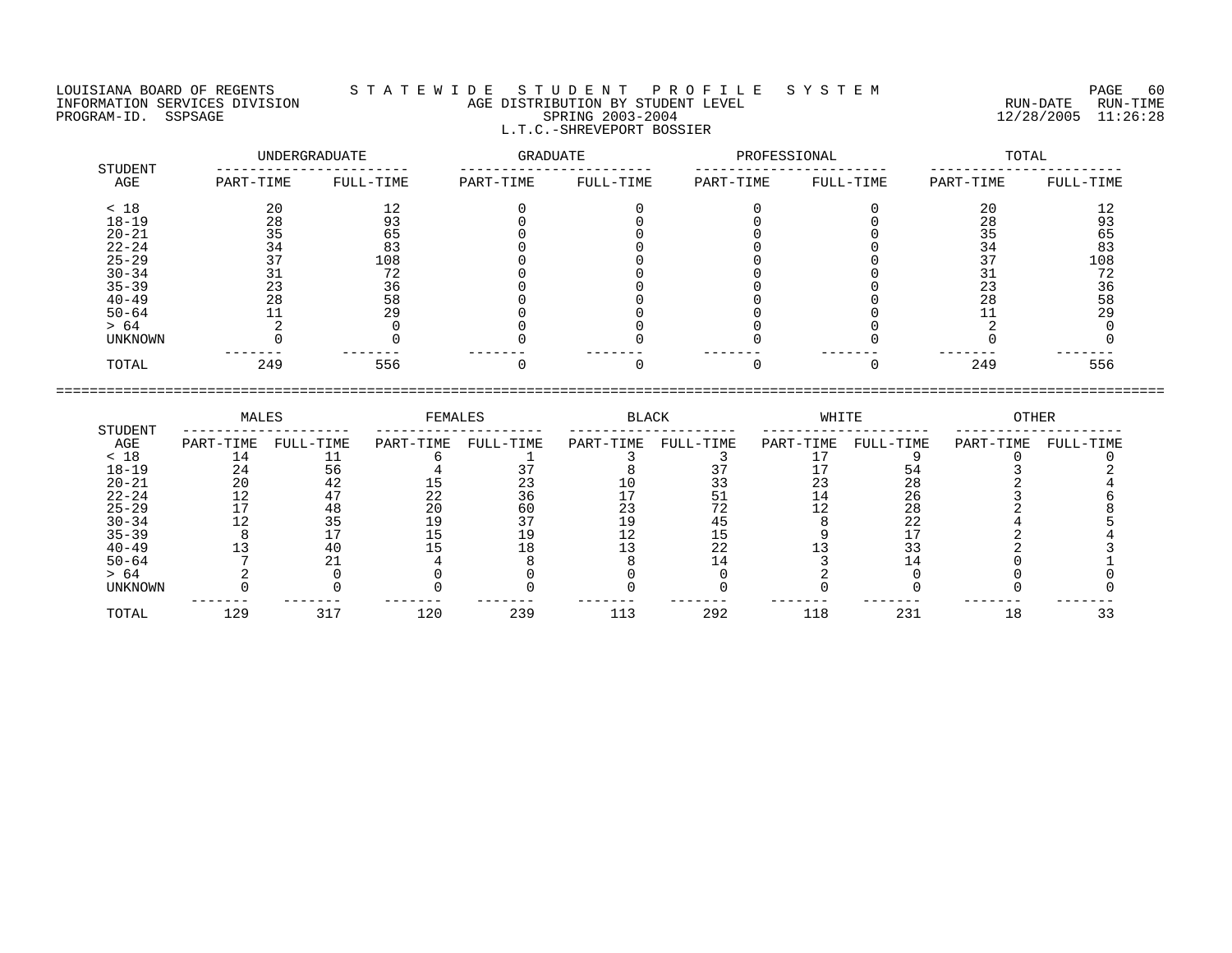LOUISIANA BOARD OF REGENTS S T A T E W I D E S T U D E N T P R O F I L E S Y S T E M PAGE 61 INFORMATION SERVICES DIVISION AGE DISTRIBUTION BY STUDENT LEVEL RUN-DATE RUN-TIME PROGRAM-ID. SSPSAGE SPRING 2003-2004 12/28/2005 11:26:28 L.T.C.-SIDNEY COLLIER

| STUDENT        |           | UNDERGRADUATE | GRADUATE  |           | PROFESSIONAL |           | TOTAL     |           |  |
|----------------|-----------|---------------|-----------|-----------|--------------|-----------|-----------|-----------|--|
| AGE            | PART-TIME | FULL-TIME     | PART-TIME | FULL-TIME | PART-TIME    | FULL-TIME | PART-TIME | FULL-TIME |  |
| < 18           |           |               |           |           |              |           |           |           |  |
| $18 - 19$      | 29        |               |           |           |              |           | 29        |           |  |
| $20 - 21$      |           | 18            |           |           |              |           | 19        | 18        |  |
| $22 - 24$      |           | 32            |           |           |              |           |           | 32        |  |
| $25 - 29$      | 40        | 45            |           |           |              |           | 40        | 45        |  |
| $30 - 34$      |           | 16            |           |           |              |           |           | 16        |  |
| $35 - 39$      |           |               |           |           |              |           |           |           |  |
| $40 - 49$      |           |               |           |           |              |           |           |           |  |
| $50 - 64$      |           |               |           |           |              |           |           |           |  |
| > 64           |           |               |           |           |              |           |           |           |  |
| <b>UNKNOWN</b> |           |               |           |           |              |           |           |           |  |
| TOTAL          | 170       | 170           |           |           |              |           | 170       | 170       |  |

====================================================================================================================================

|                | MALES     | FEMALES   |           | BLACK     |           | WHITE     |           | OTHER     |           |           |
|----------------|-----------|-----------|-----------|-----------|-----------|-----------|-----------|-----------|-----------|-----------|
| STUDENT<br>AGE | PART-TIME | FULL-TIME | PART-TIME | FULL-TIME | PART-TIME | FULL-TIME | PART-TIME | FULL-TIME | PART-TIME | FULL-TIME |
| < 18           |           |           |           |           |           |           |           |           |           |           |
| $18 - 19$      |           |           |           |           |           |           |           |           |           |           |
| $20 - 21$      |           |           |           |           | 18        | L 8       |           |           |           |           |
| $22 - 24$      |           |           |           | 22        |           |           |           |           |           |           |
| $25 - 29$      |           |           |           | 28        |           |           |           |           |           |           |
| $30 - 34$      |           |           |           |           |           |           |           |           |           |           |
| $35 - 39$      |           |           |           |           |           |           |           |           |           |           |
| $40 - 49$      |           |           |           |           |           |           |           |           |           |           |
| $50 - 64$      |           |           |           |           |           |           |           |           |           |           |
| > 64           |           |           |           |           |           |           |           |           |           |           |
| UNKNOWN        |           |           |           |           |           |           |           |           |           |           |
| TOTAL          |           | 64        |           | 106       | 168       | 170       |           |           |           |           |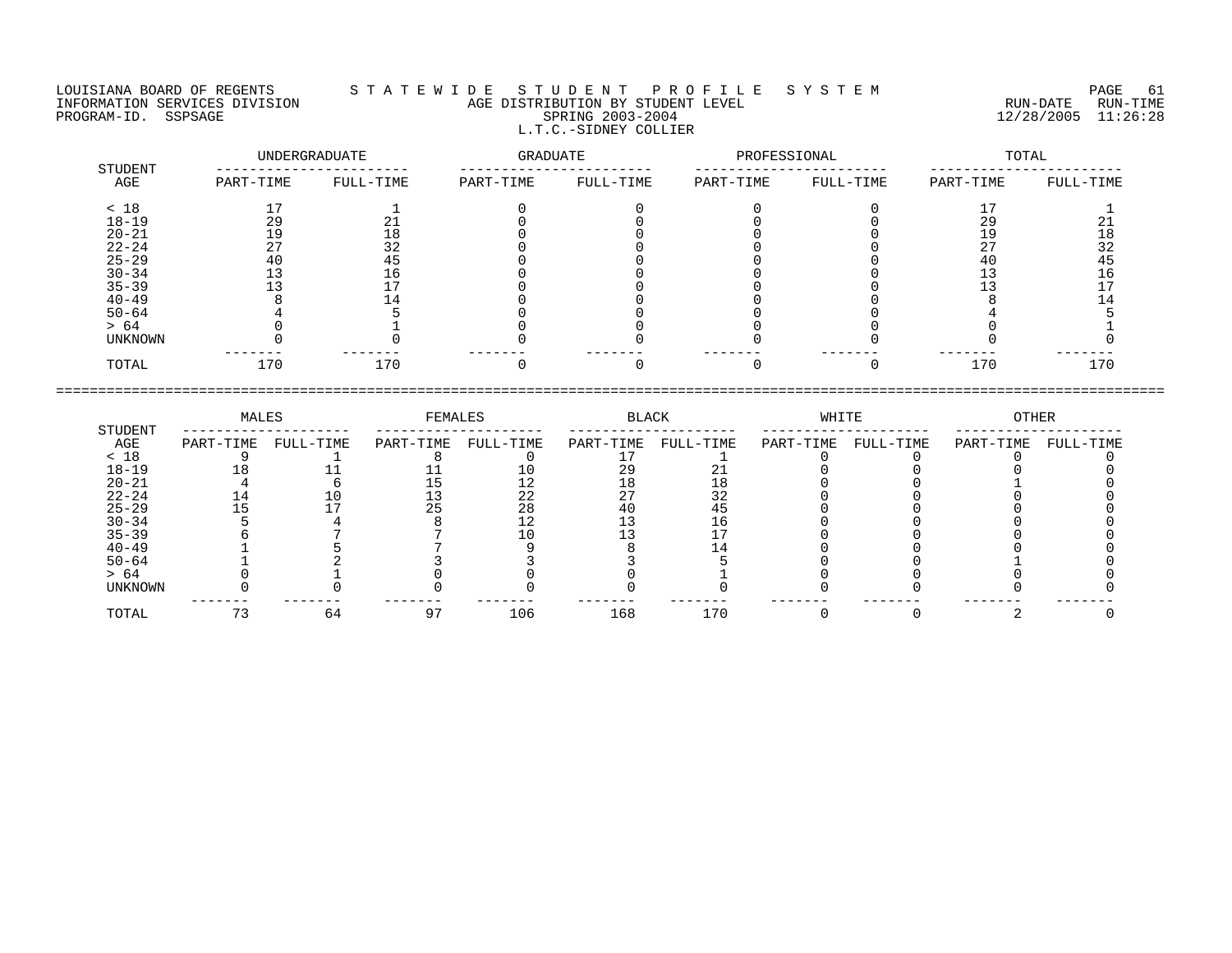#### LOUISIANA BOARD OF REGENTS S T A T E W I D E S T U D E N T P R O F I L E S Y S T E M PAGE 62 INFORMATION SERVICES DIVISION AGE DISTRIBUTION BY STUDENT LEVEL RUN-DATE RUN-TIME NEORMATION SERVICES DIVISION CONSUMING THE MATE CONSUMING AGE DISTRIBUTION BY STUDENT LEVEL CONSUMING THE RUN-DATE RUN-TIME RUN-TIME<br>PROGRAM-ID. SSPSAGE SPRING 2003-2004 SPRING 2003-2004 2003-2004 L.T.C.-SLIDELL

| STUDENT   | UNDERGRADUATE |           | GRADUATE  |           | PROFESSIONAL |           | TOTAL     |           |  |
|-----------|---------------|-----------|-----------|-----------|--------------|-----------|-----------|-----------|--|
| AGE       | PART-TIME     | FULL-TIME | PART-TIME | FULL-TIME | PART-TIME    | FULL-TIME | PART-TIME | FULL-TIME |  |
| < 18      |               |           |           |           |              |           |           |           |  |
| $18 - 19$ | 16            |           |           |           |              |           | L b       |           |  |
| $20 - 21$ |               |           |           |           |              |           |           |           |  |
| $22 - 24$ |               |           |           |           |              |           |           |           |  |
| $25 - 29$ |               |           |           |           |              |           |           |           |  |
| $30 - 34$ |               |           |           |           |              |           |           |           |  |
| $35 - 39$ |               |           |           |           |              |           |           |           |  |
| $40 - 49$ |               |           |           |           |              |           |           |           |  |
| $50 - 64$ | 14            |           |           |           |              |           |           |           |  |
| > 64      |               |           |           |           |              |           |           |           |  |
| UNKNOWN   |               |           |           |           |              |           |           |           |  |
| TOTAL     | 104           | 26        |           |           |              |           | 104       | 26        |  |

|           | MALES     |           | FEMALES   |           | BLACK     |           | WHITE     |           | OTHER     |           |
|-----------|-----------|-----------|-----------|-----------|-----------|-----------|-----------|-----------|-----------|-----------|
| STUDENT   |           |           |           |           |           |           |           |           |           |           |
| AGE       | PART-TIME | FULL-TIME | PART-TIME | FULL-TIME | PART-TIME | FULL-TIME | PART-TIME | FULL-TIME | PART-TIME | FULL-TIME |
| < 18      |           |           |           |           |           |           |           |           |           |           |
| $18 - 19$ |           |           |           |           |           |           |           |           |           |           |
| $20 - 21$ |           |           |           |           |           |           |           |           |           |           |
| $22 - 24$ |           |           |           |           |           |           |           |           |           |           |
| $25 - 29$ |           |           |           |           |           |           |           |           |           |           |
| $30 - 34$ |           |           |           |           |           |           |           |           |           |           |
| $35 - 39$ |           |           |           |           |           |           |           |           |           |           |
| $40 - 49$ |           |           |           |           |           |           |           |           |           |           |
| $50 - 64$ |           |           |           |           |           |           |           |           |           |           |
| > 64      |           |           |           |           |           |           |           |           |           |           |
| UNKNOWN   |           |           |           |           |           |           |           |           |           |           |
|           |           |           |           |           |           |           |           |           |           |           |
| TOTAL     | 48        |           | 56        | 14        | 26        |           | 73        |           |           |           |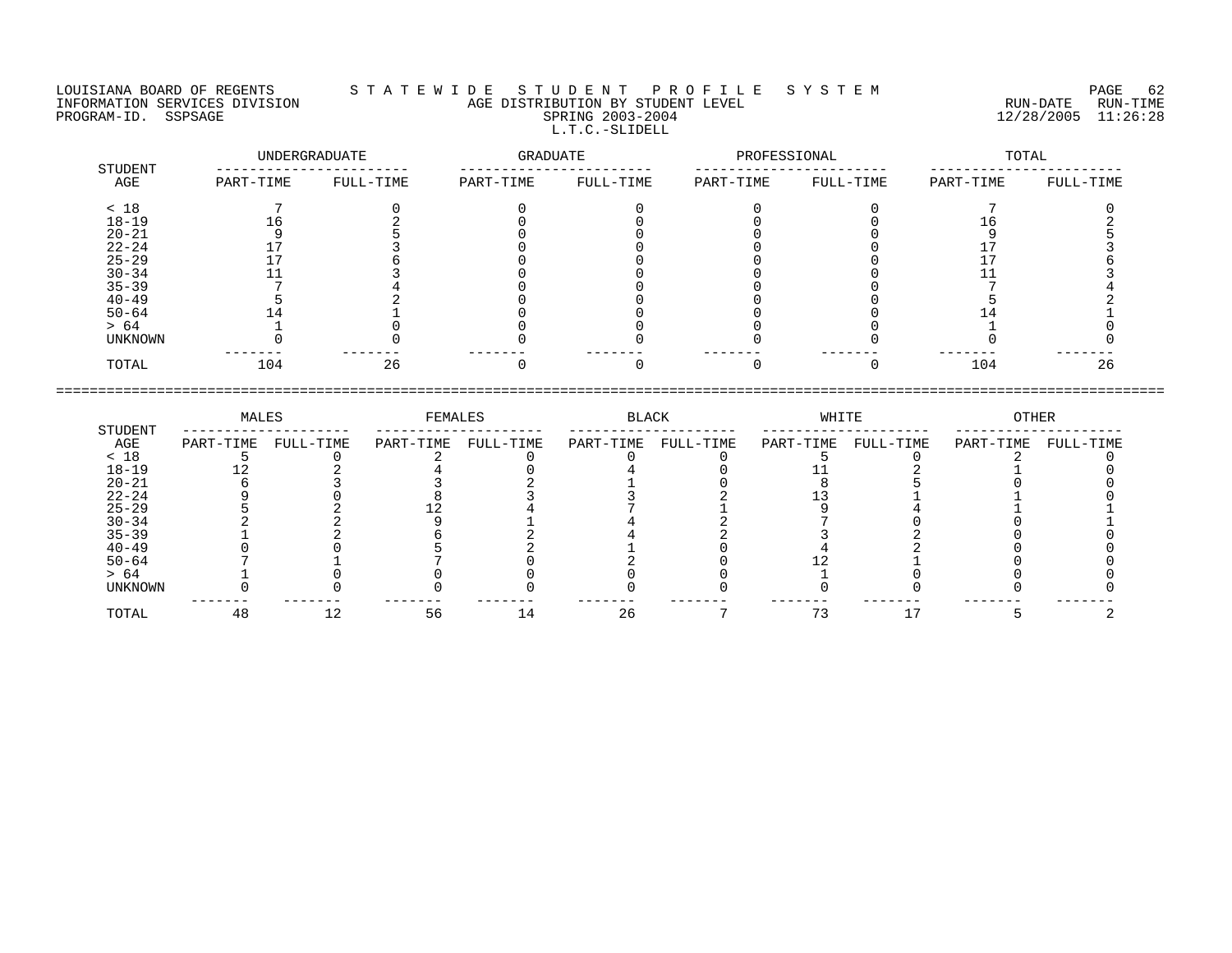LOUISIANA BOARD OF REGENTS STATEWIDE STUDENT PROFILE SYSTEM PAGE 63 INFORMATION SERVICES DIVISION AGE DISTRIBUTION BY STUDENT LEVEL<br>PROGRAM-ID. SSPSAGE SPRING 2003-2004 SOWELA

| STUDENT   |           | UNDERGRADUATE | GRADUATE  |           | PROFESSIONAL |           | TOTAL     |           |  |
|-----------|-----------|---------------|-----------|-----------|--------------|-----------|-----------|-----------|--|
| AGE       | PART-TIME | FULL-TIME     | PART-TIME | FULL-TIME | PART-TIME    | FULL-TIME | PART-TIME | FULL-TIME |  |
| < 18      |           |               |           |           |              |           |           |           |  |
| $18 - 19$ | 108       | 210           |           |           |              |           | 108       | 210       |  |
| $20 - 21$ | 122       | 196           |           |           |              |           | 122       | 196       |  |
| $22 - 24$ | 115       | 144           |           |           |              |           | 115       | 144       |  |
| $25 - 29$ | 103       | 120           |           |           |              |           | 103       | 120       |  |
| $30 - 34$ | 56        | 78            |           |           |              |           | 56        | 78        |  |
| $35 - 39$ | 4 1       | 38            |           |           |              |           | 41        | 38        |  |
| $40 - 49$ | 76        | 37            |           |           |              |           | 76        |           |  |
| $50 - 64$ | 36        | - ∠           |           |           |              |           | 36        |           |  |
| > 64      |           |               |           |           |              |           | 31        | 19        |  |
| UNKNOWN   |           |               |           |           |              |           |           |           |  |
| TOTAL     | 697       | 871           |           |           |              |           | 697       | 871       |  |

====================================================================================================================================

|                | MALES     |           | FEMALES   |           | <b>BLACK</b> |           | WHITE     |           | OTHER     |           |
|----------------|-----------|-----------|-----------|-----------|--------------|-----------|-----------|-----------|-----------|-----------|
| STUDENT<br>AGE | PART-TIME | FULL-TIME | PART-TIME | FULL-TIME | PART-TIME    | FULL-TIME | PART-TIME | FULL-TIME | PART-TIME | FULL-TIME |
| < 18           |           |           |           |           |              |           |           |           |           |           |
| $18 - 19$      |           | 129       | 36        | 81        |              | 25        | 84        | 180       |           |           |
| $20 - 21$      | 84        | 101       | 38        | 95        |              | 30        | 92        | 157       |           |           |
| $22 - 24$      | 79        | 91        | 36        |           |              | 26        |           |           |           |           |
| $25 - 29$      | 79        | 68        | 24        | 52        | 26           | 39        | 67        |           |           |           |
| $30 - 34$      | 46        | 48        |           | 30        |              | 35        |           |           |           |           |
| $35 - 39$      | 26        | 22        |           | 16        |              |           |           | 20        |           |           |
| $40 - 49$      | 43        | 16        |           |           | 22           |           | 48        | 20        |           |           |
| $50 - 64$      | 25        |           |           |           |              |           |           |           |           |           |
| > 64           | 18        |           |           |           |              |           |           |           |           |           |
| UNKNOWN        |           |           |           |           |              |           |           |           |           |           |
| TOTAL          | 481       | 504       | 216       | 367       | 187          | 199       | 448       | 635       | 62        |           |

RUN-DATE RUN-TIME<br>12/28/2005 11:26:28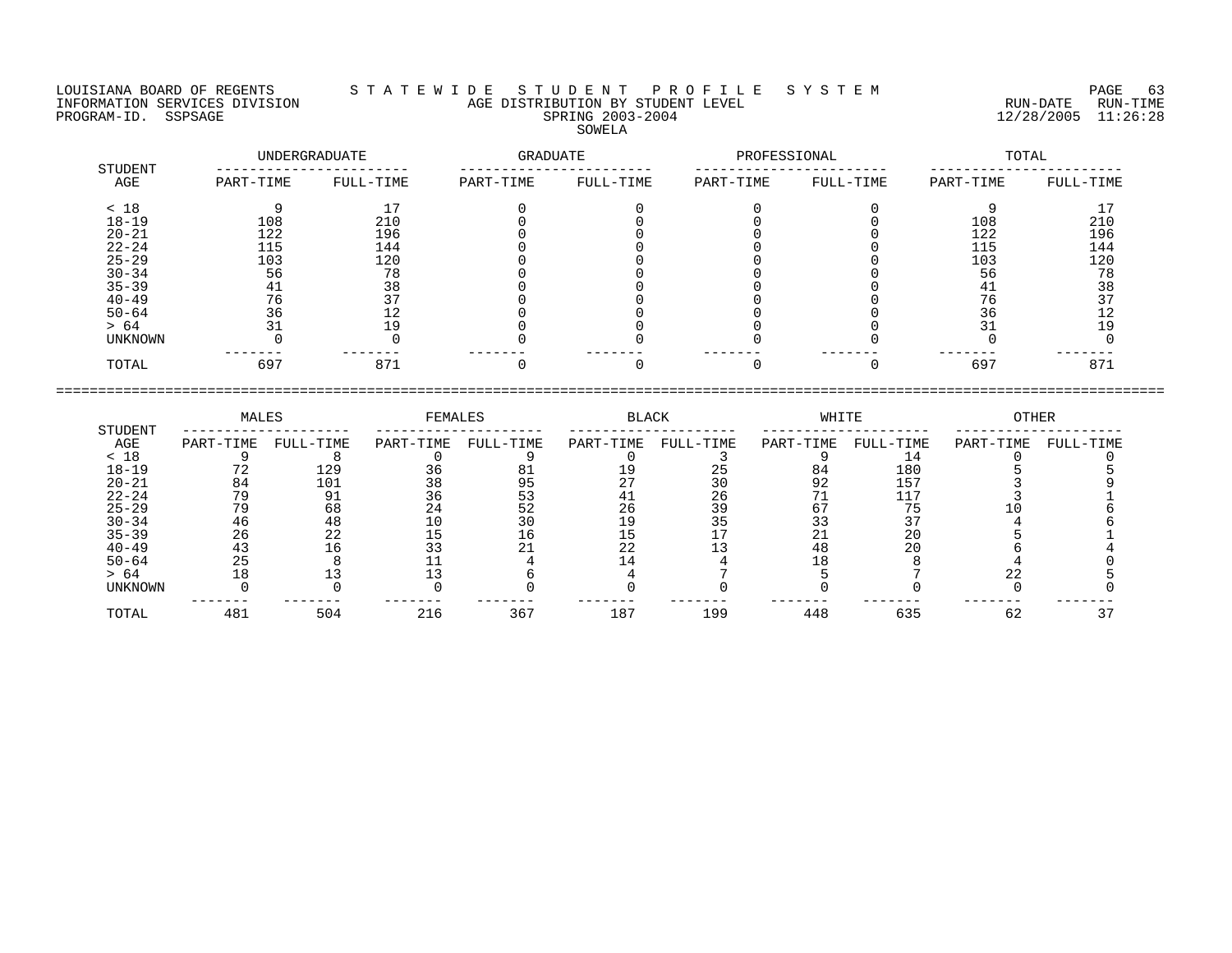#### LOUISIANA BOARD OF REGENTS S T A T E W I D E S T U D E N T P R O F I L E S Y S T E M PAGE 64 INFORMATION SERVICES DIVISION AGE DISTRIBUTION BY STUDENT LEVEL RUN-DATE RUN-TIME PROGRAM-ID. SSPSAGE SPRING 2003-2004 12/28/2005 11:26:28 L.T.C.-SULLIVAN

| STUDENT        | UNDERGRADUATE |           | <b>GRADUATE</b> |           | PROFESSIONAL |           | TOTAL     |           |  |
|----------------|---------------|-----------|-----------------|-----------|--------------|-----------|-----------|-----------|--|
| AGE            | PART-TIME     | FULL-TIME | PART-TIME       | FULL-TIME | PART-TIME    | FULL-TIME | PART-TIME | FULL-TIME |  |
| < 18           | 44            | 6         |                 |           |              |           | 44        |           |  |
| $18 - 19$      | 43            | 51        |                 |           |              |           | 43        |           |  |
| $20 - 21$      | 18            | 68        |                 |           |              |           | 18        | 68        |  |
| $22 - 24$      | 33            | 43        |                 |           |              |           | 33        | 43        |  |
| $25 - 29$      | 54            | 45        |                 |           |              |           | 54        | 45        |  |
| $30 - 34$      | 34            | 43        |                 |           |              |           | 34        | 43        |  |
| $35 - 39$      | 41            | 29        |                 |           |              |           | 41        | 29        |  |
| $40 - 49$      | 61            | 19        |                 |           |              |           | 6 T       | 19        |  |
| $50 - 64$      | 36            |           |                 |           |              |           | 36        |           |  |
| > 64           |               |           |                 |           |              |           |           |           |  |
| <b>UNKNOWN</b> |               |           |                 |           |              |           |           |           |  |
| TOTAL          | 370           | 311       |                 |           |              |           | 370       | 311       |  |

|           | MALES     |           | FEMALES   |           | BLACK     |           | WHITE     |           | OTHER     |           |  |
|-----------|-----------|-----------|-----------|-----------|-----------|-----------|-----------|-----------|-----------|-----------|--|
| STUDENT   |           |           |           |           |           |           |           |           |           |           |  |
| AGE       | PART-TIME | FULL-TIME | PART-TIME | FULL-TIME | PART-TIME | FULL-TIME | PART-TIME | FULL-TIME | PART-TIME | FULL-TIME |  |
| < 18      |           |           |           |           |           |           |           |           |           |           |  |
| $18 - 19$ | 25        |           |           | 29        |           |           |           |           |           |           |  |
| $20 - 21$ |           | 29        |           |           |           |           |           |           |           |           |  |
| $22 - 24$ |           |           |           |           |           |           | 20        | 28        |           |           |  |
| $25 - 29$ |           |           |           |           |           | 25        |           |           |           |           |  |
| $30 - 34$ | 26        |           |           | 22        |           | 20        |           | 23        |           |           |  |
| $35 - 39$ |           |           |           |           |           |           | 24        |           |           |           |  |
| $40 - 49$ |           |           |           |           |           |           |           |           |           |           |  |
| $50 - 64$ |           |           |           |           |           |           |           |           |           |           |  |
| > 64      |           |           |           |           |           |           |           |           |           |           |  |
| UNKNOWN   |           |           |           |           |           |           |           |           |           |           |  |
| TOTAL     | 247       | 125       | 123       | 186       | 145       | 127       | 210       | 174       |           |           |  |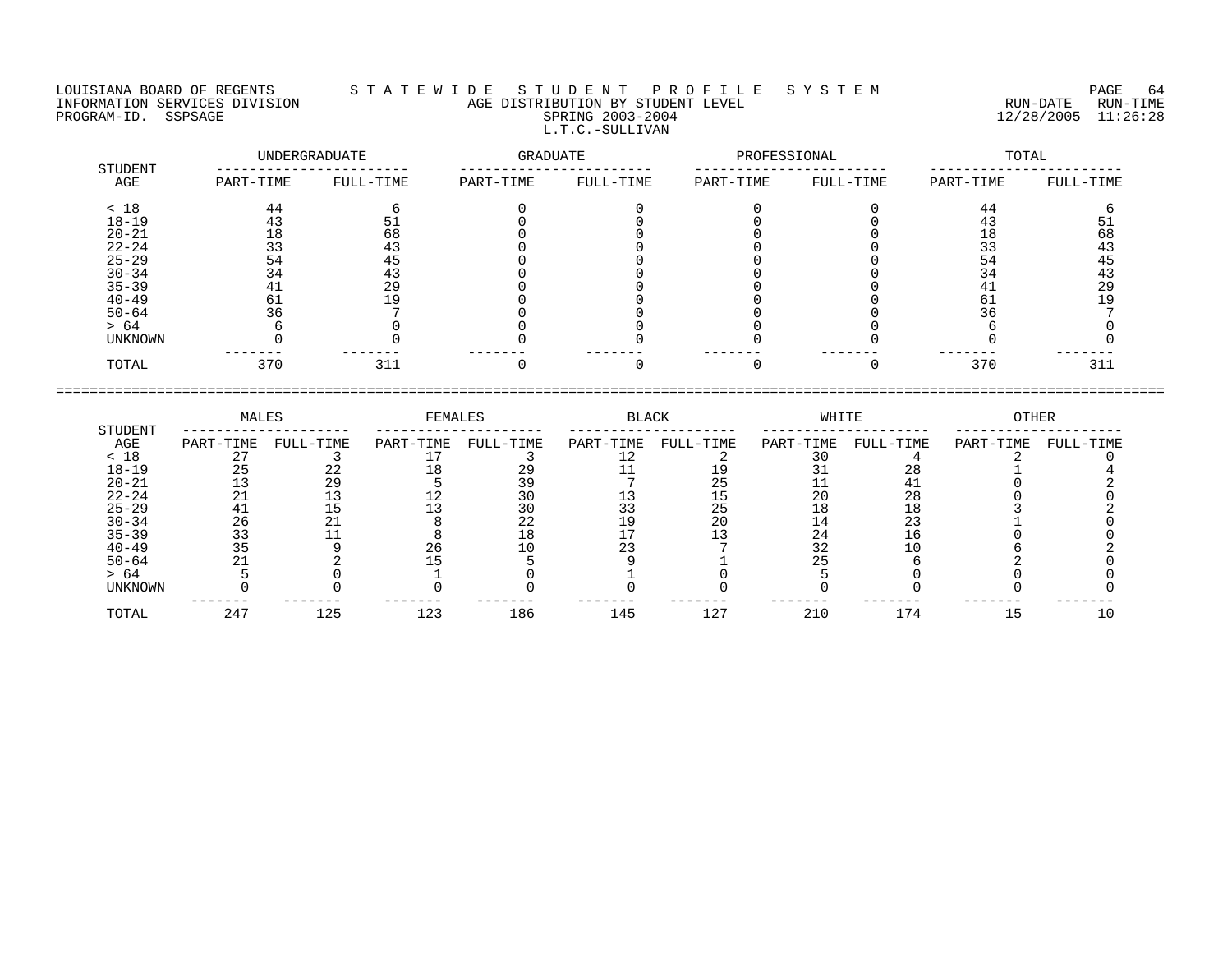LOUISIANA BOARD OF REGENTS S T A T E W I D E S T U D E N T P R O F I L E S Y S T E M PAGE 65 INFORMATION SERVICES DIVISION AGE DISTRIBUTION BY STUDENT LEVEL RUN-DATE RUN-TIME PROGRAM-ID. SERVICES DIVISION CONTROL AGE DISTRIBUTION BY STUDENT LEVEL CONTROLLER TO THE RUN-DATE RUN-TIME TO<br>PROGRAM-ID. SSPSAGE SPRING 2003-2004 SPRING 2003-2004 2003-2004 12/28/2005 11:26:28 L.T.C.-T.H. HARRIS

| STUDENT        | UNDERGRADUATE |           | <b>GRADUATE</b> |           | PROFESSIONAL |           | TOTAL     |           |  |
|----------------|---------------|-----------|-----------------|-----------|--------------|-----------|-----------|-----------|--|
| AGE            | PART-TIME     | FULL-TIME | PART-TIME       | FULL-TIME | PART-TIME    | FULL-TIME | PART-TIME | FULL-TIME |  |
| < 18           |               | 12        |                 |           |              |           |           | 12        |  |
| $18 - 19$      | 19            | 132       |                 |           |              |           |           | 132       |  |
| $20 - 21$      | 34            | 110       |                 |           |              |           | 34        | 110       |  |
| $22 - 24$      |               | 76        |                 |           |              |           |           | 76        |  |
| $25 - 29$      |               | 59        |                 |           |              |           |           | 59        |  |
| $30 - 34$      |               | 28        |                 |           |              |           |           | 28        |  |
| $35 - 39$      |               | 26        |                 |           |              |           |           | 26        |  |
| $40 - 49$      |               | 28        |                 |           |              |           |           | 28        |  |
| $50 - 64$      |               |           |                 |           |              |           |           |           |  |
| > 64           |               |           |                 |           |              |           |           |           |  |
| <b>UNKNOWN</b> |               |           |                 |           |              |           |           |           |  |
| TOTAL          | 105           | 476       |                 |           |              |           | 105       | 476       |  |

====================================================================================================================================

|           | MALES     |           | FEMALES   |           | BLACK     |           | WHITE     |           | OTHER     |           |
|-----------|-----------|-----------|-----------|-----------|-----------|-----------|-----------|-----------|-----------|-----------|
| STUDENT   |           |           |           |           |           |           |           |           |           |           |
| AGE       | PART-TIME | FULL-TIME | PART-TIME | FULL-TIME | PART-TIME | FULL-TIME | PART-TIME | FULL-TIME | PART-TIME | FULL-TIME |
| < 18      |           |           |           |           |           |           |           |           |           |           |
| $18 - 19$ |           | 100       |           |           |           | 26        |           | 105       |           |           |
| $20 - 21$ | 20        | 67        |           |           |           | 42        |           | 66        |           |           |
| $22 - 24$ |           | 34        |           |           |           |           |           | 42        |           |           |
| $25 - 29$ |           | 29        |           |           |           | 32        |           | 26        |           |           |
| $30 - 34$ |           |           |           |           |           |           |           |           |           |           |
| $35 - 39$ |           |           |           |           |           |           |           |           |           |           |
| $40 - 49$ |           |           |           |           |           |           |           |           |           |           |
| $50 - 64$ |           |           |           |           |           |           |           |           |           |           |
| > 64      |           |           |           |           |           |           |           |           |           |           |
| UNKNOWN   |           |           |           |           |           |           |           |           |           |           |
| TOTAL     | 60        | 275       | 45        | 201       | 55        | 186       | 49        | 284       |           |           |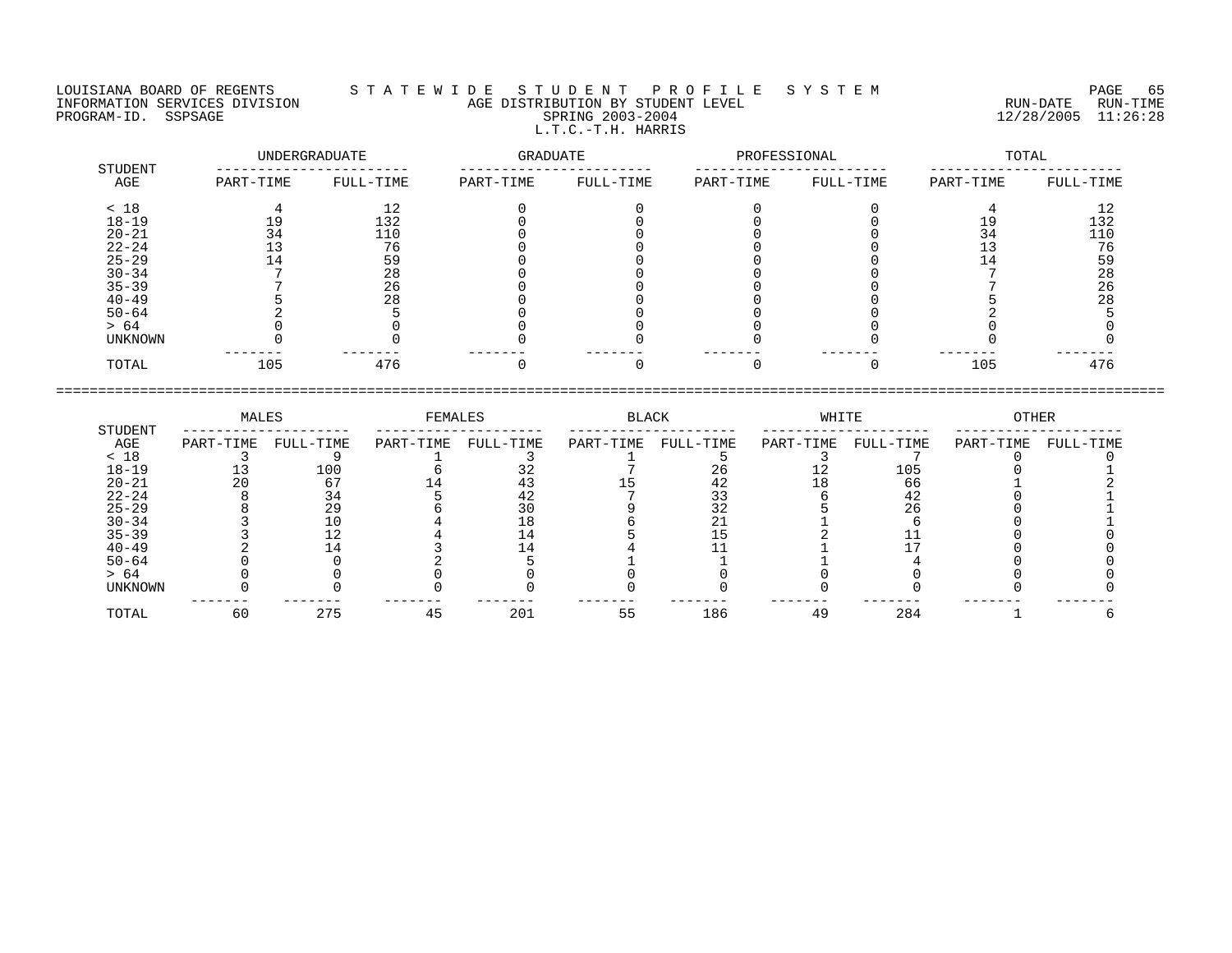## LOUISIANA BOARD OF REGENTS S T A T E W I D E S T U D E N T P R O F I L E S Y S T E M PAGE 66 INFORMATION SERVICES DIVISION AGE DISTRIBUTION BY STUDENT LEVEL RUN-DATE RUN-TIME ENDUISIANA BOARD OF REGENTS STATEWIDE STUDENT PROFILE SYSTEM PAGE POST PAGE 66<br>INFORMATION SERVICES DIVISION AGE DISTRIBUTION BY STUDENT LEVEL PROGRAM-ID. SSPSAGE RUN-TIME<br>PROGRAM-ID. SSPSAGE SPRING 2003-2004 12/28/2005 11 L.T.C.-TALLULAH/M. SURLES

|                | UNDERGRADUATE |           | GRADUATE  |           | PROFESSIONAL |           | TOTAL     |           |  |
|----------------|---------------|-----------|-----------|-----------|--------------|-----------|-----------|-----------|--|
| STUDENT<br>AGE | PART-TIME     | FULL-TIME | PART-TIME | FULL-TIME | PART-TIME    | FULL-TIME | PART-TIME | FULL-TIME |  |
| < 18           | 72            | Q         |           |           |              |           | 72        |           |  |
| $18 - 19$      | 54            | 34        |           |           |              |           | 54        | 34        |  |
| $20 - 21$      | 18            | 32        |           |           |              |           | 18        | 32        |  |
| $22 - 24$      |               | 31        |           |           |              |           |           | 31        |  |
| $25 - 29$      |               | 49        |           |           |              |           |           | 49        |  |
| $30 - 34$      |               | 18        |           |           |              |           |           | 18        |  |
| $35 - 39$      |               |           |           |           |              |           |           |           |  |
| $40 - 49$      | 14            |           |           |           |              |           | L 4       |           |  |
| $50 - 64$      |               |           |           |           |              |           |           |           |  |
| > 64           |               |           |           |           |              |           |           |           |  |
| UNKNOWN        |               |           |           |           |              |           |           |           |  |
| TOTAL          | 201           | 211       |           |           |              |           | 201       | 211       |  |

|           | MALES     |           | FEMALES   |           | BLACK     |           | WHITE     |           | OTHER     |           |
|-----------|-----------|-----------|-----------|-----------|-----------|-----------|-----------|-----------|-----------|-----------|
| STUDENT   |           |           |           |           |           |           |           |           |           |           |
| AGE       | PART-TIME | FULL-TIME | PART-TIME | FULL-TIME | PART-TIME | FULL-TIME | PART-TIME | FULL-TIME | PART-TIME | FULL-TIME |
| < 18      |           |           |           |           | 5 C       |           |           |           |           |           |
| $18 - 19$ | 36        |           |           |           |           | 2. Z      |           |           |           |           |
| $20 - 21$ |           |           |           |           |           |           |           |           |           |           |
| $22 - 24$ |           |           |           |           |           | 22        |           |           |           |           |
| $25 - 29$ |           |           |           | 42        |           | 33        |           |           |           |           |
| $30 - 34$ |           |           |           |           |           |           |           |           |           |           |
| $35 - 39$ |           |           |           |           |           |           |           |           |           |           |
| $40 - 49$ |           |           |           |           |           |           |           |           |           |           |
| $50 - 64$ |           |           |           |           |           |           |           |           |           |           |
| > 64      |           |           |           |           |           |           |           |           |           |           |
| UNKNOWN   |           |           |           |           |           |           |           |           |           |           |
| TOTAL     | 108       | 60        | 93        | 151       | 142       | 125       | 54        | 82        |           |           |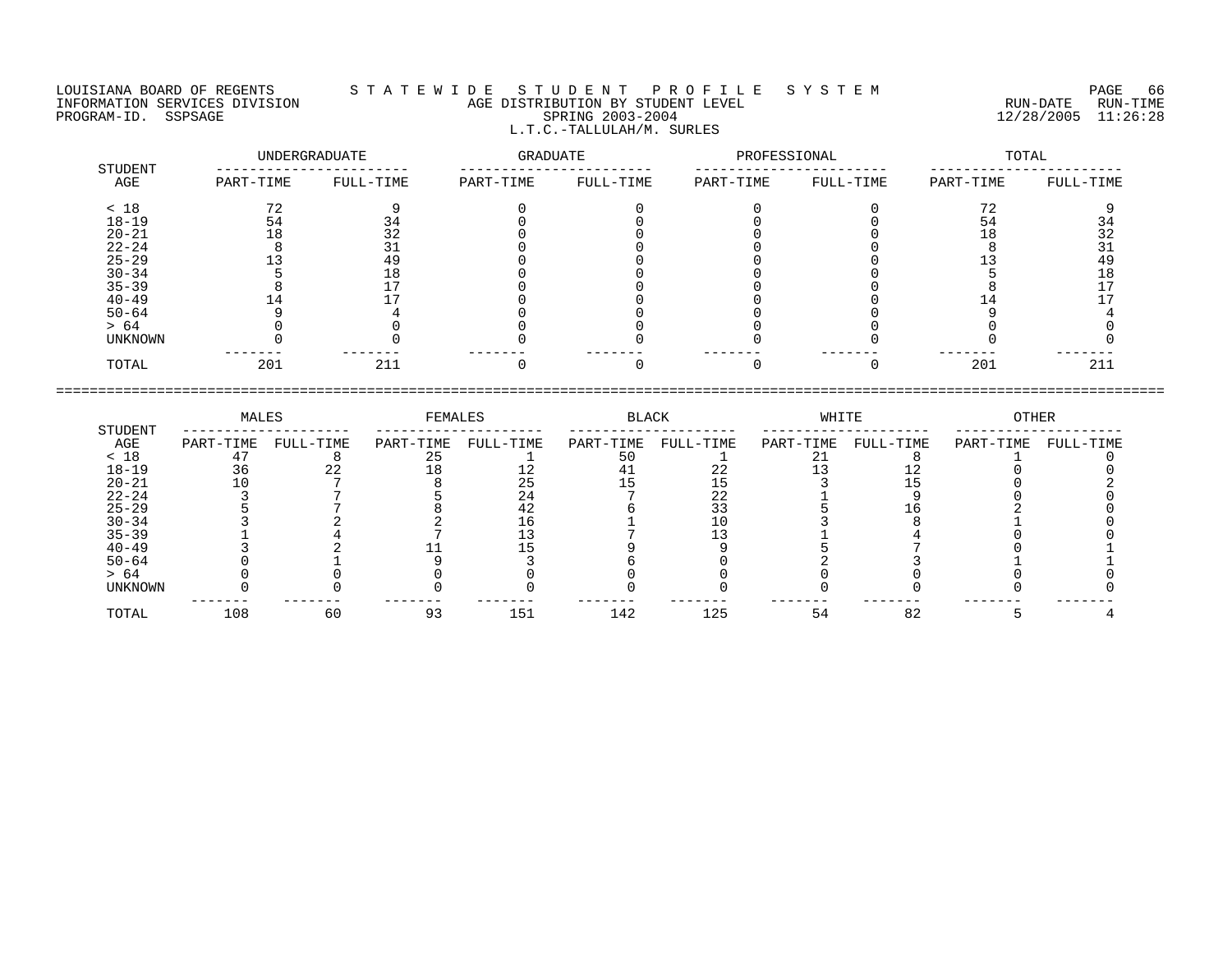LOUISIANA BOARD OF REGENTS S T A T E W I D E S T U D E N T P R O F I L E S Y S T E M PAGE 67 INFORMATION SERVICES DIVISION AGE DISTRIBUTION BY STUDENT LEVEL RUN-DATE RUN-TIME PROGRAM-ID. SSPSAGE SPRING 2003-2004 12/28/2005 11:26:28 L.T.C.-TECHE AREA

 UNDERGRADUATE GRADUATE PROFESSIONAL TOTAL STUDENT ----------------------- ----------------------- ----------------------- ----------------------- AGE PART-TIME FULL-TIME PART-TIME FULL-TIME PART-TIME FULL-TIME PART-TIME FULL-TIME < 18 14 11 0 0 0 0 14 11 18-19 29 79 0 0 0 0 29 79 20-21 21 45 0 0 0 0 21 45 22-24 13 44 0 0 0 0 13 44 25-29 17 33 0 0 0 0 17 33

| $35 - 39$      |           |           |           |           |           |           |           |           |           |           |  |
|----------------|-----------|-----------|-----------|-----------|-----------|-----------|-----------|-----------|-----------|-----------|--|
| $40 - 49$      |           |           |           |           |           |           |           |           |           |           |  |
| $50 - 64$      |           |           |           |           |           |           |           |           |           |           |  |
| > 64           |           |           |           |           |           |           |           |           |           |           |  |
| <b>UNKNOWN</b> |           |           |           |           |           |           |           |           |           |           |  |
| TOTAL          |           | 148       | 277       |           |           |           |           |           | 148       | 277       |  |
|                |           |           |           |           |           |           |           |           |           |           |  |
| STUDENT        | MALES     |           | FEMALES   |           | BLACK     |           | WHITE     |           | OTHER     |           |  |
| AGE            | PART-TIME | FULL-TIME | PART-TIME | FULL-TIME | PART-TIME | FULL-TIME | PART-TIME | FULL-TIME | PART-TIME | FULL-TIME |  |
| < 18           |           |           |           |           |           |           |           |           |           |           |  |
| $18 - 19$      | 23        |           |           |           |           |           |           |           |           |           |  |
| $20 - 21$      |           |           |           |           |           |           |           |           |           |           |  |
| -- - - -       |           |           |           |           |           |           |           |           |           |           |  |

30-34 13 21 0 0 0 0 13 21

| エローエン          | ت ہے          |     |    | ں ر | ∸  |     | ັບ         |  |
|----------------|---------------|-----|----|-----|----|-----|------------|--|
| $20 - 21$      | $\sim$<br>T R |     |    |     |    |     | $\sim$ $-$ |  |
| $22 - 24$      |               | 14  |    |     |    |     | 28         |  |
| $25 - 29$      |               |     |    |     |    |     |            |  |
| $30 - 34$      |               |     |    |     |    |     |            |  |
| $35 - 39$      |               |     |    |     |    |     |            |  |
| $40 - 49$      |               |     |    |     |    |     |            |  |
| $50 - 64$      |               |     |    |     |    |     |            |  |
| > 64           |               |     |    |     |    |     |            |  |
| <b>UNKNOWN</b> |               |     |    |     |    |     |            |  |
|                |               |     |    |     |    |     |            |  |
| TOTAL          | 80            | 125 | 68 | 152 | 7/ | 100 | 193        |  |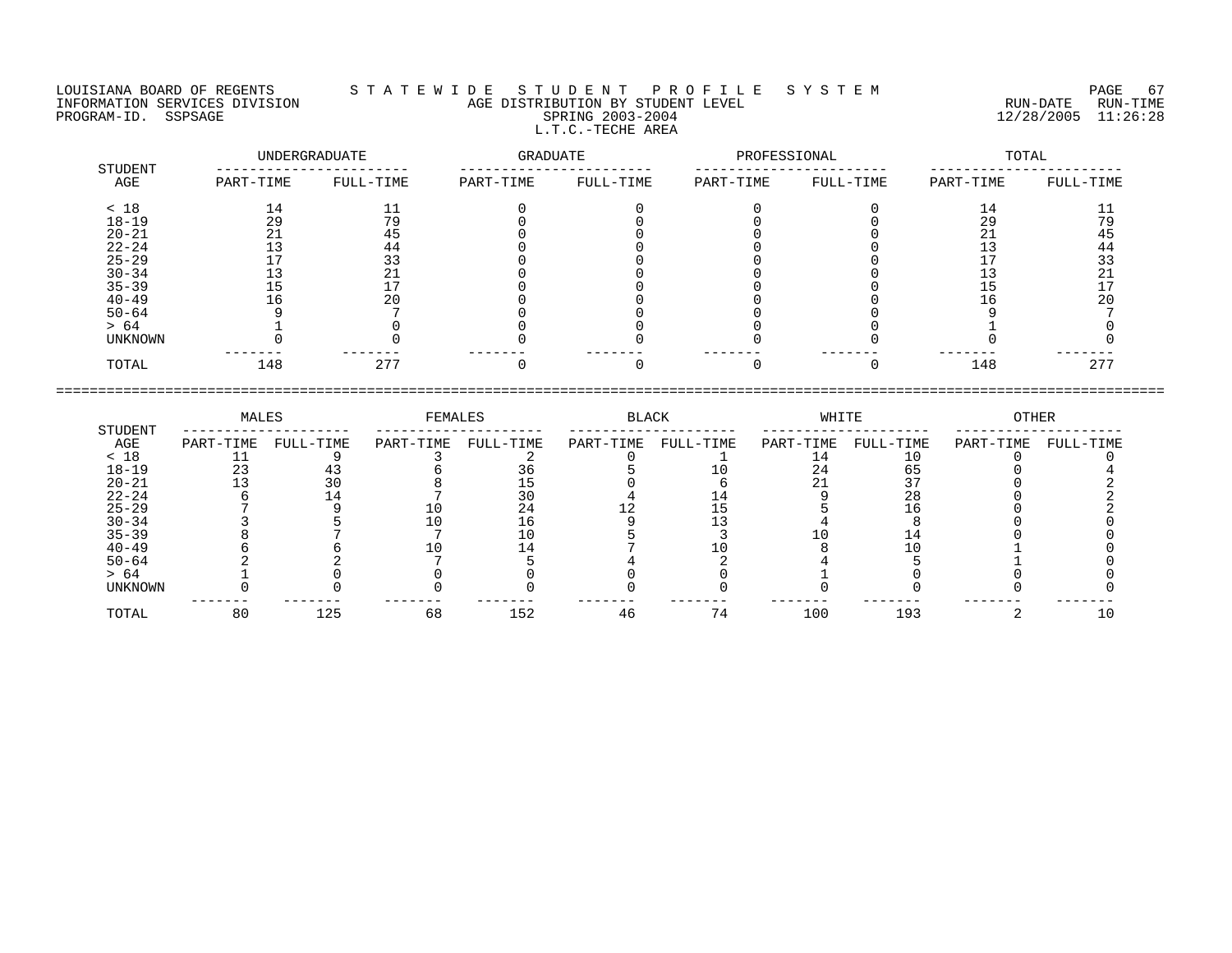#### LOUISIANA BOARD OF REGENTS S T A T E W I D E S T U D E N T P R O F I L E S Y S T E M PAGE 68 INFORMATION SERVICES DIVISION AGE DISTRIBUTION BY STUDENT LEVEL RUN-DATE RUN-TIME PROGRAM-ID. SSPSAGE SPRING 2003-2004 SPRING 2003-2004 2012 2012 12/28/2005 11:26:28 U. OF LOUISIANA SYSTEM TOTALS

|                | UNDERGRADUATE |           |           | GRADUATE  |           | PROFESSIONAL | TOTAL     |           |  |
|----------------|---------------|-----------|-----------|-----------|-----------|--------------|-----------|-----------|--|
| STUDENT<br>AGE | PART-TIME     | FULL-TIME | PART-TIME | FULL-TIME | PART-TIME | FULL-TIME    | PART-TIME | FULL-TIME |  |
| < 18           | 350           | 163       |           |           |           |              | 350       | 163       |  |
| $18 - 19$      | 845           | 18,809    |           |           |           |              | 845       | 18,811    |  |
| $20 - 21$      | 1,554         | 17,342    |           | 122       |           | 62           | 1,563     | 17,526    |  |
| $22 - 24$      | 2,620         | 10,136    | 692       | 1,453     |           | 209          | 3,312     | 11,798    |  |
| $25 - 29$      | 2,434         | 4,217     | 1,343     | 1,047     |           | 91           | 3,779     | 5,355     |  |
| $30 - 34$      | 1,549         | 1,749     | 1,036     | 460       |           | 15           | 2,585     | 2,224     |  |
| $35 - 39$      | 1,105         | 820       | 820       | 231       |           |              | 1,925     | 1,056     |  |
| $40 - 49$      | 1,452         | 931       | 1,334     | 301       |           |              | 2,786     | 1,235     |  |
| $50 - 64$      | 578           | 209       | 702       | 116       |           |              | 1,280     | 325       |  |
| > 64           | 519           |           | 77        |           |           |              | 596       |           |  |
| UNKNOWN        |               |           |           |           |           |              |           |           |  |
| TOTAL          | 13,006        | 54,378    | 6,013     | 3,735     |           | 385          | 19,021    | 58,498    |  |

|                | MALES     |           | FEMALES   |           | <b>BLACK</b> |           | WHITE     |           | OTHER     |           |  |
|----------------|-----------|-----------|-----------|-----------|--------------|-----------|-----------|-----------|-----------|-----------|--|
| STUDENT<br>AGE | PART-TIME | FULL-TIME | PART-TIME | FULL-TIME | PART-TIME    | FULL-TIME | PART-TIME | FULL-TIME | PART-TIME | FULL-TIME |  |
| < 18           | 114       |           | 236       | 92        | 41           | 59        | 290       | 79        | 19        | 25        |  |
| $18 - 19$      | 348       | 7,663     | 497       | 11,148    | 207          | 5,293     | 594       | 12,531    | 44        | 987       |  |
| $20 - 21$      | 594       | 7,425     | 969       | 10,101    | 364          | 4,088     | 1,104     | 12,294    | 95        | 1,144     |  |
| $22 - 24$      | 1,203     | 5,652     | 2,109     | 6,146     | 647          | 2,681     | 2,399     | 7,799     | 266       | 1,318     |  |
| $25 - 29$      | 1,251     | 2,323     | 2,528     | 3,032     | 832          | 1,202     | 2,666     | 3,462     | 281       | 691       |  |
| $30 - 34$      | 703       | 785       | 1,882     | 1,439     | 651          | 560       | 1,761     | 1,400     | 173       | 264       |  |
| $35 - 39$      | 488       | 295       | 1,437     | 761       | 447          | 284       | 1,339     | 683       | 139       | 89        |  |
| $40 - 49$      | 560       | 301       | 2,226     | 934       | 676          | 348       | 1,940     | 793       | 170       | 94        |  |
| $50 - 64$      | 280       | 78        | 1,000     | 247       | 294          | 90        | 887       | 220       | 99        |           |  |
| > 64           | 154       |           | 442       |           | 18           |           | 512       |           | 66        |           |  |
| UNKNOWN        |           |           |           |           |              |           |           |           |           |           |  |
| TOTAL          | 5,695     | 24,596    | 13,326    | 33,902    | 4,177        | 14,606    | 13,492    | 39,263    | 1,352     | 4,629     |  |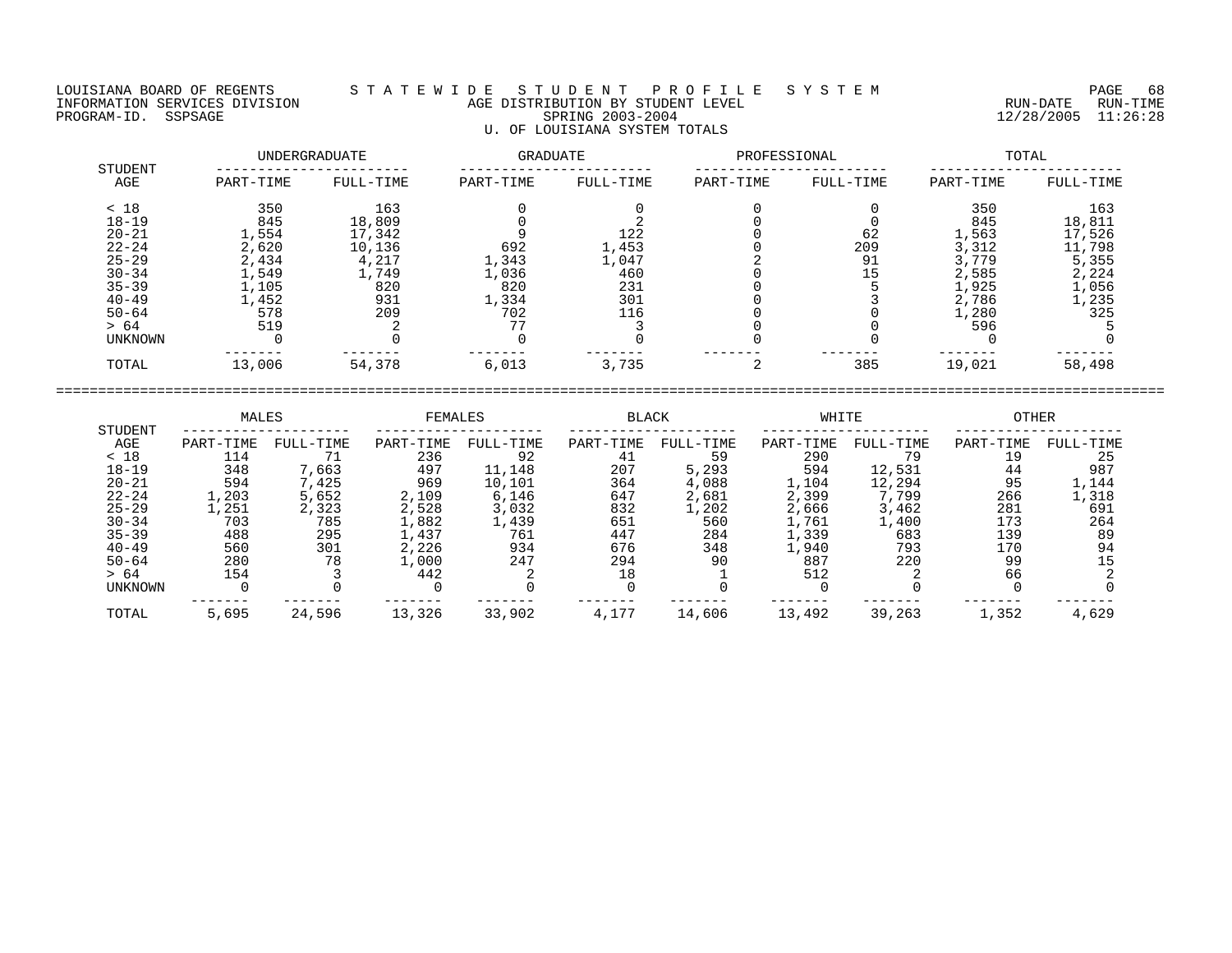#### LOUISIANA BOARD OF REGENTS S T A T E W I D E S T U D E N T P R O F I L E S Y S T E M PAGE 69 INFORMATION SERVICES DIVISION AGE DISTRIBUTION BY STUDENT LEVEL RUN-DATE RUN-TIME NEORMATION SERVICES DIVISION CONSUMING THE MATE AGE DISTRIBUTION BY STUDENT LEVEL CONSUMING THE RUN-DATE RUN-TIME<br>PROGRAM-ID. SSPSAGE SPRING 2003-2004 SPRING 2003-2004 2003-2004 2003-2004 L.S.U. SYSTEM TOTALS

|                | UNDERGRADUATE |           |           | GRADUATE  |           | PROFESSIONAL | TOTAL     |           |  |
|----------------|---------------|-----------|-----------|-----------|-----------|--------------|-----------|-----------|--|
| STUDENT<br>AGE | PART-TIME     | FULL-TIME | PART-TIME | FULL-TIME | PART-TIME | FULL-TIME    | PART-TIME | FULL-TIME |  |
| < 18           | 89            | 111       |           |           |           |              | 89        | 111       |  |
| $18 - 19$      | 822           | 13,340    |           |           |           |              | 823       | 13,341    |  |
| $20 - 21$      | 1,410         | 12,509    | 10        | 86        |           | 21           | 1,420     | 12,616    |  |
| $22 - 24$      | 2,285         | 6,507     | 549       | 1,589     |           | 513          | 2,840     | 8,609     |  |
| $25 - 29$      | 2,067         | 2,254     | 1,254     | 1,559     | 18        | 346          | 3,339     | 4,159     |  |
| $30 - 34$      | 1,220         | 858       | 929       | 713       |           | 90           | 2,153     | 1,661     |  |
| $35 - 39$      | 746           | 365       | 550       | 288       |           | 26           | 1,299     | 679       |  |
| $40 - 49$      | 1,046         | 386       | 860       | 269       |           | 18           | 1,908     | 673       |  |
| $50 - 64$      | 323           | 72        | 498       | 97        |           |              | 824       | 173       |  |
| > 64           | 100           |           | 69        |           |           |              | 169       |           |  |
| UNKNOWN        |               |           |           |           |           |              |           |           |  |
| TOTAL          | 10,108        | 36,405    | 4,720     | 4,608     | 36        | 1,018        | 14,864    | 42,031    |  |

|           | MALES     |           | FEMALES   |           | <b>BLACK</b> |           | WHITE     |           | <b>OTHER</b> |           |
|-----------|-----------|-----------|-----------|-----------|--------------|-----------|-----------|-----------|--------------|-----------|
| STUDENT   |           |           |           |           |              |           |           |           |              |           |
| AGE       | PART-TIME | FULL-TIME | PART-TIME | FULL-TIME | PART-TIME    | FULL-TIME | PART-TIME | FULL-TIME | PART-TIME    | FULL-TIME |
| < 18      | 34        | 45        | 55        | 66        |              | 20        | 69        | 48        | 13           | 43        |
| $18 - 19$ | 329       | 5,617     | 494       | 7.724     | 268          | 1,994     | 440       | 9,863     | 115          | 1,484     |
| $20 - 21$ | 561       | 5,673     | 859       | 6,943     | 339          | 1,483     | 899       | 9,550     | 182          | 1,583     |
| $22 - 24$ | .,190     | 4,309     | L,650     | 4,300     | 523          | 1,127     | 1,891     | 5,908     | 426          | 1,574     |
| $25 - 29$ | .,299     | 2,116     | 2,040     | 2,043     | 726          | 596       | 2,157     | 2,441     | 456          | 1,122     |
| $30 - 34$ | 820       | 782       | .,333     | 879       | 472          | 248       | 1,380     | 903       | 301          | 510       |
| $35 - 39$ | 461       | 286       | 838       | 393       | 333          | 131       | 787       | 364       | 179          | 184       |
| $40 - 49$ | 549       | 237       | ,359      | 436       | 420          | 129       | 1,240     | 417       | 248          | 127       |
| $50 - 64$ | 221       | 64        | 603       | 109       | 160          | 37        | 570       | 113       | 94           | 23        |
| > 64      | 64        |           | 105       |           |              |           | 137       |           | 24           |           |
| UNKNOWN   |           |           |           |           |              |           |           |           |              |           |
| TOTAL     | 5,528     | 19,131    | 9,336     | 22,900    | 3,256        | 5,766     | 9,570     | 29,613    | 2,038        | 6,652     |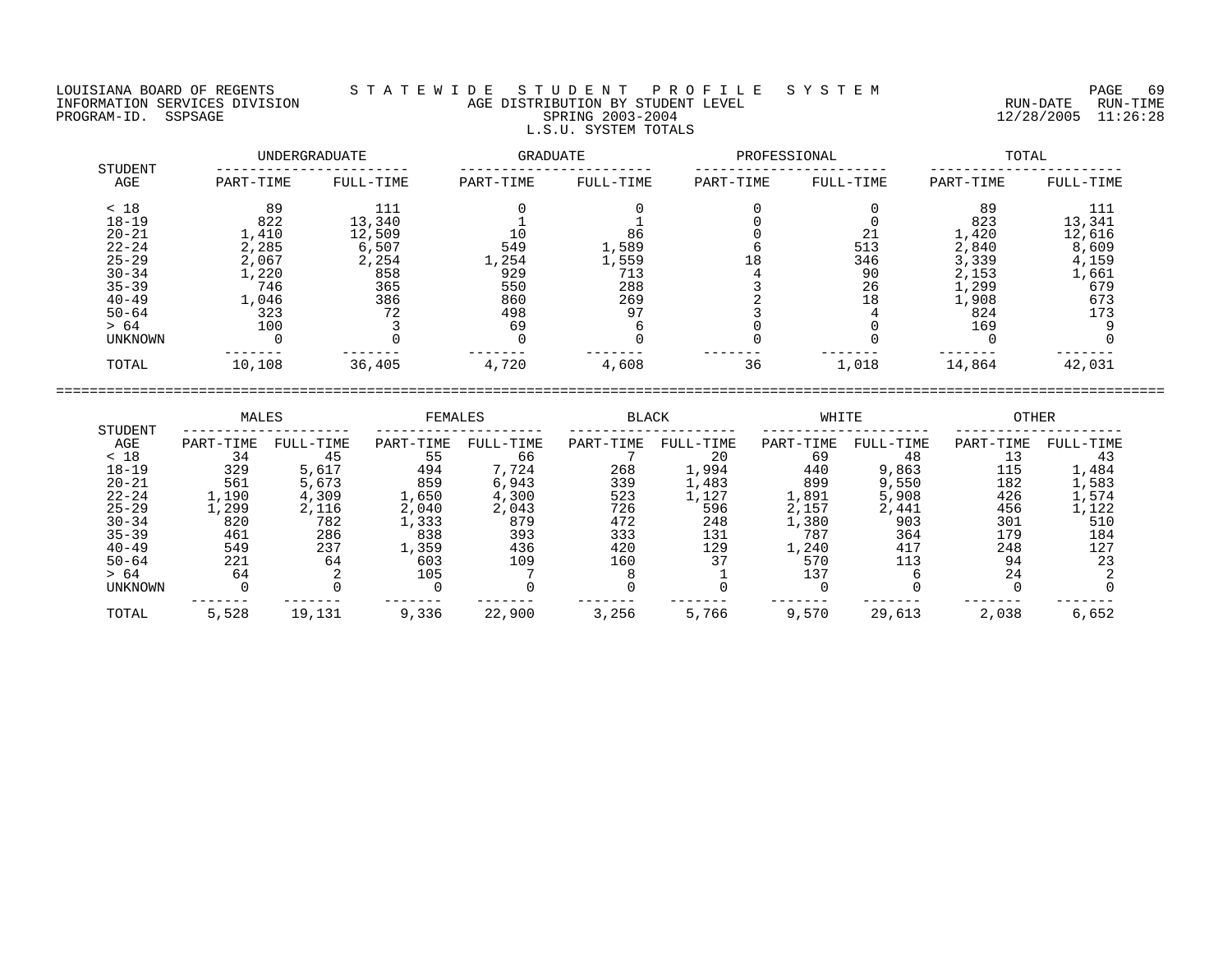#### LOUISIANA BOARD OF REGENTS S T A T E W I D E S T U D E N T P R O F I L E S Y S T E M PAGE 70 INFORMATION SERVICES DIVISION AGE DISTRIBUTION BY STUDENT LEVEL RUN-DATE RUN-TIME ENGENIES DERVICES DIVISION CONSUMING THE RESERVICES DIVISION CONSUMING AGE DISTRIBUTION BY STUDENT LEVEL CONSUMING THE RUN-DATE RUN-TIME RUN-TIME RUN-TIME<br>PROGRAM-ID. SSPSAGE SPRING 2003-2004 SPRING 2003-2004 SOUTHERN U. SYSTEM TOTALS

|                | UNDERGRADUATE |           | GRADUATE  |           | PROFESSIONAL |           | TOTAL     |           |  |
|----------------|---------------|-----------|-----------|-----------|--------------|-----------|-----------|-----------|--|
| STUDENT<br>AGE | PART-TIME     | FULL-TIME | PART-TIME | FULL-TIME | PART-TIME    | FULL-TIME | PART-TIME | FULL-TIME |  |
| < 18           | 75            | 27        |           |           |              |           | 75        | 27        |  |
| $18 - 19$      | 147           | 2,677     |           |           |              |           | 147       | 2,677     |  |
| $20 - 21$      | 223           | 2,765     |           |           |              |           | 224       | 2,772     |  |
| $22 - 24$      | 368           | 2,296     | 130       | 202       |              | 119       | 498       | 2,617     |  |
| $25 - 29$      | 414           | 1,130     | 341       | 246       |              | 175       | 755       | 1,551     |  |
| $30 - 34$      | 277           | 501       | 291       | 124       |              | 55        | 569       | 680       |  |
| $35 - 39$      | 206           | 315       | 159       | 81        |              | 33        | 366       | 429       |  |
| $40 - 49$      | 312           | 370       | 300       | 83        |              | 16        | 612       | 469       |  |
| $50 - 64$      | 135           | 122       | 164       | 59        |              |           | 299       | 186       |  |
| > 64           |               |           |           |           |              |           |           |           |  |
| UNKNOWN        |               |           |           |           |              |           |           |           |  |
| TOTAL          | 2,164         | 10,208    | 1,391     | 800       |              | 406       | 3,558     | 11,414    |  |

|                | MALES     |           | FEMALES   |           | <b>BLACK</b> |           | WHITE     |           | OTHER     |           |
|----------------|-----------|-----------|-----------|-----------|--------------|-----------|-----------|-----------|-----------|-----------|
| STUDENT<br>AGE | PART-TIME | FULL-TIME | PART-TIME | FULL-TIME | PART-TIME    | FULL-TIME | PART-TIME | FULL-TIME | PART-TIME | FULL-TIME |
| < 18           | 22        |           |           |           | 64           | 26        |           |           |           |           |
| $18 - 19$      | 66        | 1,065     | 81        | 1,612     | 131          | 2,633     |           | 20        |           |           |
| $20 - 21$      | 78        | 1,079     | 146       | 1,693     | 190          | 2,701     | 25        | 28        |           |           |
| $22 - 24$      | 144       | 1,030     | 354       | 1,587     | 449          | 2,482     | 41        | 67        |           | 68        |
| $25 - 29$      | 206       | 515       | 549       | 1,036     | 683          | 1,387     | 55        | 104       |           | 60        |
| $30 - 34$      | 155       | 174       | 414       | 506       | 515          | 610       | 36        | 48        | 18        | 22        |
| $35 - 39$      |           | 94        | 293       | 335       | 323          | 375       | 32        | 31        |           |           |
| $40 - 49$      | 91        | 95        | 521       | 374       | 544          | 422       | 58        | 33        |           |           |
| $50 - 64$      | 64        | 43        | 235       | 143       | 267          | 165       |           | 20        |           |           |
| > 64           |           |           |           |           |              |           |           |           |           |           |
| UNKNOWN        |           |           |           |           |              |           |           |           |           |           |
| TOTAL          | 906       | 4,106     | 2,652     | 7,308     | 3,178        | 10,806    | 294       | 351       | 86        | 257       |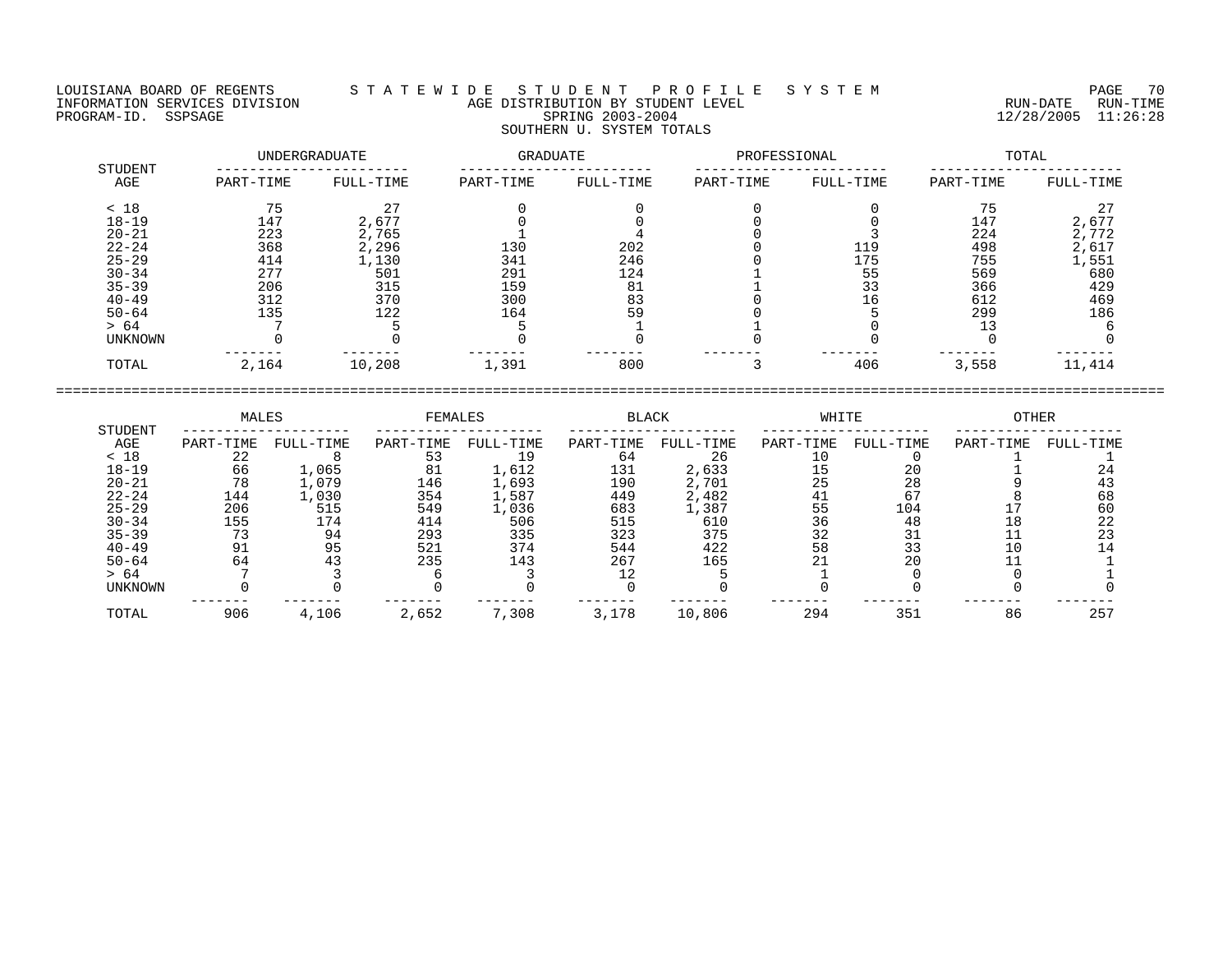#### LOUISIANA BOARD OF REGENTS S T A T E W I D E S T U D E N T P R O F I L E S Y S T E M PAGE 71 INFORMATION SERVICES DIVISION AGE DISTRIBUTION BY STUDENT LEVEL RUN-DATE RUN-TIME PROGRAM-ID. SSPSAGE SPRING 2003-2004 12/28/2005 11:26:28 L.C.T.C. SYSTEM TOTALS

|                | UNDERGRADUATE |           | GRADUATE  |           | PROFESSIONAL |           | TOTAL     |           |  |
|----------------|---------------|-----------|-----------|-----------|--------------|-----------|-----------|-----------|--|
| STUDENT<br>AGE | PART-TIME     | FULL-TIME | PART-TIME | FULL-TIME | PART-TIME    | FULL-TIME | PART-TIME | FULL-TIME |  |
| < 18           | 1,573         | 363       |           |           |              |           | 1,573     | 363       |  |
| $18 - 19$      | 2,914         | 5,968     |           |           |              |           | 2,914     | 5,968     |  |
| $20 - 21$      | 3,149         | 5,238     |           |           |              |           | 3,149     | 5,238     |  |
| $22 - 24$      | 3,696         | 4,078     |           |           |              |           | 3,696     | 4,078     |  |
| $25 - 29$      | 4,087         | 3,671     |           |           |              |           | 4,087     | 3,671     |  |
| $30 - 34$      | 2,754         | 2,160     |           |           |              |           | 2,754     | 2,160     |  |
| $35 - 39$      | 2,153         | 1,360     |           |           |              |           | 2,153     | 1,360     |  |
| $40 - 49$      | 2,940         | 1,487     |           |           |              |           | 2,940     | 1,487     |  |
| $50 - 64$      | 1,276         | 471       |           |           |              |           | 1,276     | 471       |  |
| > 64           | 189           | 27        |           |           |              |           | 189       | 27        |  |
| UNKNOWN        |               |           |           |           |              |           |           |           |  |
| TOTAL          | 24,731        | 24,823    |           |           |              |           | 24,731    | 24,823    |  |

|                |           | MALES     |           | FEMALES   |           | <b>BLACK</b> |           | WHITE     | OTHER     |           |
|----------------|-----------|-----------|-----------|-----------|-----------|--------------|-----------|-----------|-----------|-----------|
| STUDENT<br>AGE | PART-TIME | FULL-TIME | PART-TIME | FULL-TIME | PART-TIME | FULL-TIME    | PART-TIME | FULL-TIME | PART-TIME | FULL-TIME |
| < 18           | 990       | 248       | 583       | 115       | 498       | 93           | 966       | 240       | 109       | 30        |
| $18 - 19$      | 1,462     | 2,738     | 1,452     | 3,230     | 992       | 1,841        | 1,677     | 3,545     | 245       | 582       |
| $20 - 21$      | 1,386     | 2,338     | 1,763     | 2,900     | 1,036     | 1,671        | L,776     | 3,038     | 337       | 529       |
| $22 - 24$      | 1,453     | 1,594     | 2,243     | 2,484     | .,313     | 1,713        | 1,961     | 1,910     | 422       | 455       |
| $25 - 29$      | l,557     | 1,208     | 2,530     | 2,463     | .,726     | 1,926        | 1,907     | 1,424     | 454       | 321       |
| $30 - 34$      | 959       | 687       | 1,795     | 1,473     | ., 240    | 1,165        | 1,201     | 822       | 313       | 173       |
| $35 - 39$      | 735       | 442       | 1,418     | 918       | 940       | 696          | 971       | 530       | 242       | 134       |
| $40 - 49$      | 1,041     | 510       | 1,899     | 977       | L, 197    | 645          | 1,422     | 712       | 321       | 130       |
| $50 - 64$      | 502       | 194       | 774       | 277       | 452       | 194          | 678       | 238       | 146       | 39        |
| > 64           | 100       | 20        | 89        |           | 27        | 10           | 125       |           | 37        |           |
| UNKNOWN        |           |           |           |           |           |              |           |           |           |           |
| TOTAL          | 10,185    | 9,979     | 14,546    | 14,844    | 9,421     | 9,954        | 12,684    | 12,471    | 2,626     | 2,398     |